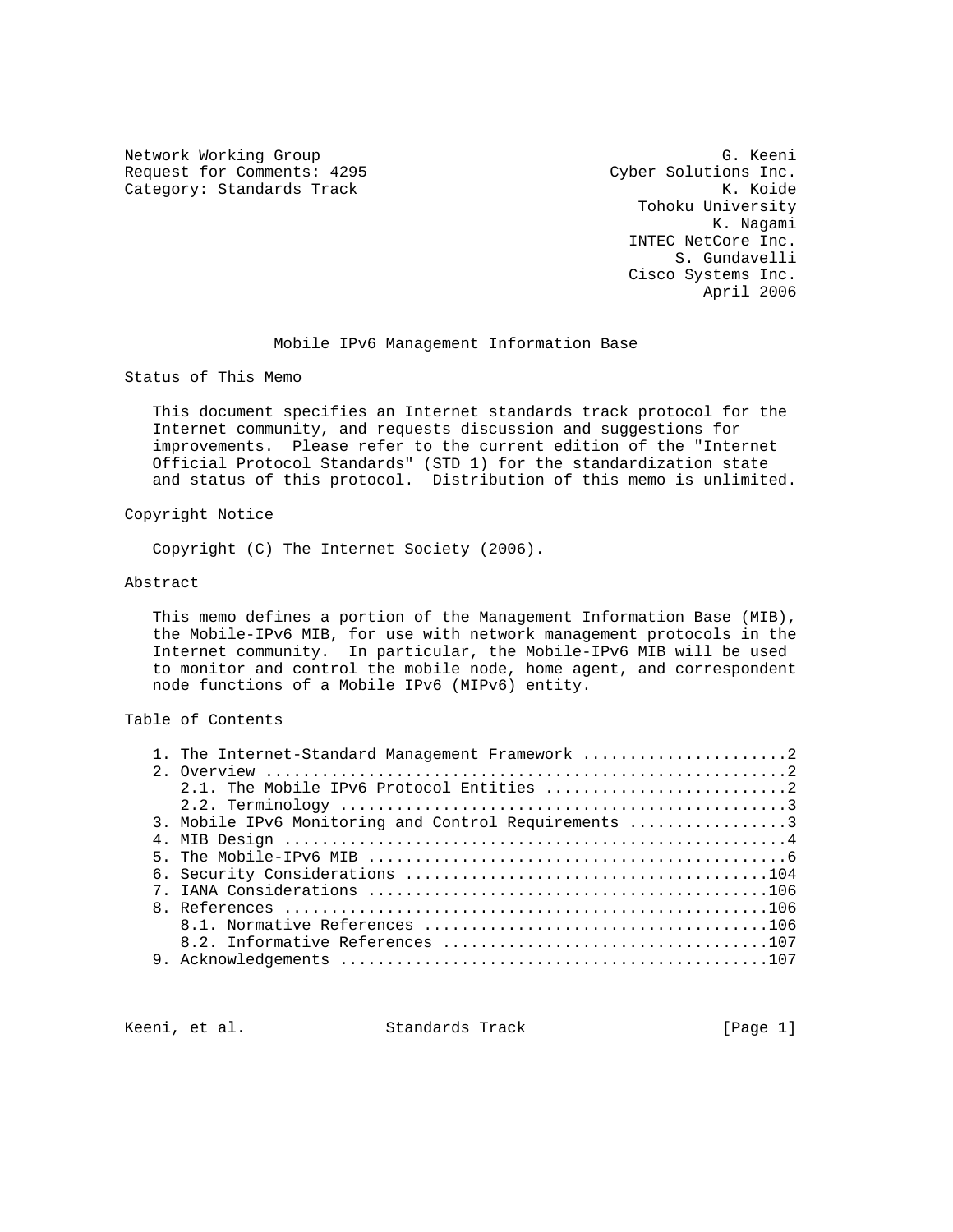1. The Internet-Standard Management Framework

 For a detailed overview of the documents that describe the current Internet-Standard Management Framework, please refer to section 7 of RFC 3410 [RFC3410].

 Managed objects are accessed via a virtual information store, termed the Management Information Base or MIB. MIB objects are generally accessed through the Simple Network Management Protocol (SNMP).

 Objects in the MIB are defined using the mechanisms defined in the Structure of Management Information (SMI). This memo specifies a MIB module that is compliant to the SMIv2, which is described in STD 58, RFC 2578 [RFC2578], STD 58, RFC 2579 [RFC2579] and STD 58, RFC 2580 [RFC2580].

- 2. Overview
- 2.1. The Mobile IPv6 Protocol Entities

 Mobile IPv6 (MIPv6) [RFC3775] specifies a protocol that allows nodes to remain reachable while moving around in the IPv6 Internet. An entity that implements the MIPv6 protocol is a MIPv6 entity. There are three types of entities envisaged by the MIPv6 protocol.

 mobile node (MN): A node that can change its point of attachment from one link to another, while still being reachable via its home address.

 correspondent node (CN): A peer node with which a mobile node is communicating. The correspondent node may be either mobile or stationary. (Note that a correspondent node does not necessarily require MIPv6 support.)

 home agent (HA): A router on a mobile node's home link with which the mobile node has registered its current care-of address. While the mobile node is away from home, the home agent intercepts packets on the home link destined to the mobile node's home address, encapsulates them, and routes them to the mobile node's registered care-of address.

 This document defines a set of managed objects (MOs) that can be used to monitor and control MIPv6 entities.

Keeni, et al. Standards Track [Page 2]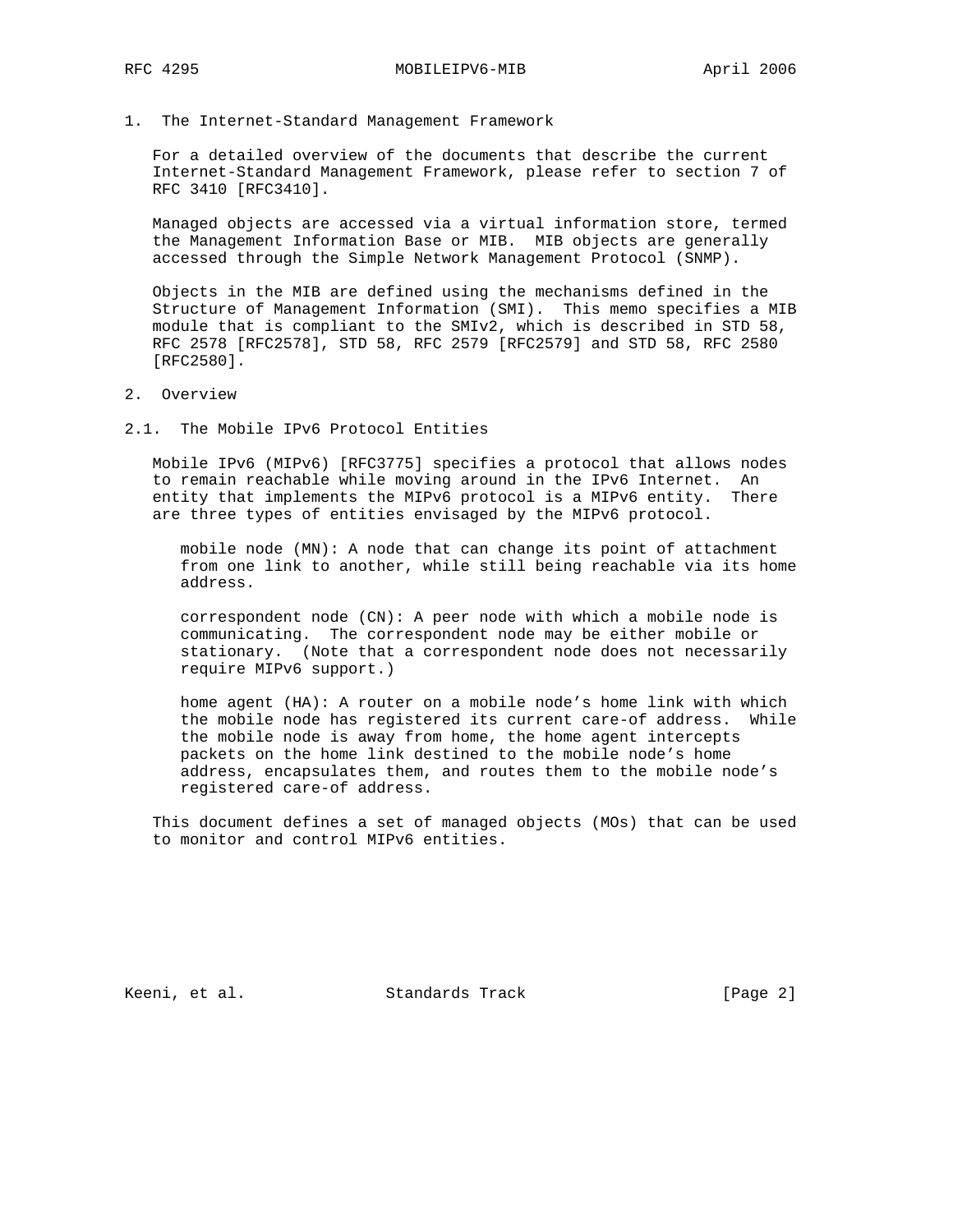2.2. Terminology

 The terminology used in this document is consistent with the definitions used in Mobile IPv6 protocol specification [RFC3775].

 The key words "MUST", "MUST NOT", "REQUIRED", "SHALL", "SHALL NOT", "SHOULD", "SHOULD NOT", "RECOMMENDED", "NOT RECOMMENDED", "MAY", and "OPTIONAL" in this document are to be interpreted as described in BCP 14, RFC 2119 [RFC2119].

3. Mobile IPv6 Monitoring and Control Requirements

 For managing a MIPv6 entity it is necessary to monitor the following:

- o capabilities of MIPv6 entities
- o traffic due to MIPv6
- o binding-related statistics (at home agent, correspondent node, and mobile node)
- o binding details (at home agent and correspondent node)
- o history of Binding Updates (at home agent, correspondent node, and mobile node)

 The MIPv6 protocol document stipulates that several MIPv6-related parameters should be manually configurable. The MIPv6 MIB should define managed objects that can be used to configure the related parameters, for example:

- o the preference value the home agent will use in Router Advertisements;
- o the lifetime value the home agent will use in Router Advertisements;
- o whether a home agent will send ICMP Mobile Prefix Advertisements to mobile nodes;
- o whether a home agent will respond to ICMP Mobile Prefix Solicitation messages from mobile nodes; and
- o whether a home agent will process multicast group membership control messages from mobile nodes.

Keeni, et al. Standards Track [Page 3]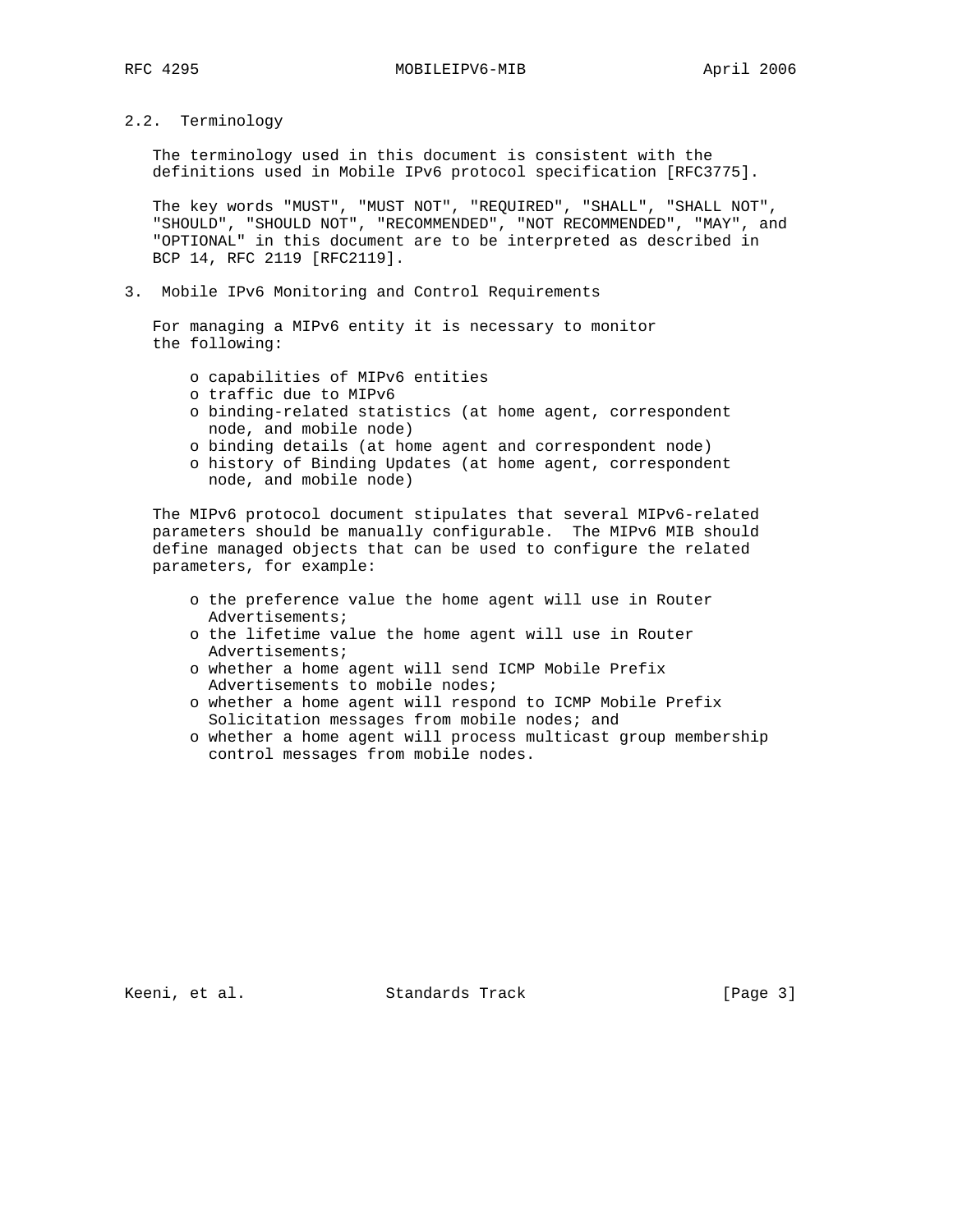## 4. MIB Design

 The basic principle has been to keep the MIB as simple as possible and at the same time to make it effective enough so that the essential needs of monitoring and control are met. It is envisaged that wherever possible existing MIBs will be used (e.g., IPSec MIB, Neighbor Discovery MIB, Tunnel MIB [RFC4087]) for monitor and control of MIPv6 entities.

 It is assumed that the Mobile IPv6 Management Information Base (MOBILEIPV6-MIB) will always be implemented in conjunction with the IPv6-capable version of the IP-MIB [RFC4293]. The MOBILEIPV6-MIB uses the textual conventions defined in the INET-ADDRESS-MIB [RFC4001].

 The Mobile-IPv6 MIB is composed of the following groups of definitions:

- mip6Core: a generic group containing objects that are common to all the Mobile IPv6 entities.
- mip6Ha: this group models the home agent service. It is composed of objects specific to the services and associated advertisement parameters offered by the home agent on each of its links. It also contains objects pertaining to the maintenance of the home agent list on each of the links on which the service is offered.
- mip6Mn: this group models the mobile node service. It is composed of objects specific to the Dynamic Home Agent discovery function and related parameters. It also contains objects that record the movement of the mobile node.
- mip6Cn: models the correspondent node and is primarily scoped to its participation in the Return Routability procedure for achieving Route Optimization triggered by the mobile node.
- mip6Notifications: defines the set of notifications that will be used to asynchronously monitor the Mobile IPv6 entities.

The tables contained in the above groups are as follows:

| mip6BindingCacheTable | : models the binding cache on the home<br>agent and correspondent node. It<br>contains details of the Binding Update<br>requests that have been received and<br>accepted. |
|-----------------------|---------------------------------------------------------------------------------------------------------------------------------------------------------------------------|
|                       | mip6BindingHistoryTable : tracks the history of the binding                                                                                                               |
| mip6NodeTrafficTable  | cache.<br>: the mobile node-wise traffic counters.                                                                                                                        |

Keeni, et al. Standards Track [Page 4]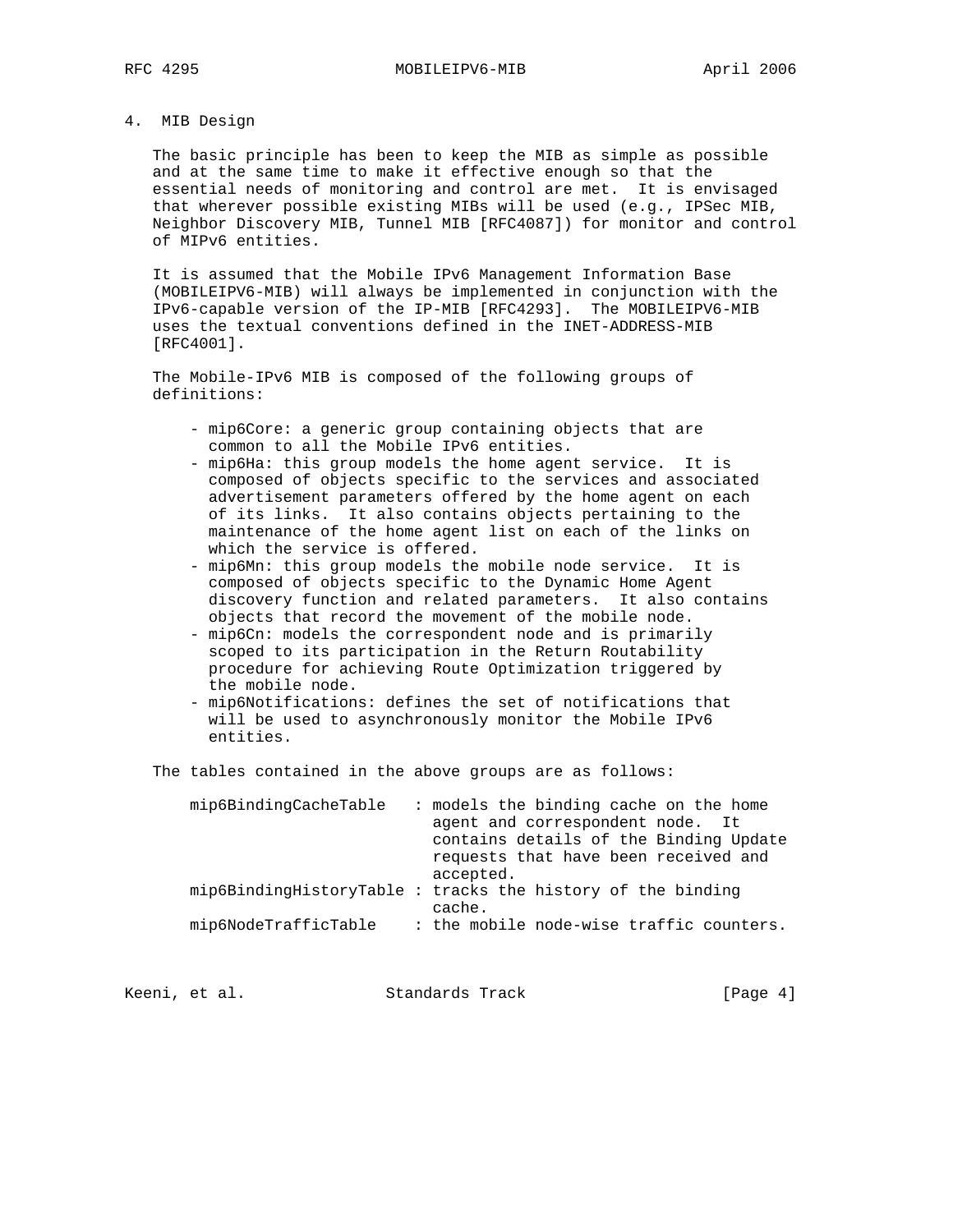| mip6MnHomeAddressTable | : contains all the home addresses<br>pertaining to the mobile node and<br>the corresponding registration status.                                                                |
|------------------------|---------------------------------------------------------------------------------------------------------------------------------------------------------------------------------|
| mip6MnBLTable          | : models the Binding Update List on the<br>mobile node. It contains information<br>about the registration requests sent<br>by the mobile node and the<br>corresponding results. |
| mip6CnCounterTable     | : contains the mobile node-wise<br>registration statistics.                                                                                                                     |
| mip6HaConfTable        | : contains the configurable<br>advertisement parameters for all the<br>interfaces on which the home agent<br>service is advertised.                                             |
| mip6HaCounterTable     | : contains registration statistics<br>for all mobile nodes registered<br>with the home agent.                                                                                   |
| mip6HaListTable        | : contains the list of all routers<br>that are acting as home agents on<br>each of the interfaces on which<br>the home agent service is offered<br>by this router.              |
| mip6HaGlAddrTable      | : contains the global addresses of<br>the home agents.                                                                                                                          |

Keeni, et al. Standards Track [Page 5]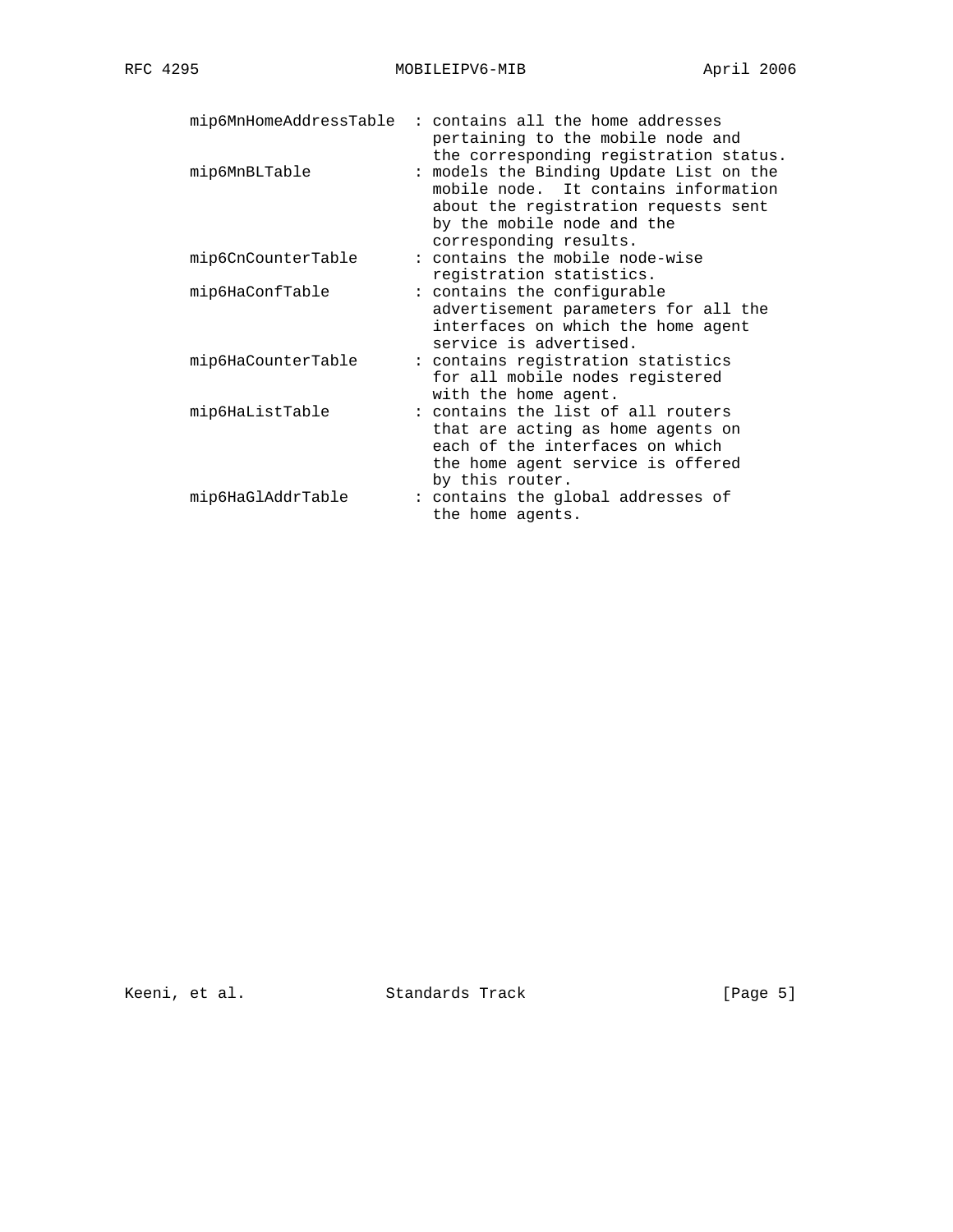```
5. The Mobile-IPv6 MIB.
```
 MOBILEIPV6-MIB DEFINITIONS ::= BEGIN IMPORTS MODULE-IDENTITY, mib-2, Unsigned32, Integer32, Counter32, Gauge32, Counter64, OBJECT-TYPE, NOTIFICATION-TYPE FROM SNMPv2-SMI TEXTUAL-CONVENTION, TruthValue, DateAndTime, TimeStamp FROM SNMPv2-TC MODULE-COMPLIANCE, OBJECT-GROUP, NOTIFICATION-GROUP FROM SNMPv2-CONF InetAddressType, InetAddress FROM INET-ADDRESS-MIB ipv6InterfaceIfIndex FROM IP-MIB  $\mathcal{L}^{\text{max}}$  mip6MIB MODULE-IDENTITY LAST-UPDATED "200602010000Z" -- 1st February 2006 ORGANIZATION "IETF mip6 Working Group" CONTACT-INFO Glenn Mansfield Keeni Postal: Cyber Solutions Inc. 6-6-3, Minami Yoshinari Aoba-ku, Sendai, Japan 989-3204. Tel: +81-22-303-4012 Fax: +81-22-303-4015 E-mail: glenn@cysols.com Kenichi Nagami Postal: INTEC NetCore Inc. 1-3-3, Shin-suna Koto-ku, Tokyo, 135-0075 Japan Tel: +81-3-5665-5069 E-mail: nagami@inetcore.com Kazuhide Koide Postal: Tohoku University 2-1-1, Katahira Aoba-ku, Sendai, 980-8577 Japan Tel: +81-22-217-5454 E-mail: koide@shiratori.riec.tohoku.ac.jp

Keeni, et al. Standards Track [Page 6]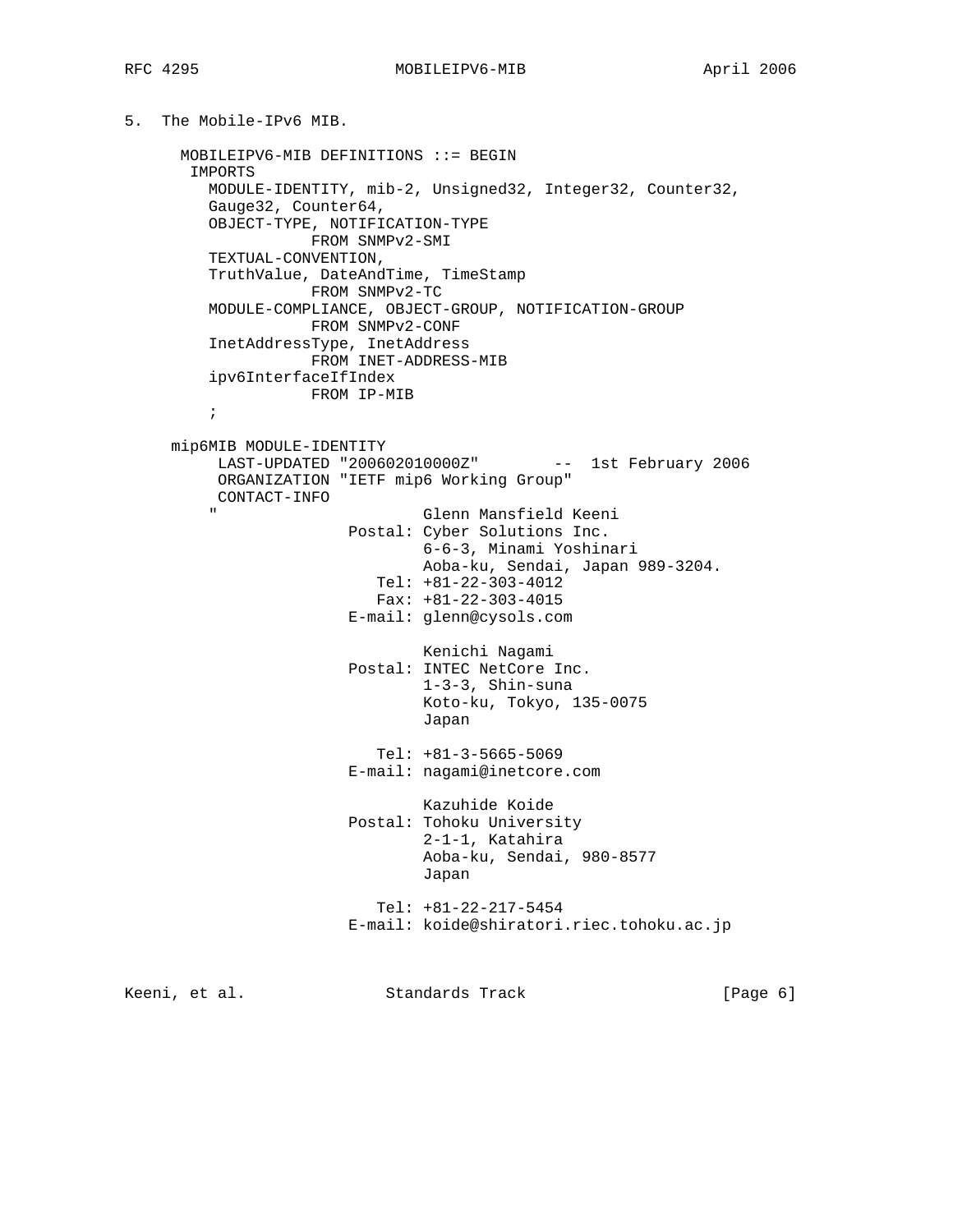Sri Gundavelli Postal: Cisco Systems 170 W.Tasman Drive, San Jose, CA 95134 usa di kacamatan ing Kabupatèn Kabupatèn Kabupatèn Kabupatèn Kabupatèn Kabupatèn Kabupatèn Kabupatèn Kabupatèn Tel: +1-408-527-6109 E-mail: sgundave@cisco.com Support Group E-mail: mip6@ietf.org" DESCRIPTION "The MIB module for monitoring Mobile-IPv6 entities. Copyright (C) The Internet Society 2006. This version of this MIB module is part of RFC 4295; see the RFC itself for full legal notices. " REVISION "200602010000Z" -- 1st February 2006 DESCRIPTION "Initial version, published as RFC 4295." ::= { mib-2 133 } -- The major groups mip6Notifications OBJECT IDENTIFIER ::= { mip6MIB 0 } mip6Objects OBJECT IDENTIFIER ::= { mip6MIB 1 } mip6Conformance OBJECT IDENTIFIER ::= { mip6MIB 2 } mip6Core OBJECT IDENTIFIER ::= { mip6Objects 1 } mip6Mn OBJECT IDENTIFIER ::= { mip6Objects 2 } mip6Cn OBJECT IDENTIFIER ::= { mip6Objects 3 } mip6Ha OBJECT IDENTIFIER ::= { mip6Objects 4 } -- The sub groups mip6System OBJECT IDENTIFIER ::= { mip6Core 1 } mip6Bindings OBJECT IDENTIFIER ::= { mip6Core 2 } mip6Stats OBJECT IDENTIFIER ::= { mip6Core 3 } mip6MnSystem OBJECT IDENTIFIER ::= { mip6Mn 1 } mip6MnConf OBJECT IDENTIFIER ::= { mip6Mn 2 } mip6MnRegistration OBJECT IDENTIFIER ::= { mip6Mn 3 } mip6CnSystem OBJECT IDENTIFIER ::= { mip6Cn 1 }

Keeni, et al. Standards Track [Page 7]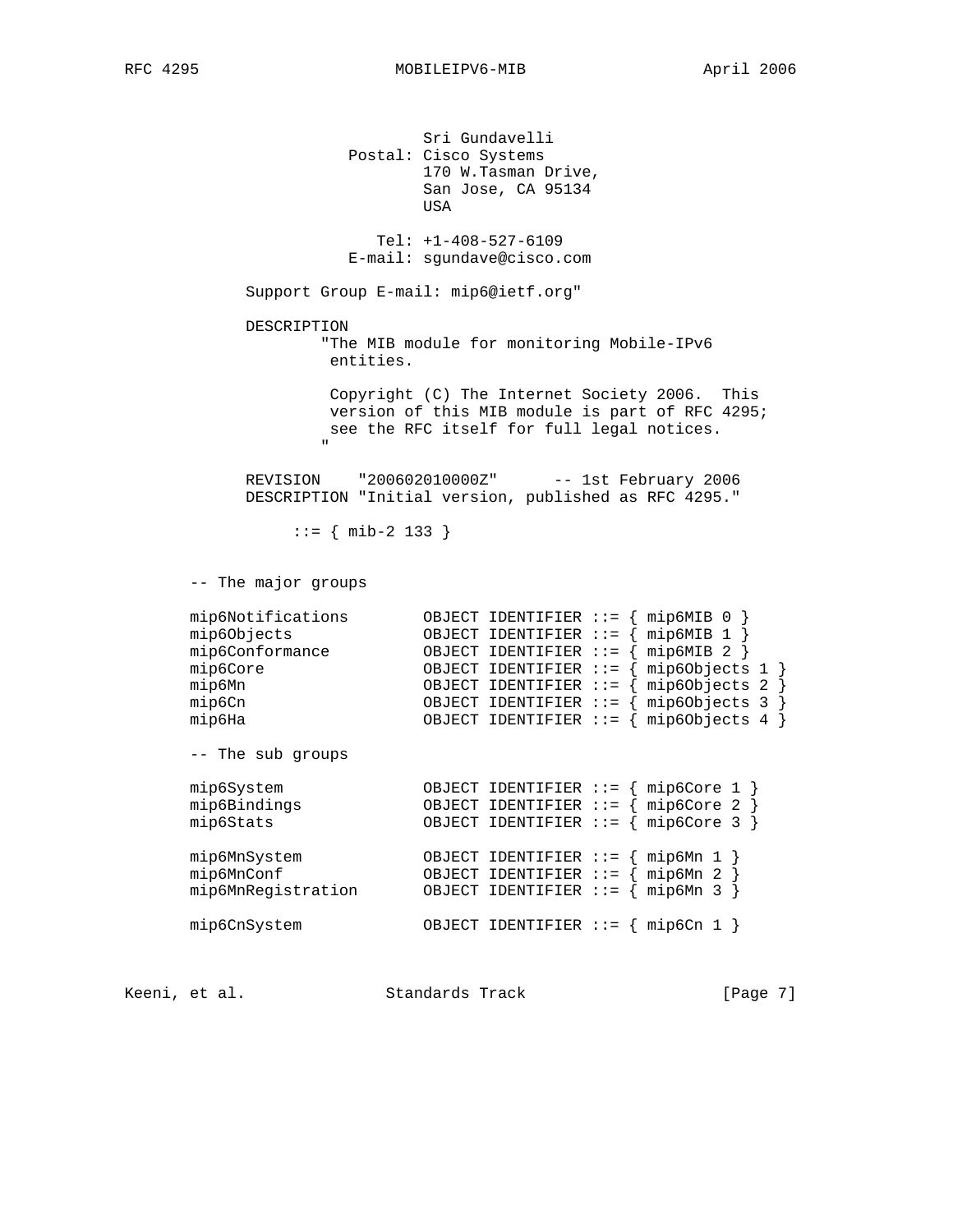| 4295<br>RFC |
|-------------|
|-------------|

| mip6CnStats         | OBJECT IDENTIFIER ::= $\{ \text{mip6Cn} \quad 2 \}$ |
|---------------------|-----------------------------------------------------|
| mip6HaAdvertisement | OBJECT IDENTIFIER ::= $\{ \text{mip6Ha} 1 \}$       |
| mip6HaStats         | OBJECT IDENTIFIER ::= $\{ \text{mip6Ha} \quad 2 \}$ |

| -- Textual Conventions |                                                                                                                                   |                         |  |
|------------------------|-----------------------------------------------------------------------------------------------------------------------------------|-------------------------|--|
|                        | $Mip6BUReques$ t $RejectionCode :: = TEXTUAL-CONVENTION$                                                                          |                         |  |
| <b>STATUS</b>          | current                                                                                                                           |                         |  |
| DESCRIPTION            |                                                                                                                                   |                         |  |
|                        | "The value of the status field in the Binding"<br>Acknowledgment message when the Binding Update<br>was rejected.<br>$\mathbf{H}$ |                         |  |
| <b>REFERENCE</b>       |                                                                                                                                   |                         |  |
|                        | "RFC 3775 : Section 6.1.8"                                                                                                        |                         |  |
| SYNTAX                 | INTEGER {                                                                                                                         |                         |  |
|                        | reasonUnspecified                                                                                                                 | $(1)$ , $-$ -(Code 128) |  |
|                        | admProhibited                                                                                                                     | $(2)$ , $-$ (Code 129)  |  |
|                        | insufficientResource                                                                                                              | $(3)$ , $--($ Code 130) |  |
|                        | homeReqistrationNotSupported                                                                                                      | $(4)$ , $--($ Code 131) |  |
|                        | notHomeSubnet                                                                                                                     | $(5)$ , $--($ Code 132) |  |
|                        | notHomeAgentForThisMobileNode (6), --(Code 133)                                                                                   |                         |  |
|                        | duplicateAddressDetectionFailed (7), --(Code 134)                                                                                 |                         |  |
|                        | sequenceNumberOutOfWindow                                                                                                         | $(8)$ , $--($ Code 135) |  |
|                        | expiredHomeNonceIndex                                                                                                             | $(9)$ , $--($ Code 136) |  |
|                        | expiredCareofNonceIndex                                                                                                           | (10), --(Code 137)      |  |
|                        | expiredNonces                                                                                                                     | $(11)$ , --(Code 138)   |  |
|                        | registrationTypeChangeDisallowed(12) --(Code 139)                                                                                 |                         |  |

Keeni, et al. Standards Track [Page 8]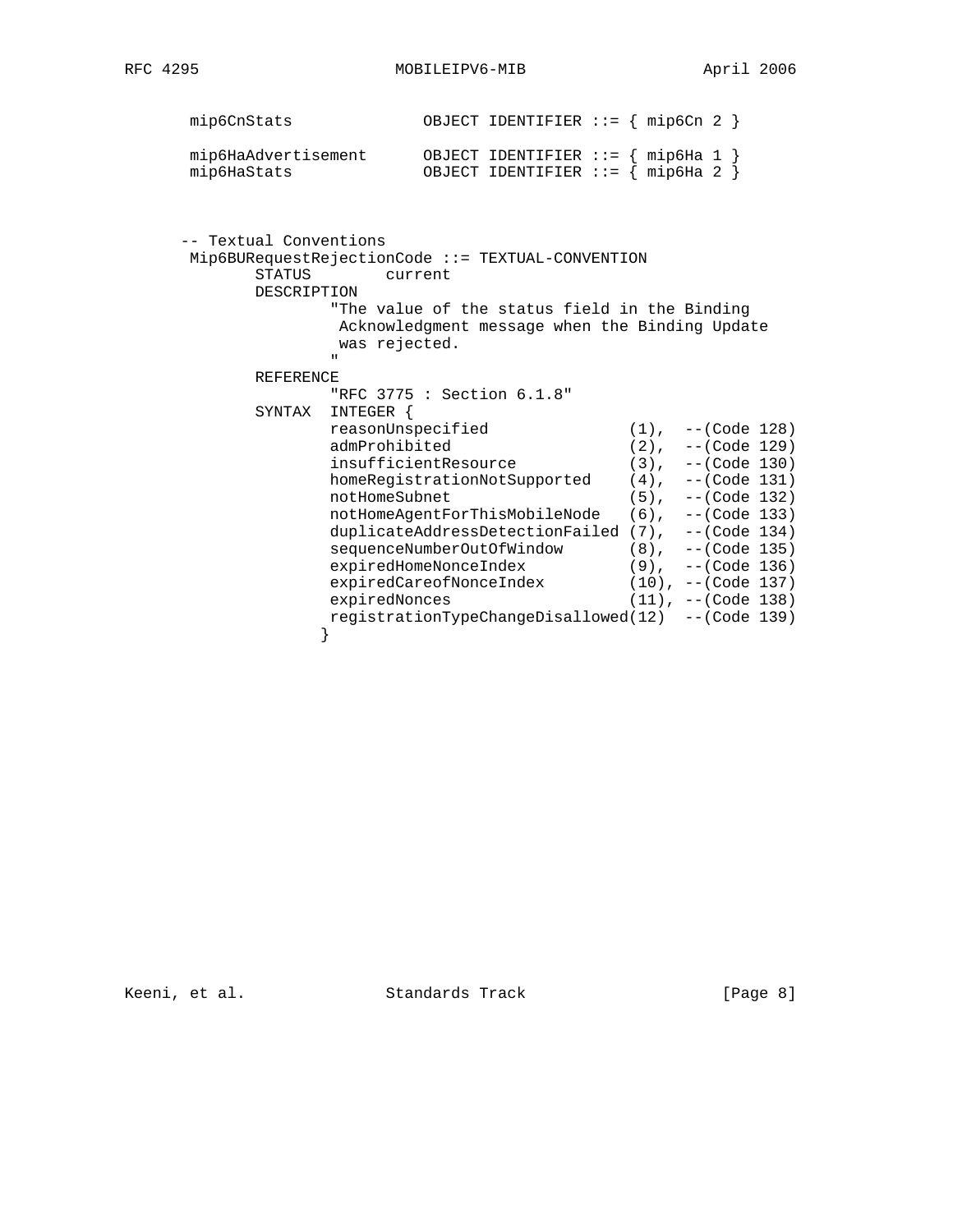```
 mip6Capabilities OBJECT-TYPE
            SYNTAX BITS {
mobileNode (0),
homeAgent (1),
                          correspondentNode (2)
 }
            MAX-ACCESS read-only
            STATUS current
            DESCRIPTION
                     "This object indicates the Mobile IPv6 functions that
                      are supported by this managed entity. Multiple
                     Mobile IPv6 functions may be supported by a single
                      entity.
" "The contract of the contract of the contract of the contract of the contract of the contract of the contract of the contract of the contract of the contract of the contract of the contract of the contract of the contrac
            REFERENCE
                     "RFC 3775 : Section 3.2, 4.1"
           ::= { mip6System 1 }
        mip6Status OBJECT-TYPE
           SYNTAX INTEGER \{ \text{enabeled}(1), \text{disabeled}(2) \} MAX-ACCESS read-write
            STATUS current
            DESCRIPTION
                     "This object indicates whether the Mobile IPv6
                      function is enabled for the managed entity. If it
                      is enabled, the agent discovery and registration
                      functions will be operational.
                     Changing the status from enabled(1) to disabled(2) will terminate the agent discovery and registration
                      functions. On the other hand, changing the status
                      from disabled(2) to enabled(1) will start the agent
                      discovery and registration functions.
                      The value of this object SHOULD remain unchanged
                      across reboots of the managed entity.
 "
           ::= { mip6System 2 }
        -- mip6BindingCache
```
Keeni, et al. Standards Track [Page 9]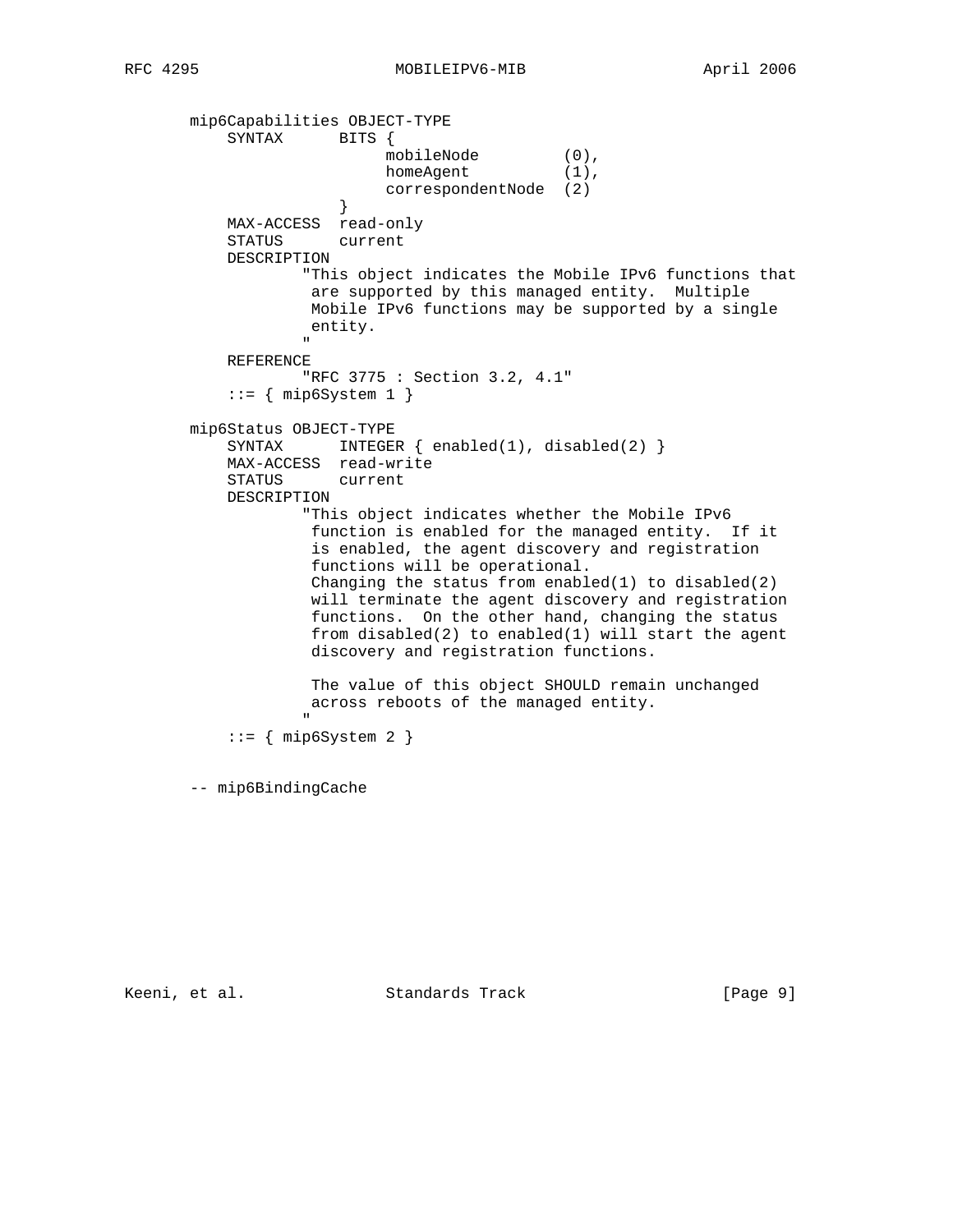```
 mip6BindingCacheTable OBJECT-TYPE
 SYNTAX SEQUENCE OF Mip6BindingCacheEntry
 MAX-ACCESS not-accessible
               STATUS current
               DESCRIPTION
                          "This table models the Binding Cache on the
                          managed entity. The cache is maintained by home
                           agents and correspondent nodes. It contains
                           both correspondent registration entries and home
                           registration entries.
                          Entries in this table are not required to survive
                          a reboot of the managed entity.
" "The contract of the contract of the contract of the contract of the contract of the contract of the contract of the contract of the contract of the contract of the contract of the contract of the contract of the contrac
               REFERENCE
                          "RFC 3775 : Section 4.5, 9.1, 10.1"
              ::= { mip6Bindings 1 }
           mip6BindingCacheEntry OBJECT-TYPE
               SYNTAX Mip6BindingCacheEntry
               MAX-ACCESS not-accessible
               STATUS current
               DESCRIPTION
                          "This entry represents a conceptual row in the
                           binding cache table. It represents a single Binding
                           Update.
                           Implementors need to be aware that if the total
                           number of octets in mip6BindingHomeAddress
                           exceeds 113, then OIDs of column
                           instances in this row will have more than 128
                           sub-identifiers and cannot be accessed using
                          SNMPv1, SNMPv2c, or SNMPv3.
" "The contract of the contract of the contract of the contract of the contract of the contract of the contract of the contract of the contract of the contract of the contract of the contract of the contract of the contrac
               INDEX { mip6BindingHomeAddressType, mip6BindingHomeAddress }
               ::= { mip6BindingCacheTable 1 }
```
Keeni, et al. Standards Track [Page 10]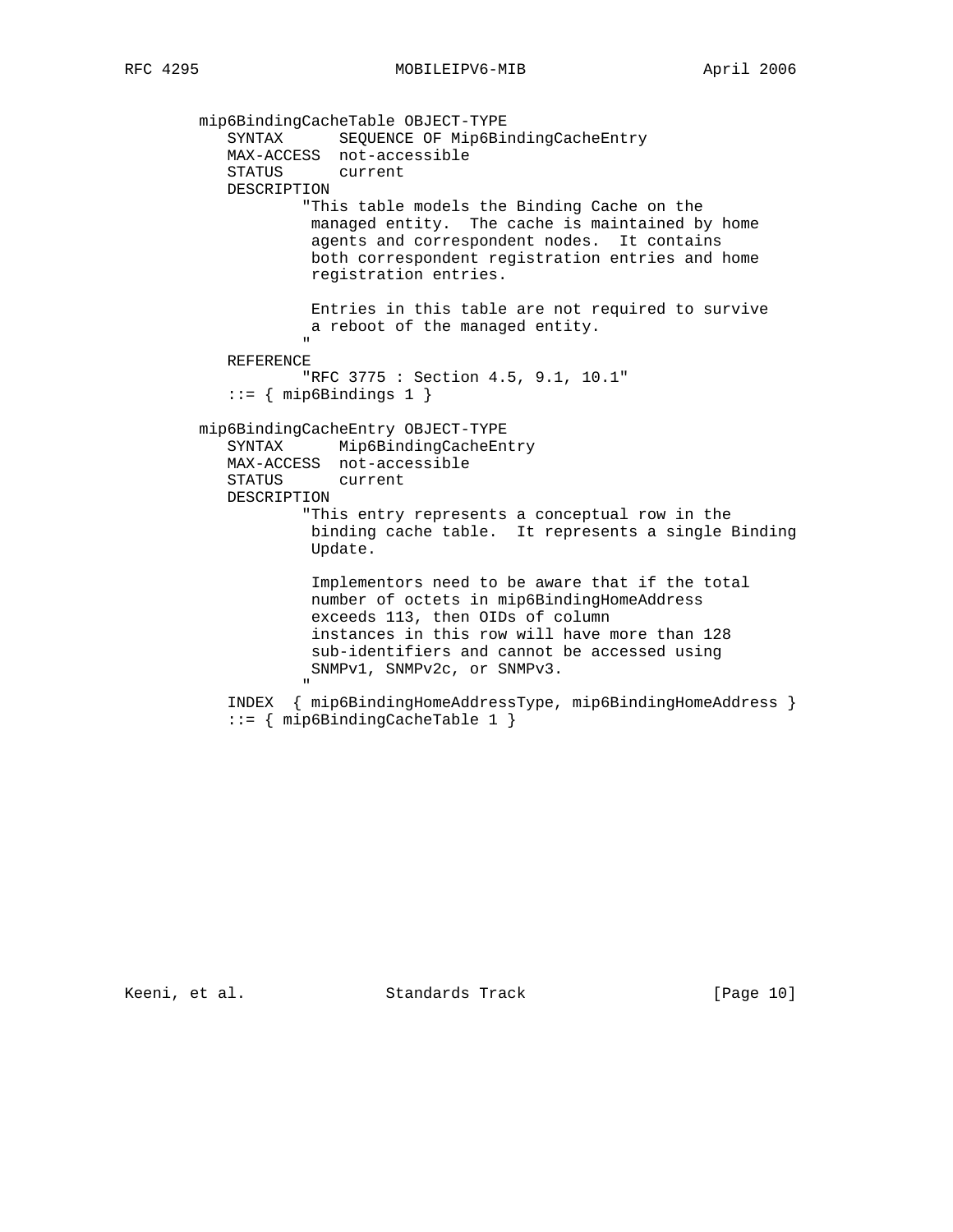```
 Mip6BindingCacheEntry ::=
           SEQUENCE {
 mip6BindingHomeAddressType InetAddressType,
 mip6BindingHomeAddress InetAddress,
mip6BindingCOAType InetAddressType,
mip6BindingCOA 1netAddress,
 mip6BindingTimeRegistered DateAndTime,
mip6BindingTimeGranted Gauge32,
 mip6BindingTimeRemaining Gauge32,
mip6BindingHomeRegn TruthValue,
mip6BindingMaxSeq Unsigned32,
mip6BindingUsageTS DateAndTime,
mip6BindingUsageCount Gauge32,
 mip6BindingAdminStatus INTEGER
 }
       mip6BindingHomeAddressType OBJECT-TYPE
           SYNTAX InetAddressType
           MAX-ACCESS not-accessible
           STATUS current
           DESCRIPTION
                   "The InetAddressType of the mip6BindingHomeAddress
                   that follows.
 "
           ::= { mip6BindingCacheEntry 1 }
       mip6BindingHomeAddress OBJECT-TYPE
           SYNTAX InetAddress
           MAX-ACCESS not-accessible
           STATUS current
           DESCRIPTION
                   "The home address of the mobile node corresponding
                   to the Binding Cache entry. This field is used as
                    the key for searching the mobile node's current
                    care-of address in the Binding Cache.
                    The type of the address represented by this object
                    is specified by the corresponding
                   mip6BindingHomeAddressType object.
" "The contract of the contract of the contract of the contract of the contract of the contract of the contract of the contract of the contract of the contract of the contract of the contract of the contract of the contrac
           REFERENCE
                   "RFC 3775 : Section 9.1"
           ::= { mip6BindingCacheEntry 2 }
```
Keeni, et al. Standards Track [Page 11]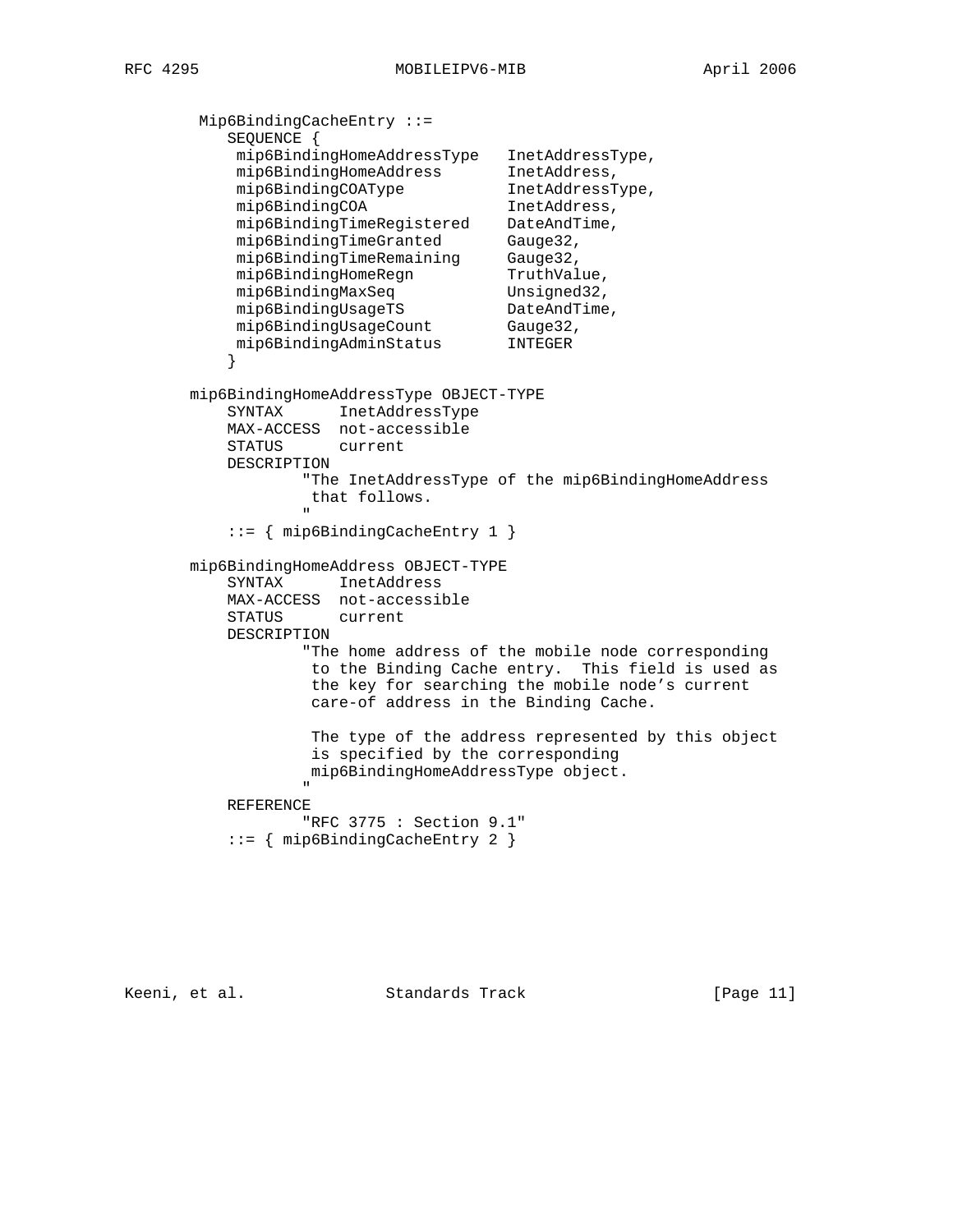mip6BindingCOAType OBJECT-TYPE SYNTAX InetAddressType MAX-ACCESS read-only STATUS current DESCRIPTION "The InetAddressType of the mip6BindingCOA that follows. " "The contract of the contract of the contract of the contract of the contract of the contract of the contract of the contract of the contract of the contract of the contract of the contract of the contract of the contrac ::= { mip6BindingCacheEntry 3 } mip6BindingCOA OBJECT-TYPE SYNTAX InetAddress MAX-ACCESS read-only STATUS current DESCRIPTION "The care-of address of the mobile node indicated by the home address field (mip6BindingHomeAddress) in this Binding Cache entry. The type of the address represented by this object is specified by the corresponding mip6BindingCOAType object. " "The contract of the contract of the contract of the contract of the contract of the contract of the contract of the contract of the contract of the contract of the contract of the contract of the contract of the contrac REFERENCE "RFC 3775 : Section 9.1" ::= { mip6BindingCacheEntry 4 } mip6BindingTimeRegistered OBJECT-TYPE SYNTAX DateAndTime MAX-ACCESS read-only STATUS current DESCRIPTION "The timestamp when this Binding Cache entry was created. " "The contract of the contract of the contract of the contract of the contract of the contract of the contract of the contract of the contract of the contract of the contract of the contract of the contract of the contrac ::= { mip6BindingCacheEntry 5 } mip6BindingTimeGranted OBJECT-TYPE SYNTAX Gauge32 UNITS "seconds" MAX-ACCESS read-only STATUS current DESCRIPTION "The lifetime in seconds granted to the mobile node for this registration. " "The contract of the contract of the contract of the contract of the contract of the contract of the contract of the contract of the contract of the contract of the contract of the contract of the contract of the contrac ::= { mip6BindingCacheEntry 6 }

Keeni, et al. Standards Track [Page 12]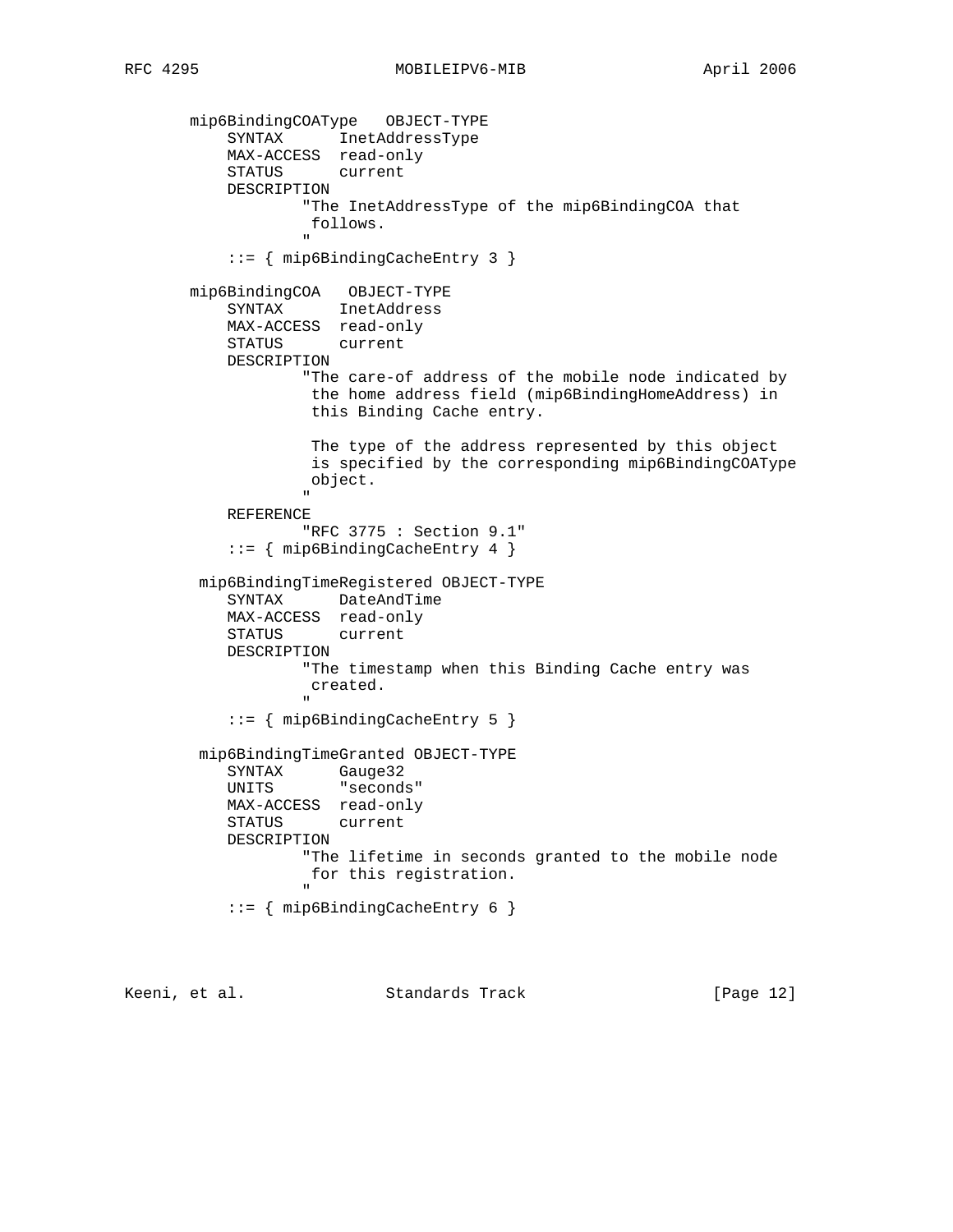```
 mip6BindingTimeRemaining OBJECT-TYPE
SYNTAX Gauge32
 UNITS "seconds"
             MAX-ACCESS read-only
             STATUS current
             DESCRIPTION
                      "The lifetime in seconds remaining for this
                       registration.
 "
             REFERENCE
                      "RFC 3775 : Section 9.1"
             ::= { mip6BindingCacheEntry 7 }
         mip6BindingHomeRegn OBJECT-TYPE
             SYNTAX TruthValue
             MAX-ACCESS read-only
             STATUS current
             DESCRIPTION
                      "This object indicates whether or not this Binding
                       Cache entry is a home registration entry (applicable
                       only on nodes that support home agent
                       functionality).
" "The contract of the contract of the contract of the contract of the contract of the contract of the contract of the contract of the contract of the contract of the contract of the contract of the contract of the contrac
             REFERENCE
                      "RFC 3775 : Section 9.1"
             ::= { mip6BindingCacheEntry 8 }
         mip6BindingMaxSeq OBJECT-TYPE
             SYNTAX Unsigned32 (0..65536)
             MAX-ACCESS read-only
             STATUS current
             DESCRIPTION
                      "The maximum value of the Sequence Number field
                      received in previous Binding Updates for this home
                      address (mip6BindingHomeAddress).
 "
             REFERENCE
                      "RFC 3775 : Section 9.1, 9.5.1"
             ::= { mip6BindingCacheEntry 9 }
```
Keeni, et al. Standards Track [Page 13]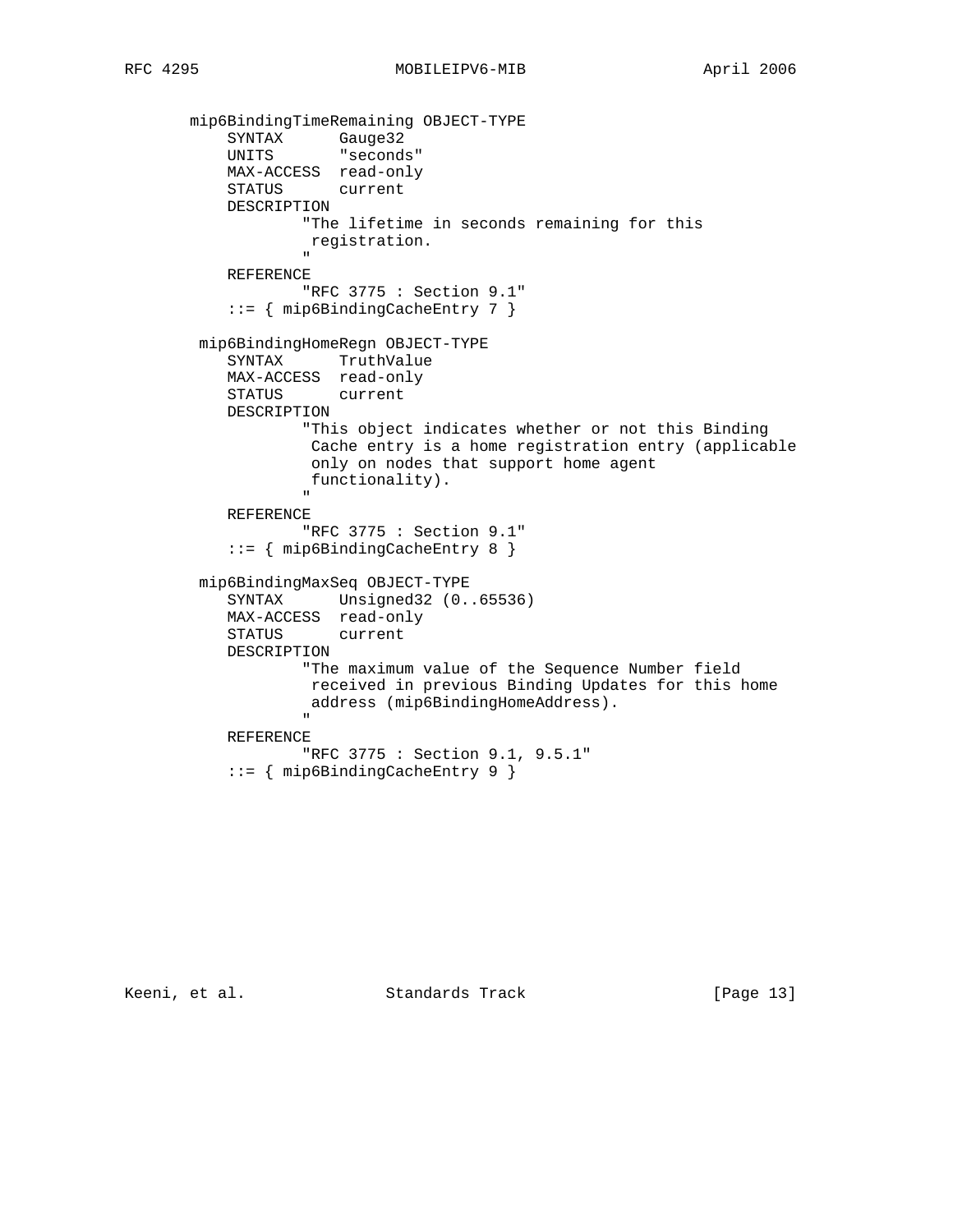mip6BindingUsageTS OBJECT-TYPE SYNTAX DateAndTime MAX-ACCESS read-only STATUS current DESCRIPTION "The timestamp when this entry was last looked up. " "The contract of the contract of the contract of the contract of the contract of the contract of the contract of the contract of the contract of the contract of the contract of the contract of the contract of the contrac REFERENCE "RFC 3775 : Section 9.1" ::= { mip6BindingCacheEntry 10 } mip6BindingUsageCount OBJECT-TYPE SYNTAX Gauge32 MAX-ACCESS read-only STATUS current DESCRIPTION "The number of times this entry was looked up. " REFERENCE "RFC 3775 : Section 9.1" ::= { mip6BindingCacheEntry 11 } mip6BindingAdminStatus OBJECT-TYPE SYNTAX INTEGER { active (1), inactive (2) } MAX-ACCESS read-write STATUS current DESCRIPTION "This is an administrative object used to control the status of a binding cache entry. By default the value will be 'active'(1). A value of 'inactive'(2) will indicate that the validity of the entry is suspended. It does not exist in the binding cache for all practical purposes. The state can be changed from 'active' to 'inactive' by operator intervention. Causing the state to change to 'inactive' results in the entry being deleted from the cache. Attempts to change the status from 'inactive' to 'active' will be rejected. " "The contract of the contract of the contract of the contract of the contract of the contract of the contract of the contract of the contract of the contract of the contract of the contract of the contract of the contrac REFERENCE "RFC 3775 : Section 9.1" ::= { mip6BindingCacheEntry 12 }

Keeni, et al. Standards Track [Page 14]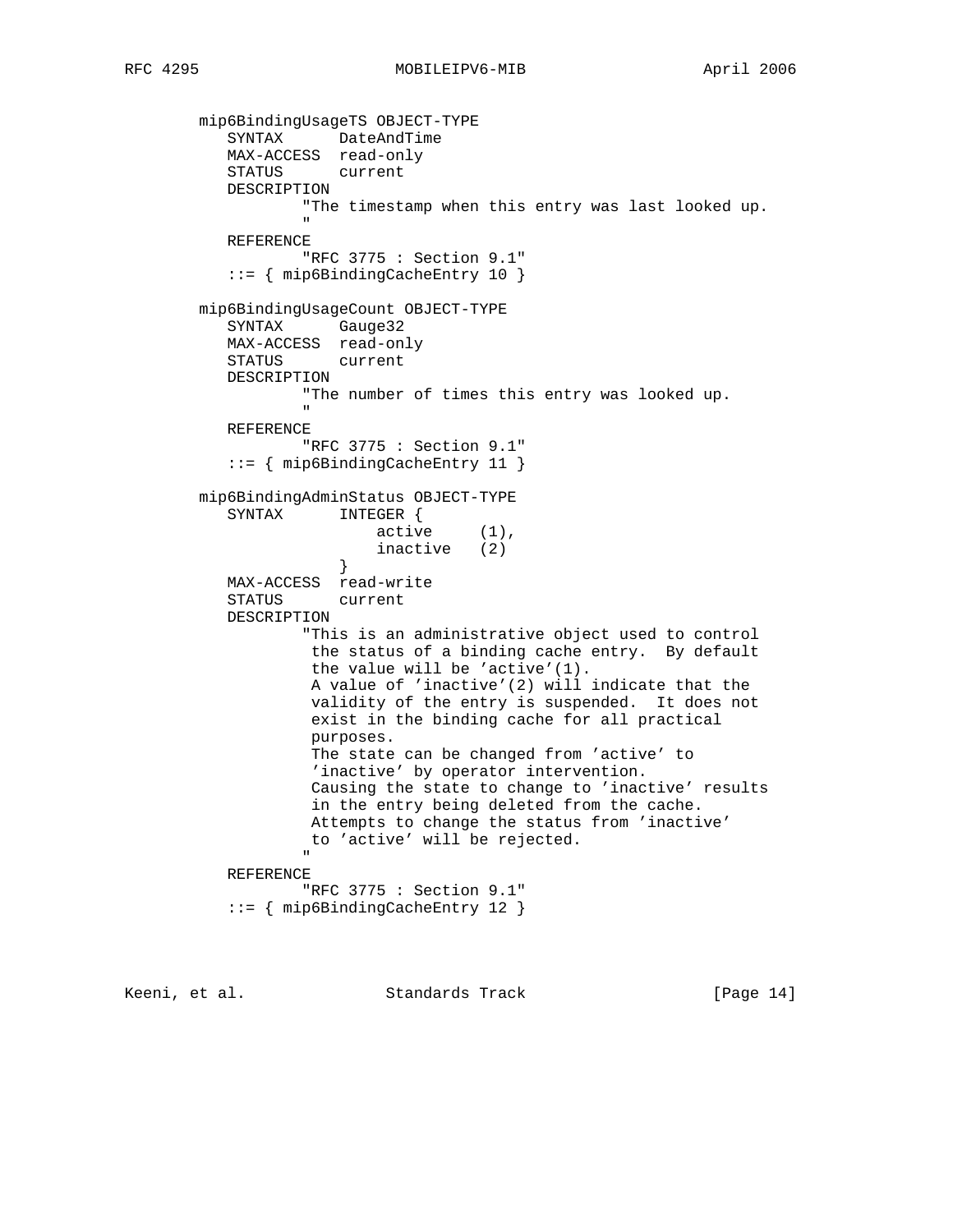```
 -- mip6BindingHistory
         -- Once the lifetime expires an entry will be removed from the
         -- Binding Cache.
         -- For monitoring purposes it will be useful to have access to
         -- the history of the Binding Cache. BindingHistoryTable serves
         -- this purpose. It records the history of the Bindings.
         -- The size of the table will be left to implementors.
         mip6BindingHistoryTable OBJECT-TYPE
             SYNTAX SEQUENCE OF Mip6BindingHistoryEntry
             MAX-ACCESS not-accessible
             STATUS current
             DESCRIPTION
                      "A table containing a record of the bindings.
 "
            ::= { mip6Bindings 2 }
         mip6BindingHistoryEntry OBJECT-TYPE
             SYNTAX Mip6BindingHistoryEntry
             MAX-ACCESS not-accessible
             STATUS current
             DESCRIPTION
                       "The record of a binding.
                        Implementors need to be aware that if the total
                        number of octets in mip6BindingHstHomeAddress
                        exceeds 112, then OIDs of column
                        instances in this row will have more than 128
                       sub-identifiers and cannot be accessed using
                       SNMPv1, SNMPv2c, or SNMPv3.
" "The contract of the contract of the contract of the contract of the contract of the contract of the contract of the contract of the contract of the contract of the contract of the contract of the contract of the contrac
             INDEX { mip6BindingHstHomeAddressType,
                         mip6BindingHstHomeAddress ,
                         mip6BindingHstIndex}
             ::= { mip6BindingHistoryTable 1 }
```
Keeni, et al. Standards Track [Page 15]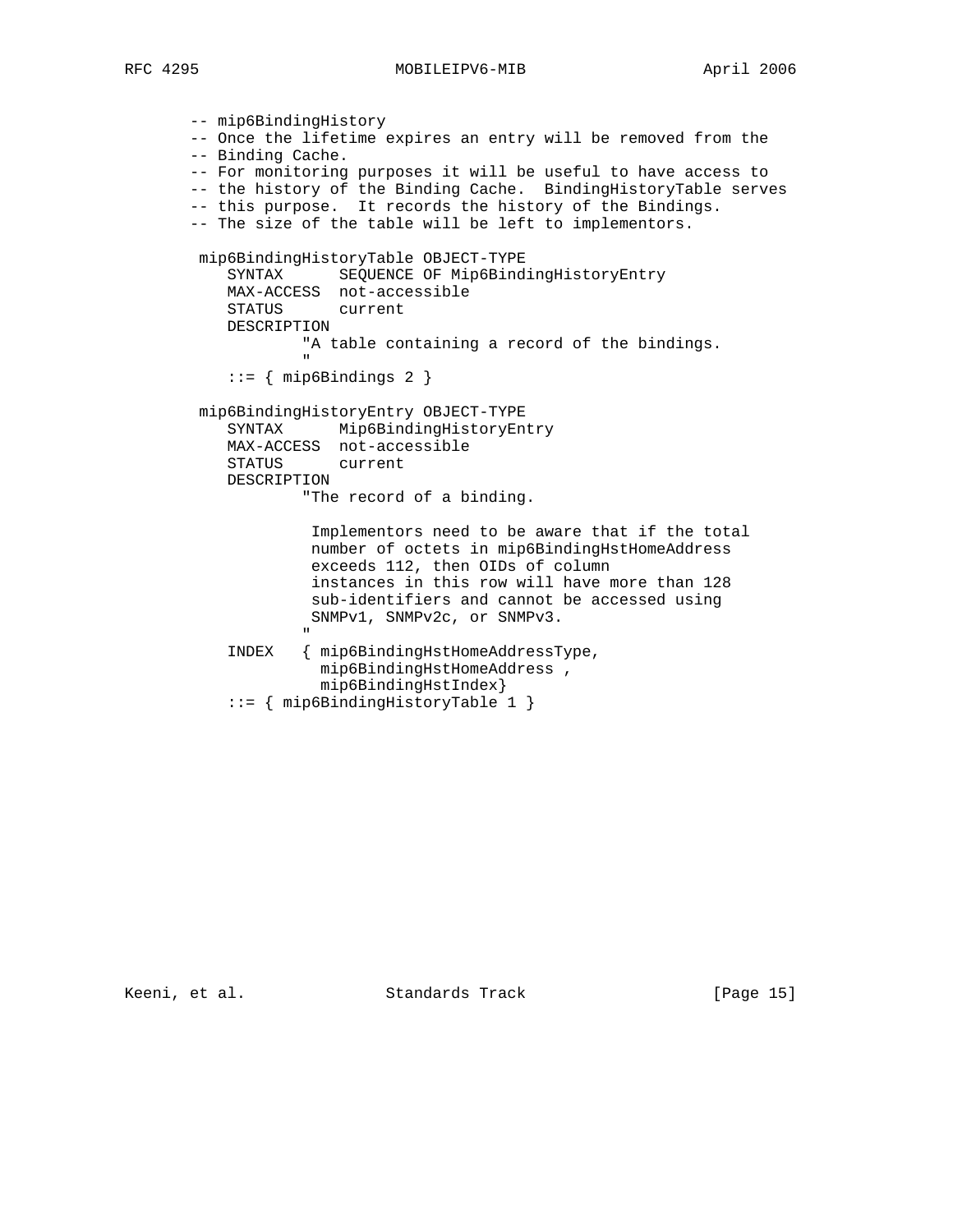Mip6BindingHistoryEntry ::= SEQUENCE { mip6BindingHstHomeAddressType InetAddressType, mip6BindingHstHomeAddress InetAddress, mip6BindingHstIndex Unsigned32, mip6BindingHstCOAType InetAddressType, mip6BindingHstCOA 1netAddress, mip6BindingHstTimeRegistered DateAndTime, mip6BindingHstTimeExpired DateAndTime, mip6BindingHstHomeRegn TruthValue, mip6BindingHstUsageTS DateAndTime, mip6BindingHstUsageCount Gauge32 } mip6BindingHstHomeAddressType OBJECT-TYPE SYNTAX InetAddressType MAX-ACCESS not-accessible STATUS current DESCRIPTION "The InetAddressType of the mip6BindingHstHomeAddress that follows. " "The contract of the contract of the contract of the contract of the contract of the contract of the contract of the contract of the contract of the contract of the contract of the contract of the contract of the contrac ::= { mip6BindingHistoryEntry 1 } mip6BindingHstHomeAddress OBJECT-TYPE SYNTAX InetAddress MAX-ACCESS not-accessible STATUS current DESCRIPTION "Mobile node's home address. The type of the address represented by this object is specified by the corresponding mip6BindingHstHomeAddressType object. " "The contract of the contract of the contract of the contract of the contract of the contract of the contract of the contract of the contract of the contract of the contract of the contract of the contract of the contrac ::= { mip6BindingHistoryEntry 2 } mip6BindingHstIndex OBJECT-TYPE SYNTAX Unsigned32 (1..4294967295) MAX-ACCESS not-accessible STATUS current DESCRIPTION "The index to uniquely identify this record along with the mobile node's HomeAddress type and HomeAddress. It should be monotonically increasing. It may wrap after reaching its max value." ::= { mip6BindingHistoryEntry 3 }

Keeni, et al. Standards Track [Page 16]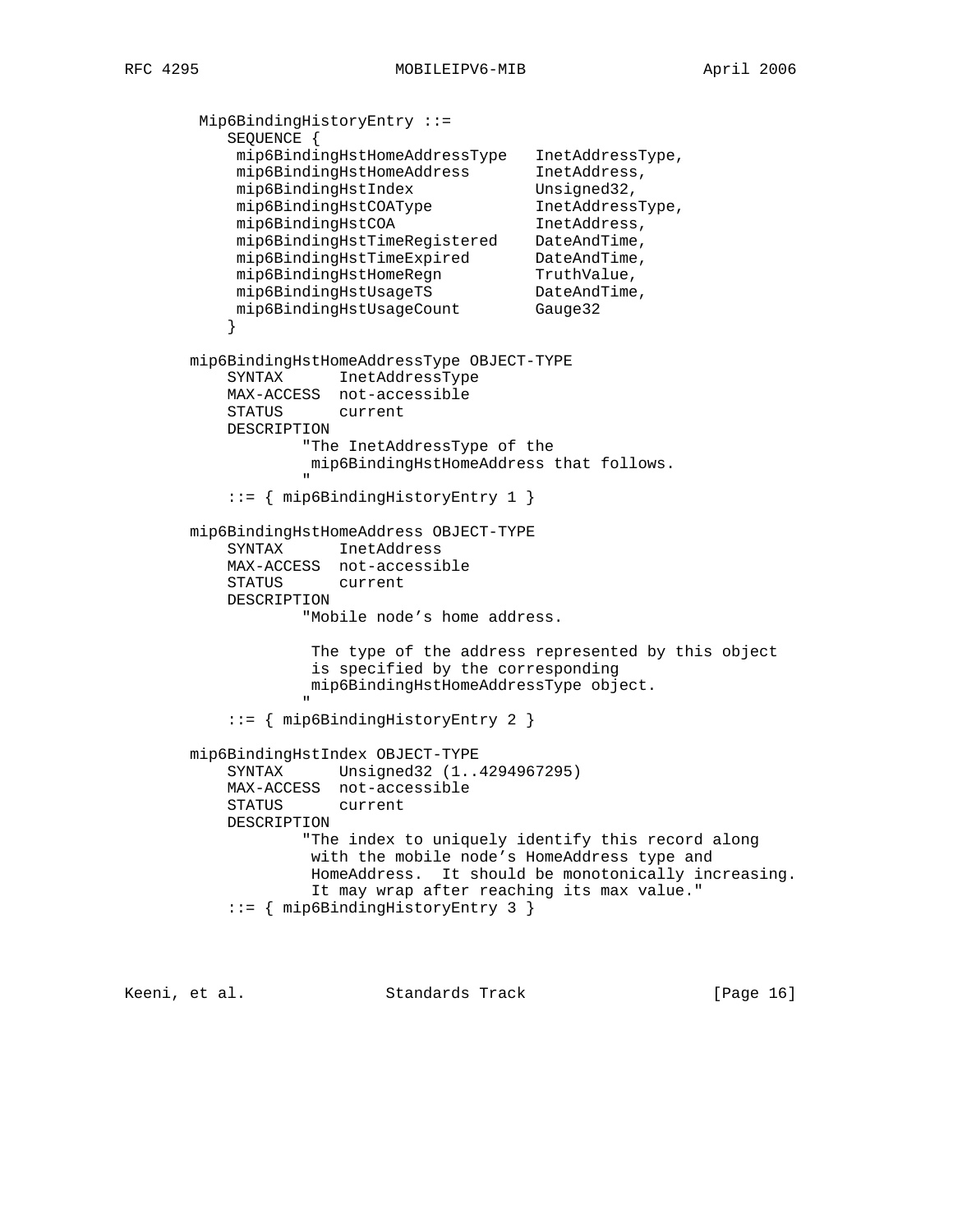mip6BindingHstCOAType OBJECT-TYPE SYNTAX InetAddressType MAX-ACCESS read-only STATUS current DESCRIPTION "The InetAddressType of the mip6BindingHstCOA that follows. " "The contract of the contract of the contract of the contract of the contract of the contract of the contract of the contract of the contract of the contract of the contract of the contract of the contract of the contrac ::= { mip6BindingHistoryEntry 4 } mip6BindingHstCOA OBJECT-TYPE SYNTAX InetAddress MAX-ACCESS read-only STATUS current DESCRIPTION "Mobile node's care-of address. One mobile node can have multiple bindings with different care-of addresses. The type of the address represented by this object is specified by the corresponding mip6BindingHstCOAType object. " "The contract of the contract of the contract of the contract of the contract of the contract of the contract of the contract of the contract of the contract of the contract of the contract of the contract of the contrac ::= { mip6BindingHistoryEntry 5 } mip6BindingHstTimeRegistered OBJECT-TYPE SYNTAX DateAndTime MAX-ACCESS read-only STATUS current DESCRIPTION "The timestamp when this Binding Cache entry was created. " "The contract of the contract of the contract of the contract of the contract of the contract of the contract of the contract of the contract of the contract of the contract of the contract of the contract of the contrac ::= { mip6BindingHistoryEntry 6 } mip6BindingHstTimeExpired OBJECT-TYPE SYNTAX DateAndTime MAX-ACCESS read-only STATUS current DESCRIPTION "The timestamp when this Binding Cache entry expired. " "The contract of the contract of the contract of the contract of the contract of the contract of the contract of the contract of the contract of the contract of the contract of the contract of the contract of the contrac ::= { mip6BindingHistoryEntry 7 }

Keeni, et al. Standards Track [Page 17]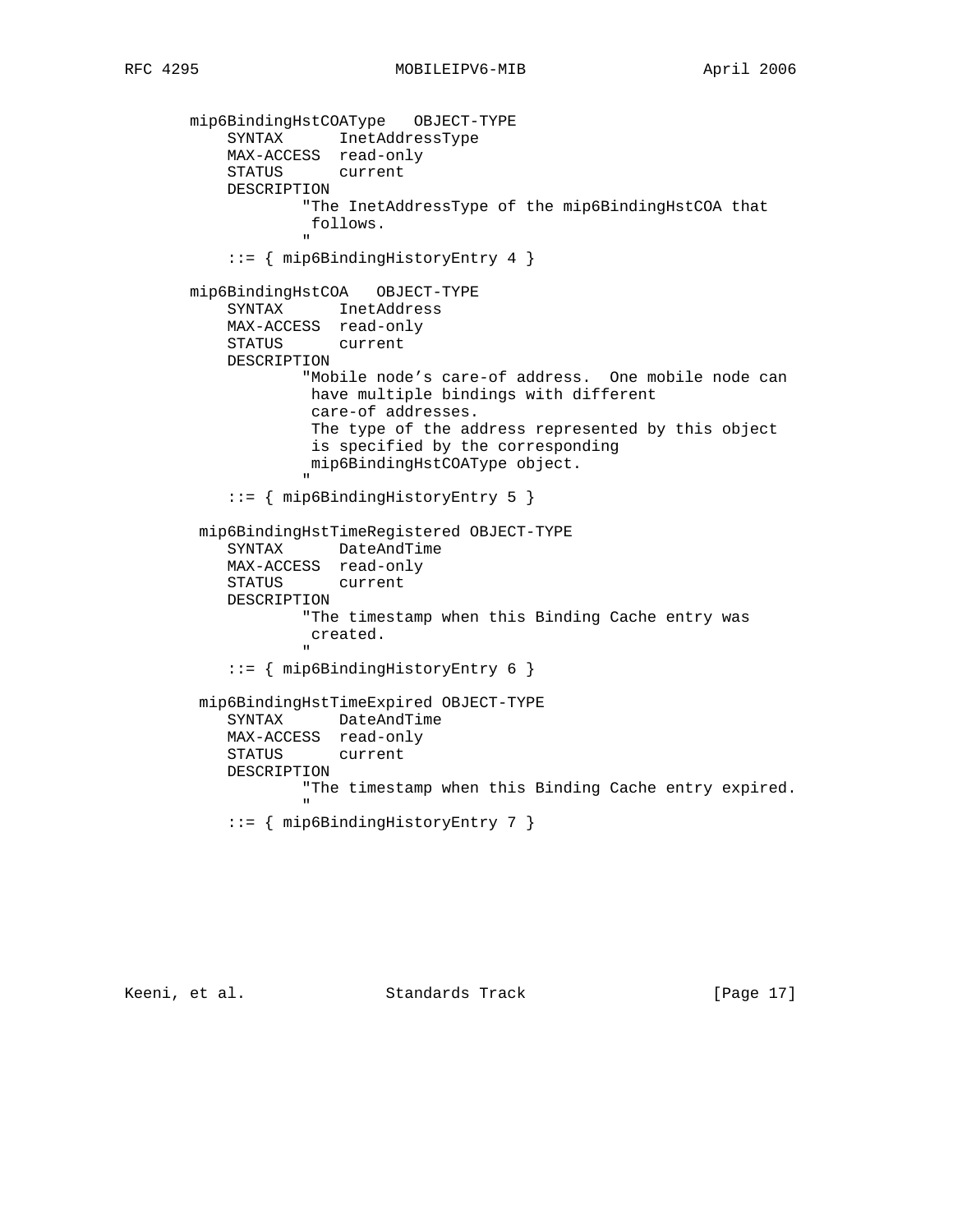mip6BindingHstHomeRegn OBJECT-TYPE SYNTAX TruthValue MAX-ACCESS read-only STATUS current DESCRIPTION "This object indicates whether or not this Binding Cache entry is a home registration entry (applicable only on nodes that support home agent functionality). " "The contract of the contract of the contract of the contract of the contract of the contract of the contract of the contract of the contract of the contract of the contract of the contract of the contract of the contrac ::= { mip6BindingHistoryEntry 8 } mip6BindingHstUsageTS OBJECT-TYPE SYNTAX DateAndTime MAX-ACCESS read-only STATUS current DESCRIPTION "The timestamp when this entry was last looked up. " "The contract of the contract of the contract of the contract of the contract of the contract of the contract of the contract of the contract of the contract of the contract of the contract of the contract of the contrac ::= { mip6BindingHistoryEntry 9 } mip6BindingHstUsageCount OBJECT-TYPE SYNTAX Gauge32 MAX-ACCESS read-only STATUS current DESCRIPTION "The number of times this entry was looked up. " "The contract of the contract of the contract of the contract of the contract of the contract of the contract of the contract of the contract of the contract of the contract of the contract of the contract of the contrac ::= { mip6BindingHistoryEntry 10 } -- mip6TrafficCounters -- MIPv6 Traffic will be characterized by -- IPv6 datagrams which satisfy at least one of the following -- conditions -- - the datagrams are tunneled to the mobile node by the HA -- - the datagrams are reverse tunneled by the MN to the HA -- - the datagrams have the Routing header type 2 set. -- - the datagrams have the Home Address option set in the -- Destination Option extension header -- - the datagrams have the mobility header mip6TotalTraffic OBJECT IDENTIFIER ::= { mip6Stats 1 } -- REFERENCE -- "RFC 3775 : Section 4.1, 6.3, 6.4"

Keeni, et al. Standards Track [Page 18]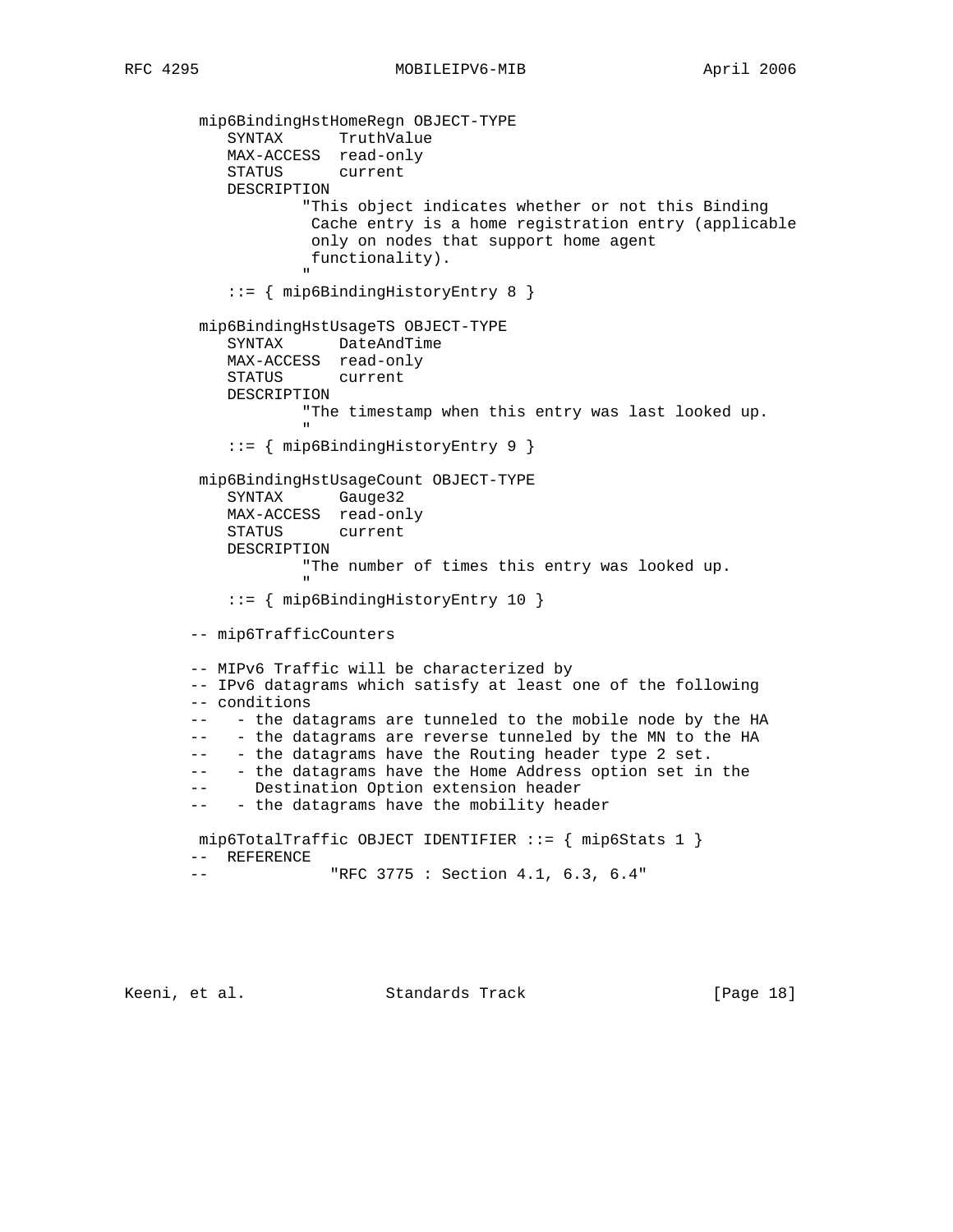```
 mip6InOctets OBJECT-TYPE
              SYNTAX Counter32
              MAX-ACCESS read-only
              STATUS current
              DESCRIPTION
                       "The total number of octets in the MIPv6 datagrams
                        received by the MIPv6 entity. This will include
                        datagrams with the Mobility Header, the Home Address
                         option in the Destination Option extension header
                        (Next Header value = 60), or the type 2 Routing
                        Header. It will also include the IPv6 datagrams that
                        are reverse tunneled to a home agent from a mobile
                        node's home address.
                        Discontinuities in the value of this counter can
                        occur at re-initialization of the management system,
                        and at other times as indicated by the value of
                        mip6CounterDiscontinuityTime.
" "The contract of the contract of the contract of the contract of the contract of the contract of the contract of the contract of the contract of the contract of the contract of the contract of the contract of the contrac
              REFERENCE
                            "RFC 3775 : Section 6.1, 6.3, 6.4, 10.4.5"
             ::= { mip6TotalTraffic 1 }
          mip6HCInOctets OBJECT-TYPE
              SYNTAX Counter64
              MAX-ACCESS read-only
              STATUS current
              DESCRIPTION
                       "The total number of octets in the MIPv6 datagrams
                         received by the MIPv6 entity. This will include
                         datagrams with the Mobility Header, the Home Address
                         option in the Destination Option extension header
                        (Next Header value = 60), or the type 2 Routing
                        Header. It will also include the IPv6 datagrams that
                        are reverse tunneled to a home agent from a mobile
                        node's home address.
                        This object is a 64-bit version of mip6InOctets.
                        Discontinuities in the value of this counter can
                        occur at re-initialization of the management system,
                        and at other times as indicated by the value of
                        mip6CounterDiscontinuityTime.
" "The contract of the contract of the contract of the contract of the contract of the contract of the contract of the contract of the contract of the contract of the contract of the contract of the contract of the contrac
              REFERENCE
                            "RFC 3775 : Section 6.1, 6.3, 6.4, 10.4.5"
             ::= { mip6TotalTraffic 2 }
```
Keeni, et al. Standards Track [Page 19]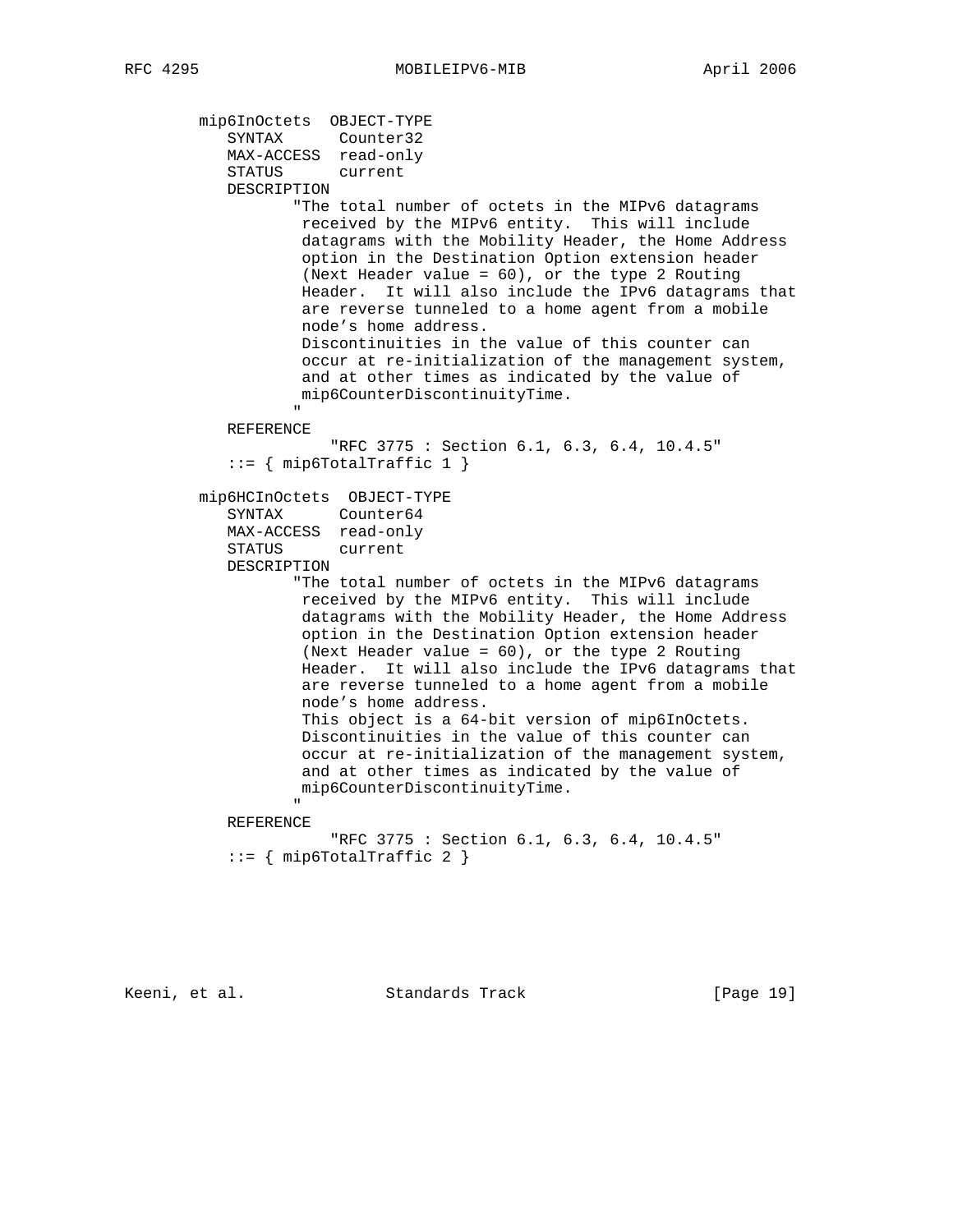```
 mip6InPkts OBJECT-TYPE
SYNTAX Counter32
 MAX-ACCESS read-only
            STATUS current
            DESCRIPTION
                      "The number of MIPv6 datagrams received by the MIPv6
                      entity. This will include datagrams with the
                      Mobility Header, the Home Address option in the
                      Destination Option extension header (Next Header
                      value = 60), or the type 2 Routing Header.
                      It will also include the IPv6 datagrams that are
                      reverse tunneled to a home agent from a mobile
                      node's home address.
                      Discontinuities in the value of this counter can
                      occur at re-initialization of the management system,
                      and at other times as indicated by the value of
                      mip6CounterDiscontinuityTime.
 "
            REFERENCE
                         "RFC 3775 : Section 6.1, 6.3, 6.4, 10.4.5"
            ::= { mip6TotalTraffic 3 }
         mip6HCInPkts OBJECT-TYPE
            SYNTAX Counter64
            MAX-ACCESS read-only
            STATUS current
            DESCRIPTION
                      "The number of MIPv6 datagrams received by the MIPv6
                      entity. This will include datagrams with the
                      Mobility Header, the Home Address option in the
                      Destination Option extension header (Next Header
                      value = 60), or the type 2 Routing Header. It will
                      also include the IPv6 datagrams that are reverse
                      tunneled to a home agent from a mobile node's home
                      address.
                      This object is a 64-bit version of mip6InPkts.
                      Discontinuities in the value of this counter can
                      occur at re-initialization of the management system,
                      and at other times as indicated by the value of
                      mip6CounterDiscontinuityTime.
" "The contract of the contract of the contract of the contract of the contract of the contract of the contract of the contract of the contract of the contract of the contract of the contract of the contract of the contrac
            REFERENCE
                         "RFC 3775 : Section 6.1, 6.3, 6.4, 10.4.5"
            ::= { mip6TotalTraffic 4 }
```
Keeni, et al. Standards Track [Page 20]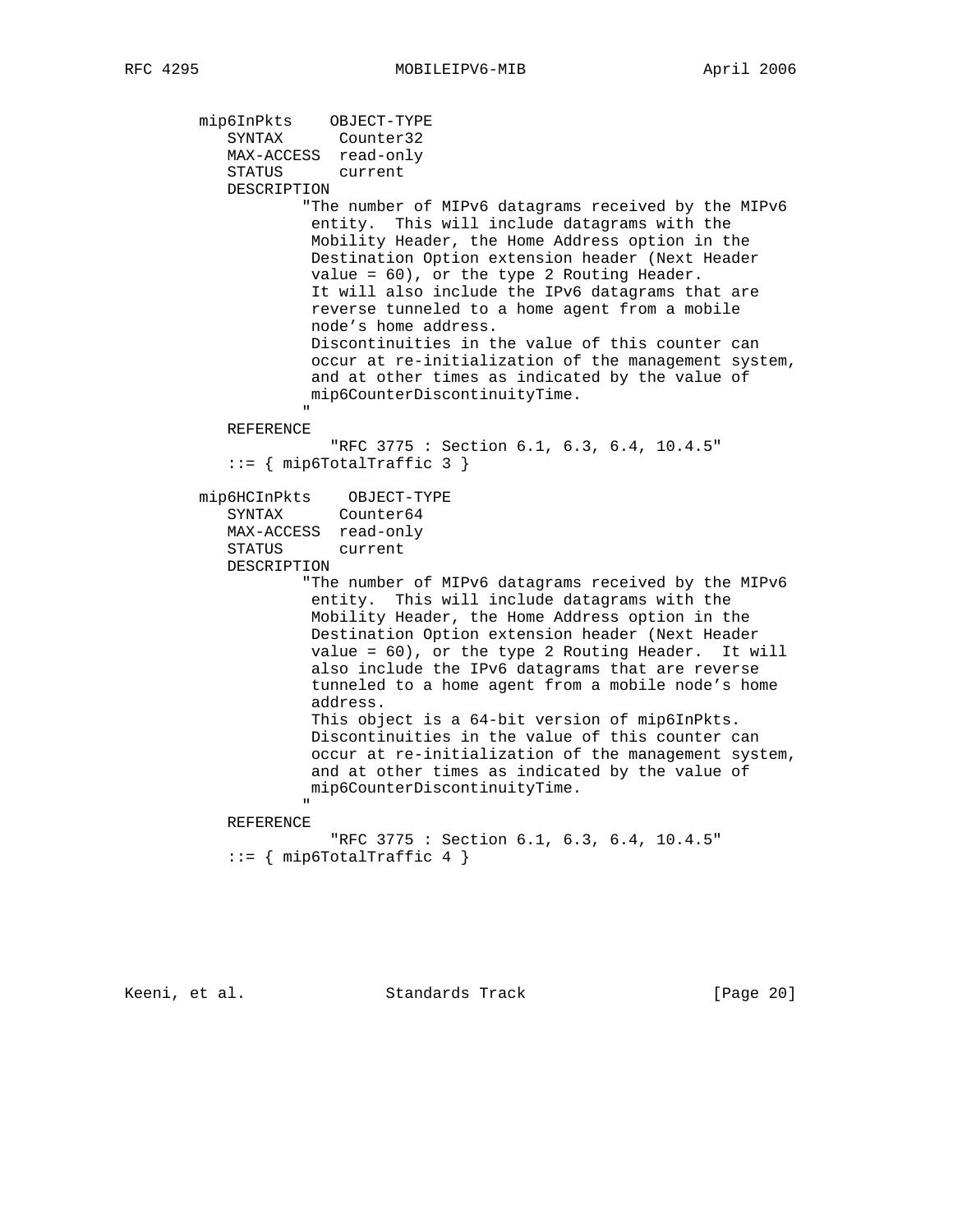```
 mip6OutOctets OBJECT-TYPE
SYNTAX Counter32
 MAX-ACCESS read-only
              STATUS current
              DESCRIPTION
                       "The total number of octets in the MIPv6 datagrams
                        sent by the MIPv6 entity. This will include
                        datagrams with the Mobility Header, the Home Address
                        option in the Destination Option extension header
                        (Next Header value = 60), or the type 2 Routing
                        Header. It will also include the IPv6 datagrams that
                        are reverse tunneled to a home agent from a mobile
                        node's home address.
                        Discontinuities in the value of this counter can
                        occur at re-initialization of the management system,
                        and at other times as indicated by the value of
                       mip6CounterDiscontinuityTime.
" "The contract of the contract of the contract of the contract of the contract of the contract of the contract of the contract of the contract of the contract of the contract of the contract of the contract of the contrac
              REFERENCE
                            "RFC 3775 : Section 6.1, 6.3, 6.4, 10.4.5"
             ::= { mip6TotalTraffic 5 }
          mip6HCOutOctets OBJECT-TYPE
              SYNTAX Counter64
              MAX-ACCESS read-only
              STATUS current
              DESCRIPTION
                       "The total number of octets in the MIPv6 datagrams
                        sent by the MIPv6 entity. This will include
                        datagrams with the Mobility Header, the Home Address
                        option in the Destination Option extension header
                        (Next Header value = 60), or the type 2 Routing
                        Header. It will also include the IPv6 datagrams that
                        are reverse tunneled to a home agent from a mobile
                        node's home address.
                        This object is a 64-bit version of mip6OutOctets.
                        Discontinuities in the value of this counter can
                        occur at re-initialization of the management system,
                        and at other times as indicated by the value of
                       mip6CounterDiscontinuityTime.
" "The contract of the contract of the contract of the contract of the contract of the contract of the contract of the contract of the contract of the contract of the contract of the contract of the contract of the contrac
              REFERENCE
                            "RFC 3775 : Section 6.1, 6.3, 6.4, 10.4.5"
             ::= { mip6TotalTraffic 6 }
```
Keeni, et al. Standards Track [Page 21]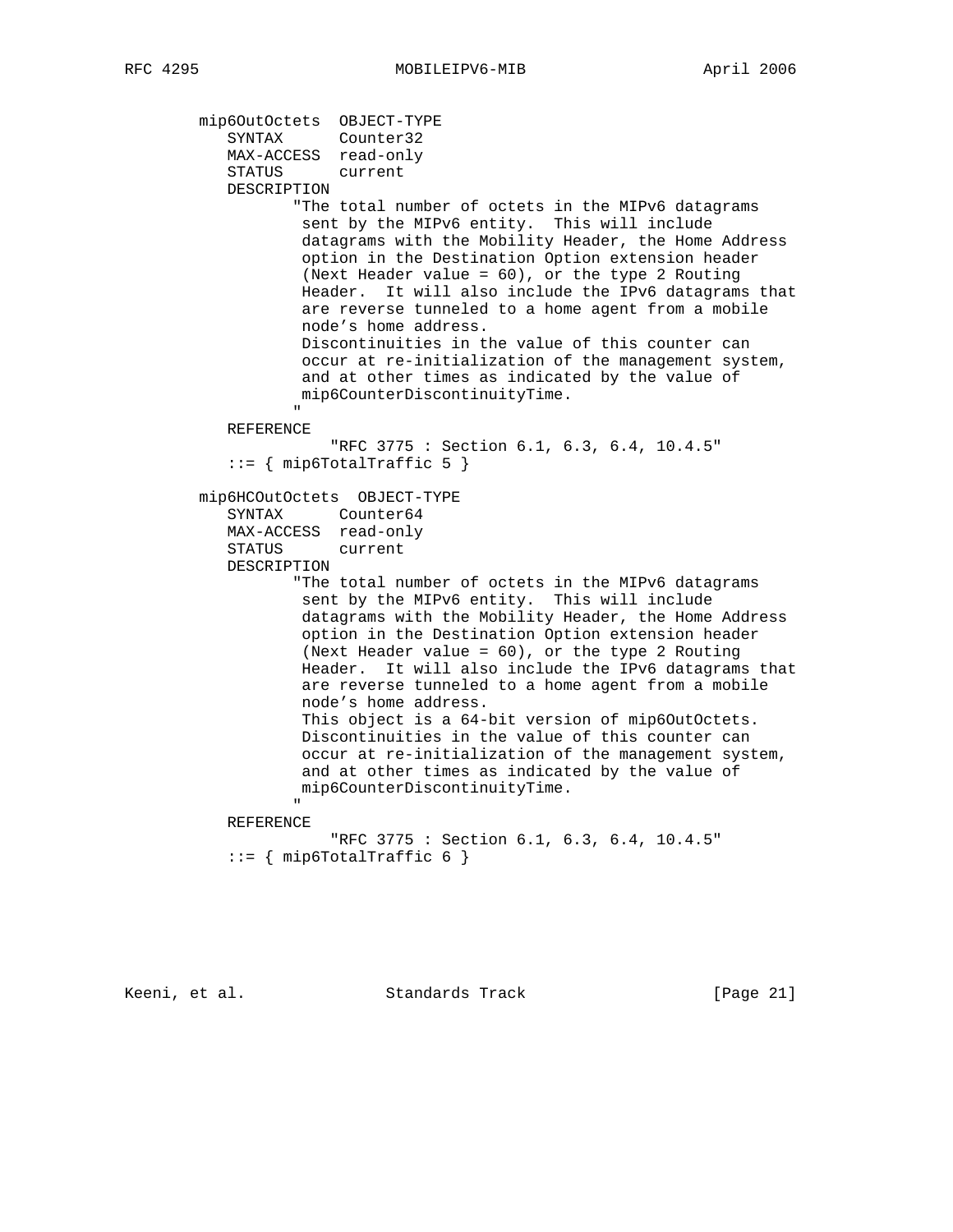```
 mip6OutPkts OBJECT-TYPE
SYNTAX Counter32
 MAX-ACCESS read-only
            STATUS current
            DESCRIPTION
                      "The number of MIPv6 datagrams sent by the MIPv6
                      entity. This will include the datagrams with
                      Mobility Header, the Home Address option in the
                      Destination Option extension header (Next Header
                      value = 60), or the type 2 Routing Header. It will
                      also include the IPv6 datagrams that are reverse
                      tunneled to a home agent from a mobile node's home
                      address.
                      Discontinuities in the value of this counter can
                      occur at re-initialization of the management system,
                      and at other times as indicated by the value of
                      mip6CounterDiscontinuityTime.
 "
            REFERENCE
                         "RFC 3775 : Section 6.1, 6.3, 6.4, 10.4.5"
            ::= { mip6TotalTraffic 7 }
         mip6HCOutPkts OBJECT-TYPE
            SYNTAX Counter64
            MAX-ACCESS read-only
            STATUS current
            DESCRIPTION
                      "The number of MIPv6 datagrams sent by the MIPv6
                      entity. This will include datagrams with the
                      Mobility Header, the Home Address option in the
                      Destination Option extension header (Next Header
                      value = 60), or the type 2 Routing Header. It will
                      also include the IPv6 datagrams that are reverse
                      tunneled to a home agent from a mobile node's home
                      address.
                      This object is a 64-bit version of mip6OutPkts.
                      Discontinuities in the value of this counter can
                      occur at re-initialization of the management system,
                      and at other times as indicated by the value of
                      mip6CounterDiscontinuityTime.
" "The contract of the contract of the contract of the contract of the contract of the contract of the contract of the contract of the contract of the contract of the contract of the contract of the contract of the contrac
            REFERENCE
                         "RFC 3775 : Section 6.1, 6.3, 6.4, 10.4.5"
            ::= { mip6TotalTraffic 8 }
```
Keeni, et al. Standards Track [Page 22]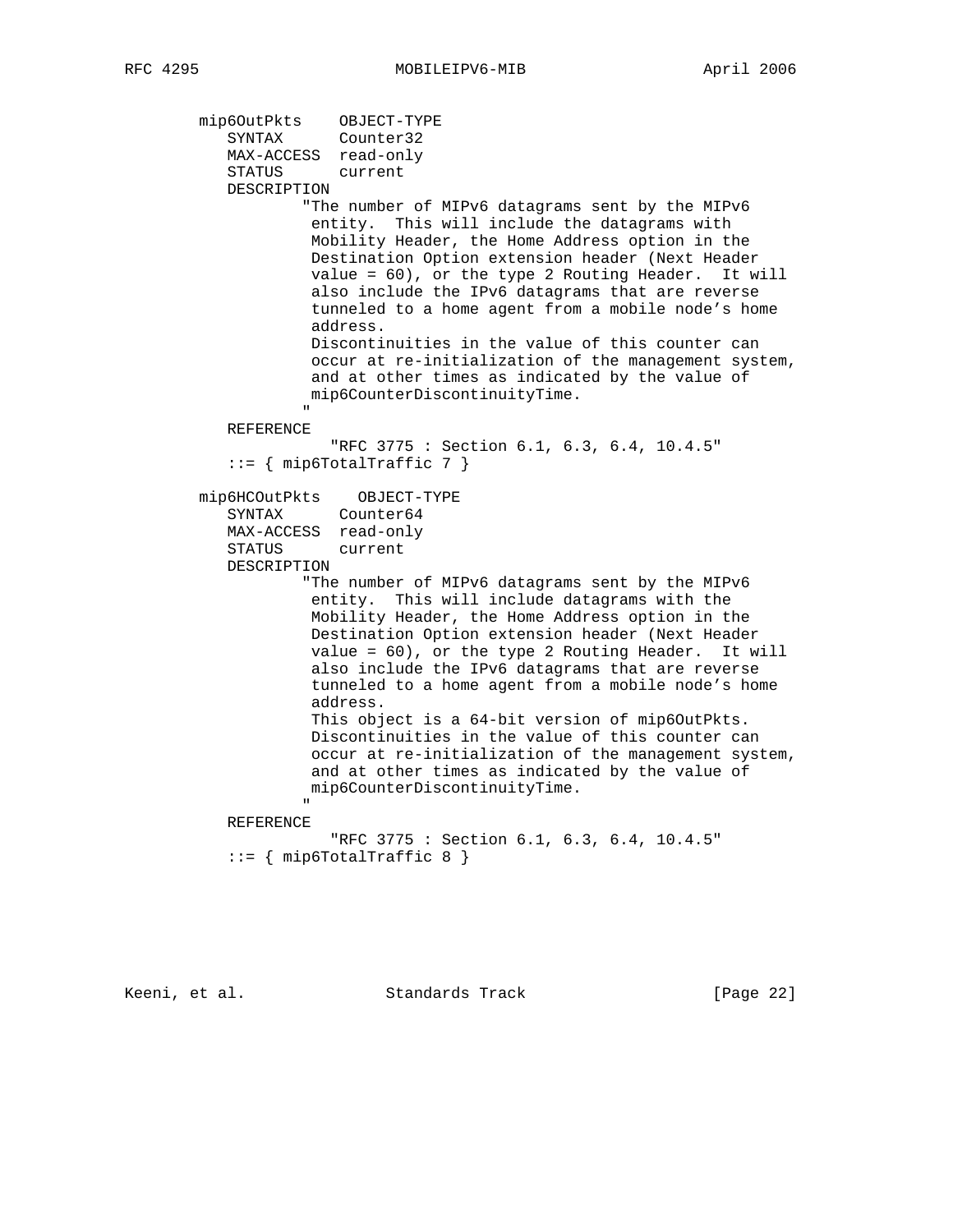mip6CounterDiscontinuityTime OBJECT-TYPE SYNTAX TimeStamp MAX-ACCESS read-only STATUS current DESCRIPTION "The value of sysUpTime on the most recent occasion at which any one or more of this MIPv6 entities global counters, viz., counters with OID prefix 'mip6TotalTraffic' or 'mip6CnGlobalStats' or 'mip6HaGlobalStats' suffered a discontinuity. If no such discontinuities have occurred since the last re-initialization of the local management subsystem, then this object will have a zero value. " "The contract of the contract of the contract of the contract of the contract of the contract of the contract of the contract of the contract of the contract of the contract of the contract of the contract of the contrac  $::=$  { mip6TotalTraffic 9 } -- mip6NodeTrafficCounters mip6NodeTrafficTable OBJECT-TYPE SYNTAX SEQUENCE OF Mip6NodeTrafficEntry MAX-ACCESS not-accessible STATUS current DESCRIPTION "A table containing MIPv6 traffic counters per mobile node. "  $::=$  { mip6Stats 2 } mip6NodeTrafficEntry OBJECT-TYPE SYNTAX Mip6NodeTrafficEntry MAX-ACCESS not-accessible STATUS current DESCRIPTION "The MIPv6 traffic statistics for a mobile node. Implementors need to be aware that if the total number of octets in mip6BindingHomeAddress exceeds 113, then OIDs of column instances in this row will have more than 128 sub-identifiers and cannot be accessed using SNMPv1, SNMPv2c, or SNMPv3. " "The contract of the contract of the contract of the contract of the contract of the contract of the contract of the contract of the contract of the contract of the contract of the contract of the contract of the contrac INDEX { mip6BindingHomeAddressType, mip6BindingHomeAddress } ::= { mip6NodeTrafficTable 1 }

Keeni, et al. Standards Track [Page 23]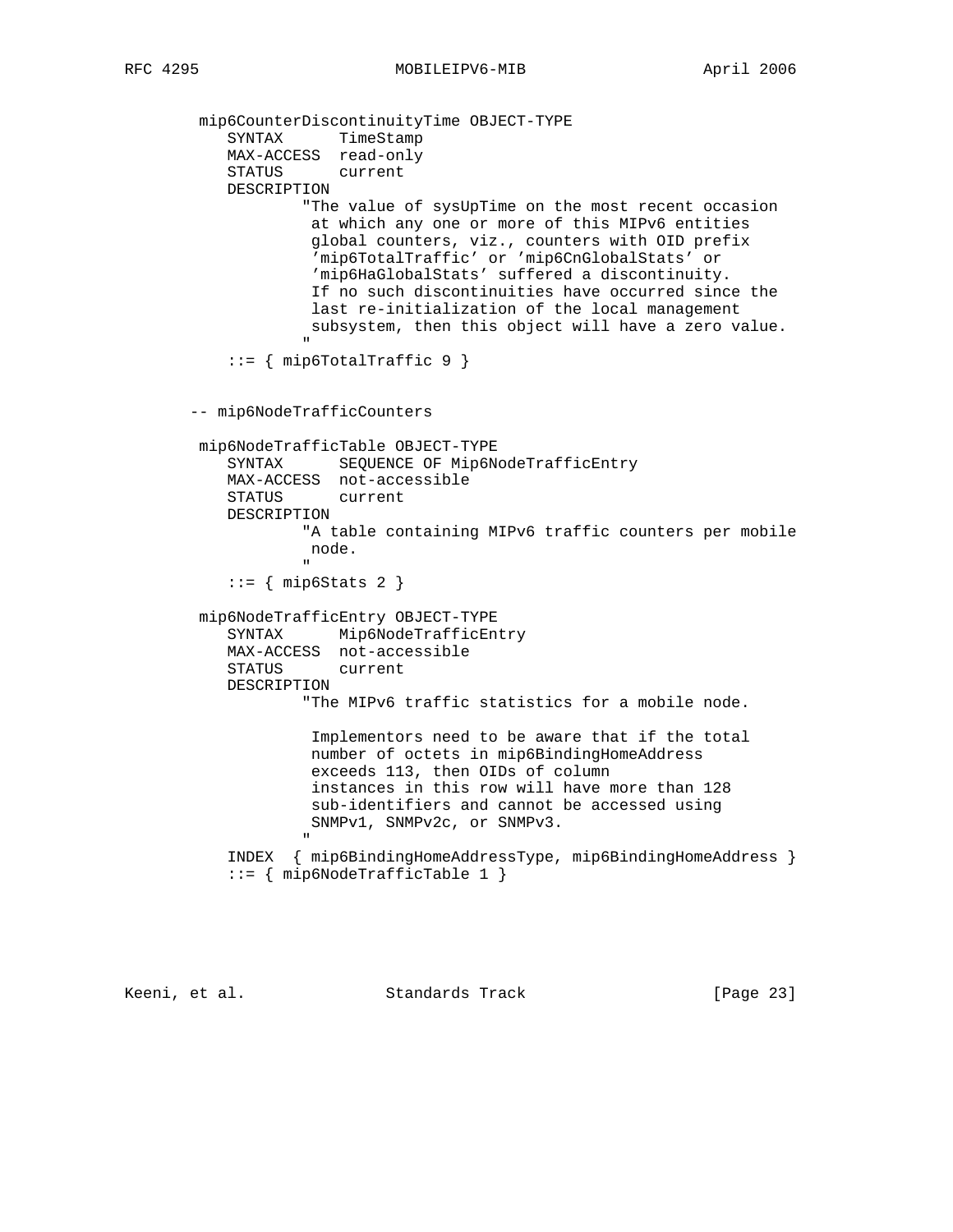Mip6NodeTrafficEntry ::= SEQUENCE { mip6NodeInOctets Counter32, mip6HCNodeInOctets Counter64, mip6NodeInPkts Counter32, mip6HCNodeInPkts Counter64, mip6NodeOutOctets Counter32, mip6HCNodeOutOctets Counter64, mip6NodeOutPkts Counter32, mip6HCNodeOutPkts Counter64, mip6NodeCtrDiscontinuityTime TimeStamp } mip6NodeInOctets OBJECT-TYPE SYNTAX Counter32 MAX-ACCESS read-only STATUS current DESCRIPTION "The total number of octets in the MIPv6 datagrams received from the mobile node by the MIPv6 entity. This will include datagrams with the Mobility Header or the Home Address option in the Destination Option extension header (Next Header value = 60). It will also include the IPv6 datagrams that are reverse tunneled to a home agent from the mobile node's home address. Discontinuities in the value of this counter can occur at re-initialization of the management system, and at other times as indicated by the value of mip6NodeCtrDiscontinuityTime. " "The contract of the contract of the contract of the contract of the contract of the contract of the contract of the contract of the contract of the contract of the contract of the contract of the contract of the contrac REFERENCE "RFC 3775 : Section 6.1, 6.3, 6.4, 10.4.5"

::= { mip6NodeTrafficEntry 1 }

Keeni, et al. Standards Track [Page 24]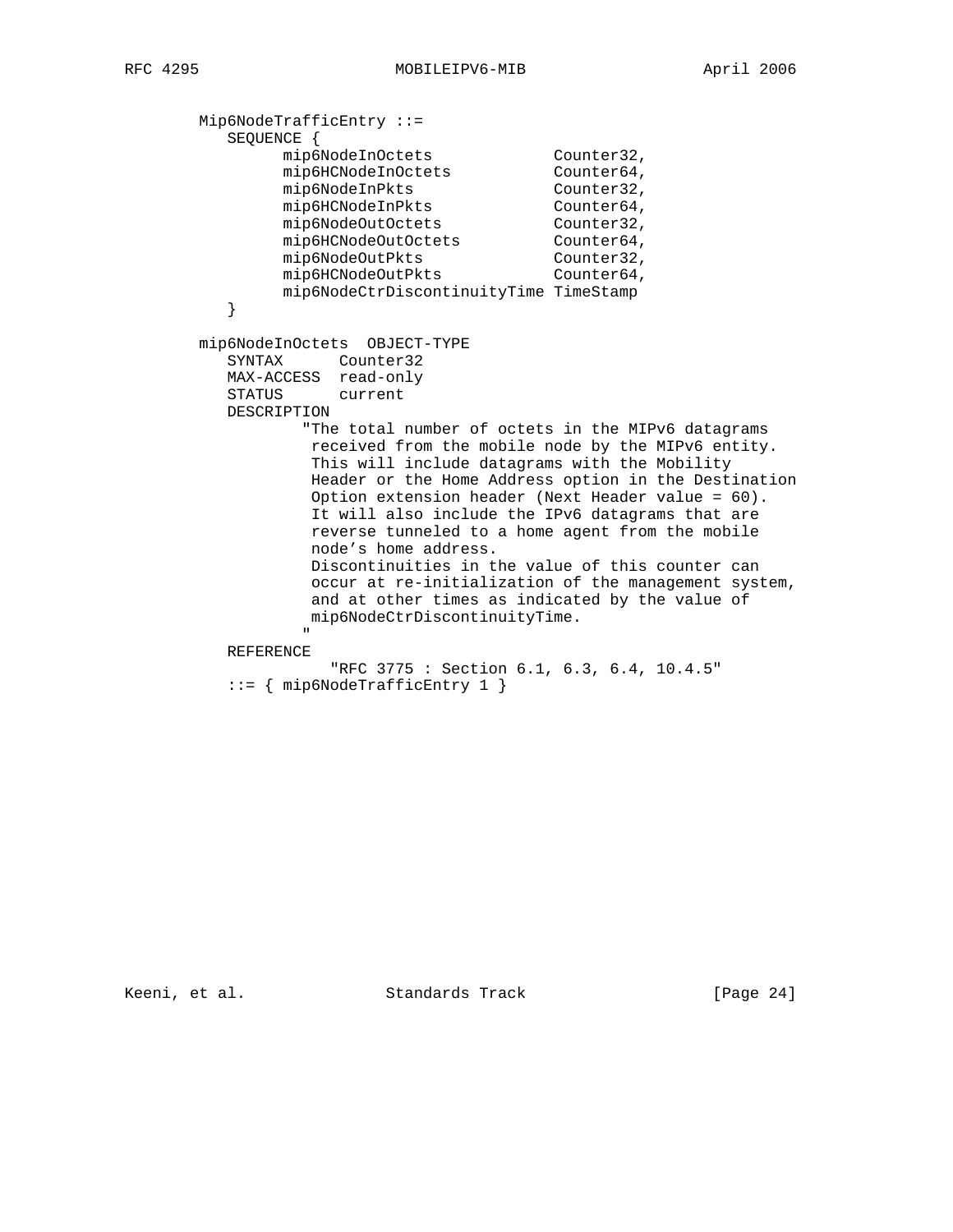mip6HCNodeInOctets OBJECT-TYPE SYNTAX Counter64 MAX-ACCESS read-only STATUS current DESCRIPTION "The total number of octets in the MIPv6 datagrams received from the mobile node by the MIPv6 entity. This will include datagrams with the Mobility Header or the Home Address option in the Destination Option extension header (Next Header value = 60). It will also include the IPv6 datagrams that are reverse tunneled to a home agent from the mobile node's home address. This object is a 64-bit version of mip6NodeInOctets. Discontinuities in the value of this counter can occur at re-initialization of the management system, and at other times as indicated by the value of mip6NodeCtrDiscontinuityTime. " "The contract of the contract of the contract of the contract of the contract of the contract of the contract of the contract of the contract of the contract of the contract of the contract of the contract of the contrac REFERENCE "RFC 3775 : Section 6.1, 6.3, 6.4, 10.4.5" ::= { mip6NodeTrafficEntry 2 } mip6NodeInPkts OBJECT-TYPE SYNTAX Counter32 MAX-ACCESS read-only STATUS current DESCRIPTION "The number of MIPv6 datagrams received from the mobile node by the MIPv6 entity. This will include the datagrams with the Mobility Header or the Home Address option in the Destination Option extension header (Next Header value = 60). It will also include the IPv6 datagrams that are reverse tunneled to a home agent from the mobile node's home address. Discontinuities in the value of this counter can occur at re-initialization of the management system, and at other times as indicated by the value of mip6NodeCtrDiscontinuityTime. " "The contract of the contract of the contract of the contract of the contract of the contract of the contract of the contract of the contract of the contract of the contract of the contract of the contract of the contrac REFERENCE "RFC 3775 : Section 6.1, 6.3, 6.4, 10.4.5" ::= { mip6NodeTrafficEntry 3 }

Keeni, et al. Standards Track [Page 25]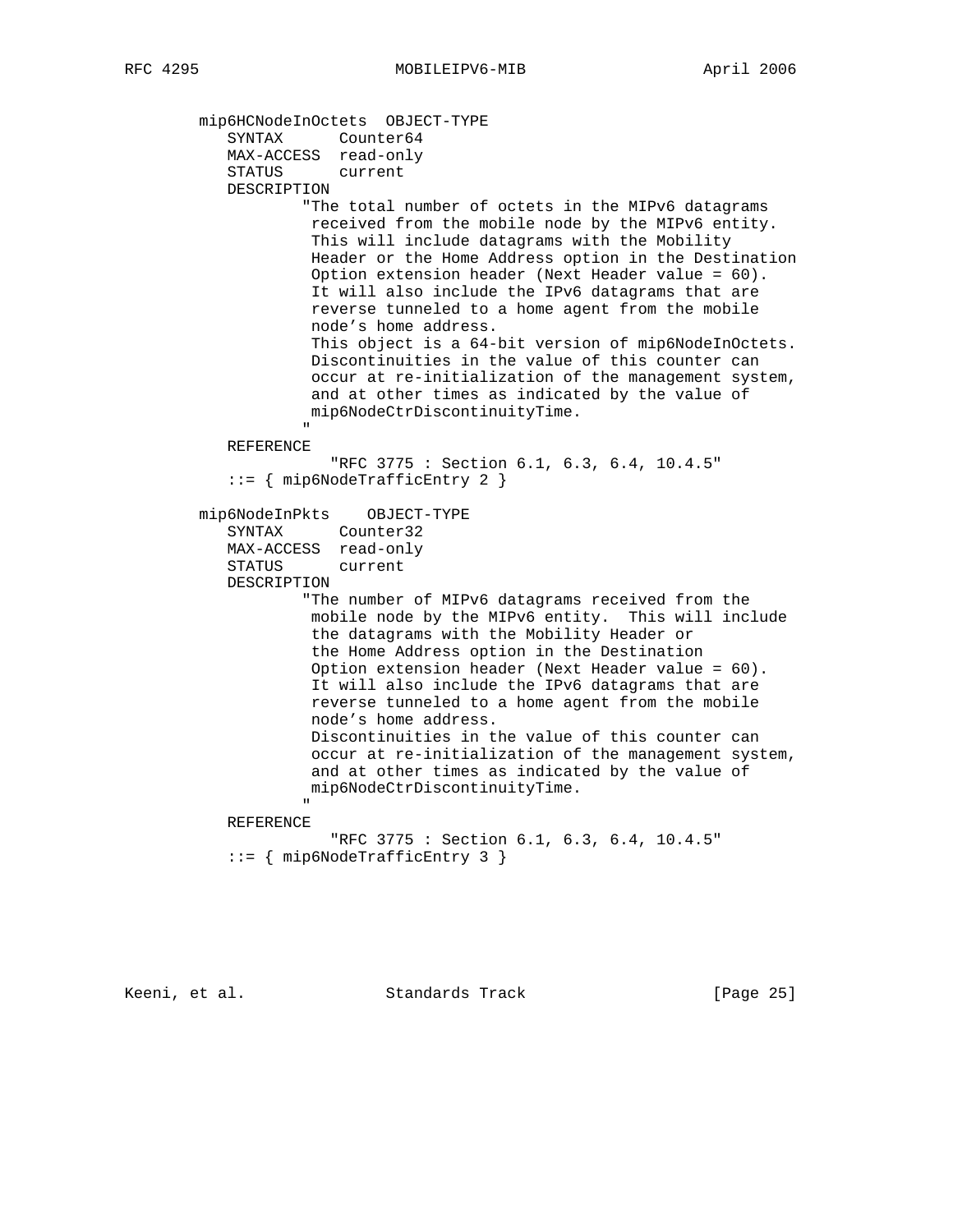```
 mip6HCNodeInPkts OBJECT-TYPE
SYNTAX Counter64
 MAX-ACCESS read-only
             STATUS current
             DESCRIPTION
                      "The number of MIPv6 datagrams received from the
                      mobile node by the MIPv6 entity. This will include
                       datagrams with the Mobility Header or the Home
                       Address option in the Destination Option extension
                      header (Next Header value = 60). It will also
                       include the IPv6 datagrams that are reverse tunneled
                       to a home agent from the mobile node's home address.
                       This object is a 64-bit version of mip6NodeInPkts.
                       Discontinuities in the value of this counter can
                       occur at re-initialization of the management system,
                       and at other times as indicated by the value of
                      mip6NodeCtrDiscontinuityTime.
 "
             REFERENCE
                         "RFC 3775 : Section 6.1, 6.3, 6.4, 10.4.5"
             ::= { mip6NodeTrafficEntry 4 }
         mip6NodeOutOctets OBJECT-TYPE
             SYNTAX Counter32
             MAX-ACCESS read-only
             STATUS current
             DESCRIPTION
                      "The total number of octets in the MIPv6 datagrams
                       sent to the mobile node by the MIPv6 entity. This
                       will include datagrams with the Mobility Header
                       or the type 2 Routing Header. It will also include
                       the IPv6 datagrams that are tunneled by a home agent
                       to the mobile node.
                      Discontinuities in the value of this counter can
                      occur at re-initialization of the management system,
                      and at other times as indicated by the value of
                      mip6NodeCtrDiscontinuityTime.
" "The contract of the contract of the contract of the contract of the contract of the contract of the contract of the contract of the contract of the contract of the contract of the contract of the contract of the contrac
             REFERENCE
                         "RFC 3775 : Section 6.1, 6.3, 6.4, 10.4.5"
             ::= { mip6NodeTrafficEntry 5 }
```
Keeni, et al. Standards Track [Page 26]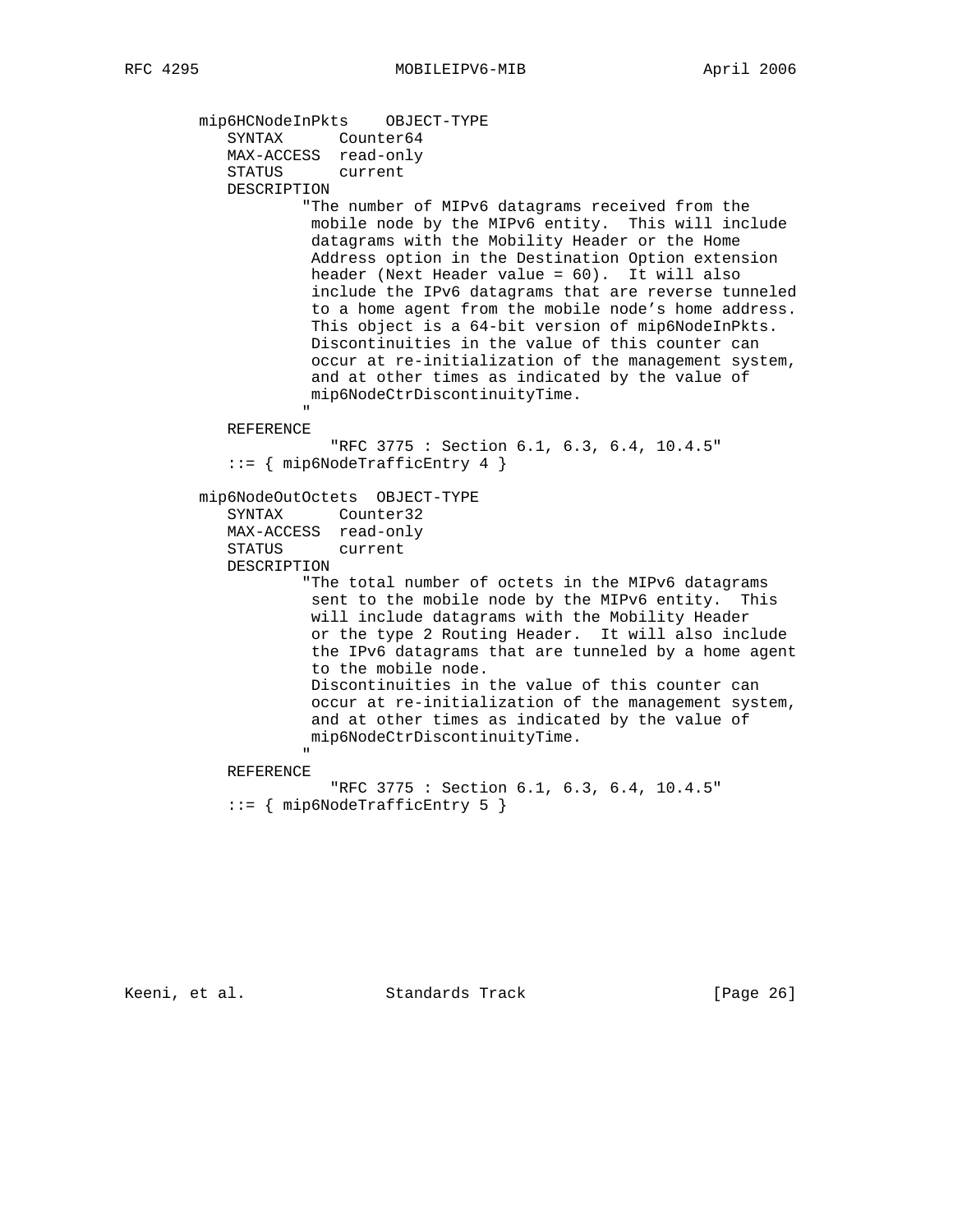mip6HCNodeOutOctets OBJECT-TYPE SYNTAX Counter64 MAX-ACCESS read-only STATUS current DESCRIPTION "The total number of octets in the MIPv6 datagrams sent to the mobile node by the MIPv6 entity. This will include datagrams with the Mobility Header or the type 2 Routing Header. It will also include the IPv6 datagrams that are tunneled by a home agent to the mobile node. This object is a 64-bit version of mip6NodeOutOctets. Discontinuities in the value of this counter can occur at re-initialization of the management system, and at other times as indicated by the value of mip6NodeCtrDiscontinuityTime. " "The contract of the contract of the contract of the contract of the contract of the contract of the contract of the contract of the contract of the contract of the contract of the contract of the contract of the contrac REFERENCE "RFC 3775 : Section 6.1, 6.3, 6.4, 10.4.5" ::= { mip6NodeTrafficEntry 6 } mip6NodeOutPkts OBJECT-TYPE SYNTAX Counter32 MAX-ACCESS read-only STATUS current DESCRIPTION "The number of MIPv6 datagrams sent to the mobile node by the MIPv6 entity. This will include datagrams with the Mobility Header or the type 2 Routing Header. It will also include the IPv6 datagrams that are tunneled by a home agent to the mobile node. Discontinuities in the value of this counter can occur at re-initialization of the management system, and at other times as indicated by the value of mip6NodeCtrDiscontinuityTime. " "The contract of the contract of the contract of the contract of the contract of the contract of the contract of the contract of the contract of the contract of the contract of the contract of the contract of the contrac REFERENCE "RFC 3775 : Section 6.1, 6.3, 6.4, 10.4.5" ::= { mip6NodeTrafficEntry 7 }

Keeni, et al. Standards Track [Page 27]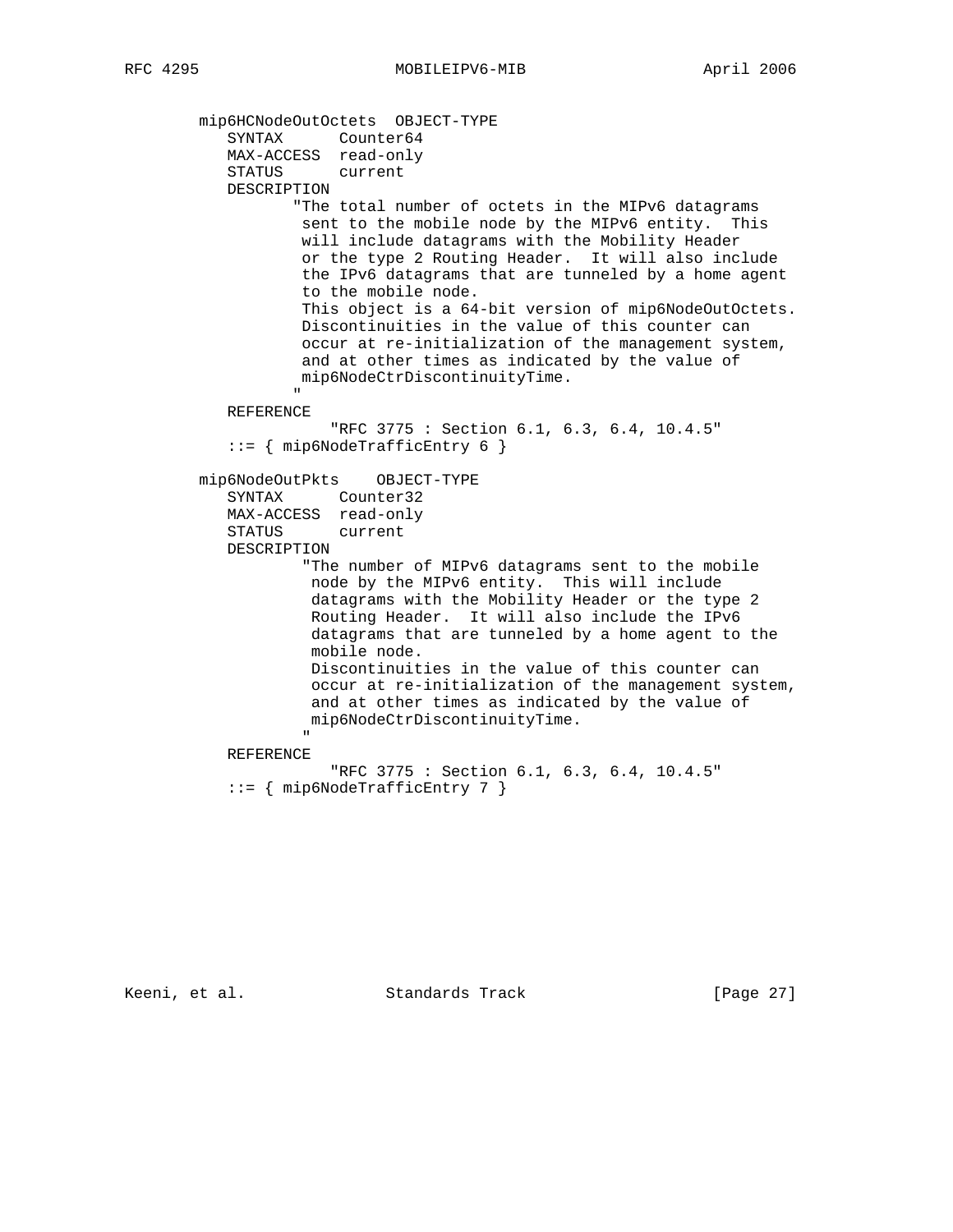mip6HCNodeOutPkts OBJECT-TYPE SYNTAX Counter64 MAX-ACCESS read-only STATUS current DESCRIPTION "The number of MIPv6 datagrams sent to the mobile node by the MIPv6 entity. This will include datagrams with the Mobility Header or the type 2 Routing Header. It will also include the IPv6 datagrams that are tunneled by a home agent to the mobile node. This object is a 64-bit version of mip6NodeOutOctets. Discontinuities in the value of this counter can occur at re-initialization of the management system, and at other times as indicated by the value of mip6NodeCtrDiscontinuityTime. " "The contract of the contract of the contract of the contract of the contract of the contract of the contract of the contract of the contract of the contract of the contract of the contract of the contract of the contrac REFERENCE "RFC 3775 : Section 6.1, 6.3, 6.4, 10.4.5" ::= { mip6NodeTrafficEntry 8 } mip6NodeCtrDiscontinuityTime OBJECT-TYPE SYNTAX TimeStamp MAX-ACCESS read-only STATUS current DESCRIPTION "The value of sysUpTime on the most recent occasion at which any one or more of the counters in this row suffered a discontinuity. The relevant counters are the specific instances of any Counter32 or Counter64 objects in this row. If no such discontinuities have occurred since the last re-initialization of the local management subsystem, then this object contains a zero value. " "The contract of the contract of the contract of the contract of the contract of the contract of the contract of the contract of the contract of the contract of the contract of the contract of the contract of the contrac ::= { mip6NodeTrafficEntry 9 } -- mip6MnSystem Group mip6MnHomeAddressTable OBJECT-TYPE SYNTAX SEQUENCE OF Mip6MnHomeAddressEntry MAX-ACCESS not-accessible STATUS current DESCRIPTION "A table containing registration status for all the home addresses pertaining to the mobile node. " "The contract of the contract of the contract of the contract of the contract of the contract of the contract of the contract of the contract of the contract of the contract of the contract of the contract of the contrac  $::=$  { mip6MnSystem 1 }

Keeni, et al. Standards Track [Page 28]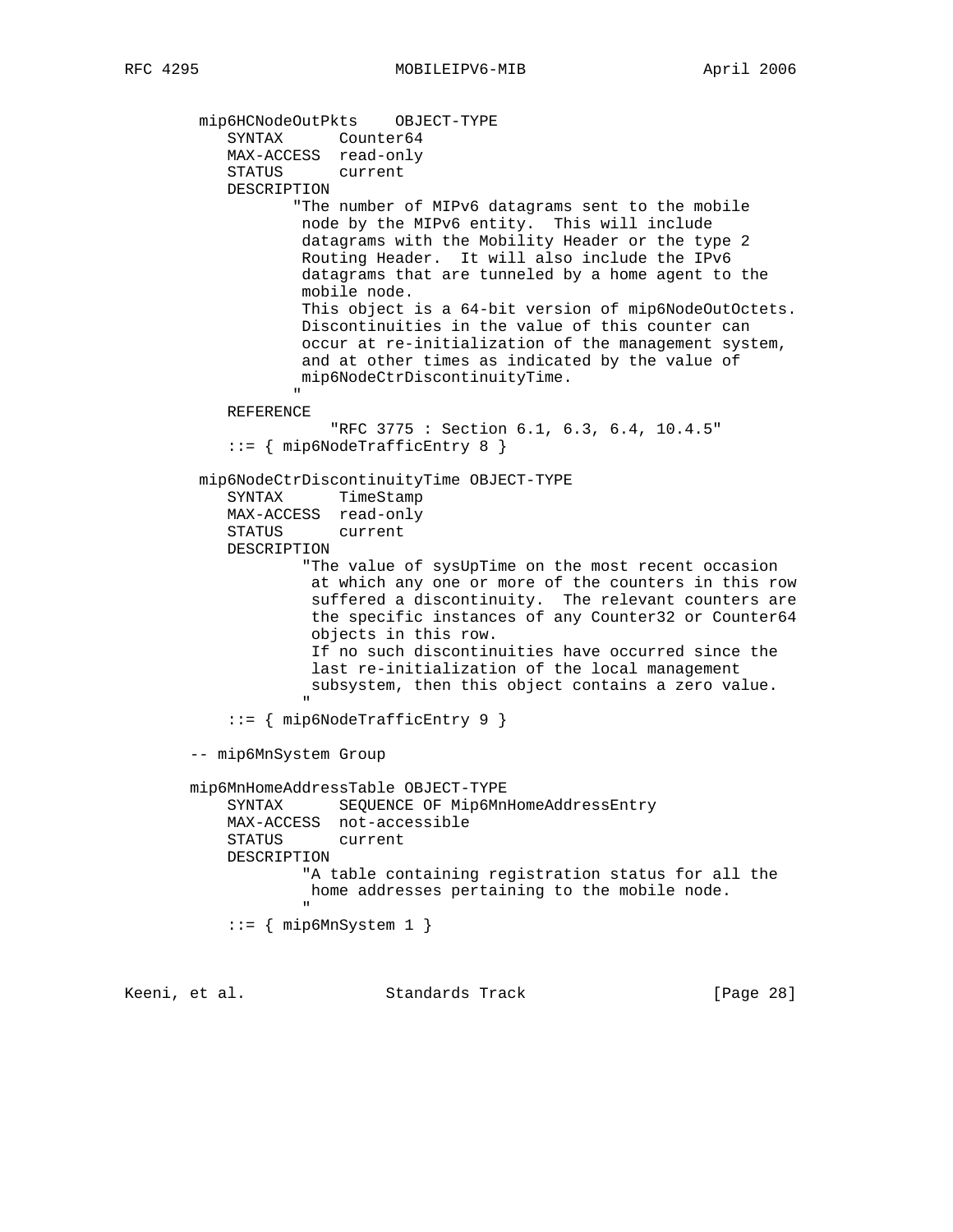mip6MnHomeAddressEntry OBJECT-TYPE SYNTAX Mip6MnHomeAddressEntry MAX-ACCESS not-accessible STATUS current DESCRIPTION "The registration status for a home address. Implementors need to be aware that if the total number of octets in mip6MnHomeAddress exceeds 113, then OIDs of column instances in this row will have more than 128 sub-identifiers and cannot be accessed using SNMPv1, SNMPv2c, or SNMPv3. " "The contract of the contract of the contract of the contract of the contract of the contract of the contract of the contract of the contract of the contract of the contract of the contract of the contract of the contrac INDEX { mip6MnHomeAddressType, mip6MnHomeAddress } ::= { mip6MnHomeAddressTable 1 } Mip6MnHomeAddressEntry ::= SEQUENCE { mip6MnHomeAddressType InetAddressType, mip6MnHomeAddress InetAddress, mip6MnHomeAddressState INTEGER } mip6MnHomeAddressType OBJECT-TYPE SYNTAX InetAddressType MAX-ACCESS not-accessible STATUS current DESCRIPTION "The InetAddressType of the mip6MnHomeAddress that follows. " "The contract of the contract of the contract of the contract of the contract of the contract of the contract of the contract of the contract of the contract of the contract of the contract of the contract of the contrac ::= { mip6MnHomeAddressEntry 1 }

Keeni, et al. Standards Track [Page 29]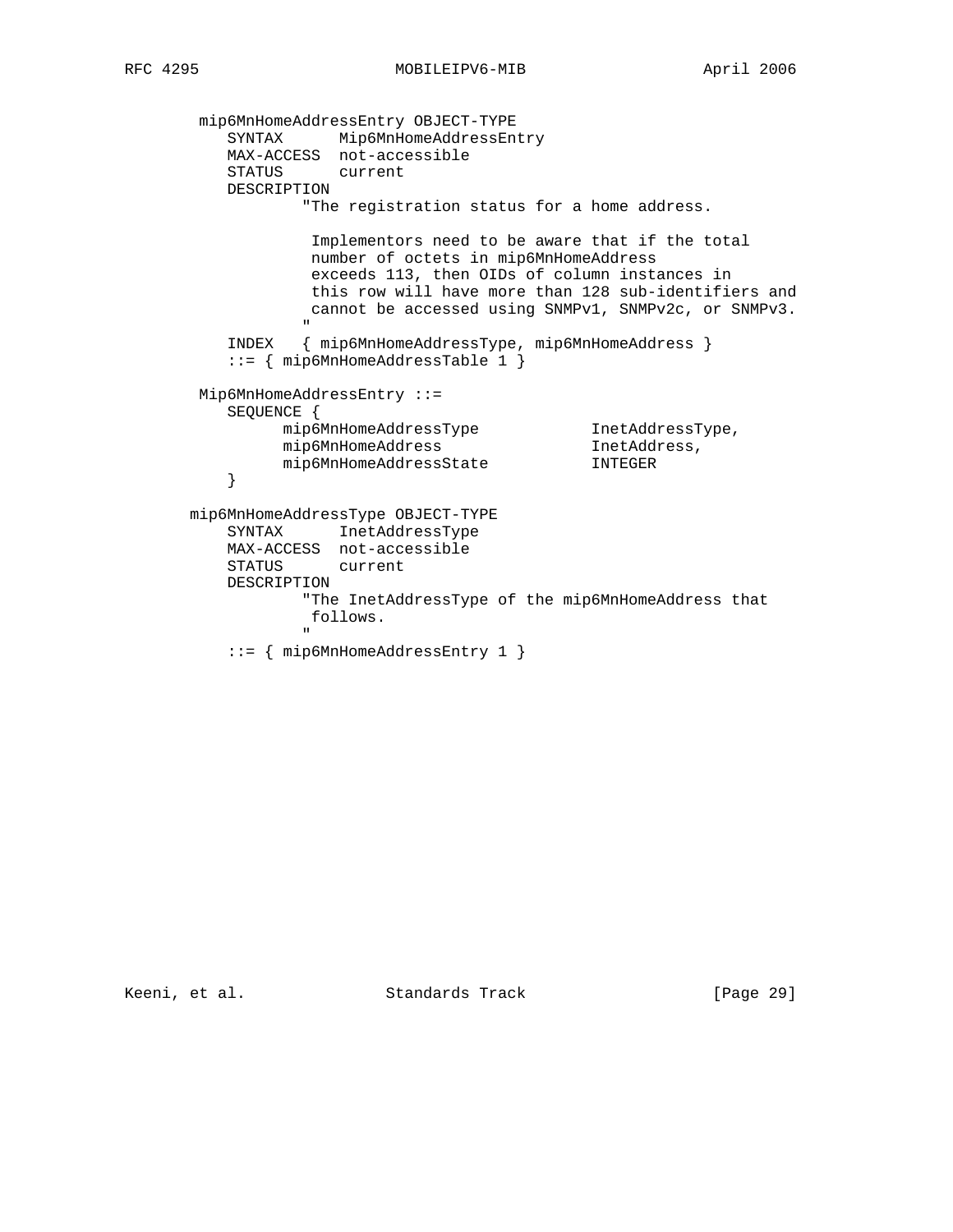```
 mip6MnHomeAddress OBJECT-TYPE
              SYNTAX InetAddress
              MAX-ACCESS not-accessible
              STATUS current
              DESCRIPTION
                        "A unicast routable address assigned to the mobile
                        node. This is used as the 'permanent address' of the
                        mobile node in the sense that it remains unchanged
                        regardless of the mobile node's current point of
                        attachment. If mobile node doesn't have a home
                        address assigned yet, then this object will take the
                        default 'unspecified' value ::0.
                         The type of the address represented by this object
                        is specified by the corresponding
                        mip6MnHomeAddressType object.
" "The contract of the contract of the contract of the contract of the contract of the contract of the contract of the contract of the contract of the contract of the contract of the contract of the contract of the contrac
              REFERENCE
                         "RFC 3775 : Section 3.2"
               ::= { mip6MnHomeAddressEntry 2 }
         mip6MnHomeAddressState OBJECT-TYPE
              SYNTAX INTEGER {
                                        unknown(1),
                                       home(2),
                                        registered(3),
                                        pending(4),
                                        isolated(5)
 }
              MAX-ACCESS read-only
              STATUS current
              DESCRIPTION
                         "This object indicates the state of the mobile node:
                         unknown -- The state of the mobile node
                                            cannot be determined.
                        home -- mobile node is on the home network.
                          registered -- mobile node is on a foreign network
                                             and is registered with the home
                                             agent.
                          pending -- mobile node has sent registration
                                            request to the home agent and is
                                            waiting for the reply.
                          isolated -- mobile node is isolated from network,
                                             i.e., it is not in its home network,
                                             it is not registered, and no
                                             registration ack is pending.
" "The contract of the contract of the contract of the contract of the contract of the contract of the contract of the contract of the contract of the contract of the contract of the contract of the contract of the contrac
               ::= { mip6MnHomeAddressEntry 3 }
```
Keeni, et al. Standards Track [Page 30]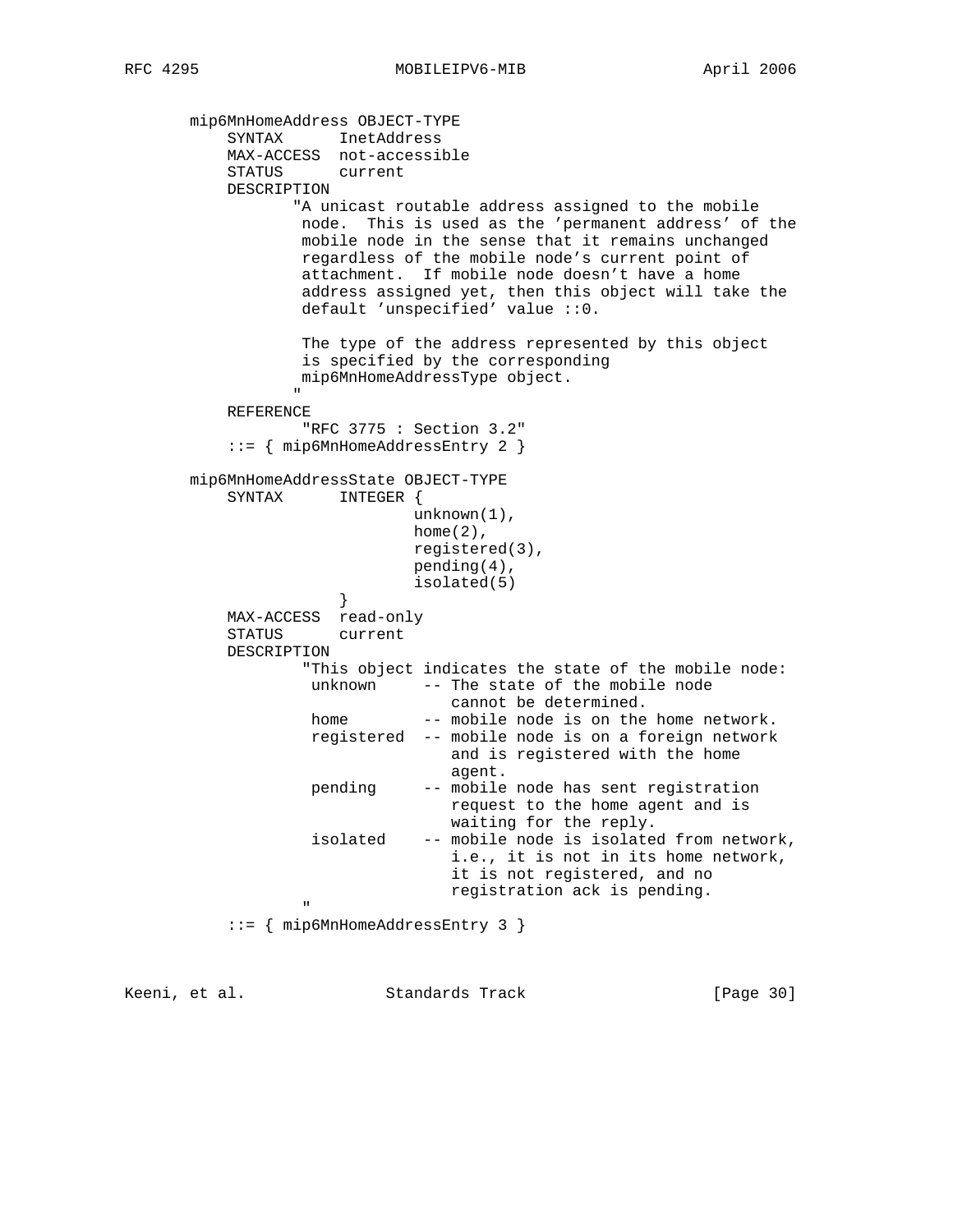RFC 4295 MOBILEIPV6-MIB April 2006

```
 -- Mobile Node Discovery and Advertisement Group Counters
         mip6MnDiscoveryRequests OBJECT-TYPE
             SYNTAX Counter32
             MAX-ACCESS read-only
             STATUS current
             DESCRIPTION
                       "Total number of ICMP Dynamic Home Agent Address
                       Discovery Requests sent by the mobile node.
                       Discontinuities in the value of this counter can
                        occur at re-initialization of the management system,
                        and at other times as indicated by the value of
                       mip6CounterDiscontinuityTime.
" "The contract of the contract of the contract of the contract of the contract of the contract of the contract of the contract of the contract of the contract of the contract of the contract of the contract of the contrac
             REFERENCE
                       "RFC 3775 : Section 10.5, 11.4.1"
                 ::= { mip6MnConf 1 }
         mip6MnDiscoveryReplies OBJECT-TYPE
             SYNTAX Counter32
             MAX-ACCESS read-only
             STATUS current
             DESCRIPTION
                       "Total number of ICMP Dynamic Home Agent Address
                        Discovery Replies received by the mobile node.
                        Discontinuities in the value of this counter can
                        occur at re-initialization of the management system,
                        and at other times as indicated by the value of
                       mip6CounterDiscontinuityTime.
 "
             REFERENCE
                      "RFC 3775 : Section 10.5, 11.4.1"
                ::= { mip6MnConf 2 }
```
Keeni, et al. Standards Track [Page 31]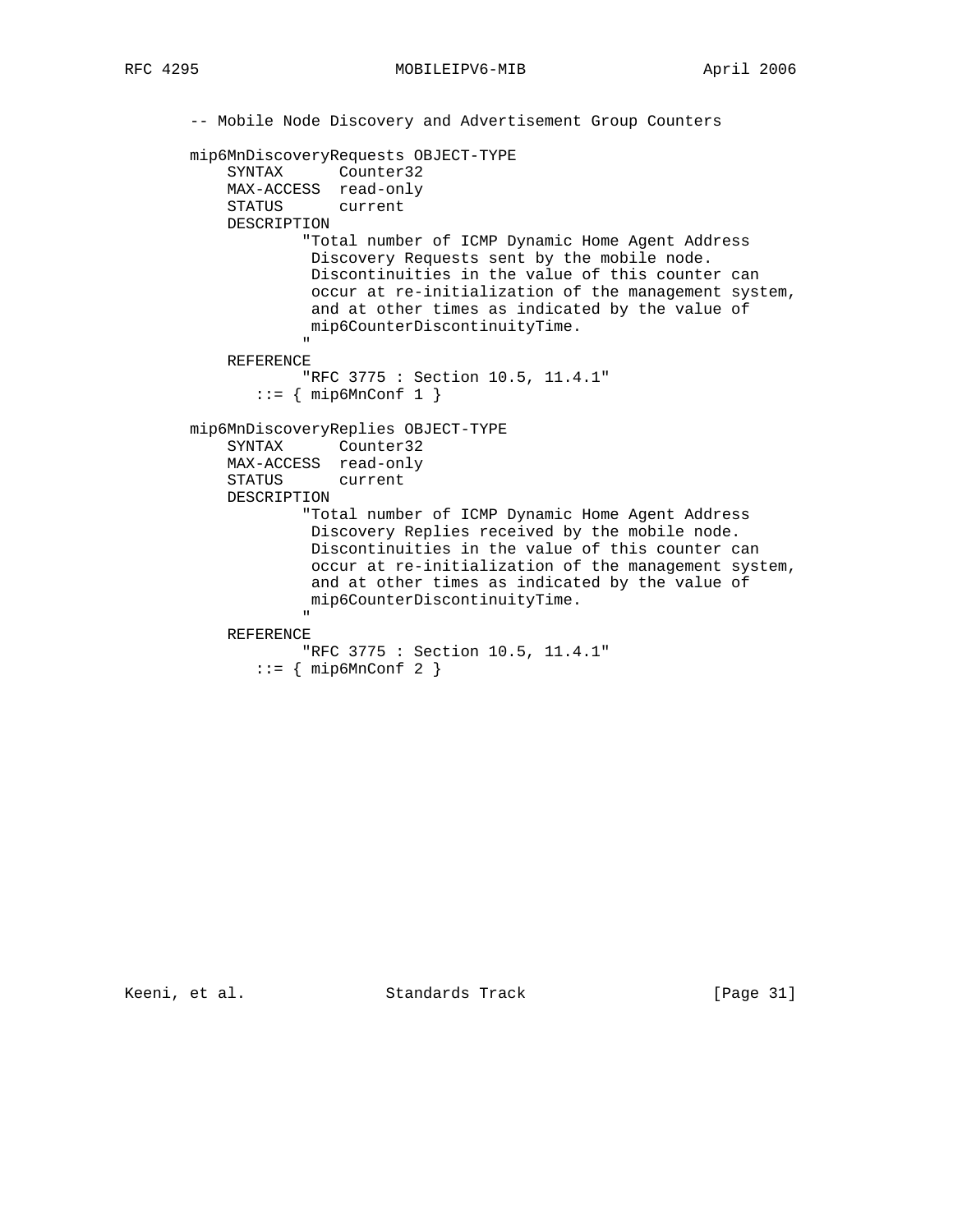mip6MnDiscoveryTimeouts OBJECT-TYPE SYNTAX Counter32 MAX-ACCESS read-only STATUS current DESCRIPTION "Total number of ICMP Dynamic Home Agent Address Discovery Requests that timed out. Discontinuities in the value of this counter can occur at re-initialization of the management system, and at other times as indicated by the value of mip6CounterDiscontinuityTime. " REFERENCE "RFC 3775 : Section 10.5, 11.4.1, 12"  $::=$  { mip6MnConf 3 } mip6MnPrefixSolicitationsSent OBJECT-TYPE SYNTAX Counter32 MAX-ACCESS read-only STATUS current DESCRIPTION "Total number of ICMP Mobile Prefix Solicitations sent by the mobile node. Discontinuities in the value of this counter can occur at re-initialization of the management system, and at other times as indicated by the value of mip6CounterDiscontinuityTime. " "The contract of the contract of the contract of the contract of the contract of the contract of the contract of the contract of the contract of the contract of the contract of the contract of the contract of the contrac REFERENCE "RFC 3775 : Section 10.5, 11.4.2" ::= { mip6MnConf 4 }

Keeni, et al. Standards Track [Page 32]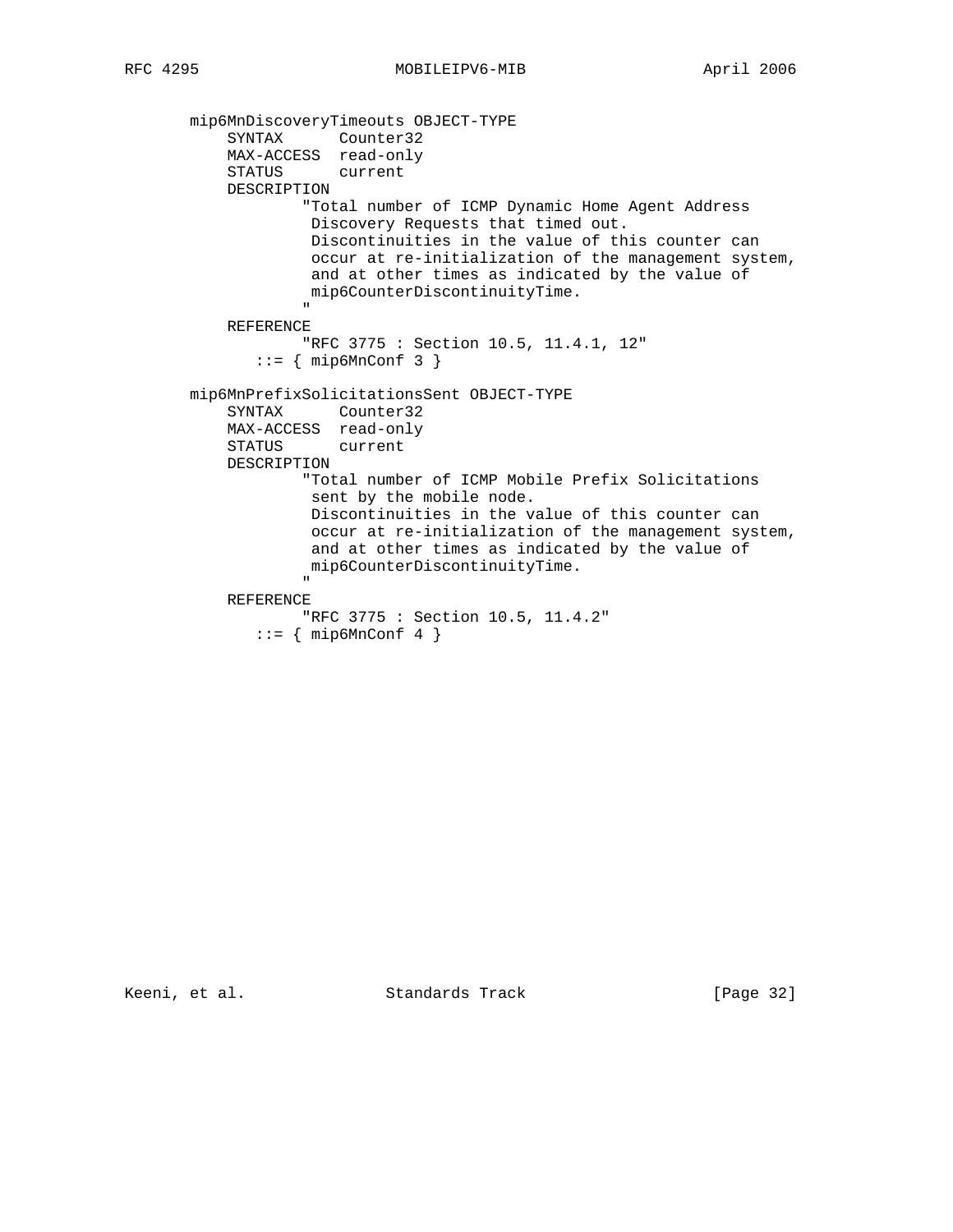```
 mip6MnPrefixAdvsRecd OBJECT-TYPE
SYNTAX Counter32
 MAX-ACCESS read-only
             STATUS current
             DESCRIPTION
                       "Total number of ICMP Mobile Prefix Advertisements
                       received by the mobile node. This will include the
                       ICMP Mobile Prefix Advertisements that failed the
                       validity checks.
                       Discontinuities in the value of this counter can
                       occur at re-initialization of the management system,
                       and at other times as indicated by the value of
                       mip6CounterDiscontinuityTime.
" "The contract of the contract of the contract of the contract of the contract of the contract of the contract of the contract of the contract of the contract of the contract of the contract of the contract of the contrac
             REFERENCE
                       "RFC 3775 : Section 10.6, 11.4.3"
            ::= \{ mip6MnConf 5 \} mip6MnPrefixAdvsIgnored OBJECT-TYPE
             SYNTAX Counter32
             MAX-ACCESS read-only
             STATUS current
             DESCRIPTION
                       "Total number of Mobile Prefix Advertisements
                       discarded by the validity check.
                       Discontinuities in the value of this counter can
                       occur at re-initialization of the management system,
                       and at other times as indicated by the value of
                       mip6CounterDiscontinuityTime.
 "
             REFERENCE
                      "RFC 3775 : Section 10.6, 11.4.3"
            ::= { mip6MnConf 6 }
```
Keeni, et al. Standards Track [Page 33]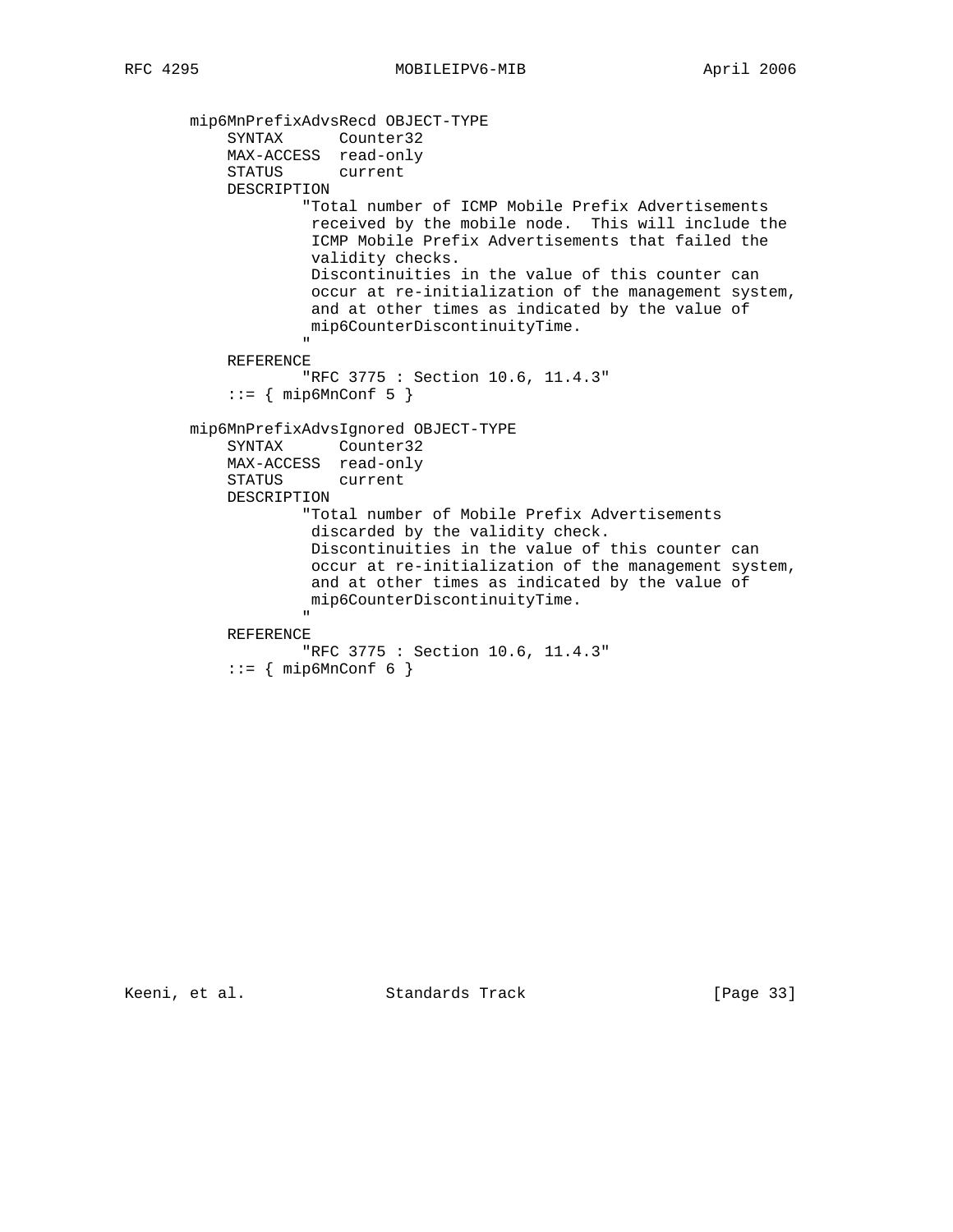```
 mip6MnMovedToFN OBJECT-TYPE
SYNTAX Counter32
 MAX-ACCESS read-only
             STATUS current
             DESCRIPTION
                      "Number of times the mobile node has detected
                       movement to a foreign network from another
                       foreign network or from the home network, has
                       reconstructed its care-of address and has initiated
                       the care-of address registration process.
                       Discontinuities in the value of this counter can
                       occur at re-initialization of the management system,
                       and at other times as indicated by the value of
                       mip6CounterDiscontinuityTime.
 "
             REFERENCE
                      "RFC 3775 : Section 11.5.1"
            ::= { mip6MnConf 7 }
        mip6MnMovedToHN OBJECT-TYPE
             SYNTAX Counter32
             MAX-ACCESS read-only
             STATUS current
             DESCRIPTION
                      "Number of times the mobile node has detected
                       movement from a foreign network to its home
                       network.
                       Discontinuities in the value of this counter can
                       occur at re-initialization of the management system,
                       and at other times as indicated by the value of
                       mip6CounterDiscontinuityTime.
" "The contract of the contract of the contract of the contract of the contract of the contract of the contract of the contract of the contract of the contract of the contract of the contract of the contract of the contrac
             REFERENCE
                      "RFC 3775 : Section 11.5.4"
            ::= { mip6MnConf 8 }
         -- Mobile Node Registration Group
        -- Registration table of mobile node
```
Keeni, et al. Standards Track [Page 34]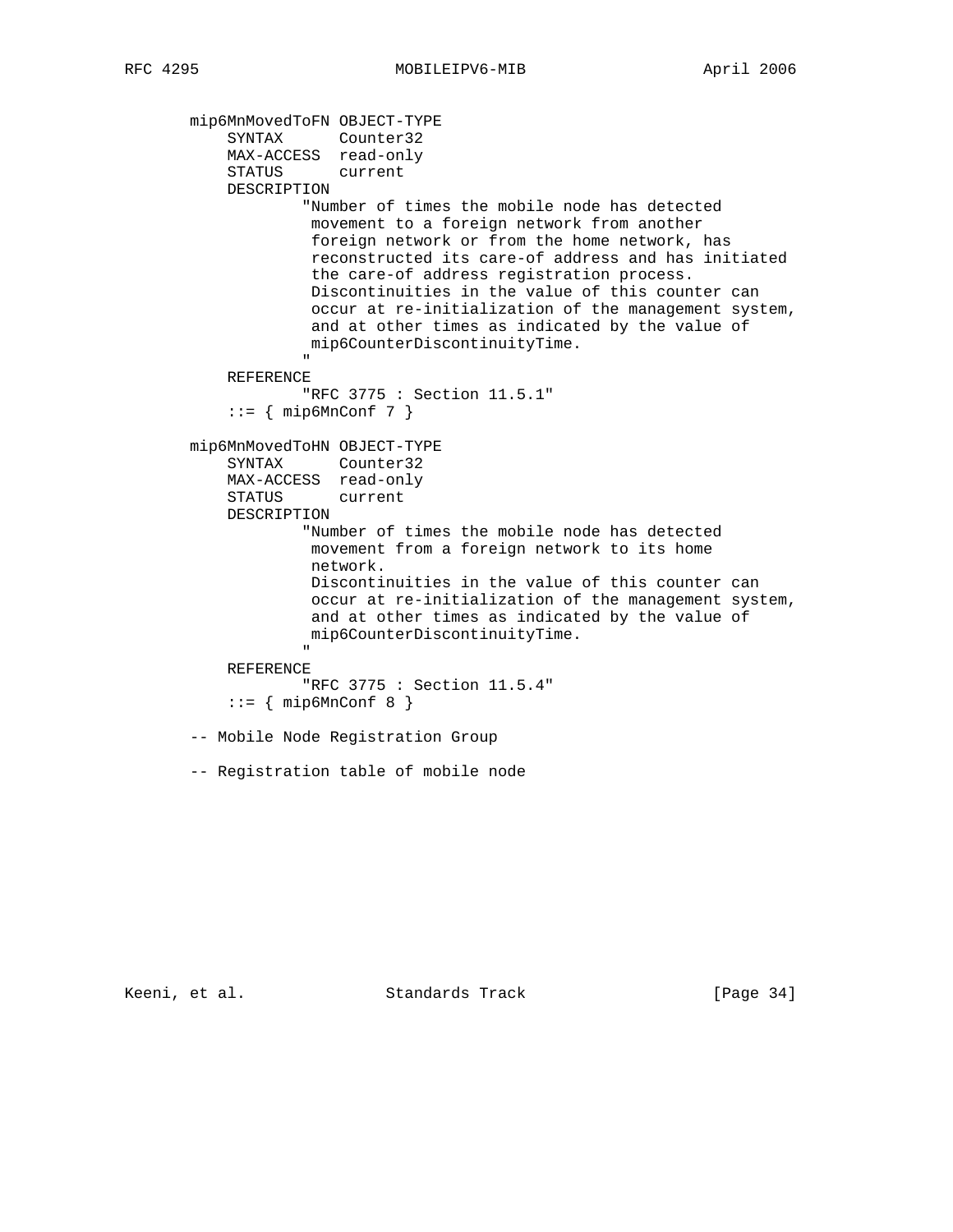```
 mip6MnBLTable OBJECT-TYPE
 SYNTAX SEQUENCE OF Mip6MnBLEntry
 MAX-ACCESS not-accessible
             STATUS current
             DESCRIPTION
                     "This table corresponds to the Binding Update List
                      (BL) that is maintained by the mobile node. The list
                      holds an item for every binding that the mobile node
                     has established or is trying to establish. Both
                      correspondent and home registrations are included in
                      this table. Entries from the table are deleted as
                     the lifetime of the binding expires.
" "The contract of the contract of the contract of the contract of the contract of the contract of the contract of the contract of the contract of the contract of the contract of the contract of the contract of the contrac
             REFERENCE
                      "RFC 3775 : Section 4.5, 11.1"
             ::= { mip6MnRegistration 1 }
        mip6MnBLEntry OBJECT-TYPE
             SYNTAX Mip6MnBLEntry
             MAX-ACCESS not-accessible
             STATUS current
             DESCRIPTION
                      "Information about a Binding Update sent by the
                      mobile node either to its home agent or to one of
                       its correspondent nodes.
                       Implementors need to be aware that if the total
                       number of octets in mip6MnHomeAddress and
                       mip6MnBLNodeAddress exceeds 111, then OIDs of column
                       instances in this row will have more than 128
                      sub-identifiers and cannot be accessed using
                      SNMPv1, SNMPv2c, or SNMPv3.
 "
             INDEX { mip6MnHomeAddressType,
                     mip6MnHomeAddress,
                      mip6MnBLNodeAddressType,
                     mip6MnBLNodeAddress
 }
            ::= { mip6MnBLTable 1 }
```
Keeni, et al. Standards Track [Page 35]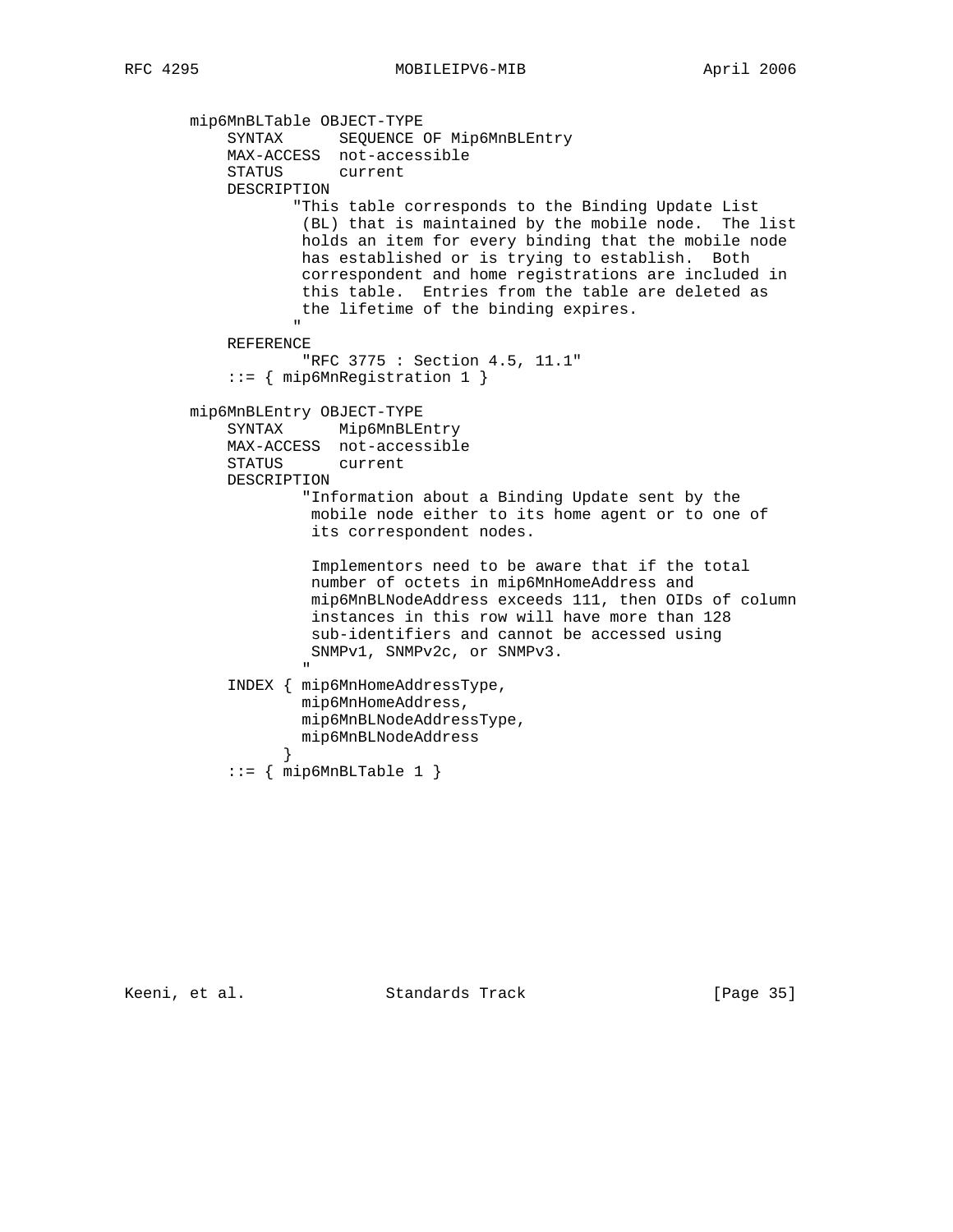Mip6MnBLEntry ::= SEQUENCE { mip6MnBLNodeAddressType InetAddressType, mip6MnBLNodeAddress InetAddress, mip6MnBLCOAType **InetAddressType**, mip6MnBLCOA InetAddress, mip6MnBLLifeTimeRequested Unsigned32, mip6MnBLLifeTimeGranted Unsigned32, mip6MnBLMaxSeq Unsigned32, mip6MnBLTimeSent DateAndTime, mip6MnBLAccepted TruthValue, mip6MnBLAcceptedTime DateAndTime, mip6MnBLRetransmissions Gauge32, mip6MnBLDontSendBUFlag TruthValue } mip6MnBLNodeAddressType OBJECT-TYPE SYNTAX InetAddressType MAX-ACCESS not-accessible STATUS current DESCRIPTION "The InetAddressType of the mip6MnBLNodeAddress that follows.<br>" " ::= { mip6MnBLEntry 1 } mip6MnBLNodeAddress OBJECT-TYPE SYNTAX InetAddress MAX-ACCESS not-accessible STATUS current DESCRIPTION "The address of the agent as used in the destination address of the Binding Update. The agent may be a home agent or a correspondent node. The type of the address represented by this object is specified by the corresponding mip6MnBLNodeAddressType object. " REFERENCE "RFC 3775 : Section 11.1"  $::=$  { mip6MnBLEntry 2 }

Keeni, et al. Standards Track [Page 36]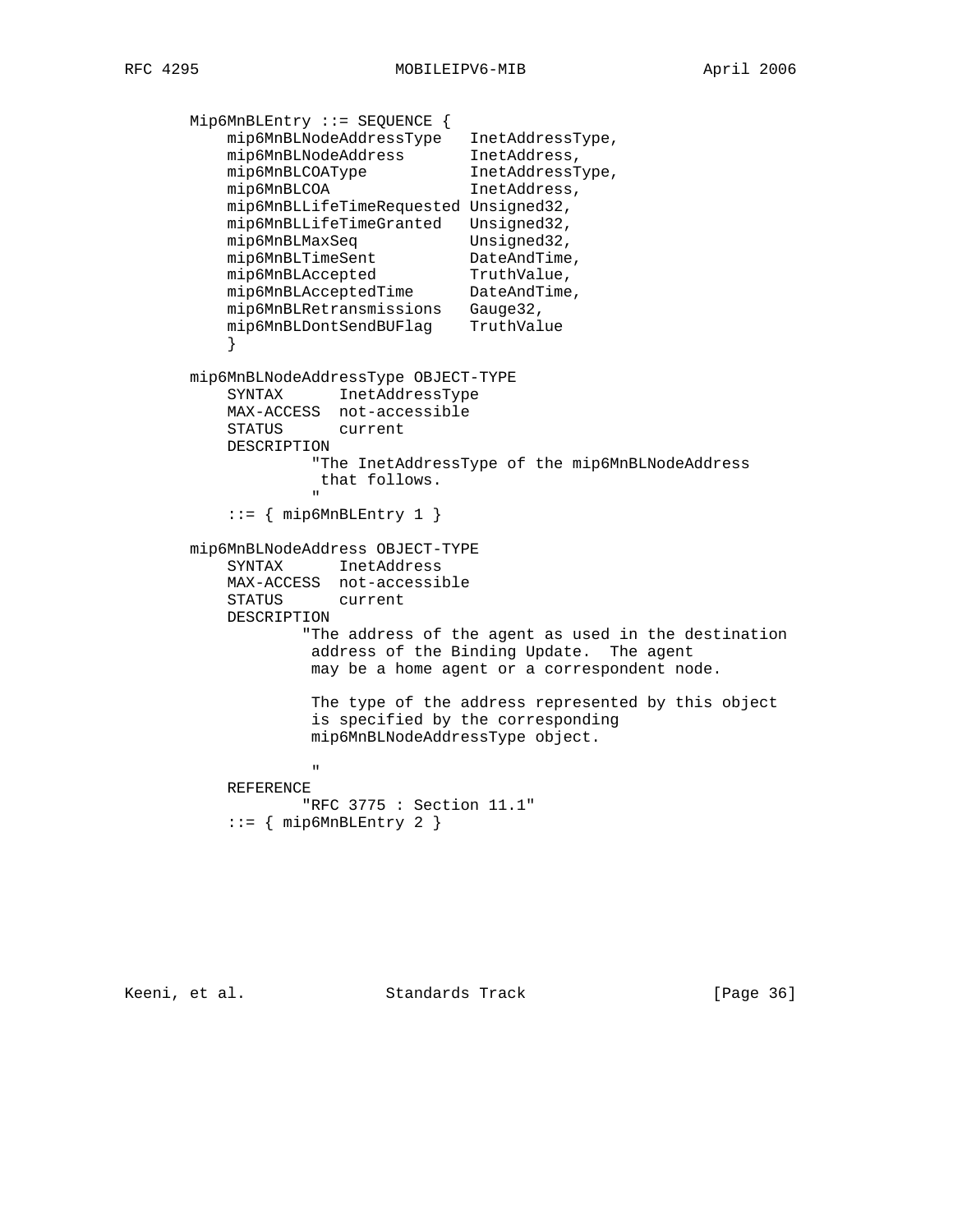mip6MnBLCOAType OBJECT-TYPE SYNTAX InetAddressType MAX-ACCESS read-only STATUS current DESCRIPTION "The InetAddressType of the mip6MnBLCOA that follows. " "The contract of the contract of the contract of the contract of the contract of the contract of the contract of the contract of the contract of the contract of the contract of the contract of the contract of the contrac  $::=$  { mip6MnBLEntry 3 } mip6MnBLCOA OBJECT-TYPE SYNTAX InetAddress MAX-ACCESS read-only STATUS current DESCRIPTION "Care-of address that the mobile node intends to register in the Binding Update request. The type of the address represented by this object is specified by the corresponding mip6MnBLCOAType object. " REFERENCE "RFC 3775 : Section 11.1" ::= { mip6MnBLEntry 4 } mip6MnBLLifeTimeRequested OBJECT-TYPE SYNTAX Unsigned32 UNITS "seconds" MAX-ACCESS read-only STATUS current DESCRIPTION "The lifetime requested by the mobile node (in seconds) in the Binding Update. " "The contract of the contract of the contract of the contract of the contract of the contract of the contract of the contract of the contract of the contract of the contract of the contract of the contract of the contrac REFERENCE "RFC 3775 : Section 11.1"  $::=$  { mip6MnBLEntry 5 }

Keeni, et al. Standards Track [Page 37]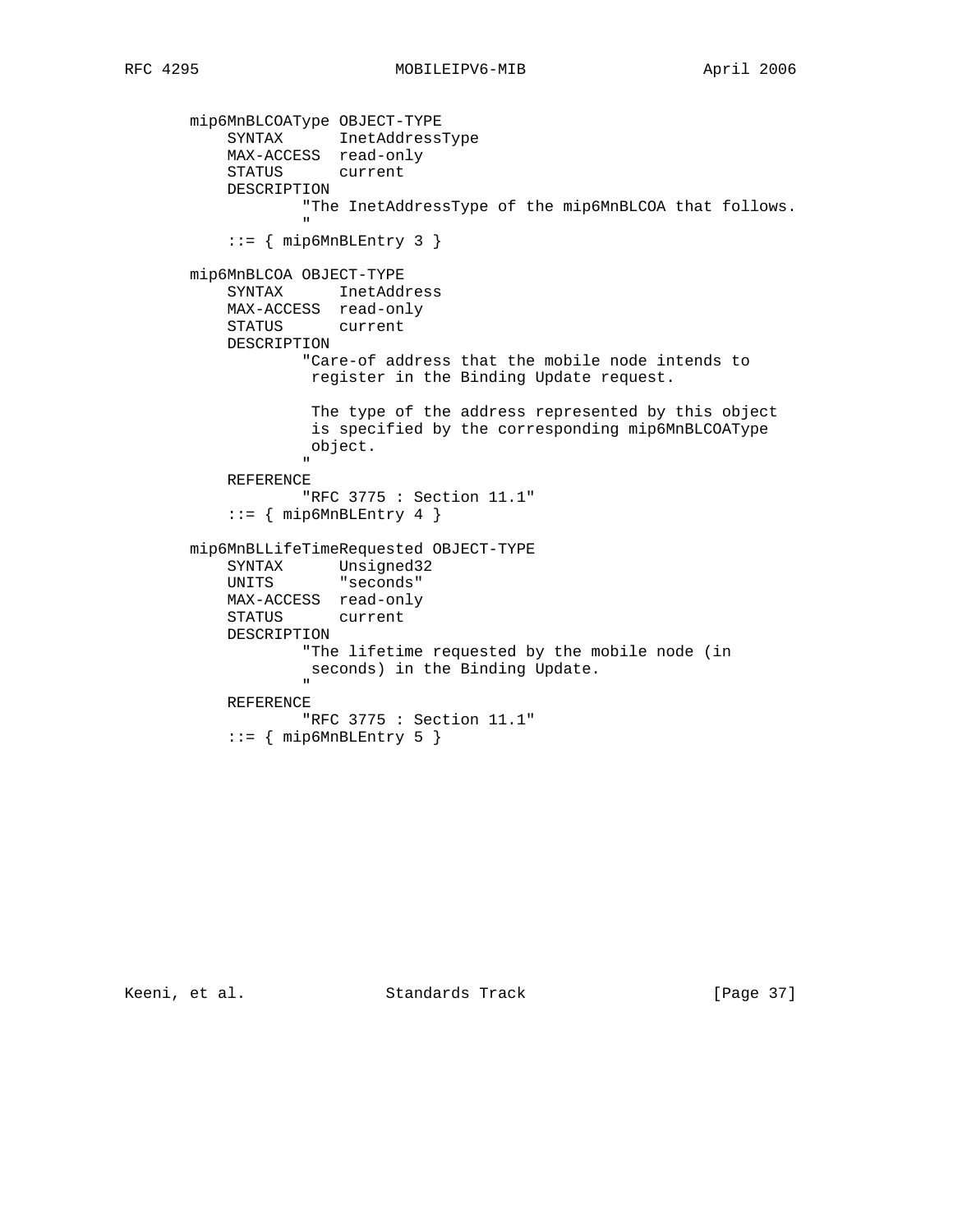```
 mip6MnBLLifeTimeGranted OBJECT-TYPE
 SYNTAX Unsigned32
 UNITS "seconds"
             MAX-ACCESS read-only
             STATUS current
             DESCRIPTION
                      "The lifetime granted to the mobile node for this
                       binding. This field will be inaccessible if the
                       Binding Update request has not been accepted.
                       The lifetime remaining (lR) can be calculated using
                       the current time (cT), mip6MnBLAcceptedTime (aT) and
                       mip6MnBLLifeTimeGranted (lG) as follows:
                               lR = lG - (cT - aT). When lR is zero, this entry will be deleted from the
                       Binding Update List and consequently from this
                       table.
" "The contract of the contract of the contract of the contract of the contract of the contract of the contract of the contract of the contract of the contract of the contract of the contract of the contract of the contrac
            ::= { mip6MnBLEntry 6 }
        mip6MnBLMaxSeq OBJECT-TYPE
             SYNTAX Unsigned32 (0..65536)
             MAX-ACCESS read-only
             STATUS current
             DESCRIPTION
                      "The maximum value of the Sequence Number field sent
                       in previous Binding Updates to this destination.
 "
             REFERENCE
                      "RFC 3775 : Section 11.1"
            ::= { mip6MnBLEntry 7 }
        mip6MnBLTimeSent OBJECT-TYPE
             SYNTAX DateAndTime
             MAX-ACCESS read-only
             STATUS current
             DESCRIPTION
                     "The time when the last (re-)transmission occurred."
             REFERENCE
                     "RFC 3775 : Section 11.1"
            ::= { mip6MnBLEntry 8 }
```
Keeni, et al. Standards Track [Page 38]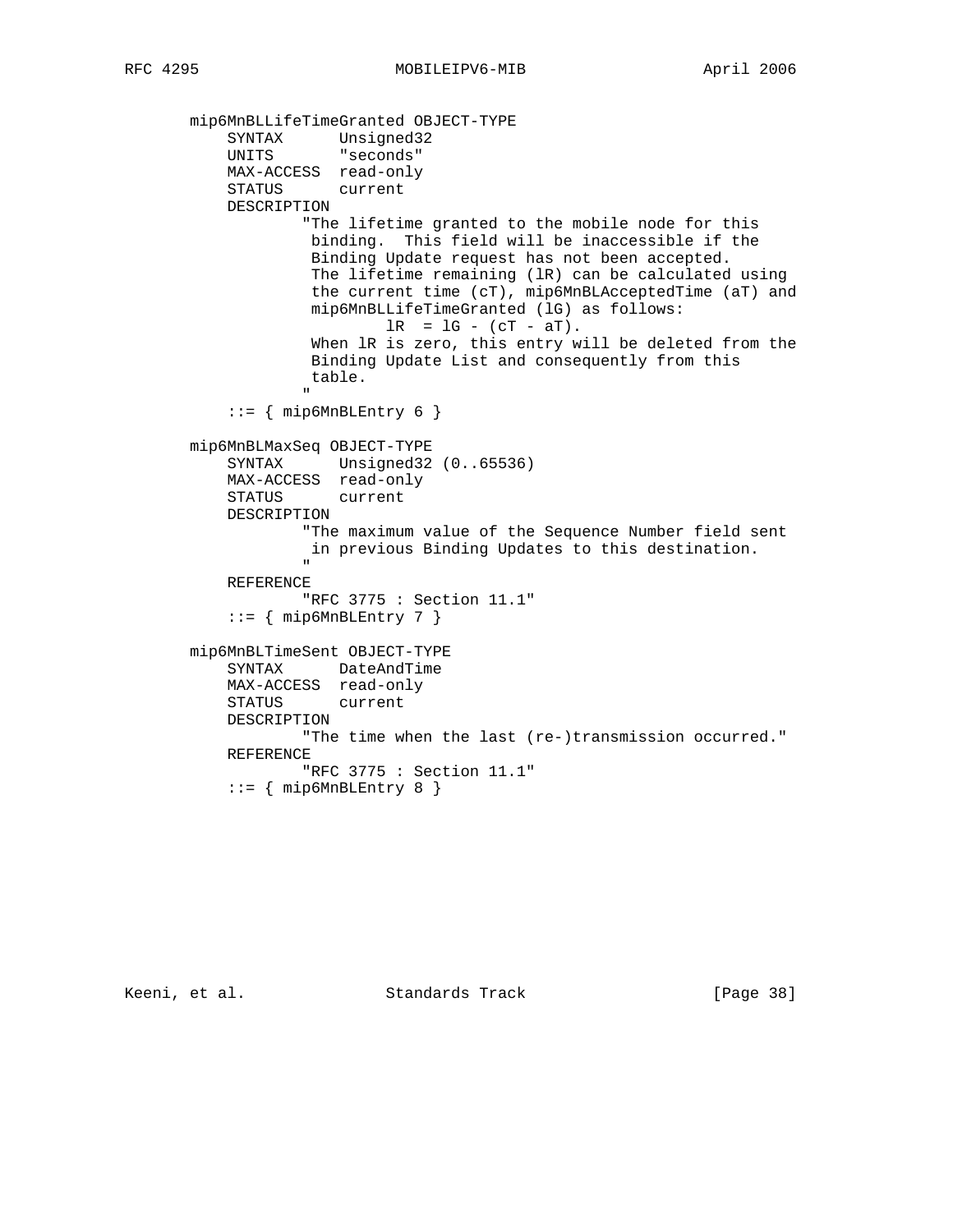mip6MnBLAccepted OBJECT-TYPE SYNTAX TruthValue MAX-ACCESS read-only STATUS current DESCRIPTION "true(1) if the mobile node has received a binding acknowledgment indicating that service has been accepted (status code 0 or 1);  $false(2)$  otherwise. false(2) implies that the registration is still pending. " "The contract of the contract of the contract of the contract of the contract of the contract of the contract of the contract of the contract of the contract of the contract of the contract of the contract of the contrac ::= { mip6MnBLEntry 9 } mip6MnBLAcceptedTime OBJECT-TYPE SYNTAX DateAndTime MAX-ACCESS read-only STATUS current DESCRIPTION "The time at which the mobile node receives a binding acknowledgment indicating that Binding Update has been accepted (status code 0 or 1); This object will be inaccessible if the Binding Update request is still pending. " ::= { mip6MnBLEntry 10 } mip6MnBLRetransmissions OBJECT-TYPE SYNTAX Gauge32 MAX-ACCESS read-only STATUS current DESCRIPTION "The number of Binding Update retransmissions. " "The contract of the contract of the contract of the contract of the contract of the contract of the contract of the contract of the contract of the contract of the contract of the contract of the contract of the contrac REFERENCE "RFC 3775 : Section 11.1"  $::=$  { mip6MnBLEntry 11 }

Keeni, et al. Standards Track [Page 39]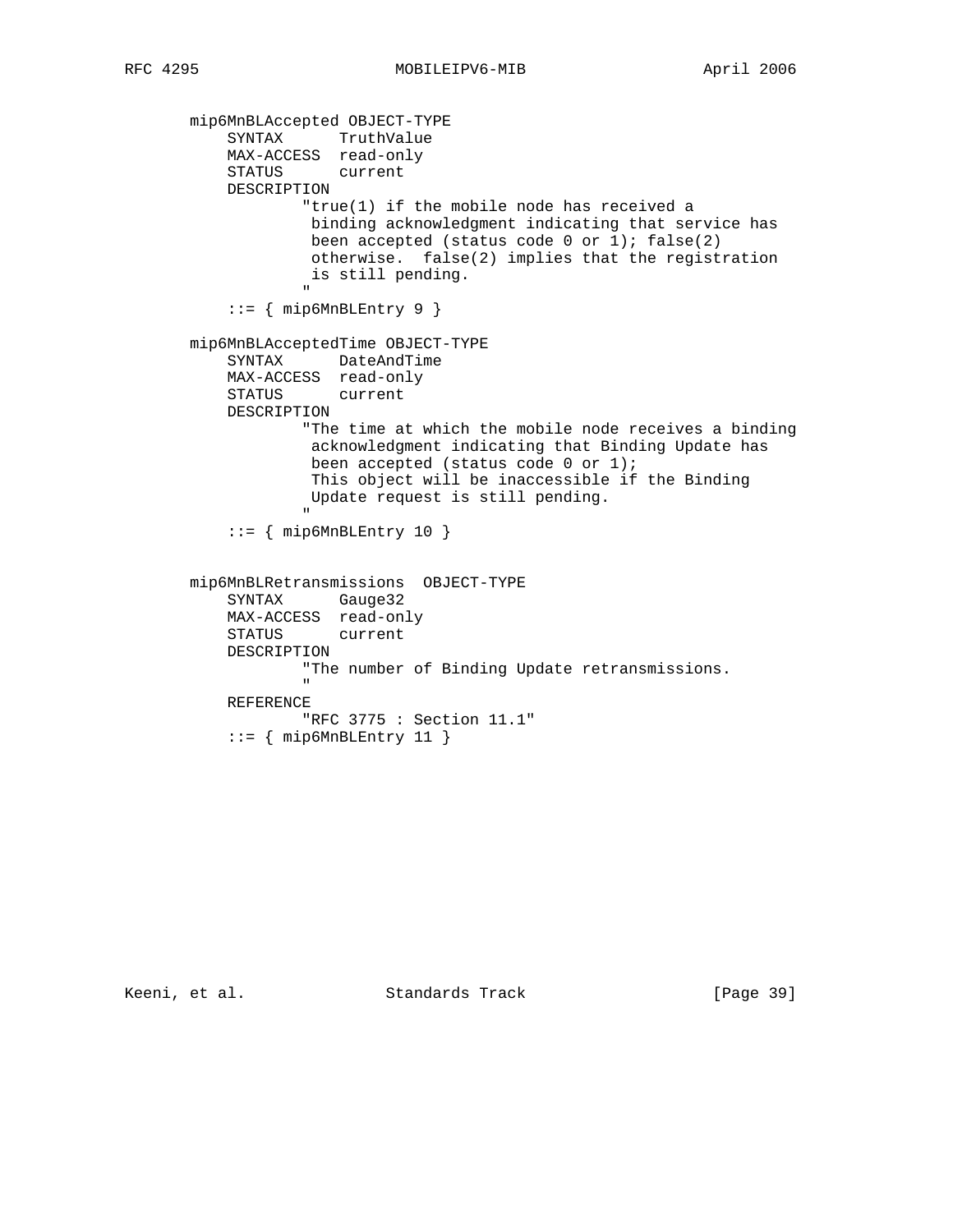mip6MnBLDontSendBUFlag OBJECT-TYPE SYNTAX TruthValue MAX-ACCESS read-only STATUS current DESCRIPTION "true(1) indicates that future binding updates will not be sent to mip6MnBLNodeAddress. false(2) implies that binding updates will be sent to mip6MnBLNodeAddress. The mobile node sets this flag in the when it receives an ICMP Parameter Problem, Code 1, error message in response to a return routability message or Binding Update sent to mip6MnBLNodeAddress. " REFERENCE "RFC 3775 : Section 11.1"  $::=$  { mip6MnBLEntry 12 } -- Mobile Node Registration Group Counters mip6MnRegnCounters OBJECT IDENTIFIER ::= { mip6MnRegistration 2 } mip6MnMobilityMessagesSent OBJECT-TYPE SYNTAX Counter32 MAX-ACCESS read-only STATUS current DESCRIPTION "The total number of mobility messages, i.e., IPv6 datagrams with Mobility Header, sent by the mobile node. There are 3 types of mobility messages, viz., Home Test Init, Care-of Test Init, and Binding Updates, that are sent by mobile nodes. Discontinuities in the value of this counter can occur at re-initialization of the management system, and at other times as indicated by the value of mip6CounterDiscontinuityTime. " REFERENCE "RFC 3775 : Section 4.2, 6.1"

```
 ::= { mip6MnRegnCounters 1 }
```
Keeni, et al. Standards Track [Page 40]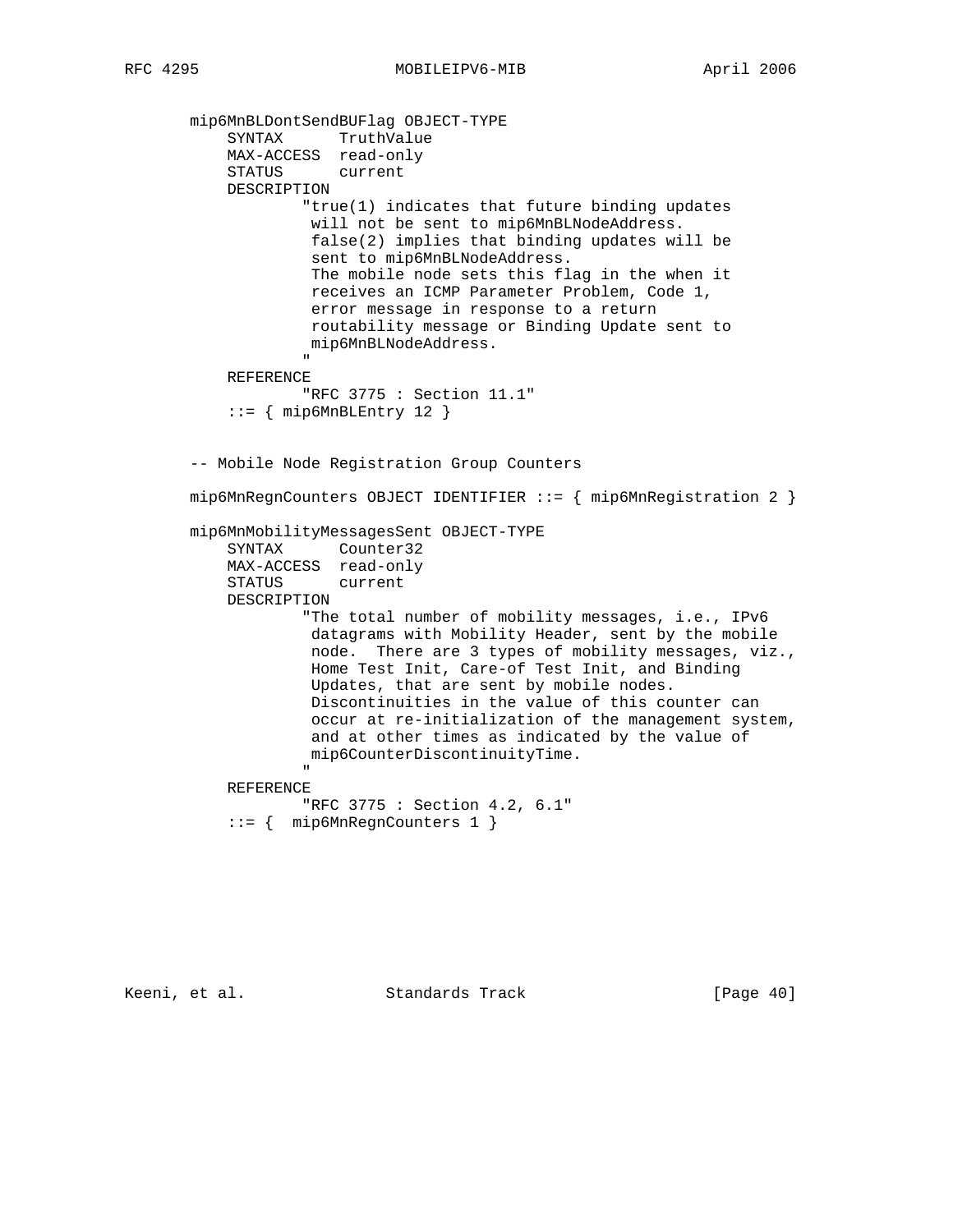mip6MnMobilityMessagesRecd OBJECT-TYPE SYNTAX Counter32 MAX-ACCESS read-only STATUS current DESCRIPTION "The total number of mobility messages, i.e., IPv6 datagrams with Mobility Header, received by the mobile node. There are 5 types of mobility messages, viz., Home Test, Care-of Test, Binding Acknowledgment, Binding Refresh Request, and Binding Error, that are sent to mobile nodes. Discontinuities in the value of this counter can occur at re-initialization of the management system, and at other times as indicated by the value of mip6CounterDiscontinuityTime. " "The contract of the contract of the contract of the contract of the contract of the contract of the contract of the contract of the contract of the contract of the contract of the contract of the contract of the contrac REFERENCE "RFC 3775 : Section 4.2, 6.1" ::= { mip6MnRegnCounters 2 } mip6MnBUsToHA OBJECT-TYPE SYNTAX Counter32 MAX-ACCESS read-only STATUS current DESCRIPTION "Total number of Binding Updates sent to the mobile node's home agent(s). Discontinuities in the value of this counter can occur at re-initialization of the management system, and at other times as indicated by the value of mip6CounterDiscontinuityTime. " "The contract of the contract of the contract of the contract of the contract of the contract of the contract of the contract of the contract of the contract of the contract of the contract of the contract of the contrac REFERENCE "RFC 3775 : Section 11.7.1" ::= { mip6MnRegnCounters 3 }

Keeni, et al. Standards Track [Page 41]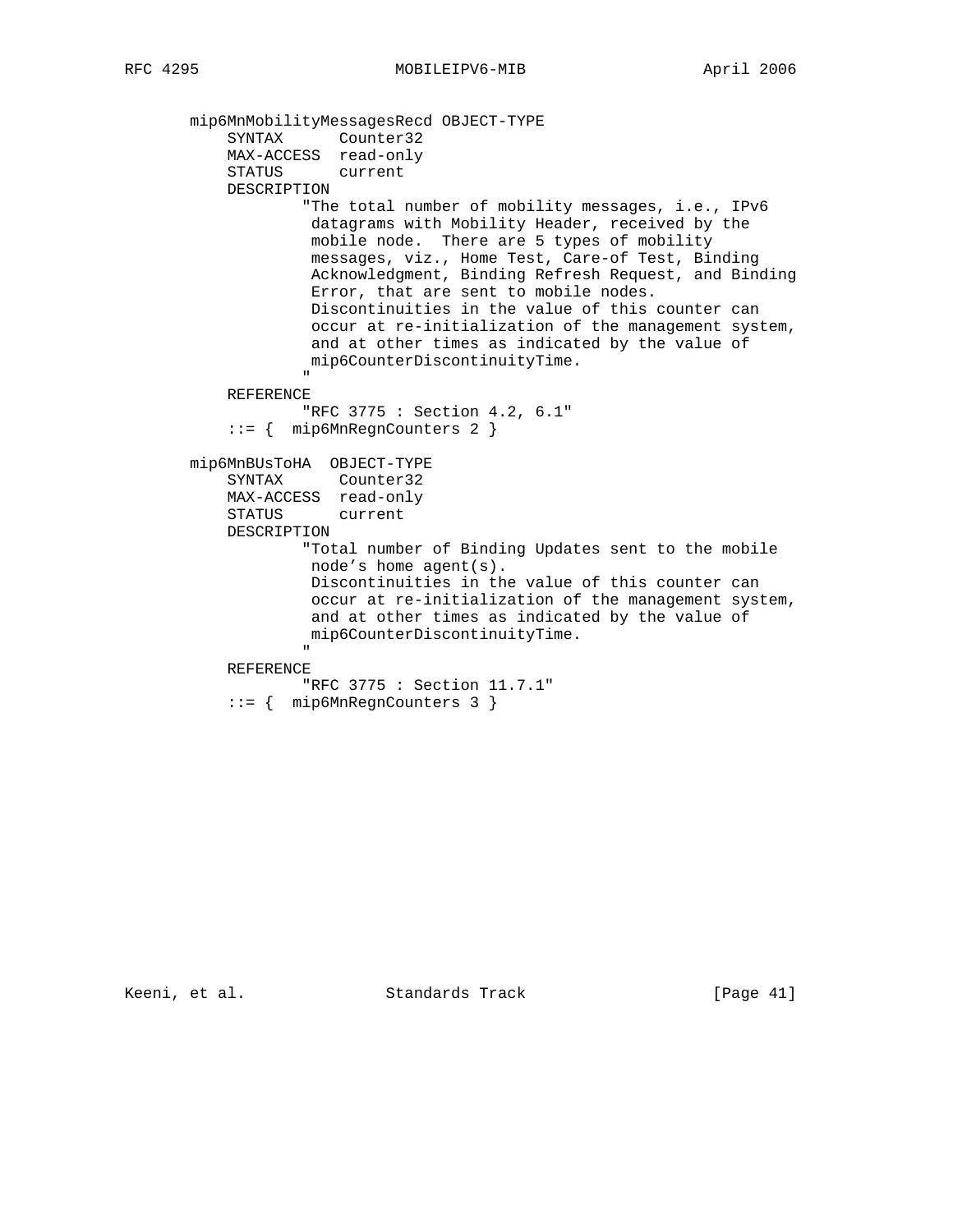mip6MnBUAcksFromHA OBJECT-TYPE SYNTAX Counter32 MAX-ACCESS read-only STATUS current DESCRIPTION "Total number of valid binding acknowledgments received from the mobile node's home agent(s). Discontinuities in the value of this counter can occur at re-initialization of the management system, and at other times as indicated by the value of mip6CounterDiscontinuityTime. " REFERENCE "RFC 3775 : Section 11.7.3" ::= { mip6MnRegnCounters 4 } mip6MnBUsToCN OBJECT-TYPE SYNTAX Counter32 MAX-ACCESS read-only STATUS current DESCRIPTION "Total number of Binding Updates sent to correspondent nodes by the mobile node. Discontinuities in the value of this counter can occur at re-initialization of the management system, and at other times as indicated by the value of mip6CounterDiscontinuityTime. " "The contract of the contract of the contract of the contract of the contract of the contract of the contract of the contract of the contract of the contract of the contract of the contract of the contract of the contrac REFERENCE "RFC 3775 : Section 11.7.2" ::= { mip6MnRegnCounters 5 } mip6MnBUAcksFromCN OBJECT-TYPE SYNTAX Counter32 MAX-ACCESS read-only STATUS current DESCRIPTION "Total number of valid Binding Update acks received from all the correspondent nodes. Discontinuities in the value of this counter can occur at re-initialization of the management system, and at other times as indicated by the value of mip6CounterDiscontinuityTime. " "The contract of the contract of the contract of the contract of the contract of the contract of the contract of the contract of the contract of the contract of the contract of the contract of the contract of the contrac REFERENCE "RFC 3775 : Section 11.7.3" ::= { mip6MnRegnCounters 6 }

Keeni, et al. Standards Track [Page 42]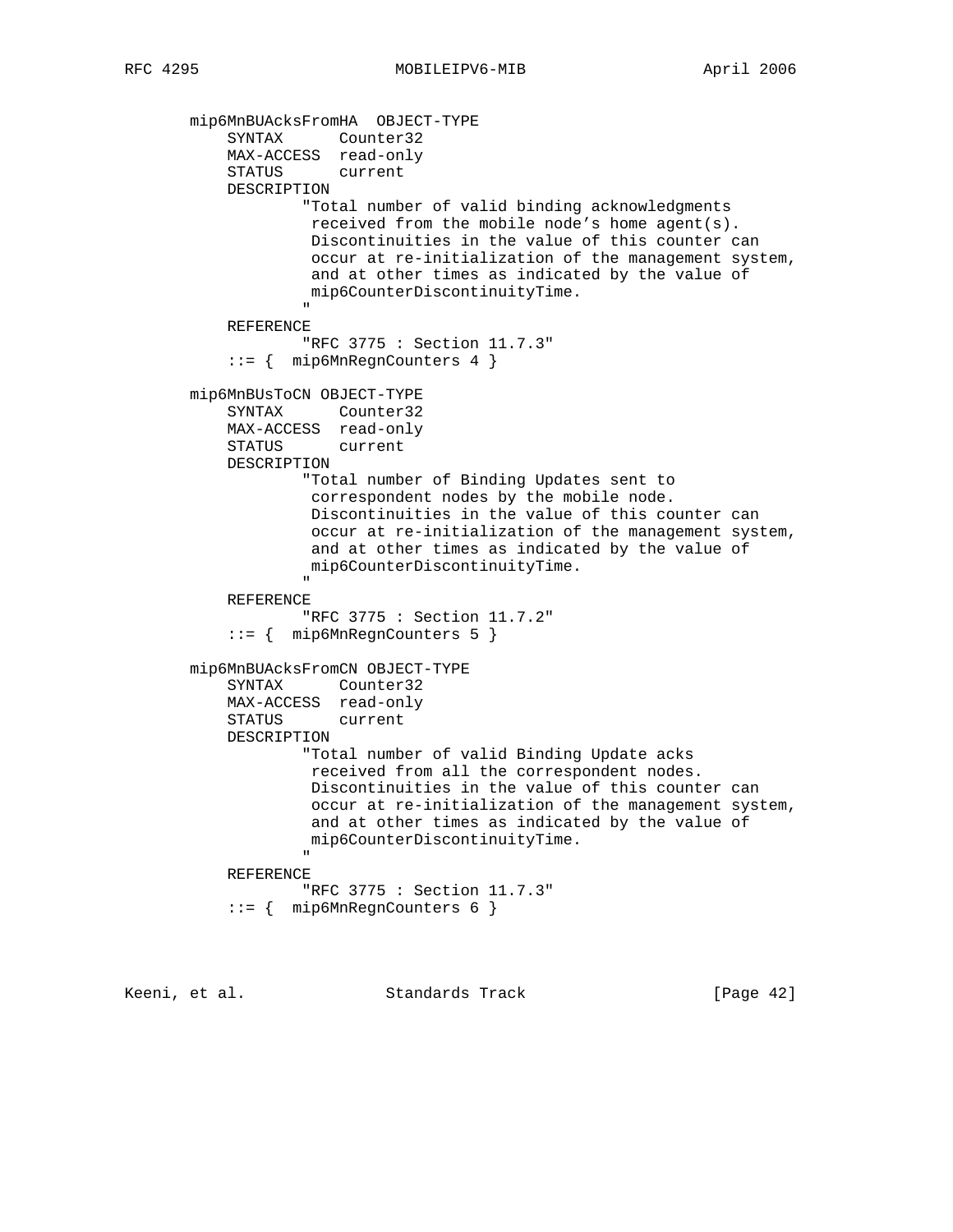mip6MnBindingErrorsFromCN OBJECT-TYPE SYNTAX Counter32 MAX-ACCESS read-only STATUS current DESCRIPTION "Total number of Binding Error messages received by mobile node from CN. Discontinuities in the value of this counter can occur at re-initialization of the management system, and at other times as indicated by the value of mip6CounterDiscontinuityTime. " ::= { mip6MnRegnCounters 7 } mip6MnICMPErrorsRecd OBJECT-TYPE SYNTAX Counter32 MAX-ACCESS read-only STATUS current DESCRIPTION "Total number of ICMP Error messages of type ICMP Parameter Problem, Code 1 or Code 2, received by the mobile node from a correspondent node in response to a return routability procedure, a Binding Update, or a packet with the Home Address option. Discontinuities in the value of this counter can occur at re-initialization of the management system, and at other times as indicated by the value of mip6CounterDiscontinuityTime. " REFERENCE "RFC 3775 : Section 11.3.5"

::= { mip6MnRegnCounters 8 }

Keeni, et al. Standards Track [Page 43]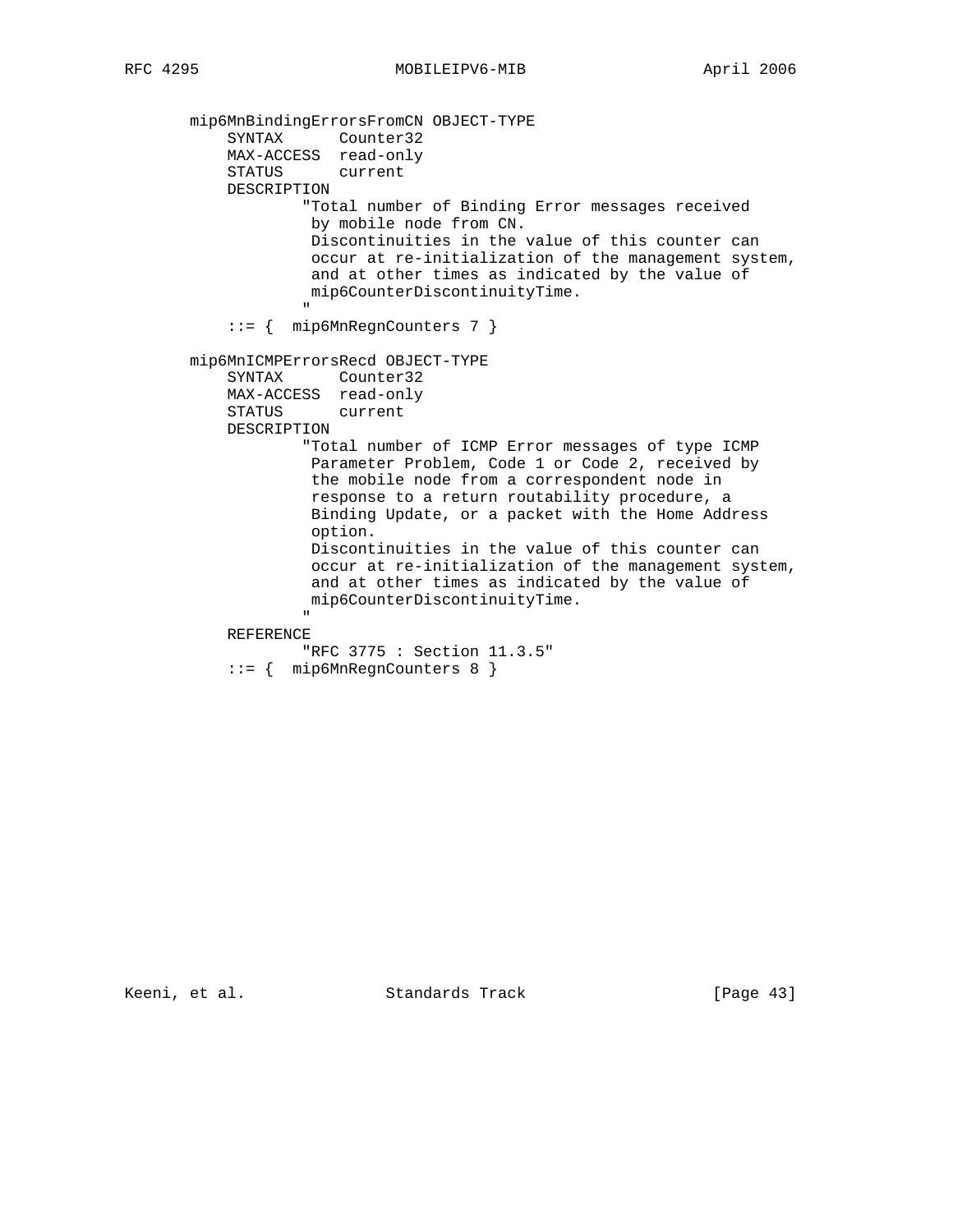mip6MnBRRequestsRecd OBJECT-TYPE SYNTAX Counter32 MAX-ACCESS read-only STATUS current DESCRIPTION "The total number of Binding Refresh requests received by the mobile node from correspondent nodes. Discontinuities in the value of this counter can occur at re-initialization of the management system, and at other times as indicated by the value of mip6CounterDiscontinuityTime. " "The contract of the contract of the contract of the contract of the contract of the contract of the contract of the contract of the contract of the contract of the contract of the contract of the contract of the contrac REFERENCE "RFC 3775 : Section 11.7.4" ::= { mip6MnRegnCounters 9 } -- Registration Group counters used for Correspondent Node mip6CnGlobalStats OBJECT IDENTIFIER ::= { mip6CnStats 1 } mip6CnHomeTestInitsRecd OBJECT-TYPE SYNTAX Counter32 MAX-ACCESS read-only STATUS current DESCRIPTION "Total number of Home Test Init messages received. Discontinuities in the value of this counter can occur at re-initialization of the management system, and at other times as indicated by the value of mip6CounterDiscontinuityTime. " "The contract of the contract of the contract of the contract of the contract of the contract of the contract of the contract of the contract of the contract of the contract of the contract of the contract of the contrac REFERENCE "RFC 3775 : Section 9.4.1" ::= { mip6CnGlobalStats 1 }

Keeni, et al. Standards Track [Page 44]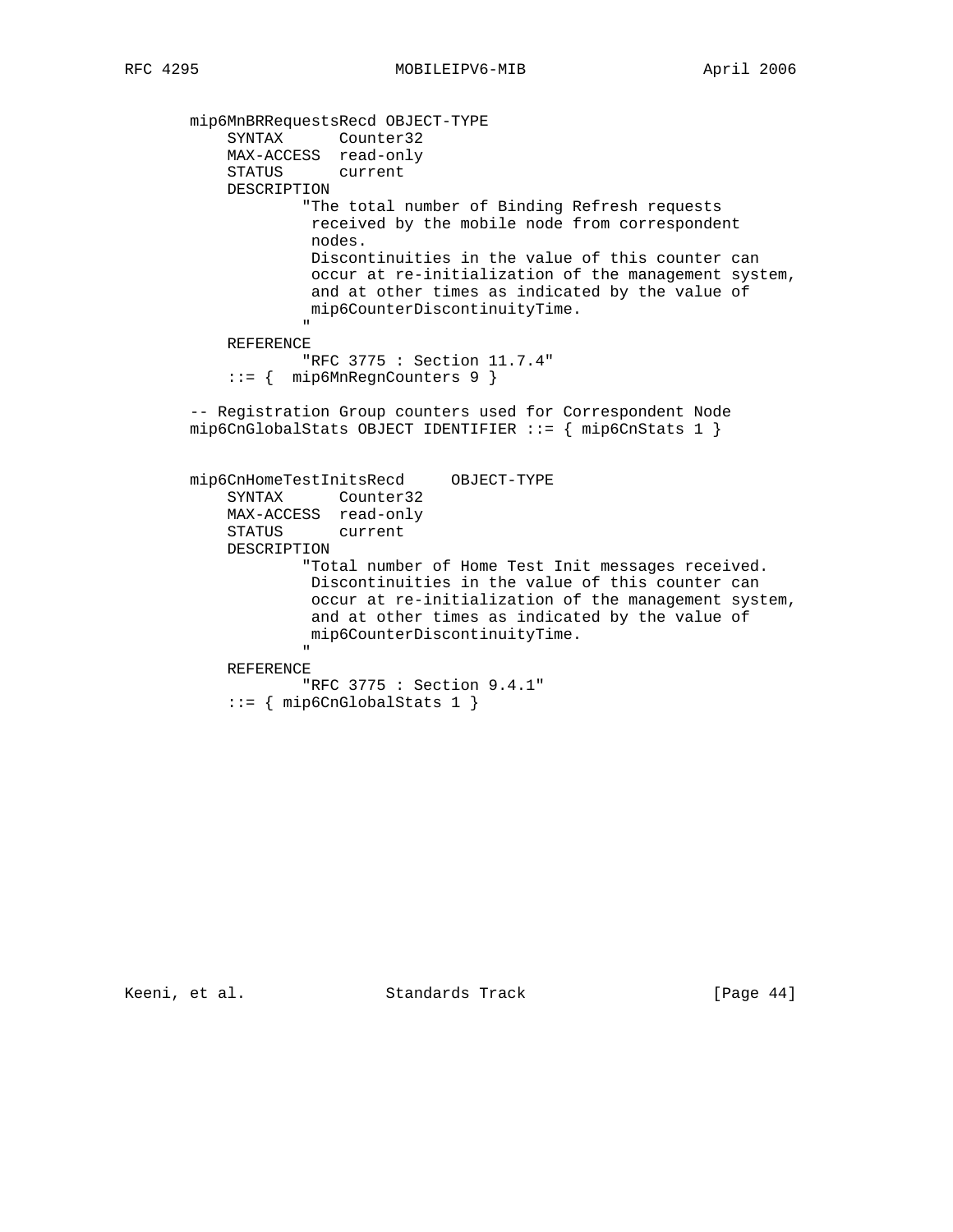```
 mip6CnHomeTestsSent OBJECT-TYPE
                SYNTAX Counter32
                MAX-ACCESS read-only
                STATUS current
                DESCRIPTION
                            "Total number of Home Test messages sent. If a Home
                            Test Init message is found to be valid, a Home Test
                            message will be generated and sent. Otherwise the
                            Home Test message is silently discarded.
                            Discontinuities in the value of this counter can
                            occur at re-initialization of the management system,
                            and at other times as indicated by the value of
                            mip6CounterDiscontinuityTime.
" "The contract of the contract of the contract of the contract of the contract of the contract of the contract of the contract of the contract of the contract of the contract of the contract of the contract of the contrac
                REFERENCE
                           "RFC 3775 : Section 9.4.3"
                ::= { mip6CnGlobalStats 2 }
          mip6CnCareOfTestInitsRecd OBJECT-TYPE
                SYNTAX Counter32
                MAX-ACCESS read-only
                STATUS current
                DESCRIPTION
                           "Total number of Care-of Test Init messages received.
" "The contract of the contract of the contract of the contract of the contract of the contract of the contract of the contract of the contract of the contract of the contract of the contract of the contract of the contrac
                REFERENCE
                           "RFC 3775 : Section 9.4.2"
                ::= { mip6CnGlobalStats 3 }
          mip6CnCareOfTestsSent OBJECT-TYPE
                SYNTAX Counter32
                MAX-ACCESS read-only
                STATUS current
                DESCRIPTION
                           "Total number of Care-of Test messages sent. If a
                            Care-of Test Init message is found to be valid, a
                            Care-of Test message will be generated and sent.
                            Otherwise the Care-of Test message is silently
                            discarded.
                            Discontinuities in the value of this counter can
                            occur at re-initialization of the management system,
                            and at other times as indicated by the value of
                            mip6CounterDiscontinuityTime.
" "The contract of the contract of the contract of the contract of the contract of the contract of the contract of the contract of the contract of the contract of the contract of the contract of the contract of the contrac
                REFERENCE
                           "RFC 3775 : Section 9.4.4"
               ::= { mip6CnGlobalStats 4 }
```

| [Page 45]<br>Keeni, et al.<br>Standards Track |  |
|-----------------------------------------------|--|
|-----------------------------------------------|--|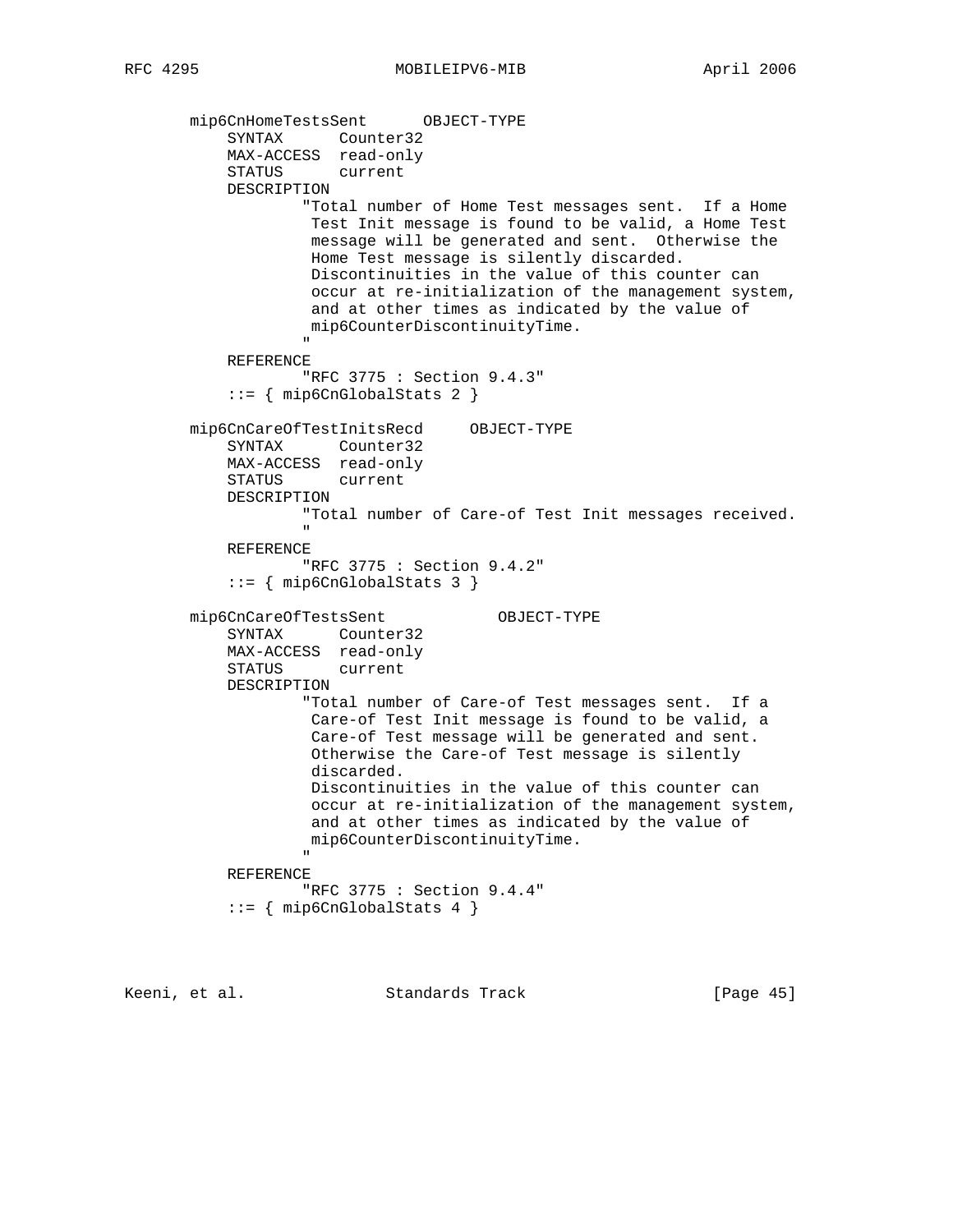mip6CnBUsRecd OBJECT-TYPE SYNTAX Counter32 MAX-ACCESS read-only STATUS current DESCRIPTION "Total number of Binding Updates received by the correspondent node from mobile nodes. Discontinuities in the value of this counter can occur at re-initialization of the management system, and at other times as indicated by the value of mip6CounterDiscontinuityTime. " REFERENCE "RFC 3775 : Section 9.5.1"  $::=$  { mip6CnGlobalStats 5 } mip6CnBUAcksSent OBJECT-TYPE SYNTAX Counter32 MAX-ACCESS read-only STATUS current DESCRIPTION "Total number of acknowledgments sent by the correspondent node for the Binding Updates received. Discontinuities in the value of this counter can occur at re-initialization of the management system, and at other times as indicated by the value of mip6CounterDiscontinuityTime. " "The contract of the contract of the contract of the contract of the contract of the contract of the contract of the contract of the contract of the contract of the contract of the contract of the contract of the contrac REFERENCE "RFC 3775 : Section 9.5.4"  $::=$  { mip6CnGlobalStats 6 } mip6CnBRsSent OBJECT-TYPE SYNTAX Counter32 MAX-ACCESS read-only STATUS current DESCRIPTION "Total number of Binding Refresh Request messages sent by the correspondent node. Discontinuities in the value of this counter can occur at re-initialization of the management system, and at other times as indicated by the value of mip6CounterDiscontinuityTime. " REFERENCE "RFC 3775 : Section 9.5.5" ::= { mip6CnGlobalStats 7 }

Keeni, et al. Standards Track [Page 46]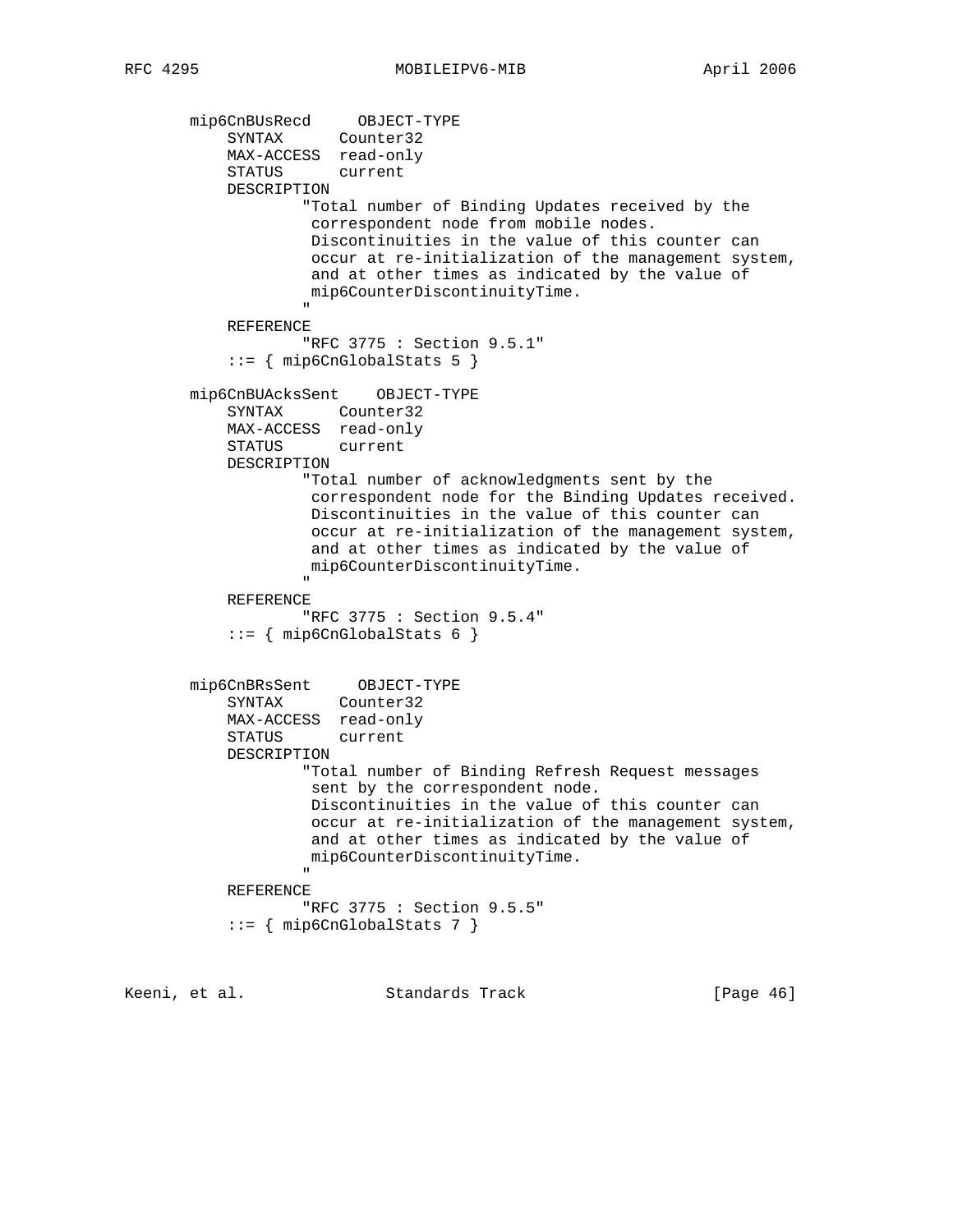mip6CnBindingErrors OBJECT-TYPE SYNTAX Counter32 MAX-ACCESS read-only STATUS current DESCRIPTION "Total number of Binding Error messages sent by the correspondent node to the mobile node. Discontinuities in the value of this counter can occur at re-initialization of the management system, and at other times as indicated by the value of mip6CounterDiscontinuityTime. " REFERENCE "RFC 3775 : Section 9.3.3" ::= { mip6CnGlobalStats 8 } mip6CnBUsAccepted OBJECT-TYPE SYNTAX Counter32 MAX-ACCESS read-only STATUS current DESCRIPTION "Total number of Binding Updates accepted by the correspondent node. If a Binding Acknowledgment message is sent for the Binding Update request, the Status code field in the message will have a value less than 128. Discontinuities in the value of this counter can occur at re-initialization of the management system, and at other times as indicated by the value of mip6CounterDiscontinuityTime. " "The contract of the contract of the contract of the contract of the contract of the contract of the contract of the contract of the contract of the contract of the contract of the contract of the contract of the contrac REFERENCE "RFC 3775 : Section 9.5.1, 9.5.4" ::= { mip6CnGlobalStats 9 }

Keeni, et al. Standards Track [Page 47]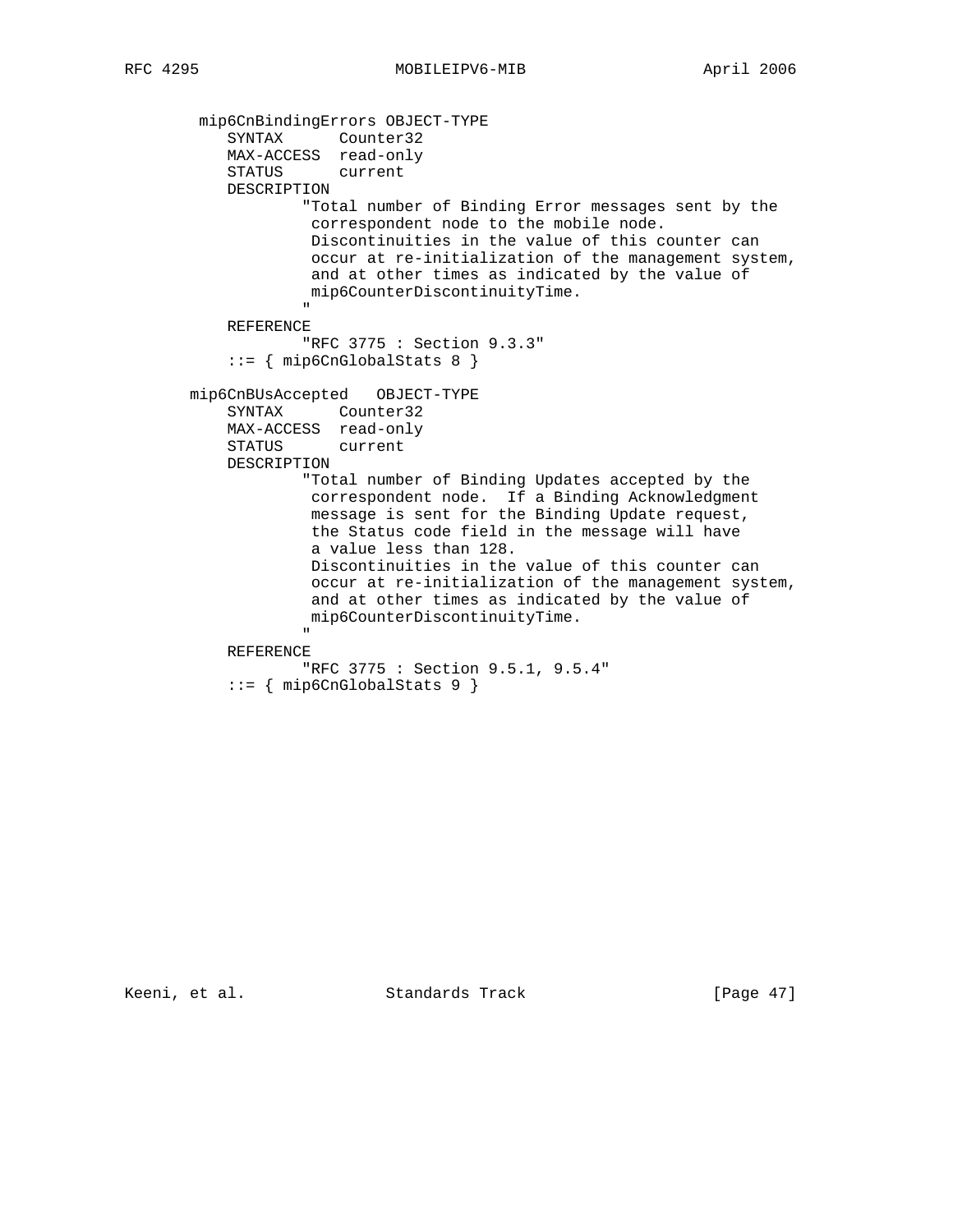```
 mip6CnBUsRejected OBJECT-TYPE
SYNTAX Counter32
 MAX-ACCESS read-only
               STATUS current
               DESCRIPTION
                          "Total number of Binding Update requests rejected
                          by the correspondent node. If a Binding
                          Acknowledgment message has been sent for the Binding
                          Update request, the Status code field in the
                          message will have a value greater than or equal to
                          128. Otherwise the Binding Update request will be
                          silently discarded.
                          Discontinuities in the value of this counter can
                          occur at re-initialization of the management system,
                          and at other times as indicated by the value of
                          mip6CounterDiscontinuityTime.
" "The contract of the contract of the contract of the contract of the contract of the contract of the contract of the contract of the contract of the contract of the contract of the contract of the contract of the contrac
               REFERENCE
                         "RFC 3775 : Section 9.5.1, 9.5.4"
               ::= { mip6CnGlobalStats 10 }
         mip6CnReasonUnspecified OBJECT-TYPE
               SYNTAX Counter32
               MAX-ACCESS read-only
               STATUS current
               DESCRIPTION
                          "Total number of Binding Update requests rejected by
                          the correspondent node with status code in the
                          Binding Acknowledgment message indicating 'reason
                          unspecified' (Code 128).
                          Discontinuities in the value of this counter can
                          occur at re-initialization of the management system,
                          and at other times as indicated by the value of
                          mip6CounterDiscontinuityTime.
" "The contract of the contract of the contract of the contract of the contract of the contract of the contract of the contract of the contract of the contract of the contract of the contract of the contract of the contrac
               REFERENCE
                         "RFC 3775 : Section 6.1.8"
               ::= { mip6CnGlobalStats 11 }
```
Keeni, et al. Standards Track [Page 48]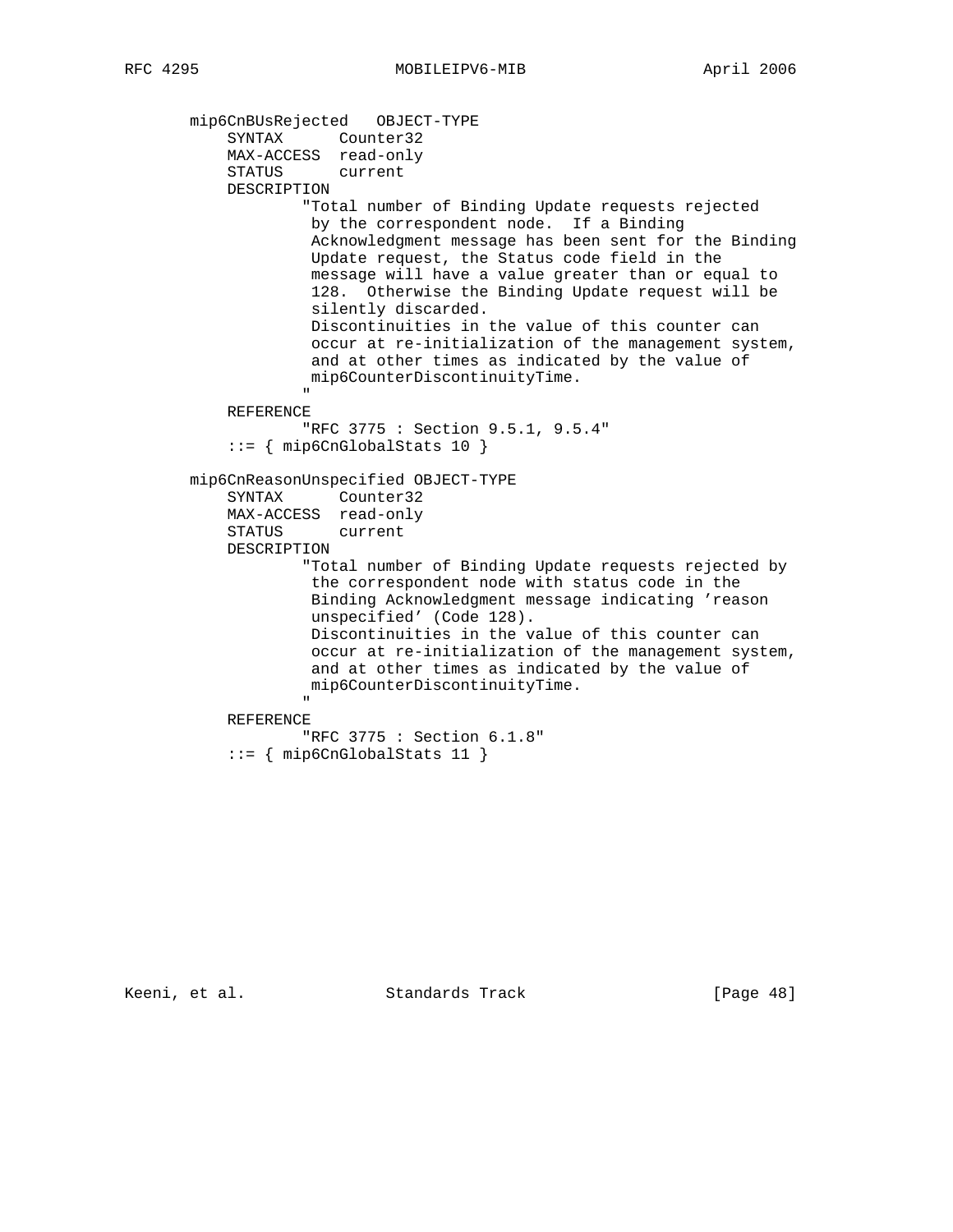```
 mip6CnInsufficientResource OBJECT-TYPE
SYNTAX Counter32
 MAX-ACCESS read-only
               STATUS current
               DESCRIPTION
                          "Total number of Binding Update requests rejected by
                           the correspondent node with status code in the
                           Binding Acknowledgment message indicating
                           'insufficient resources' (Code 130).
                           Discontinuities in the value of this counter can
                           occur at re-initialization of the management system,
                           and at other times as indicated by the value of
                          mip6CounterDiscontinuityTime.
" "The contract of the contract of the contract of the contract of the contract of the contract of the contract of the contract of the contract of the contract of the contract of the contract of the contract of the contrac
               REFERENCE
                          "RFC 3775 : Section 6.1.8"
               ::= { mip6CnGlobalStats 12 }
          mip6CnHomeRegnNotSupported OBJECT-TYPE
               SYNTAX Counter32
               MAX-ACCESS read-only
               STATUS current
               DESCRIPTION
                        "Total number of Binding Update requests rejected by
                          correspondent node with status code in the Binding
                          Acknowledgment message indicating 'home registration
                          not supported' (Code 131).
                          Discontinuities in the value of this counter can
                          occur at re-initialization of the management system,
                         and at other times as indicated by the value of
                         mip6CounterDiscontinuityTime.
" "The contract of the contract of the contract of the contract of the contract of the contract of the contract of the contract of the contract of the contract of the contract of the contract of the contract of the contrac
               REFERENCE
                          "RFC 3775 : Section 10.3.1"
               ::= { mip6CnGlobalStats 13 }
```
Keeni, et al. Standards Track [Page 49]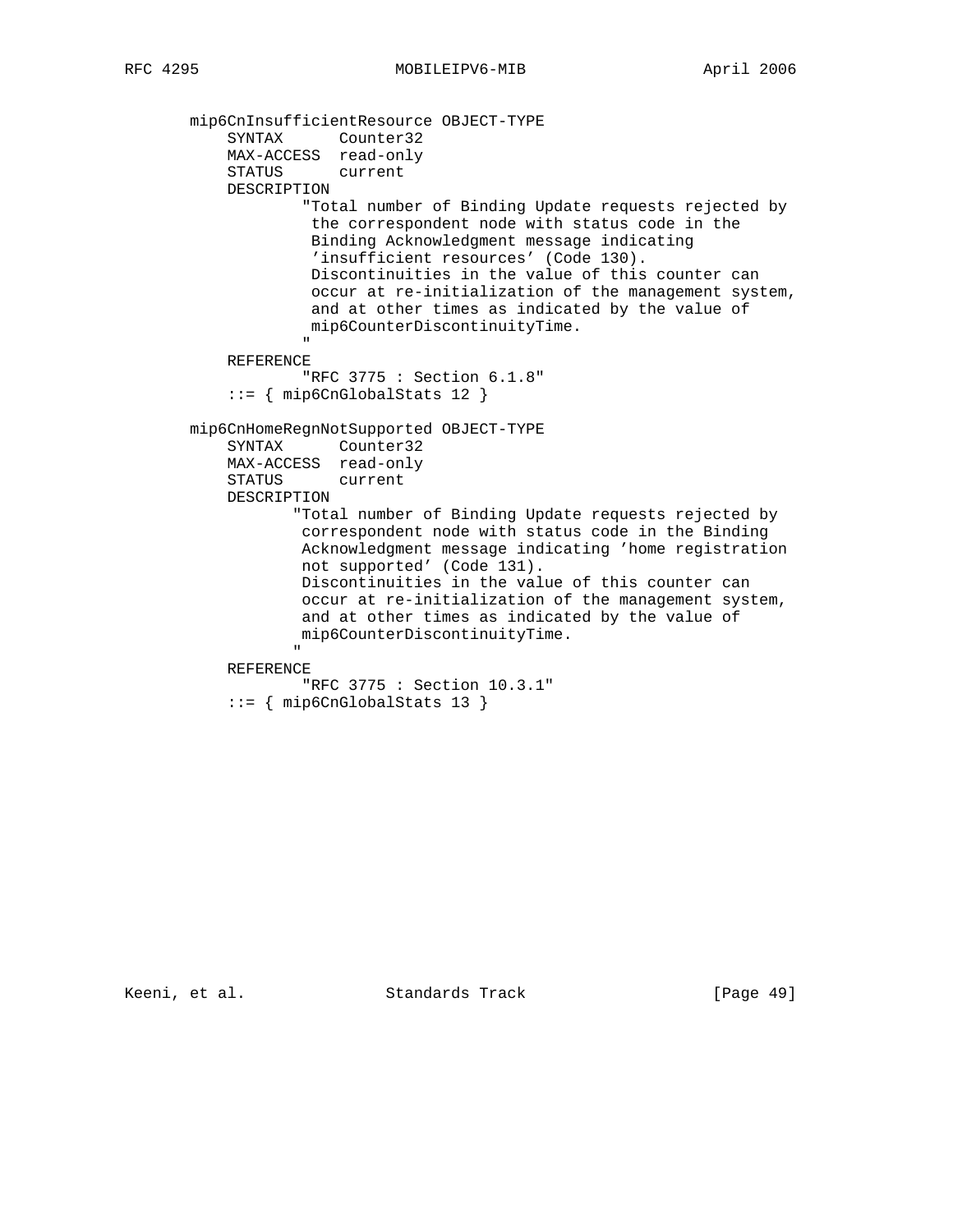```
 mip6CnSeqNumberOutOfWindow OBJECT-TYPE
SYNTAX Counter32
 MAX-ACCESS read-only
               STATUS current
               DESCRIPTION
                          "Total number of Binding Updates rejected by
                           correspondent node with status code in the Binding
                           Acknowledgment message indicating 'sequence number
                           out of window' (Code 135).
                           Discontinuities in the value of this counter can
                           occur at re-initialization of the management system,
                          and at other times as indicated by the value of
                          mip6CounterDiscontinuityTime.
" "The contract of the contract of the contract of the contract of the contract of the contract of the contract of the contract of the contract of the contract of the contract of the contract of the contract of the contrac
               REFERENCE
                          "RFC 3775 : Section 6.1.8, 9.5.1"
               ::= { mip6CnGlobalStats 14 }
          mip6CnExpiredHomeNonceIndex OBJECT-TYPE
               SYNTAX Counter32
               MAX-ACCESS read-only
               STATUS current
               DESCRIPTION
                          "The total number of Binding Updates rejected by
                           correspondent node with status code in the Binding
                           Acknowledgment message indicating 'expired home
                           nonce index' (Code 136).
                           Discontinuities in the value of this counter can
                           occur at re-initialization of the management system,
                           and at other times as indicated by the value of
                          mip6CounterDiscontinuityTime.
" "The contract of the contract of the contract of the contract of the contract of the contract of the contract of the contract of the contract of the contract of the contract of the contract of the contract of the contrac
               REFERENCE
                          "RFC 3775 : Section 6.1.8, 9.5.1"
               ::= { mip6CnGlobalStats 15 }
```
Keeni, et al. Standards Track [Page 50]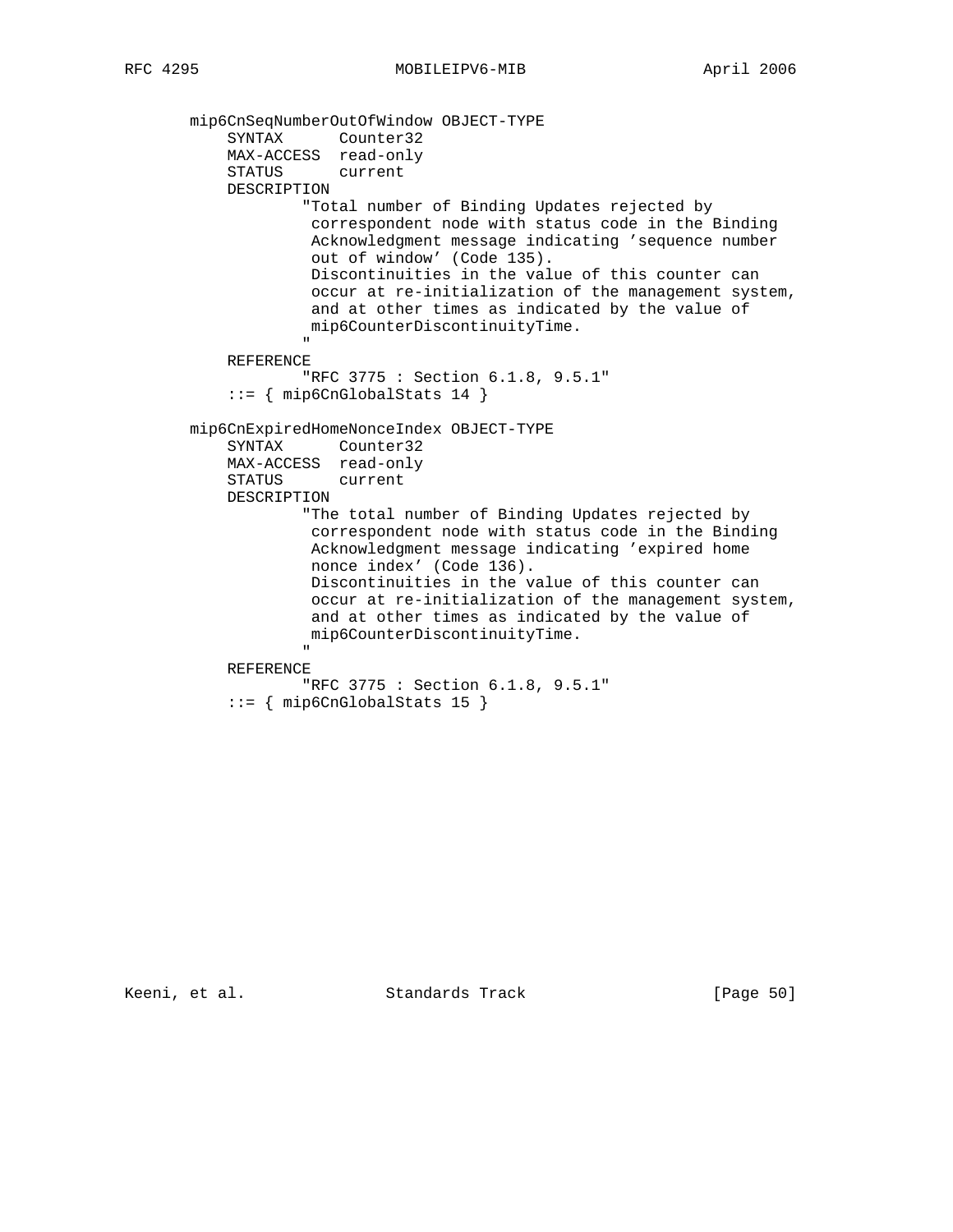mip6CnExpiredCareOfNonceIndex OBJECT-TYPE SYNTAX Counter32 MAX-ACCESS read-only STATUS current DESCRIPTION "The total number of Binding Updates rejected by correspondent node with status code in the Binding Acknowledgment message indicating 'expired care-of nonce index' (Code 137). Discontinuities in the value of this counter can occur at re-initialization of the management system, and at other times as indicated by the value of mip6CounterDiscontinuityTime. " "The contract of the contract of the contract of the contract of the contract of the contract of the contract of the contract of the contract of the contract of the contract of the contract of the contract of the contrac REFERENCE "RFC 3775 : Section 6.1.8, 9.5.1"  $::=$  { mip6CnGlobalStats 16 } mip6CnExpiredNonce OBJECT-TYPE SYNTAX Counter32 MAX-ACCESS read-only STATUS current DESCRIPTION "The total number of Binding Updates rejected by correspondent node with status code in the Binding Acknowledgment message indicating 'expired nonces' (Code 138), i.e., the correspondent node no longer recognizes the Home Nonce Index value and the Care-of Nonce Index value. Discontinuities in the value of this counter can occur at re-initialization of the management system, and at other times as indicated by the value of mip6CounterDiscontinuityTime. " "The contract of the contract of the contract of the contract of the contract of the contract of the contract of the contract of the contract of the contract of the contract of the contract of the contract of the contrac REFERENCE "RFC 3775 : Section 6.1.8, 9.5.1" ::= { mip6CnGlobalStats 17 }

Keeni, et al. Standards Track [Page 51]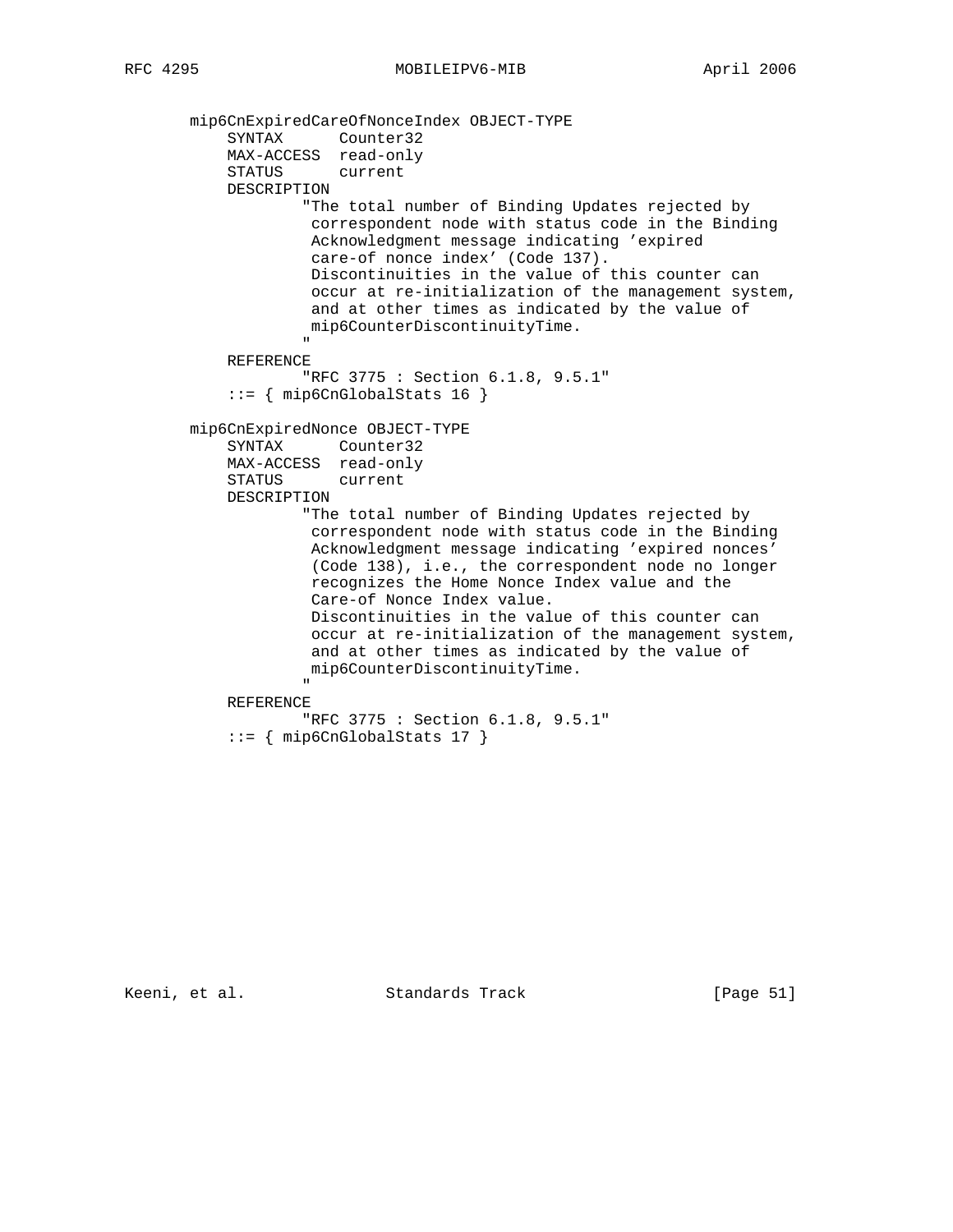mip6CnRegTypeChangeDisallowed OBJECT-TYPE SYNTAX Counter32 MAX-ACCESS read-only STATUS current DESCRIPTION "The total number of Binding Updates rejected by correspondent node with status code in the Binding Acknowledgment message indicating 'registration type change disallowed' (Code 139), i.e., a binding already exists for the given home address and the home registration flag has a different value than the Home Registration (H) bit in the Binding Update. Discontinuities in the value of this counter can occur at re-initialization of the management system, and at other times as indicated by the value of mip6CounterDiscontinuityTime. " "The contract of the contract of the contract of the contract of the contract of the contract of the contract of the contract of the contract of the contract of the contract of the contract of the contract of the contrac REFERENCE "RFC 3775 : Section 6.1.8, 9.5.1" ::= { mip6CnGlobalStats 18 } -- The Correspondent Node statistics by mobile node mip6CnCounterTable OBJECT-TYPE SYNTAX SEQUENCE OF Mip6CnCounterEntry MAX-ACCESS not-accessible STATUS current DESCRIPTION "A table containing each mobile ."  $::=$  { mip6CnStats 2 }

Keeni, et al. Standards Track [Page 52]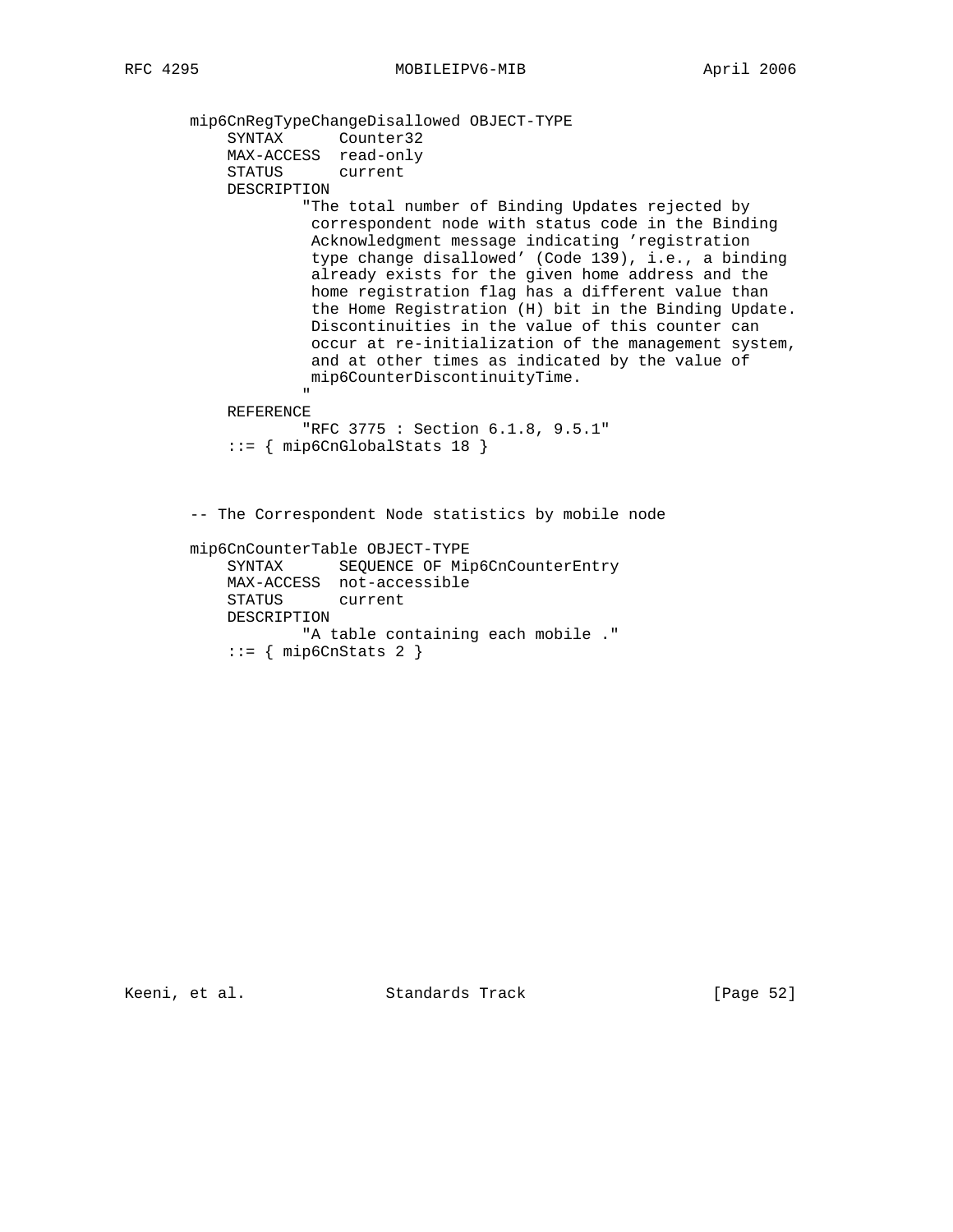```
 mip6CnCounterEntry OBJECT-TYPE
 SYNTAX Mip6CnCounterEntry
 MAX-ACCESS not-accessible
           STATUS current
           DESCRIPTION
                    "The set of correspondent node counters for a mobile
                    node.
                    Implementors need to be aware that if the total
                    number of octets in mip6BindingHomeAddress
                    exceeds 113, then OIDs of column instances in
                    this row will have more than 128 sub-identifiers and
                    cannot be accessed using SNMPv1, SNMPv2c, or SNMPv3.
" "The contract of the contract of the contract of the contract of the contract of the contract of the contract of the contract of the contract of the contract of the contract of the contract of the contract of the contrac
           INDEX { mip6BindingHomeAddressType,
                        mip6BindingHomeAddress
 }
            ::= { mip6CnCounterTable 1 }
       Mip6CnCounterEntry ::=
           SEQUENCE {
mip6CnBURequestsAccepted Counter32,
mip6CnBURequestsRejected Counter32,
 mip6CnBCEntryCreationTime DateAndTime,
mip6CnBUAcceptedTime DateAndTime,
mip6CnBURejectionTime DateAndTime,
 mip6CnBURejectionCode Mip6BURequestRejectionCode,
 mip6CnCtrDiscontinuityTime TimeStamp
 }
       mip6CnBURequestsAccepted OBJECT-TYPE --(Code 0,1)
           SYNTAX Counter32
           MAX-ACCESS read-only
           STATUS current
           DESCRIPTION
                    "Total number of Binding Update requests from the
                    mobile node accepted by the correspondent node.
                     If Binding Acknowledgment messages are sent, then
                     the status code in the message will have a value
                     less than 128.
                    Discontinuities in the value of this counter can
                    occur at re-initialization of the management system,
                    and at other times as indicated by the value of
                    mip6CnCtrDiscontinuityTime.
 "
            ::= { mip6CnCounterEntry 1 }
```
Keeni, et al. Standards Track [Page 53]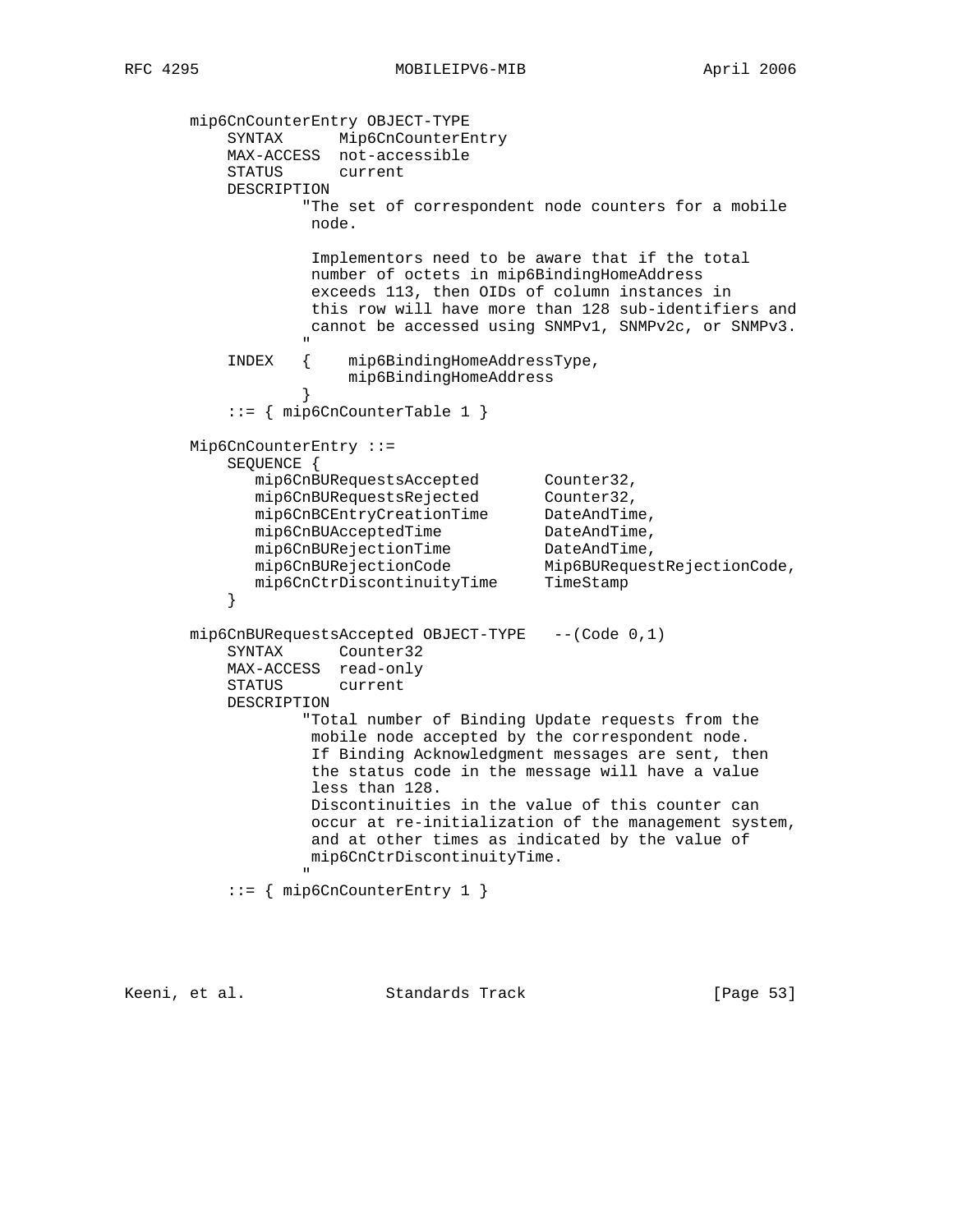```
 mip6CnBURequestsRejected OBJECT-TYPE
                                                    -- (Code 128 through Code 159)
               SYNTAX Counter32
               MAX-ACCESS read-only
               STATUS current
               DESCRIPTION
                        "Total number of Binding Update requests from the
                         mobile node that have been rejected by the
                         correspondent node. This includes the Binding Update
                         requests for which a Binding Acknowledgment message
                         has been sent with status code value greater than or
                         equal to 128 and the Binding Acknowledgment requests
                         that have been silently discarded.
                         Discontinuities in the value of this counter can
                         occur at re-initialization of the management system,
                         and at other times as indicated by the value of
                         mip6CnCtrDiscontinuityTime.
" "The contract of the contract of the contract of the contract of the contract of the contract of the contract of the contract of the contract of the contract of the contract of the contract of the contract of the contrac
               ::= { mip6CnCounterEntry 2 }
         mip6CnBCEntryCreationTime OBJECT-TYPE
               SYNTAX DateAndTime
               MAX-ACCESS read-only
               STATUS current
               DESCRIPTION
                         "The time when the current Binding Cache entry was
                          created for the mobile node.
" "The contract of the contract of the contract of the contract of the contract of the contract of the contract of the contract of the contract of the contract of the contract of the contract of the contract of the contrac
               ::= { mip6CnCounterEntry 3 }
         mip6CnBUAcceptedTime OBJECT-TYPE
               SYNTAX DateAndTime
               MAX-ACCESS read-only
               STATUS current
               DESCRIPTION
                         "The time at which the last Binding Update was
                          accepted by the correspondent node and the
                          corresponding Binding Cache entry was updated.
 "
               ::= { mip6CnCounterEntry 4 }
```
Keeni, et al. Standards Track [Page 54]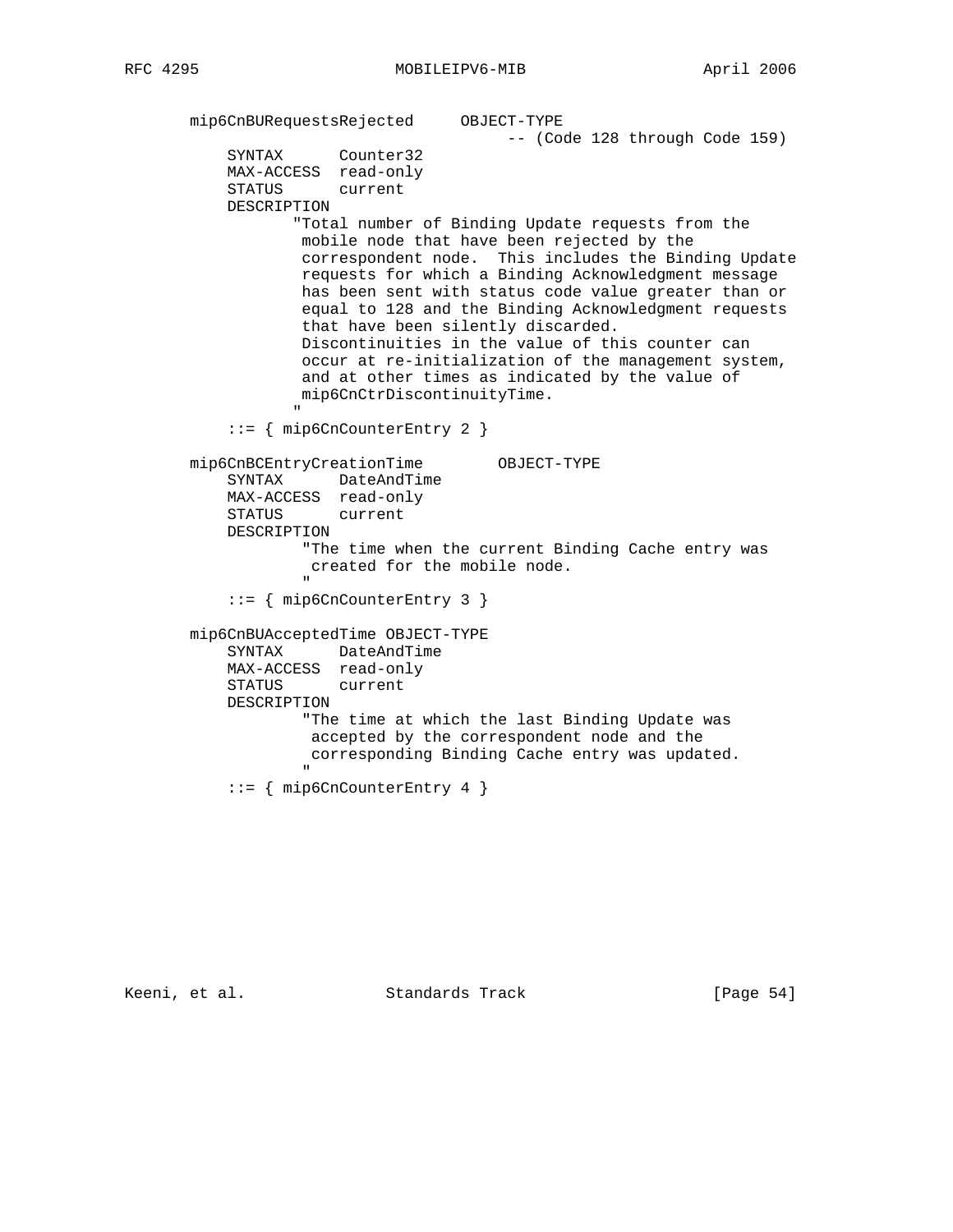mip6CnBURejectionTime OBJECT-TYPE SYNTAX DateAndTime MAX-ACCESS read-only STATUS current DESCRIPTION "The time at which the last Binding Update message was rejected by the correspondent node. If there have been no rejections, then this object will be inaccessible. " "The contract of the contract of the contract of the contract of the contract of the contract of the contract of the contract of the contract of the contract of the contract of the contract of the contract of the contrac ::= { mip6CnCounterEntry 5 } mip6CnBURejectionCode OBJECT-TYPE SYNTAX Mip6BURequestRejectionCode MAX-ACCESS read-only STATUS current DESCRIPTION "If a Binding Acknowledgment is sent to the mobile node, this is the status code (> 128) that is returned in the Binding Acknowledgment. In case a Binding Acknowledgment is not sent to the mobile node, then this will be the value of the Status code that corresponds to the reason of the rejection. If there have been no rejections, then this object will be inaccessible. " REFERENCE "RFC 3775 : Section 6.1.8" ::= { mip6CnCounterEntry 6 } mip6CnCtrDiscontinuityTime OBJECT-TYPE SYNTAX TimeStamp MAX-ACCESS read-only STATUS current DESCRIPTION "The value of sysUpTime on the most recent occasion at which any one or more of counters in this row, viz., instances of 'mip6CnBURequestsAccepted' and 'mip6CnBURequestsRejected', suffered a discontinuity. If no such discontinuities have occurred since the last re-initialization of the local management subsystem, then this object will have a zero value. " "The contract of the contract of the contract of the contract of the contract of the contract of the contract of the contract of the contract of the contract of the contract of the contract of the contract of the contrac ::= { mip6CnCounterEntry 7 } -- Home agent group

Keeni, et al. Standards Track [Page 55]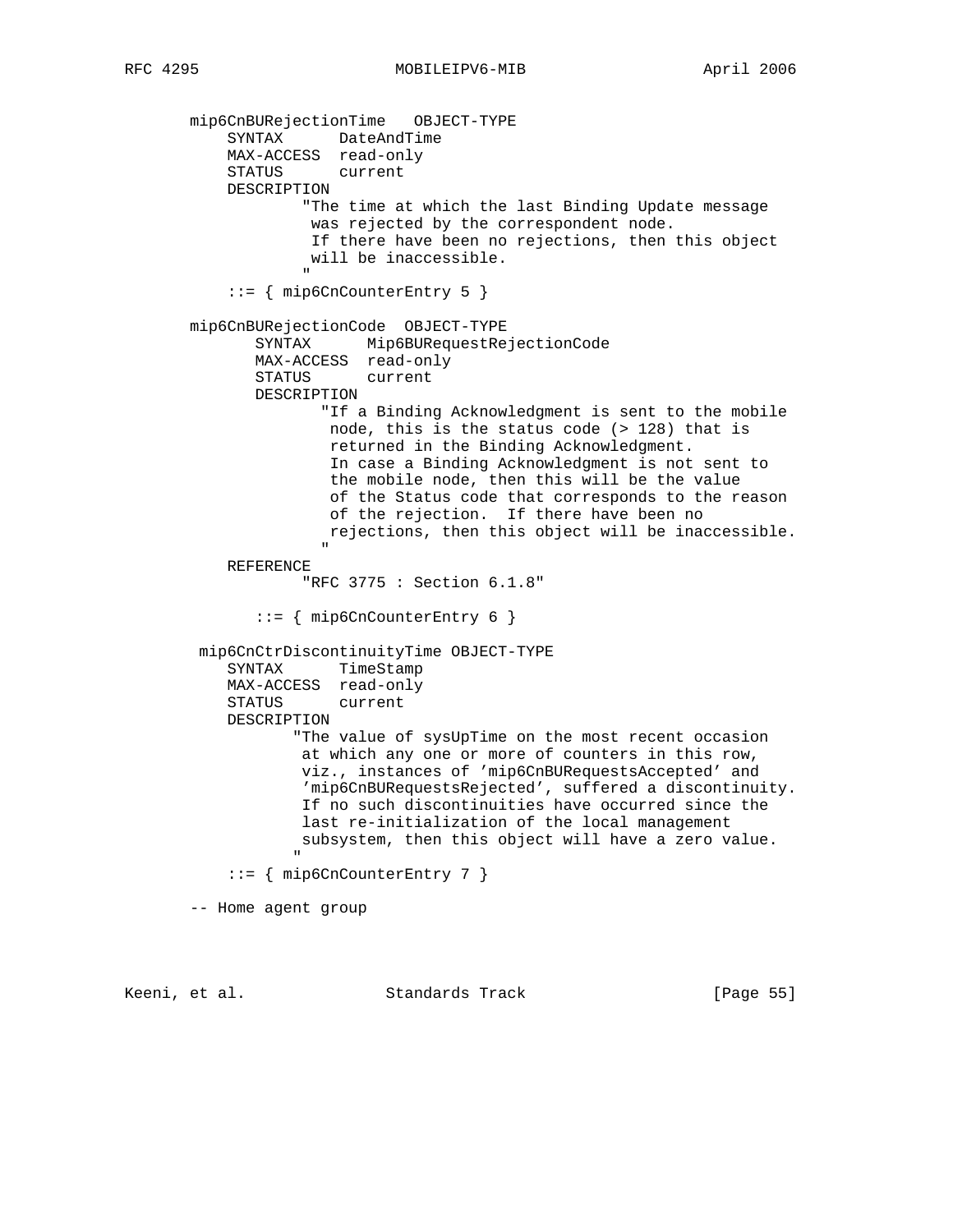mip6HaAdvsRecd OBJECT-TYPE SYNTAX Counter32 MAX-ACCESS read-only STATUS current DESCRIPTION "Total number of valid Router Advertisements received with the Home Agent (H) bit set, on all the links on which it is serving as a Home Agent. Discontinuities in the value of this counter can occur at re-initialization of the management system, and at other times as indicated by the value of mip6CounterDiscontinuityTime. " "The contract of the contract of the contract of the contract of the contract of the contract of the contract of the contract of the contract of the contract of the contract of the contract of the contract of the contrac REFERENCE "RFC 3775 : Section 7" ::= { mip6HaAdvertisement 1 } mip6HaAdvsSent OBJECT-TYPE SYNTAX Counter32 MAX-ACCESS read-only STATUS current DESCRIPTION "Total number of unsolicited multicast Router Advertisements sent with the Home Agent (H) bit set, on all the links on which the router is serving as a Home Agent. Discontinuities in the value of this counter can occur at re-initialization of the management system, and at other times as indicated by the value of mip6CounterDiscontinuityTime. " REFERENCE "RFC 3775 : Section 7" ::= { mip6HaAdvertisement 2 } mip6HaConfTable OBJECT-TYPE SYNTAX SEQUENCE OF Mip6HaConfEntry MAX-ACCESS not-accessible STATUS current DESCRIPTION "A table containing configurable advertisement parameters for all interfaces on which the home agent service is advertised. It is RECOMMENDED that the last written values of the objects in the conceptual rows of this

Keeni, et al. Standards Track [Page 56]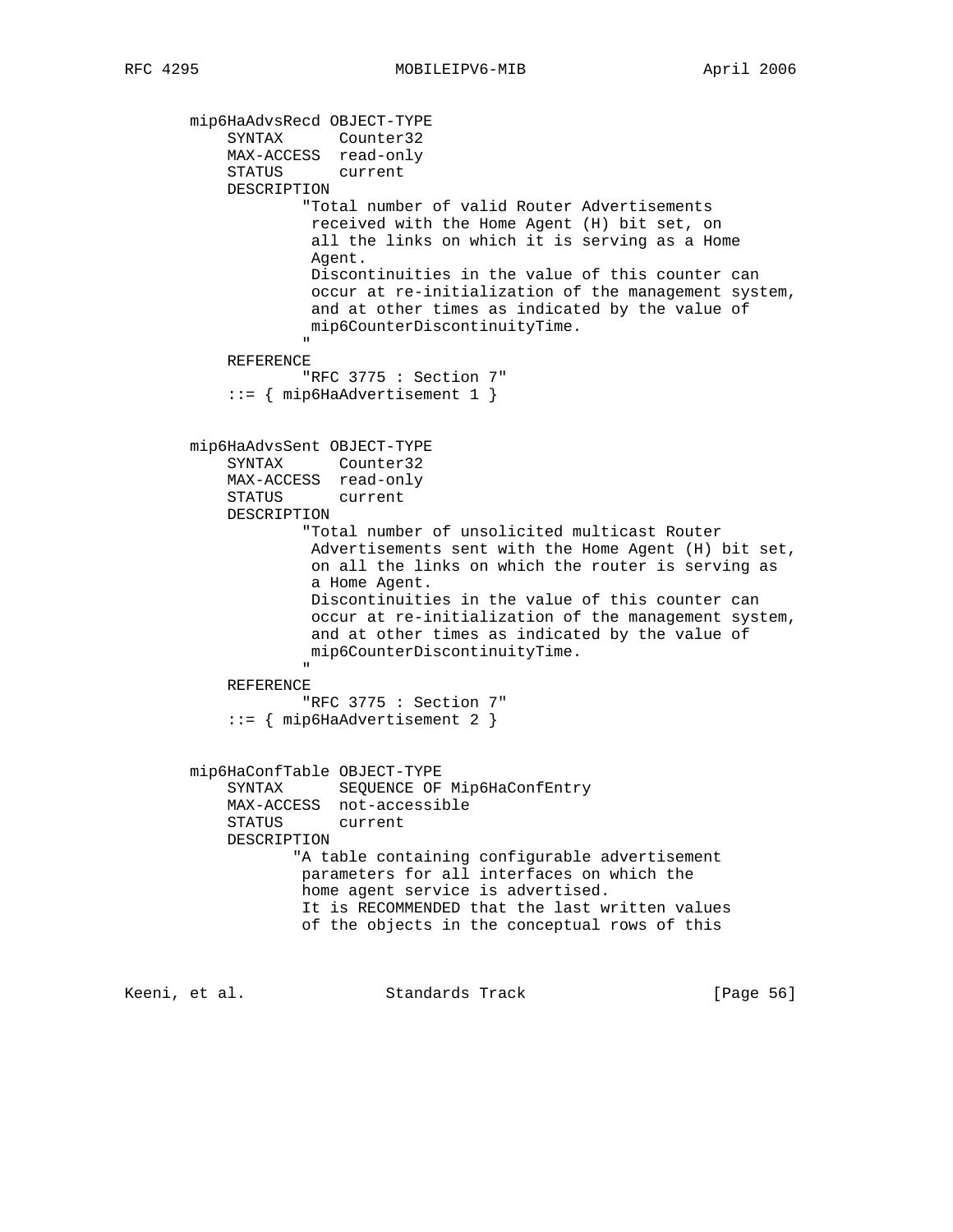RFC 4295 MOBILEIPV6-MIB April 2006

 table will remain unchanged across reboots of the managed entity provided that the interfaces have not been renumbered after the reboot. " "The contract of the contract of the contract of the contract of the contract of the contract of the contract of the contract of the contract of the contract of the contract of the contract of the contract of the contrac ::= { mip6HaAdvertisement 3 } mip6HaConfEntry OBJECT-TYPE SYNTAX Mip6HaConfEntry MAX-ACCESS not-accessible STATUS current DESCRIPTION "Advertisement parameters for an interface. The instances of the columnar objects in this entry pertain to the interface that is uniquely identified by the ipv6InterfaceIfIndex of the interface. The same ipv6InterfaceIfIndex object is used to uniquely identify instances of the columnar objects of this conceptual row. " "The contract of the contract of the contract of the contract of the contract of the contract of the contract of the contract of the contract of the contract of the contract of the contract of the contract of the contrac INDEX { ipv6InterfaceIfIndex } ::= { mip6HaConfTable 1 } Mip6HaConfEntry ::= SEQUENCE { nip6HaAdvPreference (Integer32, mip6HaAdvPreference Integer32, Integer32, mip6HaAdvLifetime<br>mip6HaPrefixAdv mip6HaPrefixAdv INTEGER, mip6HaPrefixSolicitation INTEGER, mip6HaMCastCtlMsgSupport INTEGER } mip6HaAdvPreference OBJECT-TYPE SYNTAX Integer32 (0..65536) MAX-ACCESS read-write STATUS current DESCRIPTION "The preference value for the home agent to be used in the Router Advertisements. Higher value denotes greater preference. " "The contract of the contract of the contract of the contract of the contract of the contract of the contract of the contract of the contract of the contract of the contract of the contract of the contract of the contrac REFERENCE "RFC 3775 : Section 7.4, 8.4" ::= { mip6HaConfEntry 1 }

Keeni, et al. Standards Track [Page 57]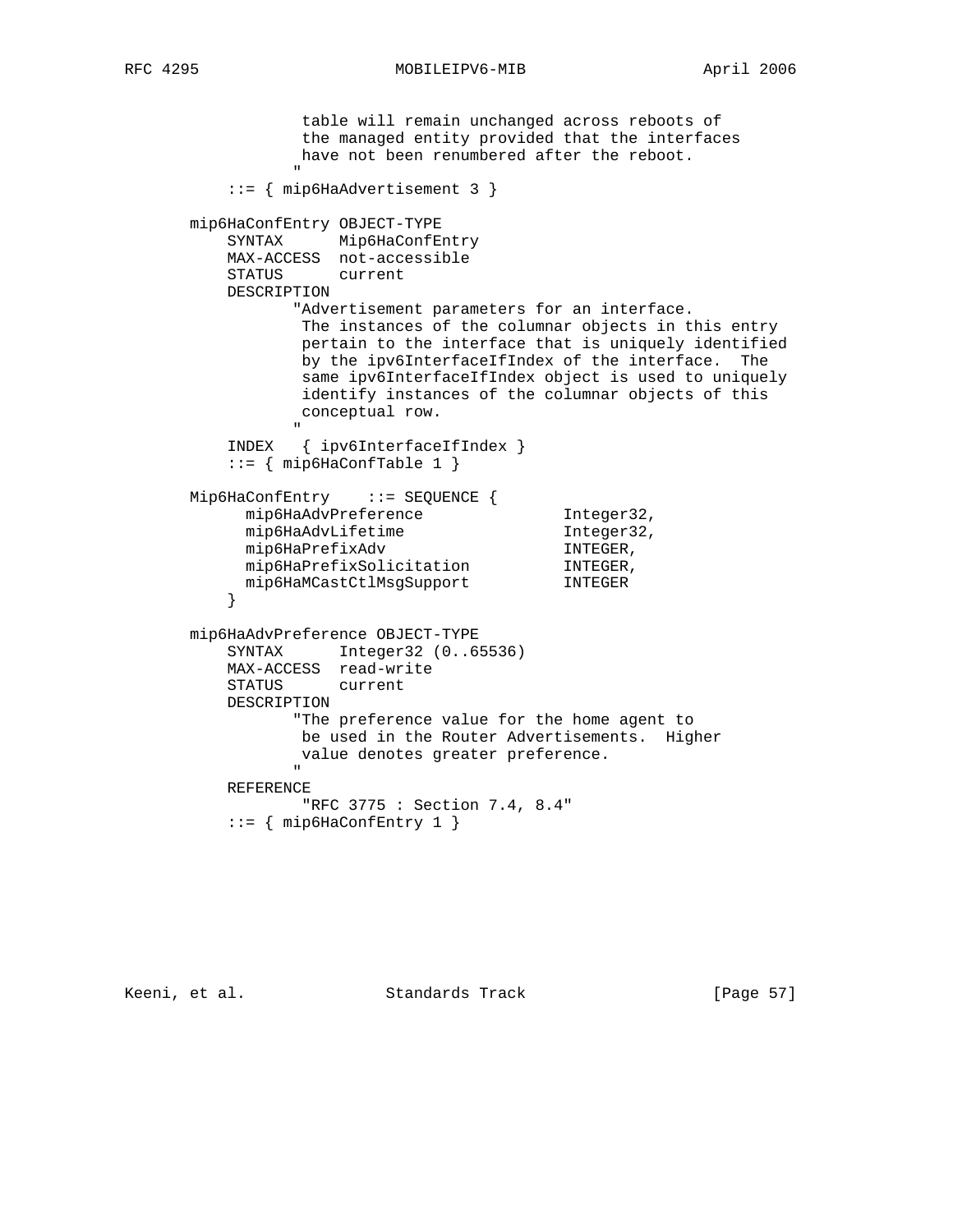mip6HaAdvLifetime OBJECT-TYPE SYNTAX Integer32 (1..65535) UNITS "seconds" MAX-ACCESS read-write STATUS current DESCRIPTION "The lifetime value for the home agent to be used in the Router Advertisements. " "The contract of the contract of the contract of the contract of the contract of the contract of the contract of the contract of the contract of the contract of the contract of the contract of the contract of the contrac REFERENCE "RFC 3775 : Section 7.4" ::= { mip6HaConfEntry 2 } mip6HaPrefixAdv OBJECT-TYPE SYNTAX INTEGER { enabled(1), disabled(2) } MAX-ACCESS read-write STATUS current DESCRIPTION "Indicates whether the home agent should support sending of the ICMP Mobile Prefix Advertisements. If it is disabled(2), the home agent will not send ICMP Mobile Prefix Advertisements to the mobile nodes. The state can be changed from enabled(1) to disabled(2) and vice versa by operator intervention. Causing the state to change from enabled(1) to disabled(2) will result in the home agent disabling the Prefix advertisement function. On the other hand, changing the status from disabled(2) to enabled(1) will start the prefix advertisement function. " REFERENCE

 "RFC 3775 : Section 8.4" ::= { mip6HaConfEntry 3}

Keeni, et al. Standards Track [Page 58]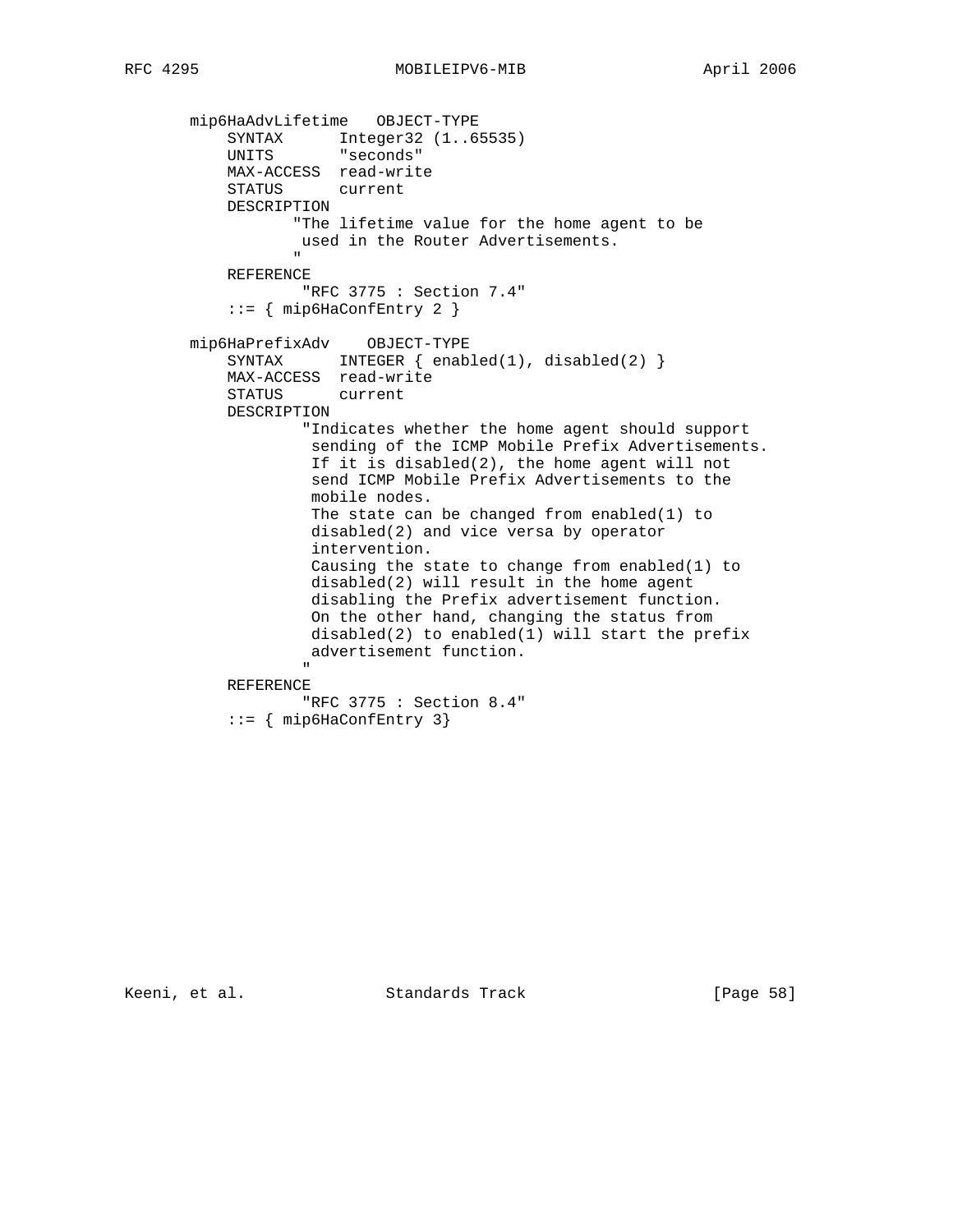mip6HaPrefixSolicitation OBJECT-TYPE SYNTAX INTEGER { enabled(1), disabled(2) } MAX-ACCESS read-write STATUS current DESCRIPTION "Indicates whether the home agent should respond to ICMP Mobile Prefix Solicitation messages it receives from the mobile nodes. By default, the value will be set to enabled(1). If it is disabled(2), the home agent will not respond to any ICMP Mobile Prefix Solicitation messages. The state can be changed from enabled(1) to disabled(2), by operator intervention. Causing the state to change from enabled(1) to disabled(2) will result in the home agent not responding to any ICMP Mobile Prefix Solicitation messages it receives from the mobile nodes. " "The contract of the contract of the contract of the contract of the contract of the contract of the contract of the contract of the contract of the contract of the contract of the contract of the contract of the contrac REFERENCE "RFC 3775 : Section 8.4" ::= { mip6HaConfEntry 4} mip6HaMCastCtlMsgSupport OBJECT-TYPE SYNTAX INTEGER  $\{ \text{enabeled}(1), \text{disabeled}(2) \}$  MAX-ACCESS read-write STATUS current DESCRIPTION "Indicates whether the home agent should enable support for the processing of the multicast group membership control messages it receives from the mobile nodes. By default, the value will be set to enabled(1). If it is disabled(2), the home agent will not process any multicast group control messages it receives from the mobile nodes. The state can be changed from enabled(1) to disabled(2), by operator intervention. Causing the state to change from enabled(1) to disabled(2) will result in the home agent disabling the processing of the multicast group control messages it received from the mobile nodes. " REFERENCE "RFC 3775 : Section 10.4.3" ::= { mip6HaConfEntry 5}

Keeni, et al. Standards Track [Page 59]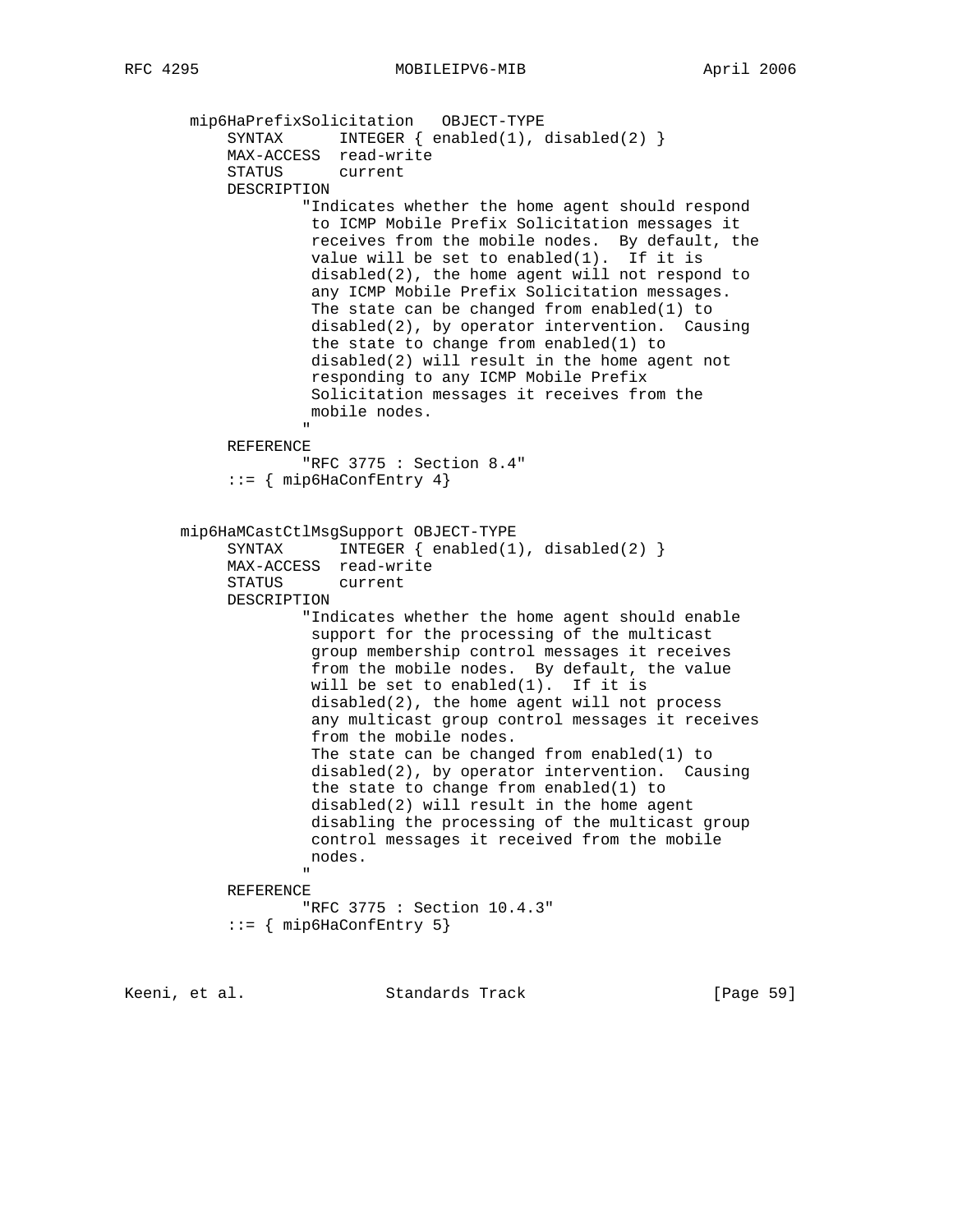RFC 4295 MOBILEIPV6-MIB April 2006

```
 -- Registration Group counters HA
        mip6HaGlobalStats OBJECT IDENTIFIER ::= { mip6HaStats 1 }
        mip6HaHomeTestInitsRecd OBJECT-TYPE
             SYNTAX Counter32
             MAX-ACCESS read-only
             STATUS current
             DESCRIPTION
                       "Total number of Home Test Init messages received by
                       the home agent. This will include Home Test Init
                        messages that failed the validity checks.
                        Discontinuities in the value of this counter can
                        occur at re-initialization of the management system,
                        and at other times as indicated by the value of
                       mip6CounterDiscontinuityTime.
 "
                REFERENCE
                          "RFC 3775 : Section 5.2.5"
             ::= { mip6HaGlobalStats 1 }
        mip6HaHomeTestsSent OBJECT-TYPE
             SYNTAX Counter32
             MAX-ACCESS read-only
             STATUS current
             DESCRIPTION
                       "Total number of Home Test messages sent by the
                        home agent.
                       Discontinuities in the value of this counter can
                       occur at re-initialization of the management system,
                       and at other times as indicated by the value of
                       mip6CounterDiscontinuityTime.
" "The contract of the contract of the contract of the contract of the contract of the contract of the contract of the contract of the contract of the contract of the contract of the contract of the contract of the contrac
              REFERENCE
                           "RFC 3775 : Section 5.2.5"
             ::= { mip6HaGlobalStats 2 }
```
Keeni, et al. Standards Track [Page 60]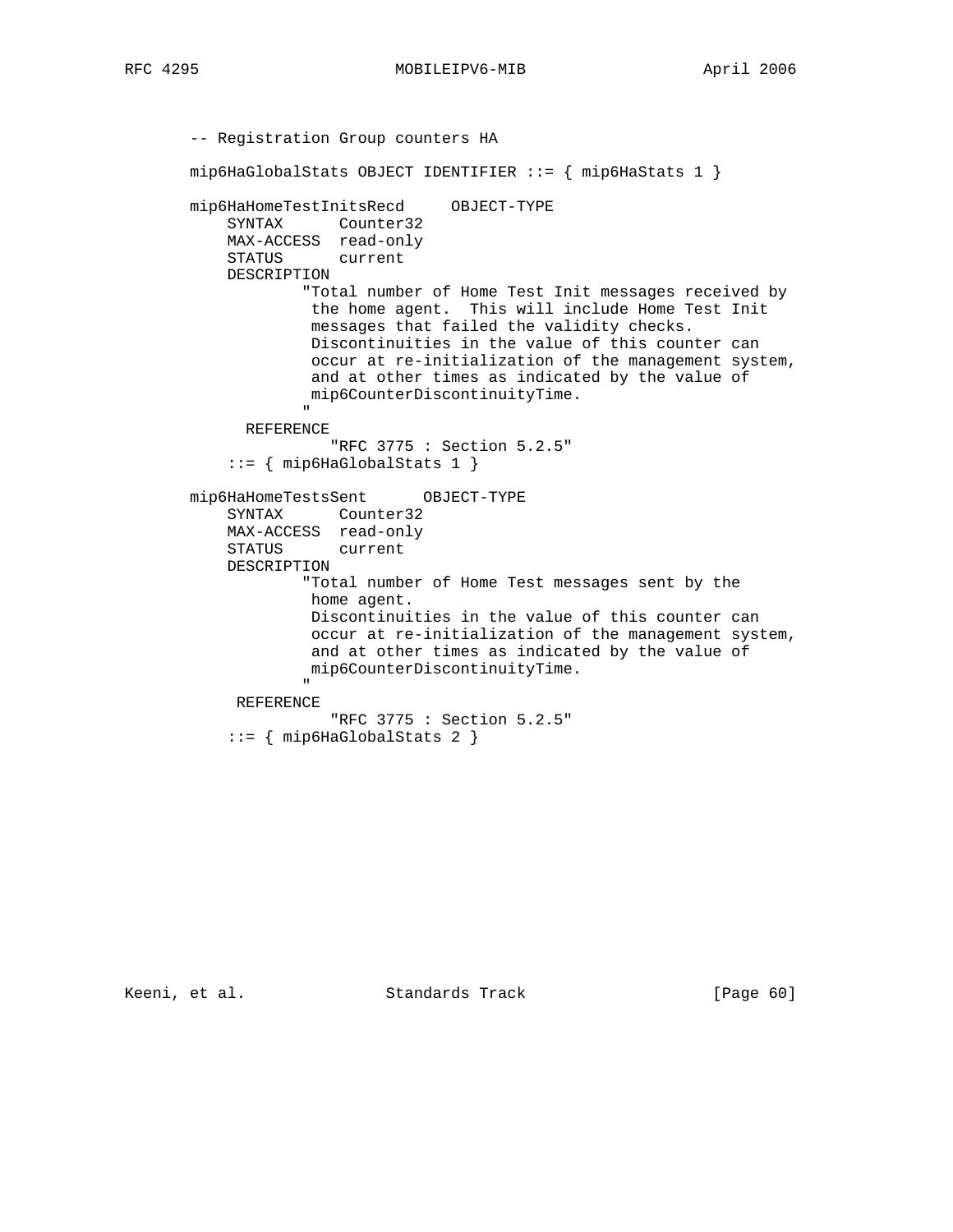mip6HaBUsRecd OBJECT-TYPE SYNTAX Counter32 MAX-ACCESS read-only STATUS current DESCRIPTION "Total number of Binding Updates received by the home agent. Discontinuities in the value of this counter can occur at re-initialization of the management system, and at other times as indicated by the value of mip6CounterDiscontinuityTime. " REFERENCE "RFC 3775 : Section 10.3.1" ::= { mip6HaGlobalStats 3 } mip6HaBUAcksSent OBJECT-TYPE SYNTAX Counter32 MAX-ACCESS read-only STATUS current DESCRIPTION "Total number of Binding Acknowledgments sent by the home agent. Discontinuities in the value of this counter can occur at re-initialization of the management system, and at other times as indicated by the value of mip6CounterDiscontinuityTime. " "The contract of the contract of the contract of the contract of the contract of the contract of the contract of the contract of the contract of the contract of the contract of the contract of the contract of the contrac REFERENCE "RFC 3775 : Section 10.3.1" ::= { mip6HaGlobalStats 4 } mip6HaBRAdviceSent OBJECT-TYPE SYNTAX Counter32 MAX-ACCESS read-only STATUS current DESCRIPTION "Total number of Binding Acknowledgments sent by the home agent with Binding Refresh Advice mobility option included. Discontinuities in the value of this counter can occur at re-initialization of the management system, and at other times as indicated by the value of mip6CounterDiscontinuityTime. " REFERENCE "RFC 3775 : Section 10.3.1" ::= { mip6HaGlobalStats 5 }

Keeni, et al. Standards Track [Page 61]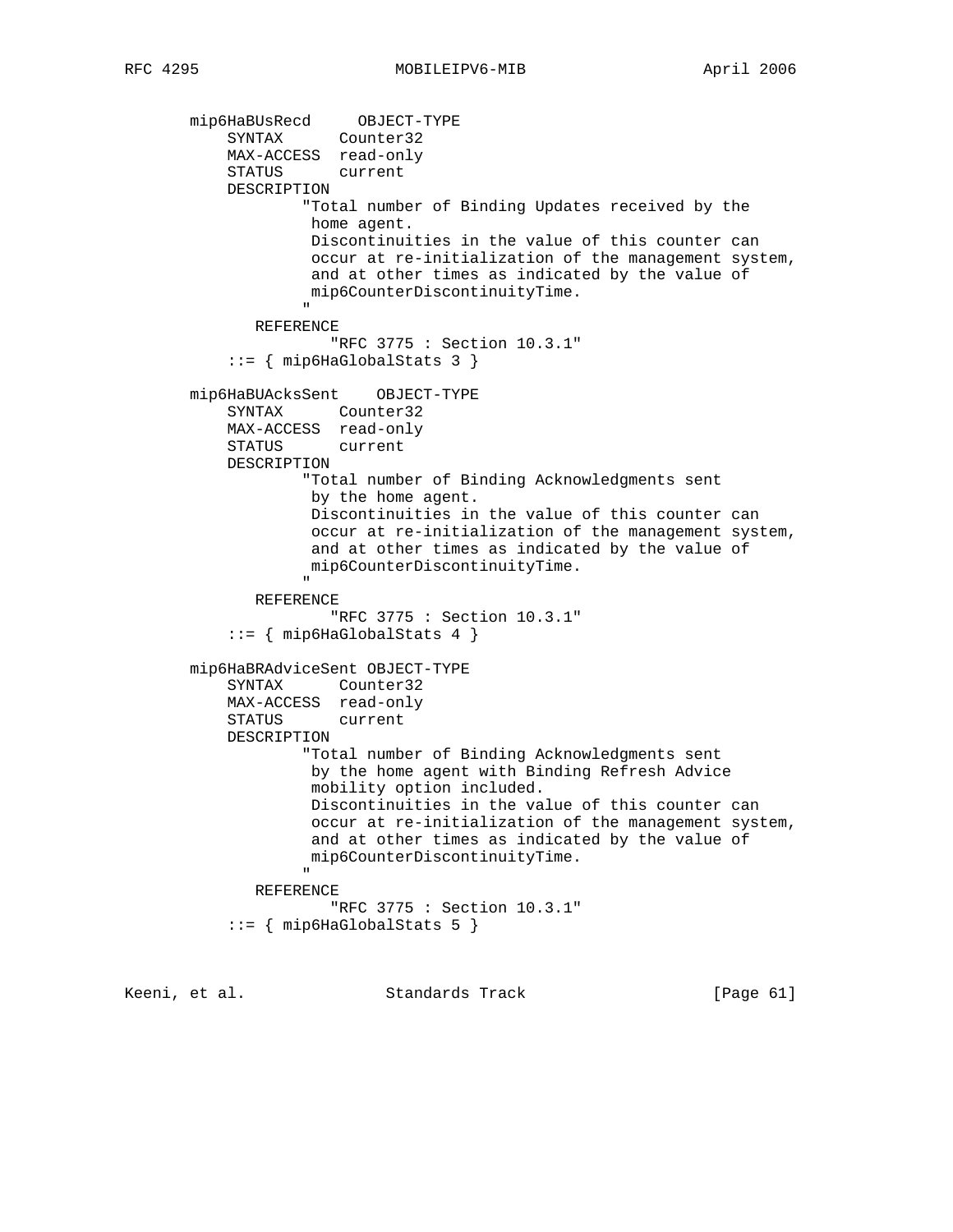mip6HaBUsAccepted OBJECT-TYPE SYNTAX Counter32 MAX-ACCESS read-only STATUS current DESCRIPTION "Total number of Binding Updates accepted by this HA. Binding Acknowledgment with status code of 0 or 1. Discontinuities in the value of this counter can occur at re-initialization of the management system, and at other times as indicated by the value of mip6CounterDiscontinuityTime. " REFERENCE "RFC 3775 : Section 10.3.1"  $::=$   ${$  mip6HaGlobalStats 6  ${ }$ mip6HaPrefDiscoverReqd OBJECT-TYPE -- (Code 1) SYNTAX Counter32 MAX-ACCESS read-only STATUS current DESCRIPTION "The total number of Binding Acknowledgments sent by the home agent with status code indicating 'accepted but prefix discovery necessary' (Code 1). Discontinuities in the value of this counter can occur at re-initialization of the management system, and at other times as indicated by the value of mip6CounterDiscontinuityTime. " "The contract of the contract of the contract of the contract of the contract of the contract of the contract of the contract of the contract of the contract of the contract of the contract of the contract of the contrac REFERENCE "RFC 3775 : Section 10.3.1"  $::=$   ${$  mip6HaGlobalStats 7  $}$ 

Keeni, et al. Standards Track [Page 62]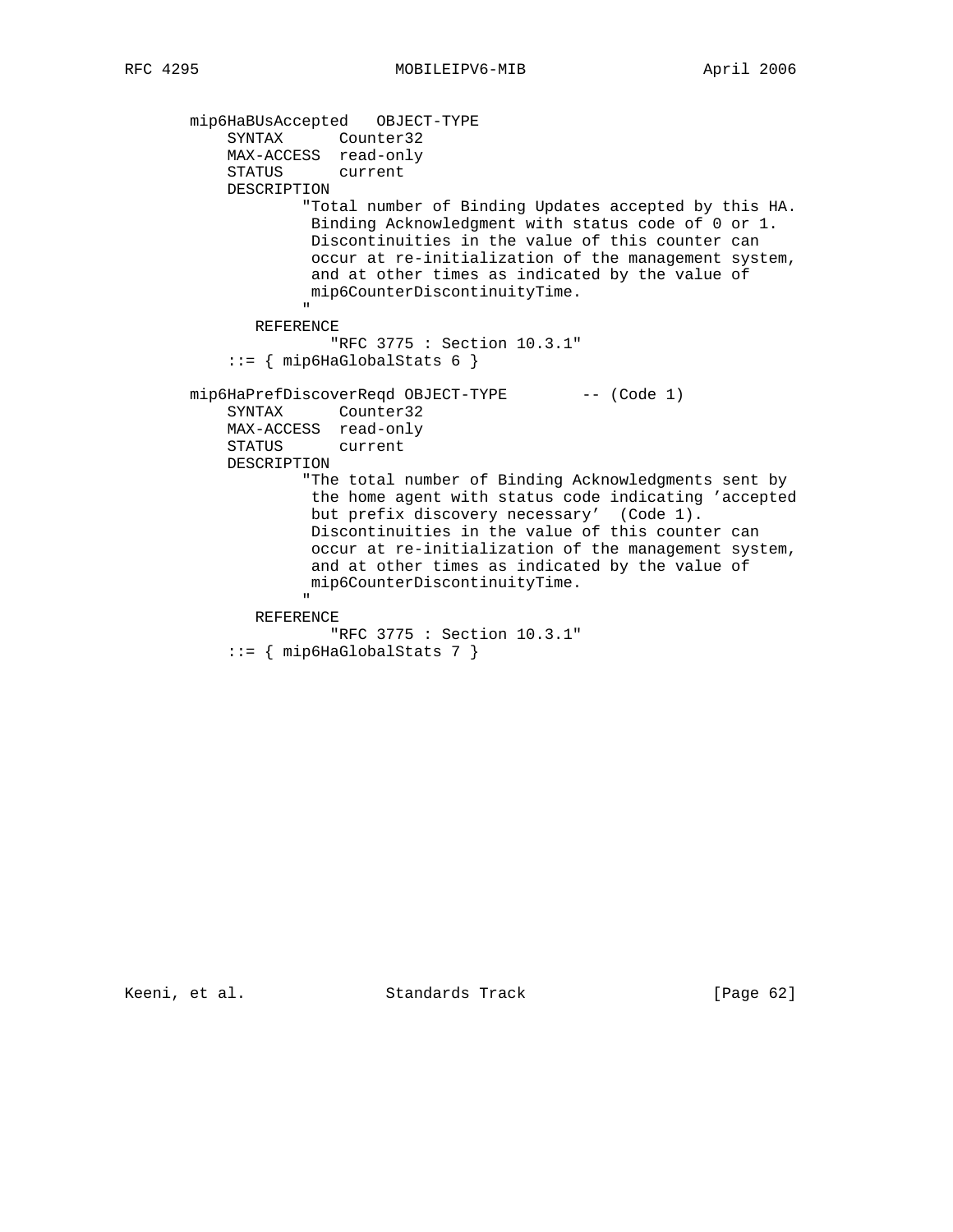```
mip6HaReasonUnspecified OBJECT-TYPE -- (Code 128)
SYNTAX Counter32
 MAX-ACCESS read-only
               STATUS current
               DESCRIPTION
                          "Total number of Binding Update requests rejected by
                          the home agent with status code in the Binding
                           Acknowledgment message indicating 'reason
                           unspecified' (Code 128).
                          Discontinuities in the value of this counter can
                          occur at re-initialization of the management system,
                          and at other times as indicated by the value of
                          mip6CounterDiscontinuityTime.
" "The contract of the contract of the contract of the contract of the contract of the contract of the contract of the contract of the contract of the contract of the contract of the contract of the contract of the contrac
                   REFERENCE
                              "RFC 3775 : Section 10.3.1"
               ::= { mip6HaGlobalStats 8 }
          mip6HaAdmProhibited OBJECT-TYPE
               SYNTAX Counter32
               MAX-ACCESS read-only
               STATUS current
               DESCRIPTION
                          "Total number of Binding Update requests rejected by
                           the home agent with status code in the Binding
                           Acknowledgment message indicating 'administratively
                           prohibited' (Code 129).
                           Discontinuities in the value of this counter can
                          occur at re-initialization of the management system,
                          and at other times as indicated by the value of
                          mip6CounterDiscontinuityTime.
" "The contract of the contract of the contract of the contract of the contract of the contract of the contract of the contract of the contract of the contract of the contract of the contract of the contract of the contrac
                   REFERENCE
                              "RFC 3775 : Section 10.3.1"
              ::= \{ mip6HaGlobalStats 9 \}
```
Keeni, et al. Standards Track [Page 63]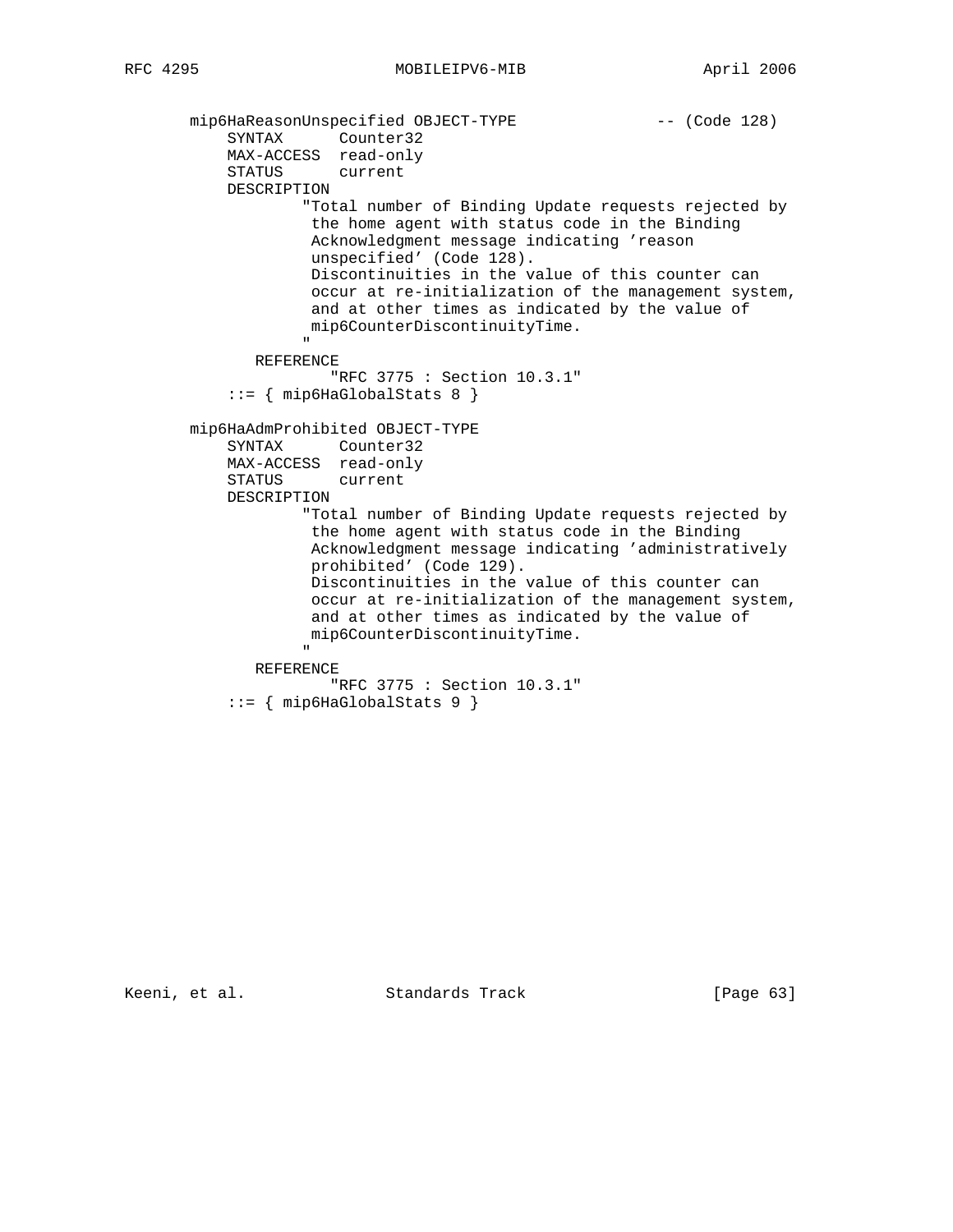```
mip6HaInsufficientResource OBJECT-TYPE -- (Code 130)
SYNTAX Counter32
 MAX-ACCESS read-only
               STATUS current
               DESCRIPTION
                          "Total number of Binding Update requests rejected by
                          the home agent with status code in the Binding
                          Acknowledgment message indicating 'insufficient
                          resources' (Code 130).
                          Discontinuities in the value of this counter can
                          occur at re-initialization of the management system,
                          and at other times as indicated by the value of
                          mip6CounterDiscontinuityTime.
" "The contract of the contract of the contract of the contract of the contract of the contract of the contract of the contract of the contract of the contract of the contract of the contract of the contract of the contrac
                   REFERENCE
                              "RFC 3775 : Section 9.5.2"
               ::= { mip6HaGlobalStats 10 }
          mip6HaHomeRegnNotSupported OBJECT-TYPE -- (Code 131)
               SYNTAX Counter32
               MAX-ACCESS read-only
               STATUS current
               DESCRIPTION
                          "Total number of Binding Update requests rejected by
                          the home agent with status code in the Binding
                           Acknowledgment message indicating 'home
                           registration not supported' (Code 131).
                          Discontinuities in the value of this counter can
                          occur at re-initialization of the management system,
                          and at other times as indicated by the value of
                          mip6CounterDiscontinuityTime.
" "The contract of the contract of the contract of the contract of the contract of the contract of the contract of the contract of the contract of the contract of the contract of the contract of the contract of the contrac
                   REFERENCE
                              "RFC 3775 : Section 10.3.1"
               ::= { mip6HaGlobalStats 11 }
```
Keeni, et al. Standards Track [Page 64]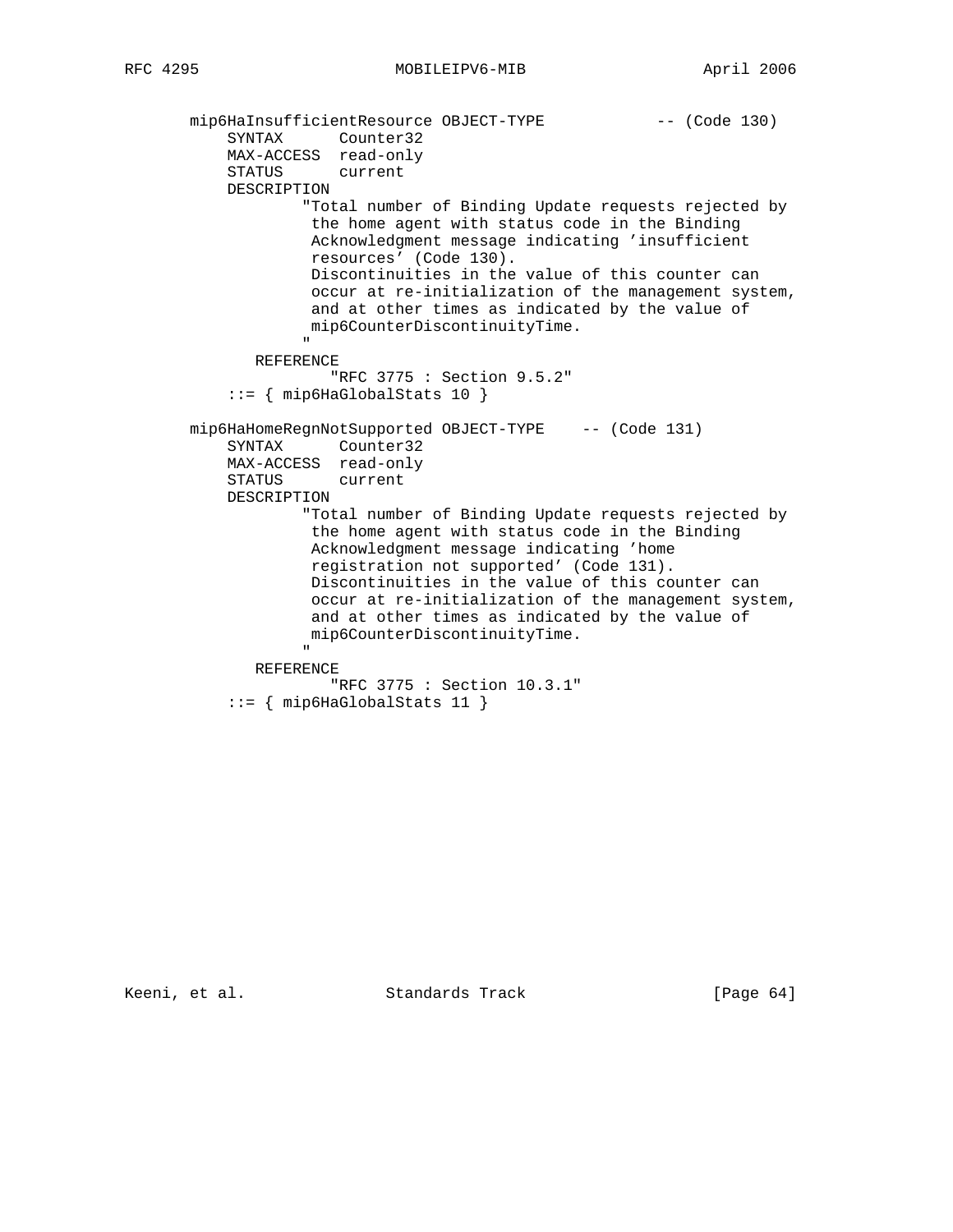```
mip6HaNotHomeSubnet OBJECT-TYPE -- (Code 132)
SYNTAX Counter32
 MAX-ACCESS read-only
               STATUS current
               DESCRIPTION
                         "Total number of Binding Update requests rejected by
                          the home agent with status code in the Binding
                          Acknowledgment message indicating 'not home subnet'
                          (Code 132).
                          Discontinuities in the value of this counter can
                          occur at re-initialization of the management system,
                          and at other times as indicated by the value of
                          mip6CounterDiscontinuityTime.
" "The contract of the contract of the contract of the contract of the contract of the contract of the contract of the contract of the contract of the contract of the contract of the contract of the contract of the contrac
                   REFERENCE
                             "RFC 3775 : Section 10.3.1"
               ::= { mip6HaGlobalStats 12 }
        mip6HaNotHomeAgentForThisMN OBJECT-TYPE -- (Code 133)
               SYNTAX Counter32
               MAX-ACCESS read-only
               STATUS current
               DESCRIPTION
                         "Total number of Binding Update requests rejected by
                          the home agent with status code in the Binding
                          Acknowledgment message indicating 'not home agent
                          for this mobile node' (Code 133).
                          Discontinuities in the value of this counter can
                          occur at re-initialization of the management system,
                          and at other times as indicated by the value of
                          mip6CounterDiscontinuityTime.
" "The contract of the contract of the contract of the contract of the contract of the contract of the contract of the contract of the contract of the contract of the contract of the contract of the contract of the contrac
                   REFERENCE
                             "RFC 3775 : Section 10.3.2"
               ::= { mip6HaGlobalStats 13 }
```
Keeni, et al. Standards Track [Page 65]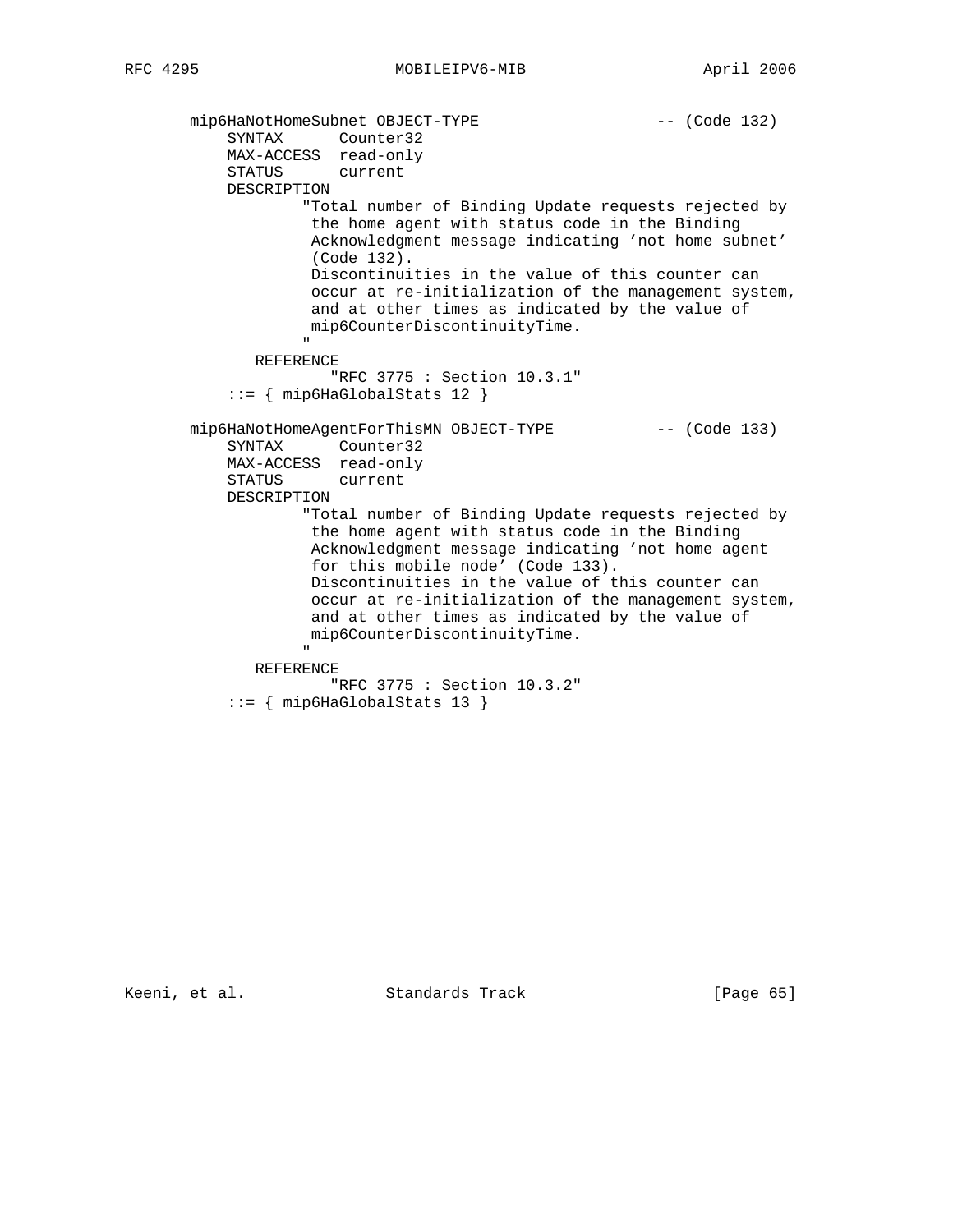```
mip6HaDupAddrDetectionFailed OBJECT-TYPE -- (Code 134)
SYNTAX Counter32
 MAX-ACCESS read-only
               STATUS current
               DESCRIPTION
                         "Total number of Binding Update requests rejected by
                          the home agent with status code in the Binding
                          Acknowledgment message indicating 'Duplicate
                          Address Detection failed' (Code 134).
                          Discontinuities in the value of this counter can
                          occur at re-initialization of the management system,
                          and at other times as indicated by the value of
                          mip6CounterDiscontinuityTime.
" "The contract of the contract of the contract of the contract of the contract of the contract of the contract of the contract of the contract of the contract of the contract of the contract of the contract of the contrac
                   REFERENCE
                             "RFC 3775 : Section 10.3.1"
               ::= { mip6HaGlobalStats 14 }
        mip6HaSeqNumberOutOfWindow OBJECT-TYPE -- (Code 135)
               SYNTAX Counter32
               MAX-ACCESS read-only
               STATUS current
               DESCRIPTION
                         "Total number of Binding Update requests rejected by
                          the home agent with status code in the Binding
                          Acknowledgment message indicating 'sequence number
                          out of window' (Code 135).
                          Discontinuities in the value of this counter can
                          occur at re-initialization of the management system,
                          and at other times as indicated by the value of
                          mip6CounterDiscontinuityTime.
" "The contract of the contract of the contract of the contract of the contract of the contract of the contract of the contract of the contract of the contract of the contract of the contract of the contract of the contrac
                   REFERENCE
                             "RFC 3775 : Section 9.5.1"
               ::= { mip6HaGlobalStats 15 }
```
Keeni, et al. Standards Track [Page 66]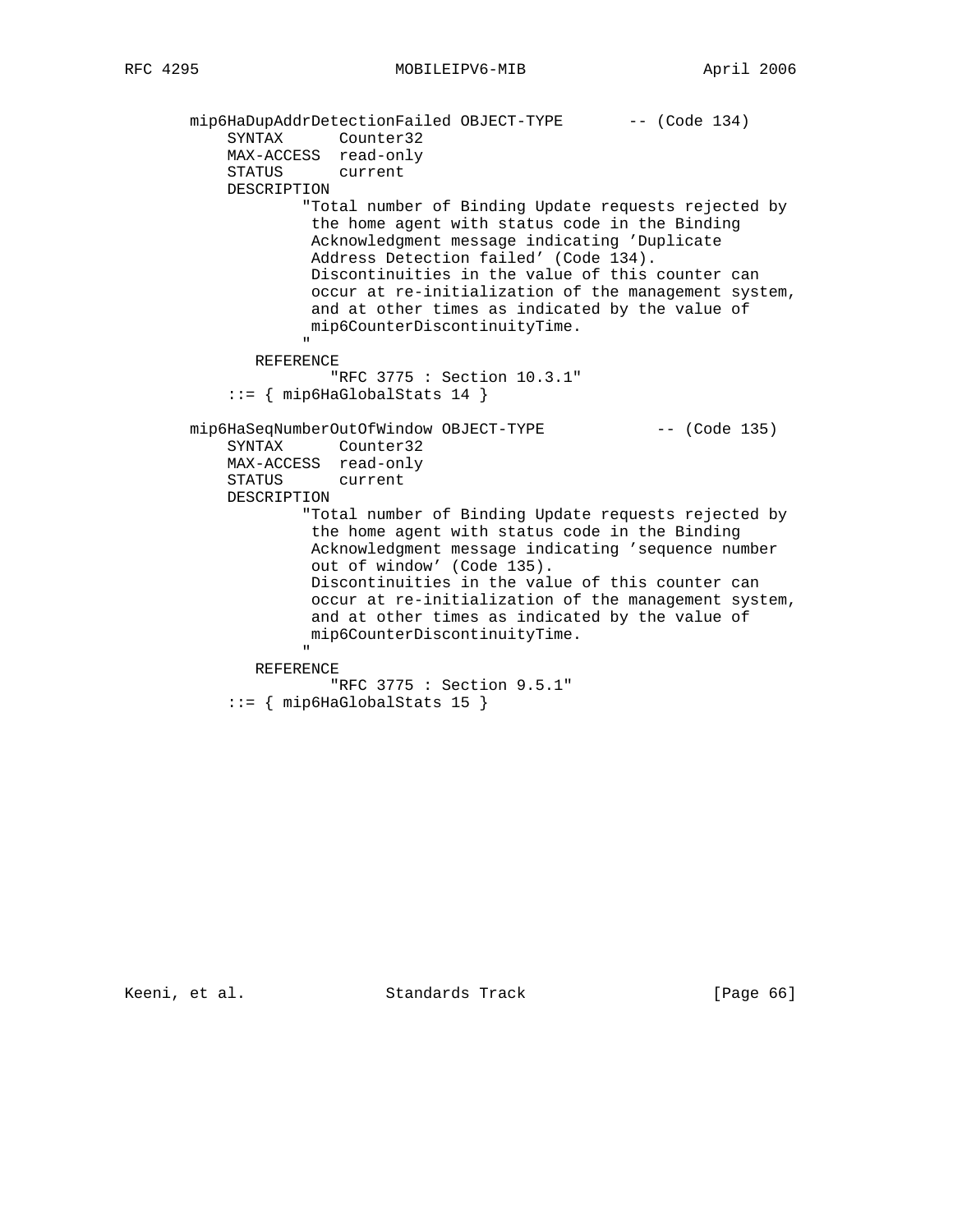mip6HaExpiredHomeNonceIndex OBJECT-TYPE -- (Code 136) SYNTAX Counter32 MAX-ACCESS read-only STATUS current DESCRIPTION "Total number of Binding Update requests rejected by the home agent with status code in the Binding Acknowledgment message indicating 'expired home nonce index' (Code 136). Discontinuities in the value of this counter can occur at re-initialization of the management system, and at other times as indicated by the value of mip6CounterDiscontinuityTime. " "The contract of the contract of the contract of the contract of the contract of the contract of the contract of the contract of the contract of the contract of the contract of the contract of the contract of the contrac REFERENCE "RFC 3775 : Section 9.5.1"  $::=$   $\{$  mip6HaGlobalStats 16  $\}$ mip6HaRegTypeChangeDisallowed OBJECT-TYPE -- (Code 139) SYNTAX Counter32 MAX-ACCESS read-only STATUS current DESCRIPTION "Total number of Binding Update requests rejected by the home agent with status code in the Binding Acknowledgment message indicating 'registration type change disallowed' (Code 139), i.e., a binding already exists for the given home address and the home registration flag has a different value than the Home Registration (H) bit in the Binding Update. Discontinuities in the value of this counter can occur at re-initialization of the management system, and at other times as indicated by the value of mip6CounterDiscontinuityTime. " "The contract of the contract of the contract of the contract of the contract of the contract of the contract of the contract of the contract of the contract of the contract of the contract of the contract of the contrac REFERENCE "RFC 3775 : Section 9.5.1" ::= { mip6HaGlobalStats 17 } -- Home agent registration Counters per node

Keeni, et al. Standards Track [Page 67]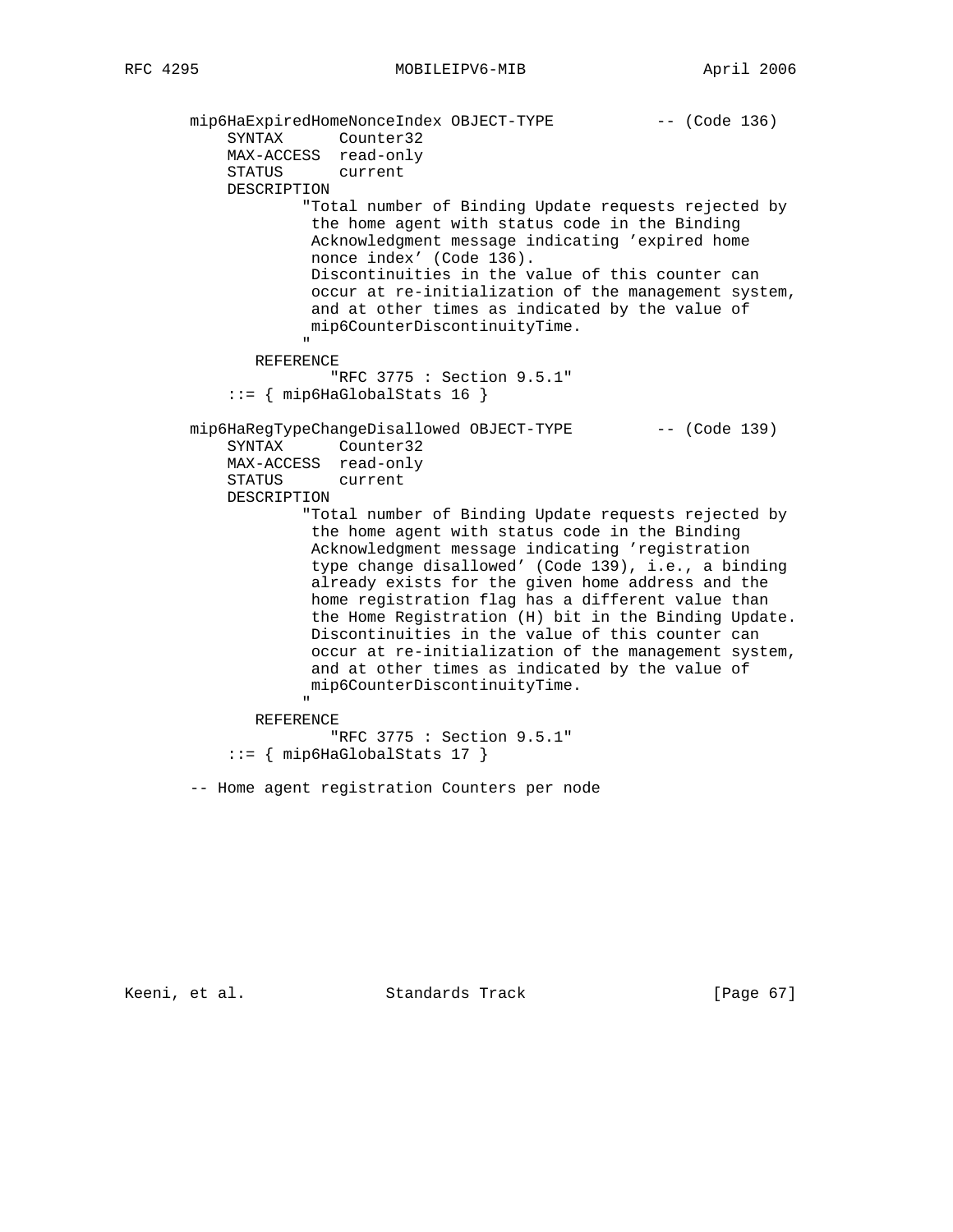mip6HaCounterTable OBJECT-TYPE SYNTAX SEQUENCE OF Mip6HaCounterEntry MAX-ACCESS not-accessible STATUS current DESCRIPTION "A table containing registration statistics for all mobile nodes registered with the home agent. " "The contract of the contract of the contract of the contract of the contract of the contract of the contract of the contract of the contract of the contract of the contract of the contract of the contract of the contrac  $::=$  { mip6HaStats 2 } mip6HaCounterEntry OBJECT-TYPE SYNTAX Mip6HaCounterEntry MAX-ACCESS not-accessible STATUS current DESCRIPTION "Home agent registration statistics for a mobile node. Implementors need to be aware that if the total number of octets in mip6BindingHomeAddress exceeds 113, then OIDs of column instances in this row will have more than 128 sub-identifiers and cannot be accessed using SNMPv1, SNMPv2c, or SNMPv3. " INDEX { mip6BindingHomeAddressType, mip6BindingHomeAddress<br>} } ::= { mip6HaCounterTable 1 } Mip6HaCounterEntry ::= SEQUENCE { mip6HaBURequestsAccepted Counter32, mip6HaBURequestsDenied Counter32, mip6HaBCEntryCreationTime DateAndTime, mip6HaBUAcceptedTime DateAndTime, mip6HaBURejectionTime DateAndTime, mip6HaRecentBURejectionCode Mip6BURequestRejectionCode, mip6HaCtrDiscontinuityTime TimeStamp }

Keeni, et al. Standards Track [Page 68]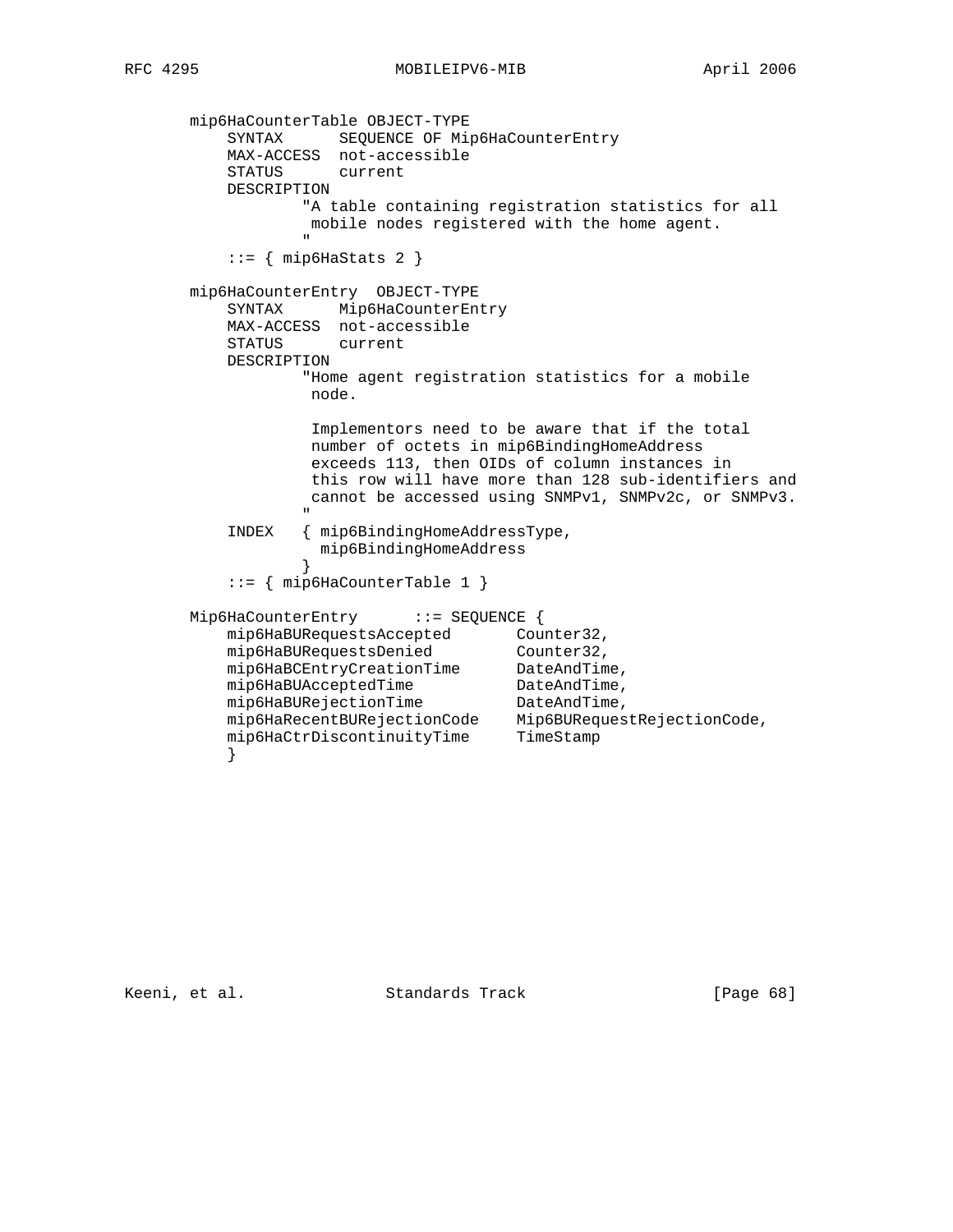mip6HaBURequestsAccepted OBJECT-TYPE SYNTAX Counter32 MAX-ACCESS read-only STATUS current DESCRIPTION "Total number of service requests for the mobile node accepted by the home agent. Discontinuities in the value of this counter can occur at re-initialization of the management system, and at other times as indicated by the value of mip6HaCtrDiscontinuityTime. " ::= { mip6HaCounterEntry 1 } mip6HaBURequestsDenied OBJECT-TYPE SYNTAX Counter32 MAX-ACCESS read-only STATUS current DESCRIPTION "Total number of service requests for the mobile node rejected by the home agent. Discontinuities in the value of this counter can occur at re-initialization of the management system, and at other times as indicated by the value of mip6HaCtrDiscontinuityTime. " "The contract of the contract of the contract of the contract of the contract of the contract of the contract of the contract of the contract of the contract of the contract of the contract of the contract of the contrac ::= { mip6HaCounterEntry 2 } mip6HaBCEntryCreationTime OBJECT-TYPE SYNTAX DateAndTime<br>UNITS "seconds" "seconds" MAX-ACCESS read-only STATUS current DESCRIPTION "The time when the current Binding Cache entry was created for the mobile node. " "The contract of the contract of the contract of the contract of the contract of the contract of the contract of the contract of the contract of the contract of the contract of the contract of the contract of the contrac ::= { mip6HaCounterEntry 3 } mip6HaBUAcceptedTime OBJECT-TYPE SYNTAX DateAndTime MAX-ACCESS read-only STATUS current DESCRIPTION "The time at which the last Binding Update was accepted by the home agent for this mobile node. " "The contract of the contract of the contract of the contract of the contract of the contract of the contract of the contract of the contract of the contract of the contract of the contract of the contract of the contrac ::= { mip6HaCounterEntry 4 }

Keeni, et al. Standards Track [Page 69]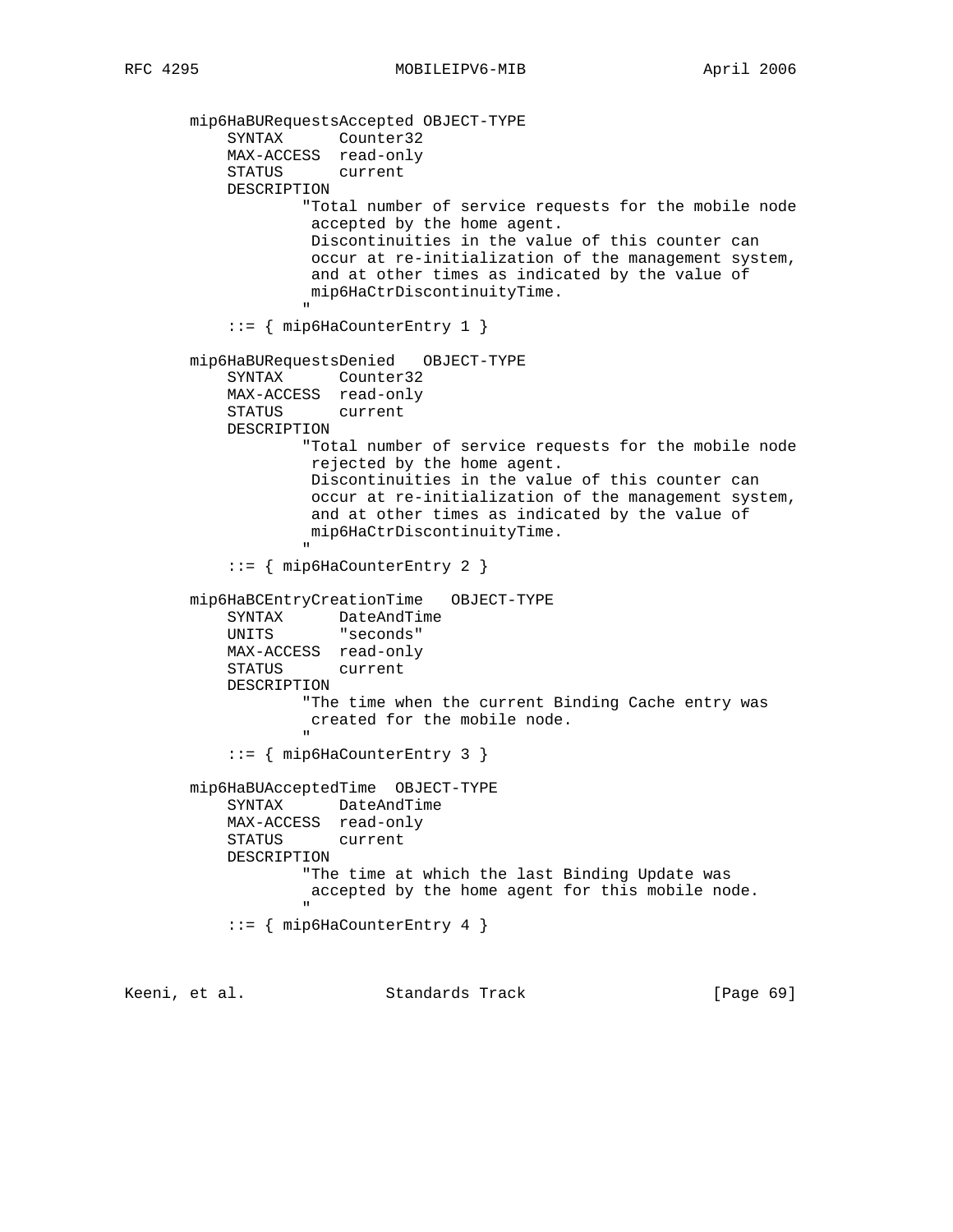mip6HaBURejectionTime OBJECT-TYPE SYNTAX DateAndTime MAX-ACCESS read-only STATUS current DESCRIPTION "The time at which the last Binding Update was rejected by the home agent for this mobile node. If there have been no rejections, then this object will be inaccessible. " "The contract of the contract of the contract of the contract of the contract of the contract of the contract of the contract of the contract of the contract of the contract of the contract of the contract of the contrac ::= { mip6HaCounterEntry 5 } mip6HaRecentBURejectionCode OBJECT-TYPE SYNTAX Mip6BURequestRejectionCode MAX-ACCESS read-only STATUS current DESCRIPTION "If a Binding Acknowledgment is sent to the mobile node, this is the status code (> 128) that is returned in the Binding Acknowledgment. In case a Binding Acknowledgment is not sent to the mobile node, then this will be the value of the status code that corresponds to the reason of the rejection. If there have been no rejections, then this object will be inaccessible. " ::= { mip6HaCounterEntry 6 } mip6HaCtrDiscontinuityTime OBJECT-TYPE SYNTAX TimeStamp MAX-ACCESS read-only STATUS current DESCRIPTION "The value of sysUpTime on the most recent occasion at which any one or more of counters in this row, viz., instances of 'mip6HaBURequestsAccepted' and 'mip6HaBURequestsRejected', suffered a discontinuity. If no such discontinuities have occurred since the last re-initialization of the local management subsystem, then this object will have a zero value. " "The contract of the contract of the contract of the contract of the contract of the contract of the contract of the contract of the contract of the contract of the contract of the contract of the contract of the contrac ::= { mip6HaCounterEntry 7 } -- Home Agent List Table

Keeni, et al. Standards Track [Page 70]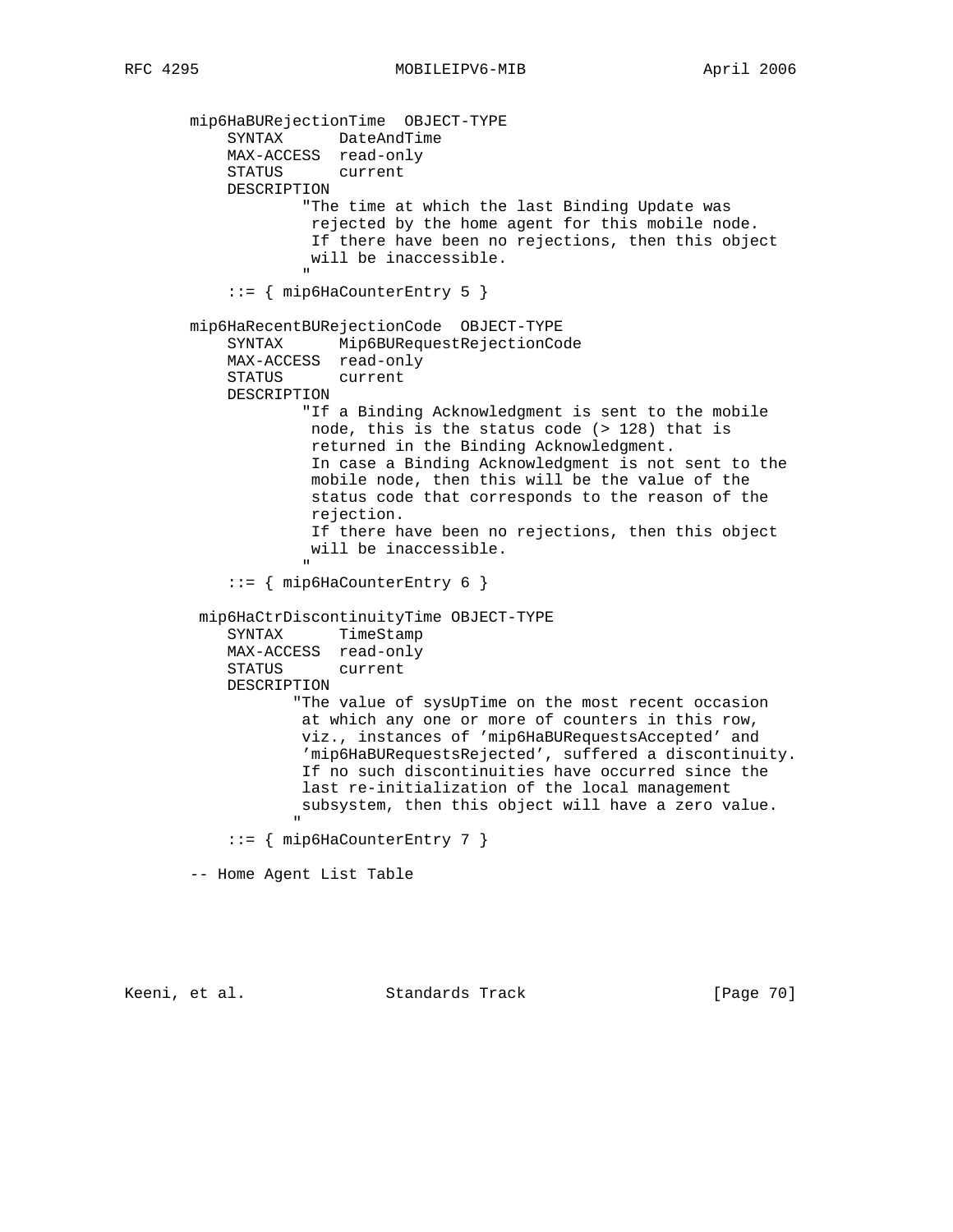mip6HaListTable OBJECT-TYPE SYNTAX SEQUENCE OF Mip6HaListEntry MAX-ACCESS not-accessible STATUS current DESCRIPTION "This table models the Home Agents List that contains the list of all routers that are acting as home agents on each of the interfaces on which the home agent service is offered by this router. " "The contract of the contract of the contract of the contract of the contract of the contract of the contract of the contract of the contract of the contract of the contract of the contract of the contract of the contrac REFERENCE "RFC 3775 : Section 10.1" ::= { mip6HaAdvertisement 4 } mip6HaListEntry OBJECT-TYPE SYNTAX Mip6HaListEntry MAX-ACCESS not-accessible STATUS current DESCRIPTION "Information about a router that is offering home agent service. The instances of the columnar objects in this entry pertain to an interface for a particular value of mip6HaLinkLocalAddressType and mip6HaLinkLocalAddress. The interface is uniquely identified by its ipv6InterfaceIfIndex. The same ipv6InterfaceIfIndex object is used in conjunction with the mip6HaLinkLocalAddressType and mip6HaLinkLocalAddress to uniquely identify instances of the columnar objects of this row. Implementors need to be aware that if the total number of octets in mip6HaLinkLocalAddress exceeds 112, then OIDs of column instances in this row will have more than 128 sub-identifiers and cannot be accessed using SNMPv1, SNMPv2c, or SNMPv3. " "The contract of the contract of the contract of the contract of the contract of the contract of the contract of the contract of the contract of the contract of the contract of the contract of the contract of the contrac INDEX { ipv6InterfaceIfIndex, mip6HaLinkLocalAddressType, mip6HaLinkLocalAddress }  $::=$  { mip6HaListTable 1 } Mip6HaListEntry ::= SEQUENCE { mip6HaLinkLocalAddressType InetAddressType, mip6HaLinkLocalAddress InetAddress, mip6HaPreference integer32, mip6HaRecvLifeTime Gauge32, mip6HaRecvTimeStamp DateAndTime }

Keeni, et al. Standards Track [Page 71]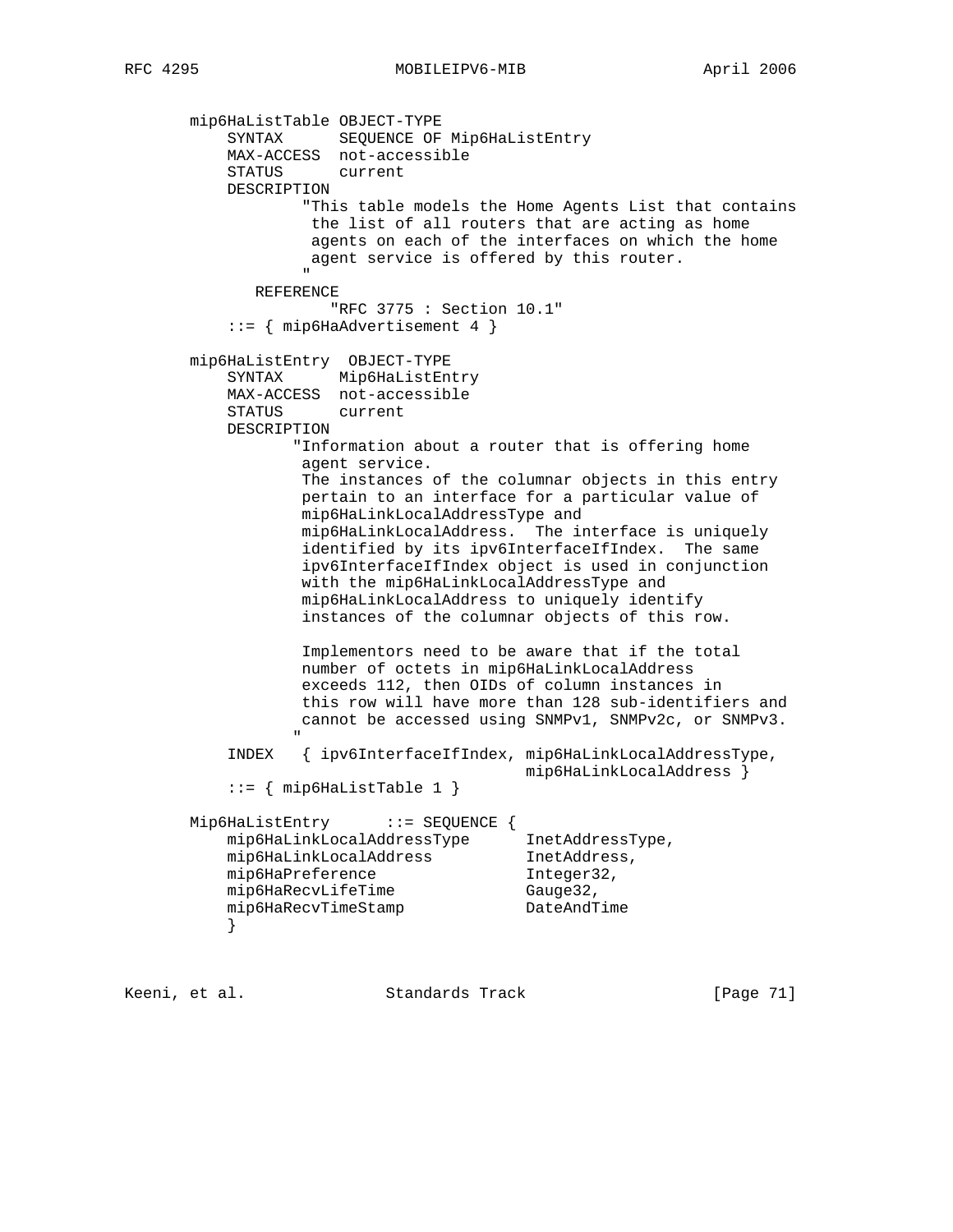mip6HaLinkLocalAddressType OBJECT-TYPE SYNTAX InetAddressType MAX-ACCESS not-accessible STATUS current DESCRIPTION "The address type for the link-local address of the home agent that follows. " "The contract of the contract of the contract of the contract of the contract of the contract of the contract of the contract of the contract of the contract of the contract of the contract of the contract of the contrac REFERENCE "RFC 3775 : Section 10.1" ::= { mip6HaListEntry 1 } mip6HaLinkLocalAddress OBJECT-TYPE SYNTAX InetAddress MAX-ACCESS not-accessible STATUS current DESCRIPTION "The link local address of the home agent. The type of the address represented by this object is specified by the corresponding mip6HaLinkLocalAddressType object. " "The contract of the contract of the contract of the contract of the contract of the contract of the contract of the contract of the contract of the contract of the contract of the contract of the contract of the contrac REFERENCE "RFC 3775 : Section 10.1"  $::=$   $\{$  mip6HaListEntry 2  $\}$  mip6HaPreference OBJECT-TYPE SYNTAX Integer32 MAX-ACCESS read-only STATUS current DESCRIPTION "The preference value of this home agent. Higher values indicate a more preferable home agent. The preference value is obtained from the preference field of the received Router Advertisement. " "The contract of the contract of the contract of the contract of the contract of the contract of the contract of the contract of the contract of the contract of the contract of the contract of the contract of the contrac REFERENCE "RFC 3775 : Section 10.1"  $::=$   $\{$  mip6HaListEntry 3  $\}$ 

Keeni, et al. Standards Track [Page 72]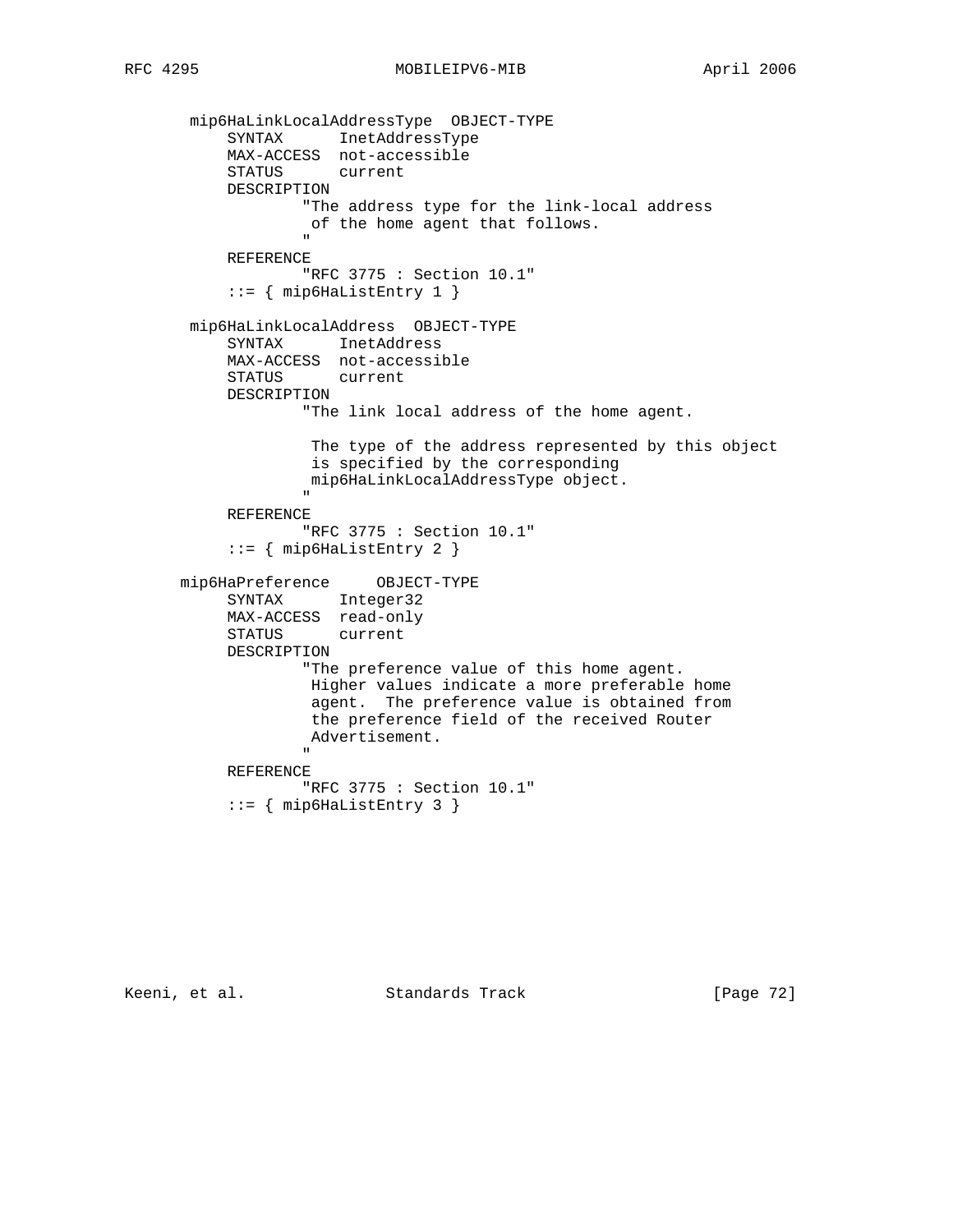```
 mip6HaRecvLifeTime OBJECT-TYPE
SYNTAX Gauge32
 MAX-ACCESS read-only
                  STATUS current
                  DESCRIPTION
                                "The lifetime for this home agent.
" "The contract of the contract of the contract of the contract of the contract of the contract of the contract of the contract of the contract of the contract of the contract of the contract of the contract of the contrac
                  REFERENCE
                                "RFC 3775 : Section 10.1"
                   ::= { mip6HaListEntry 4 }
          mip6HaRecvTimeStamp OBJECT-TYPE
                  SYNTAX DateAndTime
                  MAX-ACCESS read-only
                  STATUS current
                  DESCRIPTION
                               "The time when the home agent advertisement was
                                 received.
" "The contract of the contract of the contract of the contract of the contract of the contract of the contract of the contract of the contract of the contract of the contract of the contract of the contract of the contrac
                  ::= { mip6HaListEntry 5 { } --
          -- The list of global addresses of a home agent in the
          -- home agent list
         - mip6HaGlAddrTable OBJECT-TYPE
                  SYNTAX SEQUENCE OF Mip6HaGlAddrEntry
                  MAX-ACCESS not-accessible
                  STATUS current
                  DESCRIPTION
                               "This table contains the global addresses of the home
                                agents in the Home Agents List.
" "The contract of the contract of the contract of the contract of the contract of the contract of the contract of the contract of the contract of the contract of the contract of the contract of the contract of the contrac
                       REFERENCE
                                    "RFC 3775 : Section 10.1"
                   ::= { mip6HaAdvertisement 5 }
```
Keeni, et al. Standards Track [Page 73]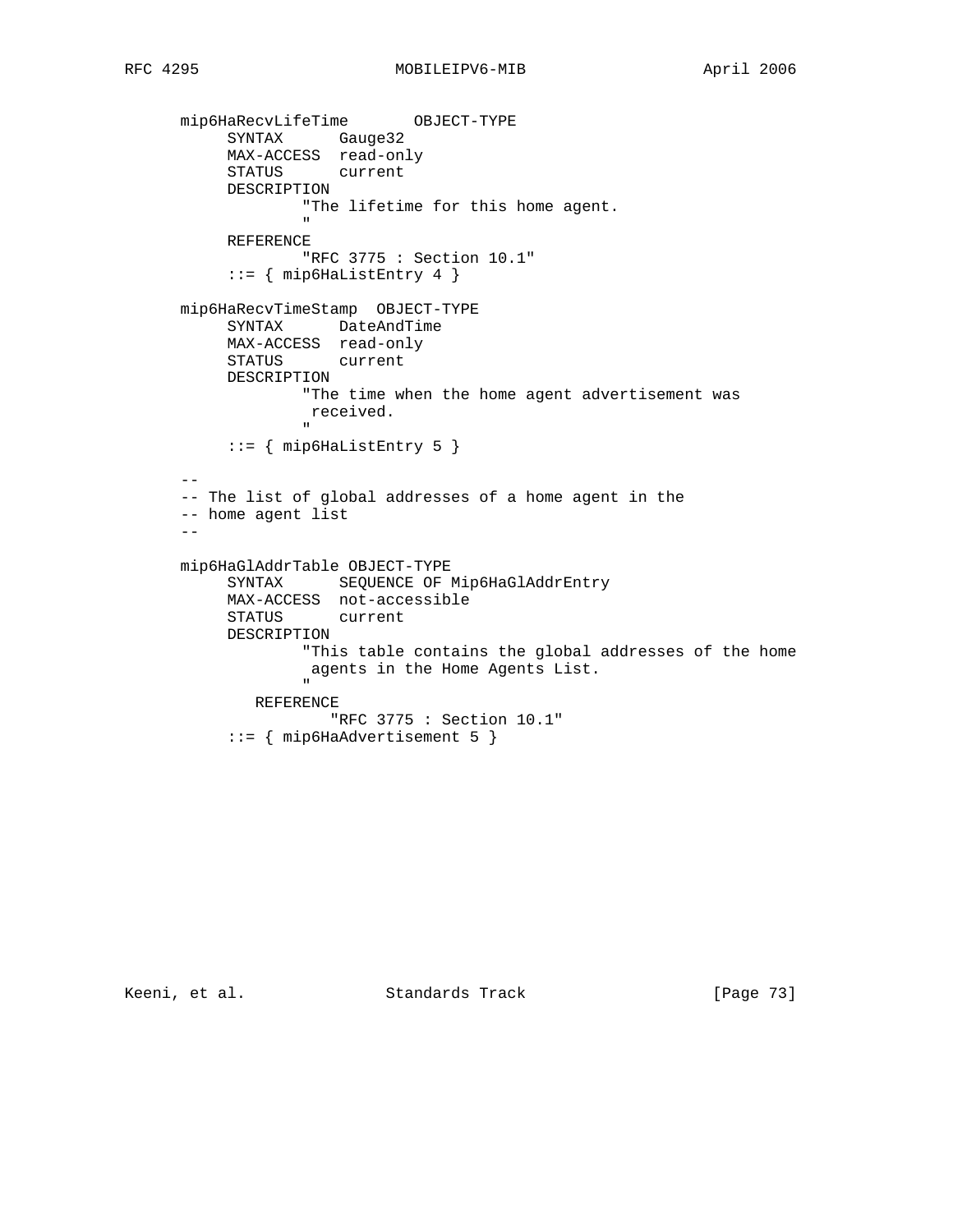mip6HaGlAddrEntry OBJECT-TYPE SYNTAX Mip6HaGlAddrEntry MAX-ACCESS not-accessible STATUS current DESCRIPTION "A global address for a home agent in the Home Agents List. The instances of the columnar objects in this entry pertain to an interface for a particular value of mip6HaLinkLocalAddressType, mip6HaLinkLocalAddress and mip6HaGaAddrSeqNo. The mip6HaGaAddrSeqNo object is used to distinguish between multiple instances of the home agent global addresses on the same interface for the same set of mip6HaLinkLocalAddressType, mip6HaLinkLocalAddress, values. There is no upper-bound on the maximum number of global addresses on an interface but, for practical purposes, the upper-bound of the value mip6HaGaAddrSeqNo is set to 1024. The interface is uniquely identified by its ipv6InterfaceIfIndex. The same ipv6InterfaceIfIndex object is used in conjunction with the mip6HaLinkLocalAddressType, mip6HaLinkLocalAddress, and mip6HaGaAddrSeqNo to uniquely identify instances of the columnar objects of this row. Implementors need to be aware that if the total number of octets in mip6HaLinkLocalAddress exceeds 111, then OIDs of column instances in this row will have more than 128 sub-identifiers and cannot be accessed using SNMPv1, SNMPv2c, or SNMPv3. " "The contract of the contract of the contract of the contract of the contract of the contract of the contract of the contract of the contract of the contract of the contract of the contract of the contract of the contrac INDEX { ipv6InterfaceIfIndex, mip6HaLinkLocalAddressType, mip6HaLinkLocalAddress, mip6HaGaAddrSeqNo } ::= { mip6HaGlAddrTable 1 } Mip6HaGlAddrEntry ::= SEQUENCE { mip6HaGaAddrSeqNo Integer32, mip6HaGaGlobalAddressType InetAddressType, mip6HaGaGlobalAddress InetAddress }

Keeni, et al. Standards Track [Page 74]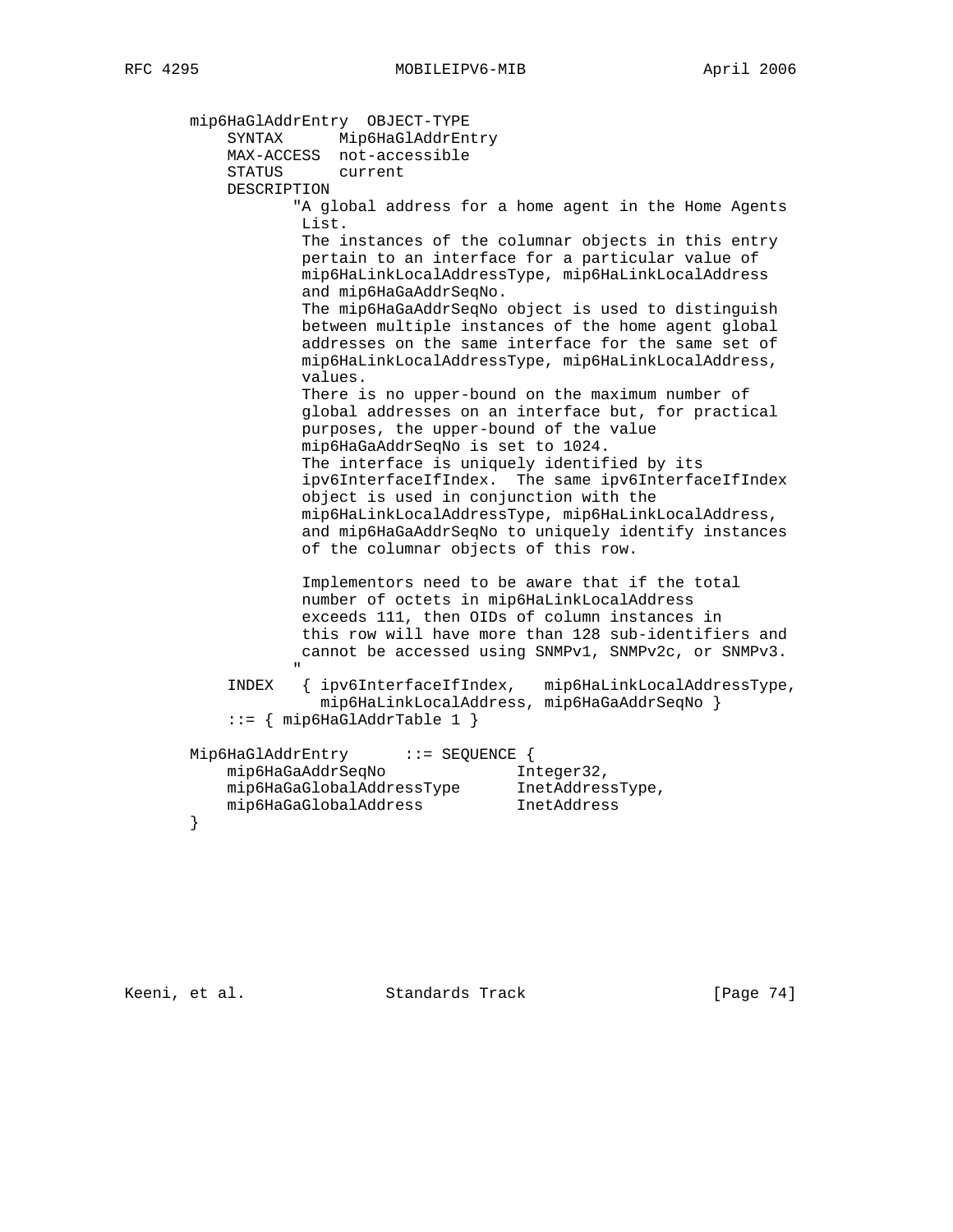mip6HaGaAddrSeqNo OBJECT-TYPE SYNTAX Integer32 (1..1024) MAX-ACCESS not-accessible STATUS current DESCRIPTION "The index that along with ipv6InterfaceIfIndex, mip6HaLinkLocalAddressType, and mip6HaLinkLocalAddress uniquely identifies this row. " REFERENCE "RFC 3775 : Section 10.1" ::= { mip6HaGlAddrEntry 1 } mip6HaGaGlobalAddressType OBJECT-TYPE SYNTAX InetAddressType MAX-ACCESS read-only STATUS current DESCRIPTION "The address type for the global address of the home agent that follows. " ::= { mip6HaGlAddrEntry 2 } mip6HaGaGlobalAddress OBJECT-TYPE SYNTAX InetAddress MAX-ACCESS read-only STATUS current DESCRIPTION "A global address of the home agent. The type of the address represented by this object is specified by the corresponding mip6HaGaGlobalAddressType object. " "The contract of the contract of the contract of the contract of the contract of the contract of the contract of the contract of the contract of the contract of the contract of the contract of the contract of the contrac ::= { mip6HaGlAddrEntry 3 } -- -- Notifications  $-$ 

Keeni, et al. Standards Track [Page 75]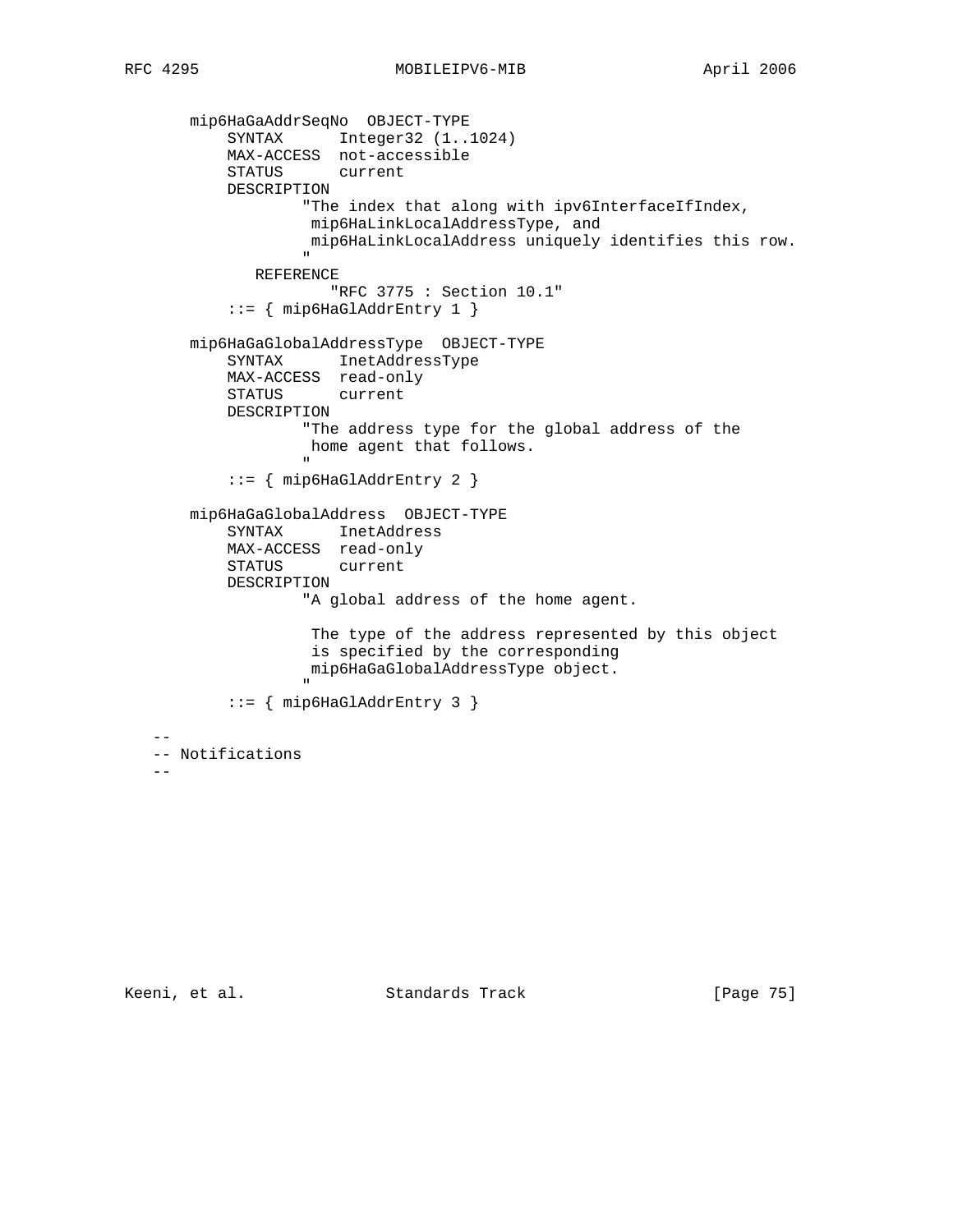mip6MnRegistered NOTIFICATION-TYPE OBJECTS { mip6BindingTimeRegistered, mip6BindingCOAType, mip6BindingCOA } STATUS current DESCRIPTION "This notification is sent by a home agent when a mobile node registers with the home agent for the first time. Notifications will not be sent for subsequent updates and/or refreshes. The MO instances in the notifications will be identified by the mip6BindingHomeAddressType and mip6BindingHomeAddress for the mobile node in the mip6BindingCacheTable. " REFERENCE "RFC 3775 : Section 10.3.1" ::= { mip6Notifications 1 } mip6MnDeRegistered NOTIFICATION-TYPE OBJECTS { mip6BindingTimeRegistered, mip6BindingCOAType, mip6BindingCOA } STATUS current DESCRIPTION "This notification is sent by a home agent every time a mobile node de-registers with the home agent by sending a Binding Update that requests the home agent to delete a binding. The MO instances in the notifications will be identified by the mip6BindingHomeAddressType and mip6BindingHomeAddress for the mobile node in the mip6BindingCacheTable. " REFERENCE "RFC 3775 : Section 10.3.2" ::= { mip6Notifications 2 }

Keeni, et al. Standards Track [Page 76]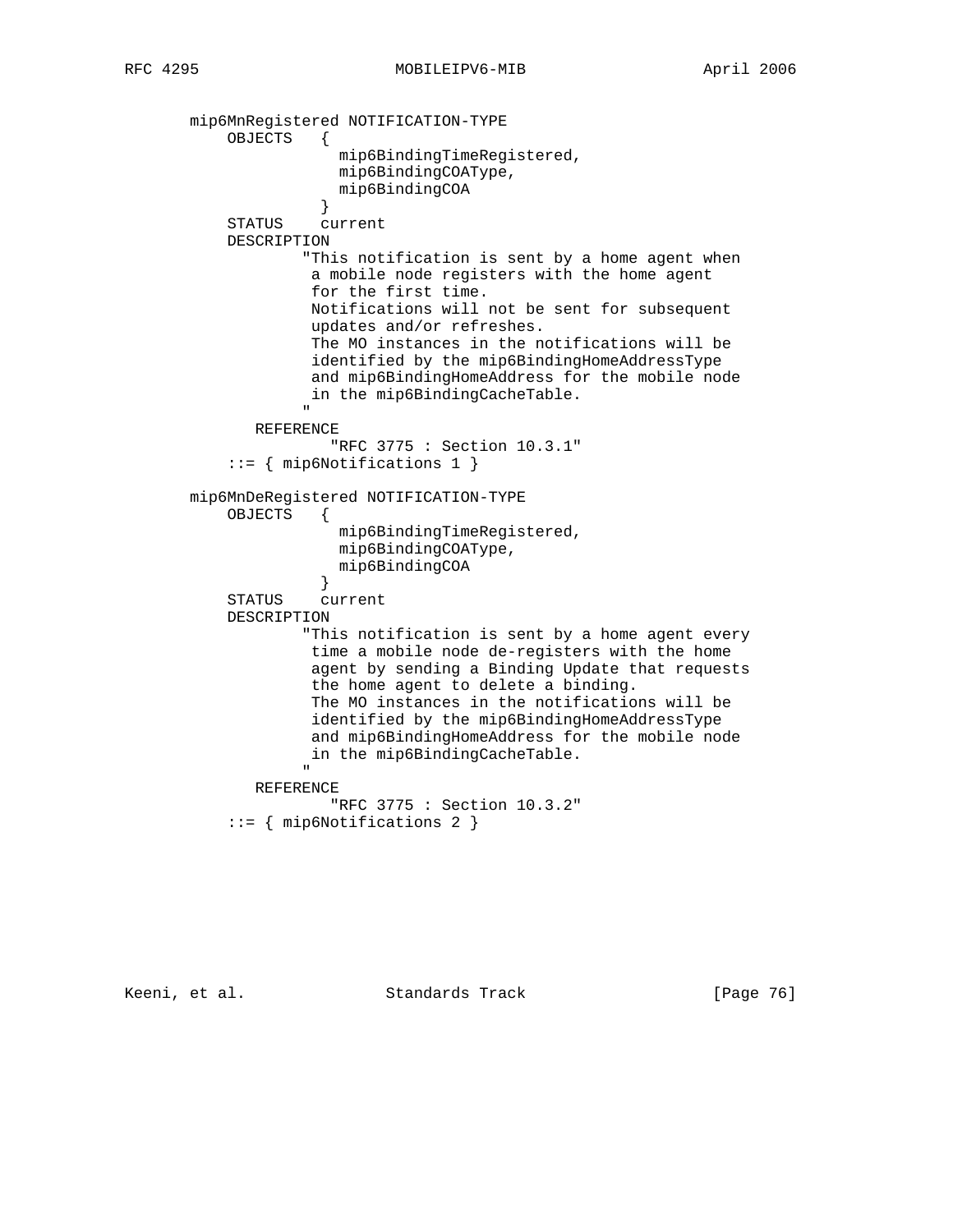mip6MnCOAChanged NOTIFICATION-TYPE OBJECTS { mip6BindingTimeRegistered, mip6BindingCOAType, mip6BindingCOA } STATUS current DESCRIPTION "This notification is sent by a home agent every time a mobile node sends a Binding Update with a new care-of address (for an existing Binding Cache entry). Notifications will not be sent for subsequent updates and/or refreshes for the same Care-of address. The registration of a new care-of address may indicate that the mobile node has moved or that the primary care-of address of the mobile node has become deprecated. The MO instances in the notifications will be identified by the mip6BindingHomeAddressType and mip6BindingHomeAddress for the mobile node in the mip6BindingCacheTable. " REFERENCE "RFC 3775 : Section 11.5.2, 11.7.1" ::= { mip6Notifications 3 } mip6MnBindingExpiredAtHA NOTIFICATION-TYPE OBJECTS { mip6BindingTimeRegistered, mip6BindingCOAType, mip6BindingCOA } STATUS current DESCRIPTION "This notification is sent by a home agent when a binding for the mobile node at the home agent expired (no timely Binding Updates were received). The MO instances in the notifications will be identified by the mip6BindingHomeAddressType and mip6BindingHomeAddress for the mobile node in the mip6BindingCacheTable. " "The contract of the contract of the contract of the contract of the contract of the contract of the contract of the contract of the contract of the contract of the contract of the contract of the contract of the contrac REFERENCE "RFC 3775 : Section 10.3.2" ::= { mip6Notifications 4 }

Keeni, et al. Standards Track [Page 77]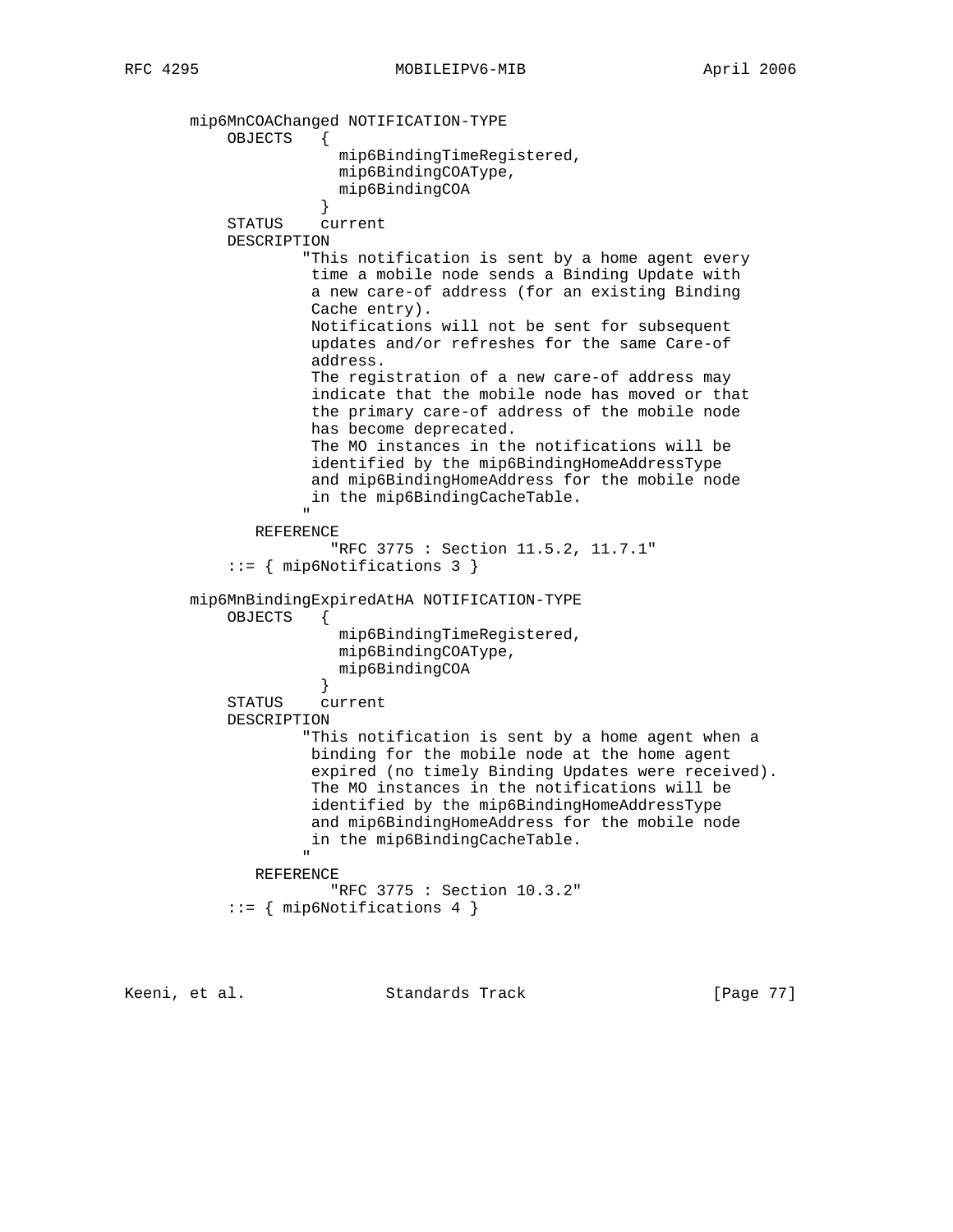mip6MnBindingExpiredAtCN NOTIFICATION-TYPE OBJECTS { mip6BindingTimeRegistered, mip6BindingCOAType, mip6BindingCOA<br>} } STATUS current DESCRIPTION "This notification is sent by a correspondent node when a binding for the mobile node at the correspondent node expired (no timely Binding Updates were received). The MO instances in the notifications will be identified by the mip6BindingHomeAddressType and mip6BindingHomeAddress for the mobile node in the mip6BindingCacheTable. " "The contract of the contract of the contract of the contract of the contract of the contract of the contract of the contract of the contract of the contract of the contract of the contract of the contract of the contrac

::= { mip6Notifications 5 }

Keeni, et al. Standards Track [Page 78]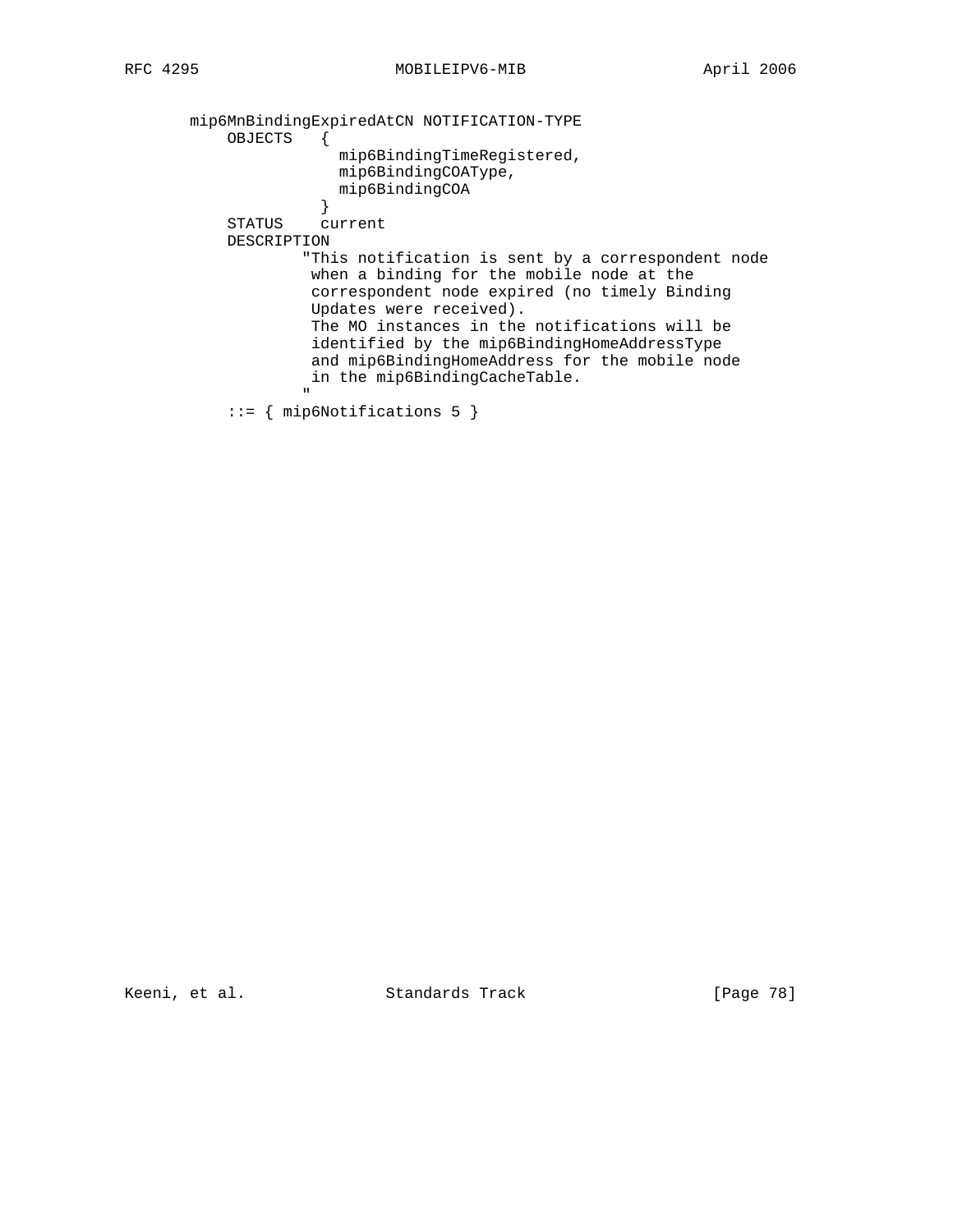```
 -- Conformance information
 mip6Groups OBJECT IDENTIFIER ::= { mip6Conformance 1 }
 mip6Compliances OBJECT IDENTIFIER ::= { mip6Conformance 2 }
         -- Units of conformance
       mip6SystemGroup OBJECT-GROUP
              OBJECTS {
                          mip6Capabilities,
            mip6Status}
 }
              STATUS current
              DESCRIPTION
                        " A collection of objects for basic MIPv6
                         monitoring."
             ::= { mip6Groups 1 }
        mip6BindingCacheGroup OBJECT-GROUP
              OBJECTS {
                          mip6BindingCOAType,
                          mip6BindingCOA,
                          mip6BindingTimeRegistered,
                          mip6BindingTimeGranted,
                          mip6BindingTimeRemaining,
                          mip6BindingMaxSeq,
                          mip6BindingHomeRegn,
                          mip6BindingUsageTS,
                          mip6BindingUsageCount,
                          mip6BindingAdminStatus
 }
              STATUS current
              DESCRIPTION
                        " A collection of objects for monitoring the
                         Binding Cache.
" "The contract of the contract of the contract of the contract of the contract of the contract of the contract of the contract of the contract of the contract of the contract of the contract of the contract of the contrac
             ::= { mip6Groups 2 }
```
Keeni, et al. Standards Track [Page 79]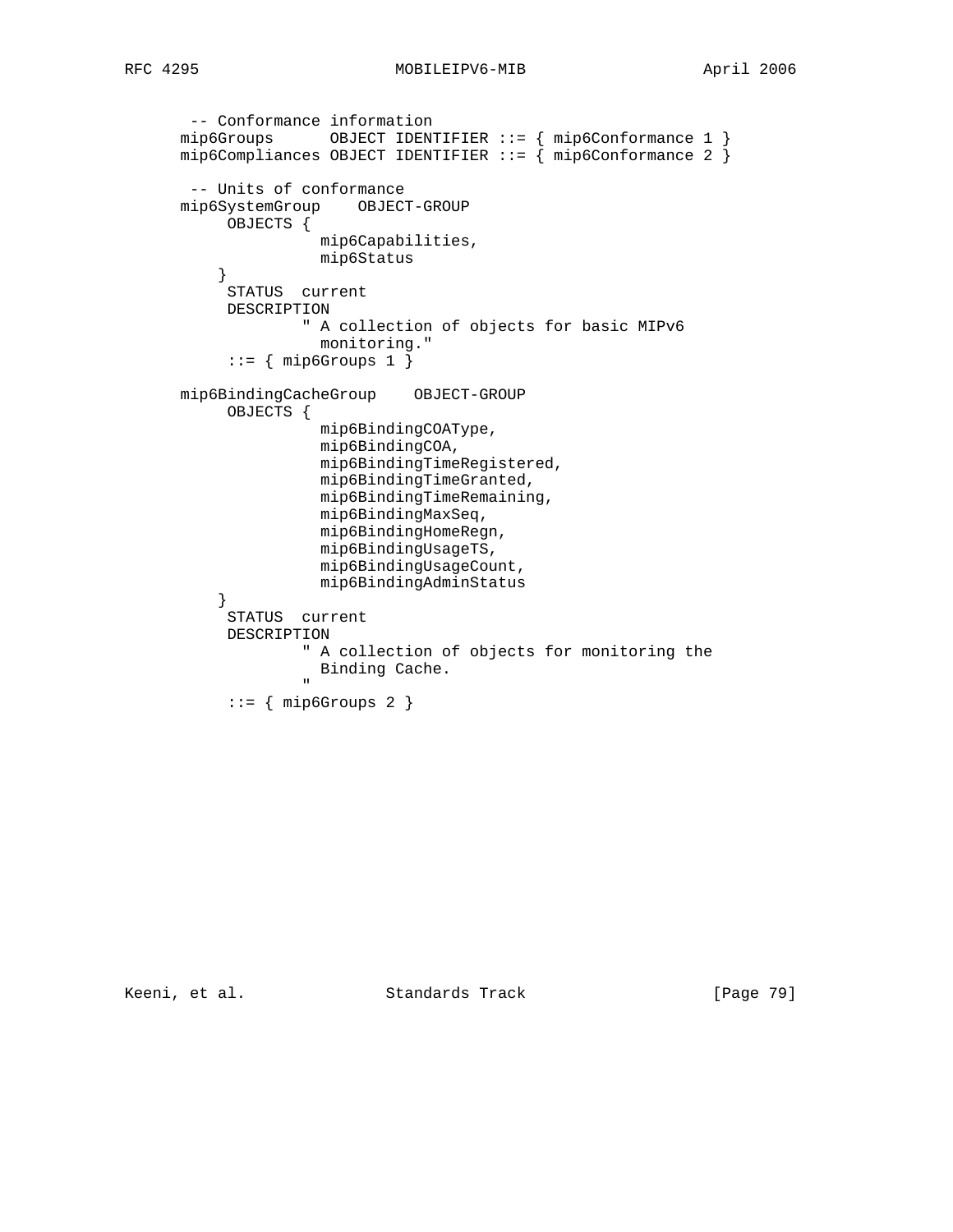```
 mip6BindingHstGroup OBJECT-GROUP
                 OBJECTS {
                                 mip6BindingHstCOAType,
                                 mip6BindingHstCOA,
                                 mip6BindingHstTimeRegistered,
                                 mip6BindingHstTimeExpired,
                                 mip6BindingHstHomeRegn,
                                 mip6BindingHstUsageTS,
                                 mip6BindingHstUsageCount
 }
                 STATUS current
                 DESCRIPTION
                              " A collection of objects for monitoring the
                               Binding History. This can be used to monitor
                                 the movement of the mobile node.
" "The contract of the contract of the contract of the contract of the contract of the contract of the contract of the contract of the contract of the contract of the contract of the contract of the contract of the contrac
                 ::= { mip6Groups 3 } mip6TotalTrafficGroup OBJECT-GROUP
                 OBJECTS {
                                 mip6InOctets,
                                 mip6HCInOctets,
                                 mip6InPkts,
                                 mip6HCInPkts,
                                 mip6OutOctets,
                                 mip6HCOutOctets,
                                 mip6OutPkts,
                                mip6HCOutPkts,
                                mip6CounterDiscontinuityTime
 }
                 STATUS current
                 DESCRIPTION
                              " A collection of objects for monitoring the
                               total MIPv6 traffic.
" "The contract of the contract of the contract of the contract of the contract of the contract of the contract of the contract of the contract of the contract of the contract of the contract of the contract of the contrac
                 ::= { mip6Groups 4 }
```
Keeni, et al. Standards Track [Page 80]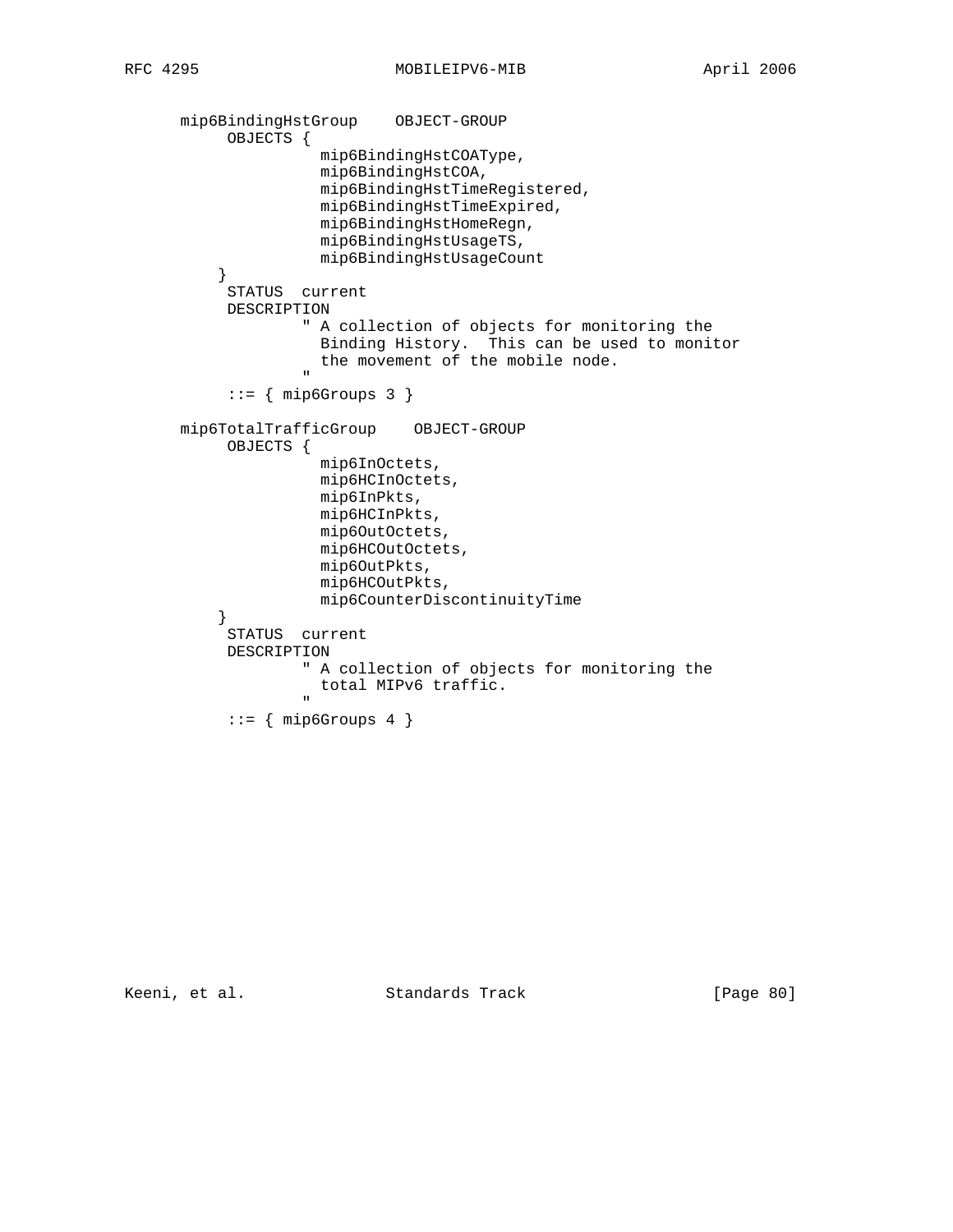```
 mip6NodeTrafficGroup OBJECT-GROUP
                  OBJECTS {
                                  mip6NodeInOctets,
                                  mip6HCNodeInOctets,
                                  mip6NodeInPkts,
                                  mip6HCNodeInPkts,
                                  mip6NodeOutOctets,
                                  mip6HCNodeOutOctets,
                                  mip6NodeOutPkts,
                                  mip6HCNodeOutPkts,
                                  mip6NodeCtrDiscontinuityTime
 }
                  STATUS current
                  DESCRIPTION
                               " A collection of objects for monitoring the
                                 MIPv6 traffic due to a mobile node.
" "The contract of the contract of the contract of the contract of the contract of the contract of the contract of the contract of the contract of the contract of the contract of the contract of the contract of the contrac
                 ::= { mip6Groups 5 }
          mip6MnSystemGroup OBJECT-GROUP
                  OBJECTS {
                                  mip6MnHomeAddressState
 }
                  STATUS current
                  DESCRIPTION
                               " A collection of objects for basic monitoring
                                 of the mobile node.
" "The contract of the contract of the contract of the contract of the contract of the contract of the contract of the contract of the contract of the contract of the contract of the contract of the contract of the contrac
                 ::= { mip6Groups 6 }
          mip6MnConfGroup OBJECT-GROUP
                  OBJECTS {
                                  mip6MnDiscoveryRequests,
                                  mip6MnDiscoveryReplies,
                                  mip6MnDiscoveryTimeouts,
                                  mip6MnPrefixSolicitationsSent,
                                  mip6MnPrefixAdvsRecd,
                                  mip6MnPrefixAdvsIgnored,
                                  mip6MnMovedToFN,
                                  mip6MnMovedToHN
 }
                  STATUS current
                  DESCRIPTION
                               " A collection of objects for monitoring
                                 the advertisement-related info on the
                                  mobile node.
" "The contract of the contract of the contract of the contract of the contract of the contract of the contract of the contract of the contract of the contract of the contract of the contract of the contract of the contrac
                 ::= { mip6Groups 7 }
```
Keeni, et al. Standards Track [Page 81]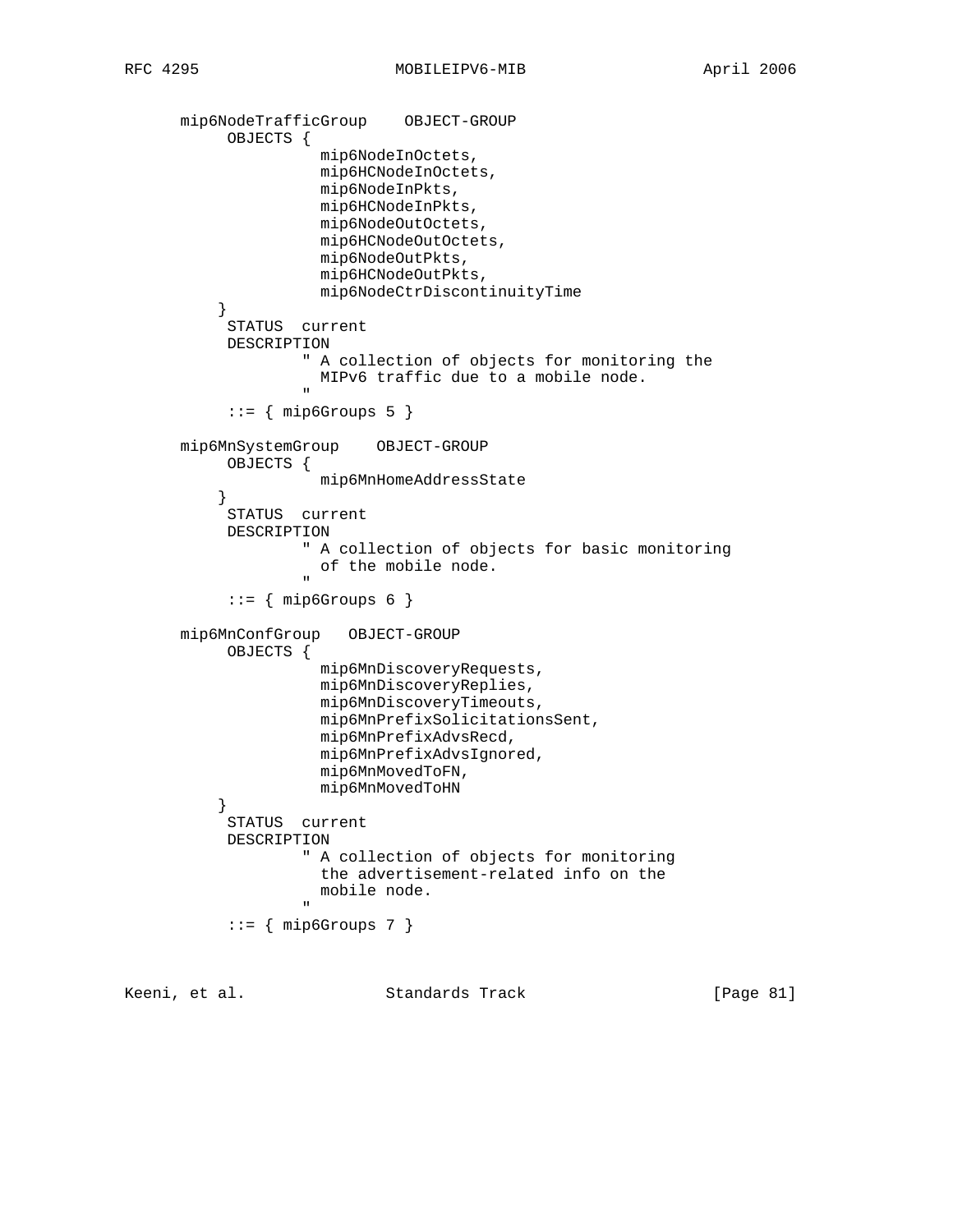```
 mip6MnRegistrationGroup OBJECT-GROUP
           OBJECTS {
                    mip6MnBLCOAType,
                    mip6MnBLCOA,
                    mip6MnBLLifeTimeRequested,
                    mip6MnBLLifeTimeGranted,
                    mip6MnBLMaxSeq,
                    mip6MnBLTimeSent,
                    mip6MnBLAccepted,
                    mip6MnBLAcceptedTime,
                    mip6MnBLRetransmissions,
                    mip6MnBLDontSendBUFlag,
 --
                  -- Binding Update List
 --
                    mip6MnMobilityMessagesSent,
                    mip6MnMobilityMessagesRecd,
                    mip6MnBUsToHA,
                    mip6MnBUAcksFromHA,
                    mip6MnBUsToCN,
                    mip6MnBUAcksFromCN,
                    mip6MnBindingErrorsFromCN,
                    mip6MnICMPErrorsRecd,
         mip6MnBRRequestsRecd<br>}
 }
           STATUS current
           DESCRIPTION
                   " A collection of objects for monitoring
                   the registration statistics for the mobile node.
 "
          ::= { mip6Groups 8 }
```
Keeni, et al. Standards Track [Page 82]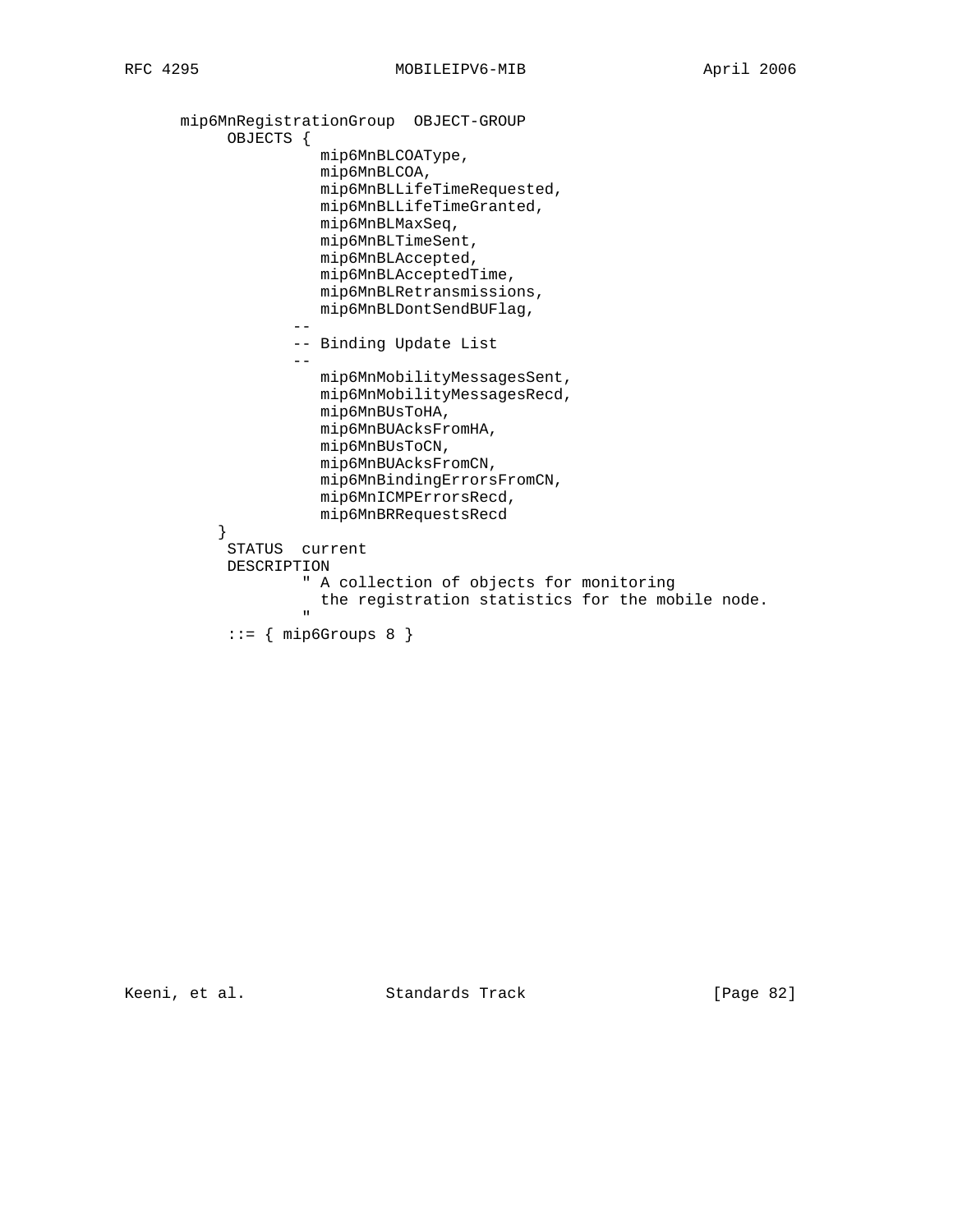```
 mip6CnStatsGroup OBJECT-GROUP
           OBJECTS {
                     mip6CnBURequestsAccepted,
                     mip6CnBURequestsRejected,
                     mip6CnBCEntryCreationTime,
                     mip6CnBUAcceptedTime,
                     mip6CnBURejectionTime,
                     mip6CnBURejectionCode,
                     mip6CnCtrDiscontinuityTime
 }
           STATUS current
           DESCRIPTION
                   " A collection of objects for monitoring
                     the control messages and corresponding
                     statistics for each mobile node
                     communicating with the correspondent
                     node.
 "
          ::= { mip6Groups 9 }
      mip6HaSystemGroup OBJECT-GROUP
           OBJECTS {
                     mip6HaAdvsRecd,
                     mip6HaAdvsSent,
                     mip6HaAdvPreference,
                     mip6HaAdvLifetime,
                     mip6HaPrefixAdv,
                     mip6HaPrefixSolicitation,
                     mip6HaMCastCtlMsgSupport
 }
           STATUS current
           DESCRIPTION
                   " A collection of objects for monitoring
                    the advertisement-related parameters and
                    statistics for the home agent.
 "
           ::= { mip6Groups 10 }
```
Keeni, et al. Standards Track [Page 83]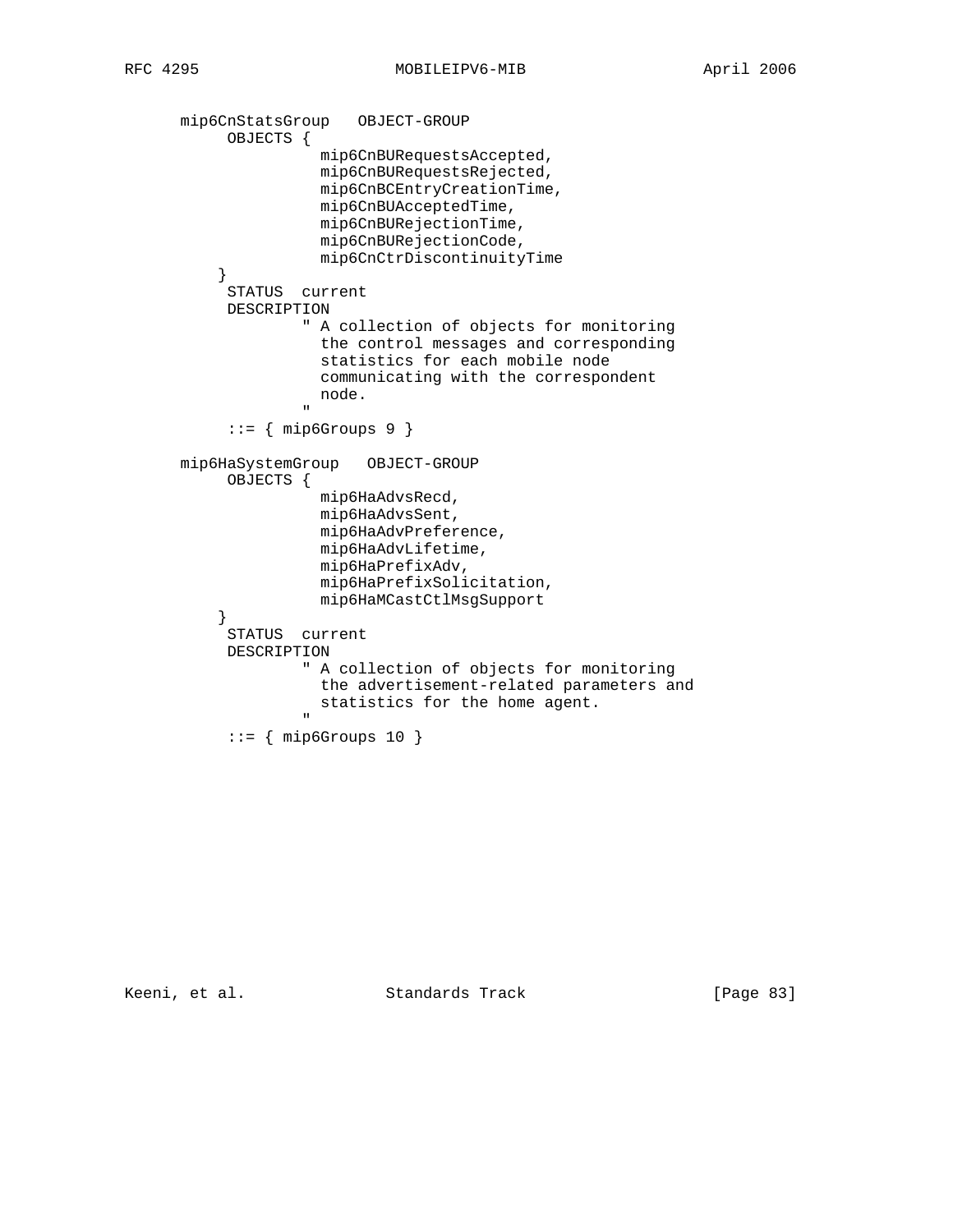```
 mip6HaListGroup OBJECT-GROUP
                 OBJECTS {
                                 mip6HaPreference,
                                 mip6HaRecvLifeTime,
                                 mip6HaRecvTimeStamp,
                                 mip6HaGaGlobalAddressType,
                                 mip6HaGaGlobalAddress
 }
                  STATUS current
                 DESCRIPTION
                               " A collection of objects for monitoring
                               the Home Agent List on the home agent.
" "The contract of the contract of the contract of the contract of the contract of the contract of the contract of the contract of the contract of the contract of the contract of the contract of the contract of the contrac
                 ::= { mip6Groups 11 {} mip6HaStatsGroup OBJECT-GROUP
                 OBJECTS {
                                 mip6HaBURequestsAccepted,
                                 mip6HaBURequestsDenied,
                                 mip6HaBCEntryCreationTime,
                                 mip6HaBUAcceptedTime,
                                 mip6HaBURejectionTime,
                                 mip6HaRecentBURejectionCode,
                                 mip6HaCtrDiscontinuityTime
 }
                  STATUS current
                  DESCRIPTION
                               " A collection of objects for monitoring
                               registration-related statistics on the home agent.
" "The contract of the contract of the contract of the contract of the contract of the contract of the contract of the contract of the contract of the contract of the contract of the contract of the contract of the contrac
                 ::= { mip6Groups 12 }
```
Keeni, et al. Standards Track [Page 84]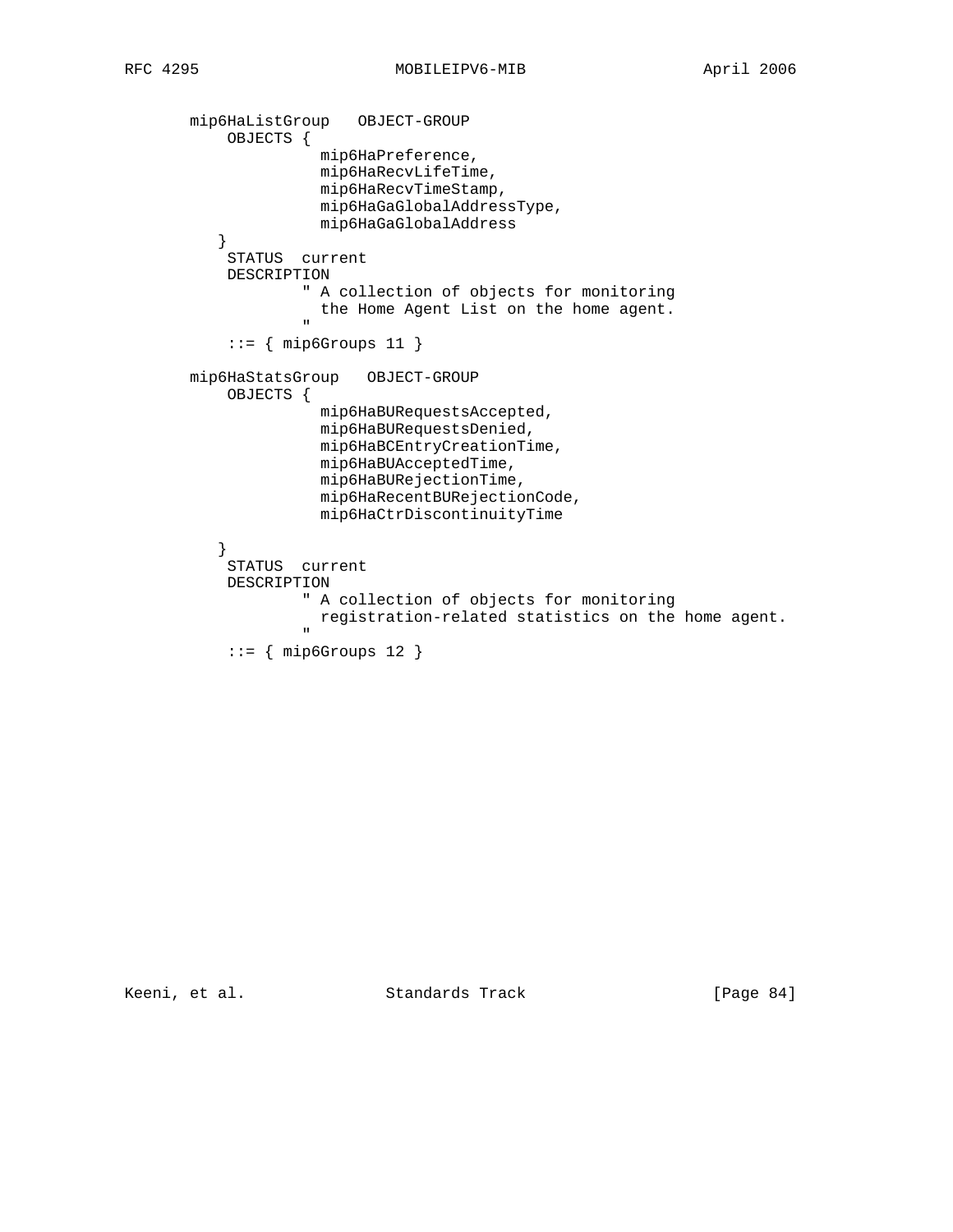```
 mip6CnGlobalStatsGroup OBJECT-GROUP
           OBJECTS {
                     mip6CnHomeTestInitsRecd,
                     mip6CnHomeTestsSent,
                     mip6CnCareOfTestInitsRecd,
                     mip6CnCareOfTestsSent,
                     mip6CnBUsRecd,
                     mip6CnBUAcksSent,
                     mip6CnBRsSent,
                     mip6CnBindingErrors,
                     mip6CnBUsAccepted,
                     mip6CnBUsRejected,
                     mip6CnReasonUnspecified,
                     mip6CnInsufficientResource,
                     mip6CnHomeRegnNotSupported,
                     mip6CnSeqNumberOutOfWindow,
                     mip6CnExpiredHomeNonceIndex,
                     mip6CnExpiredCareOfNonceIndex,
                     mip6CnExpiredNonce,
                     mip6CnRegTypeChangeDisallowed
 }
           STATUS current
           DESCRIPTION
                    " A collection of objects for monitoring
                     advertisement and registration statistics on
                   a correspondent node.
 "
            ::= { mip6Groups 13 }
```
Keeni, et al. Standards Track [Page 85]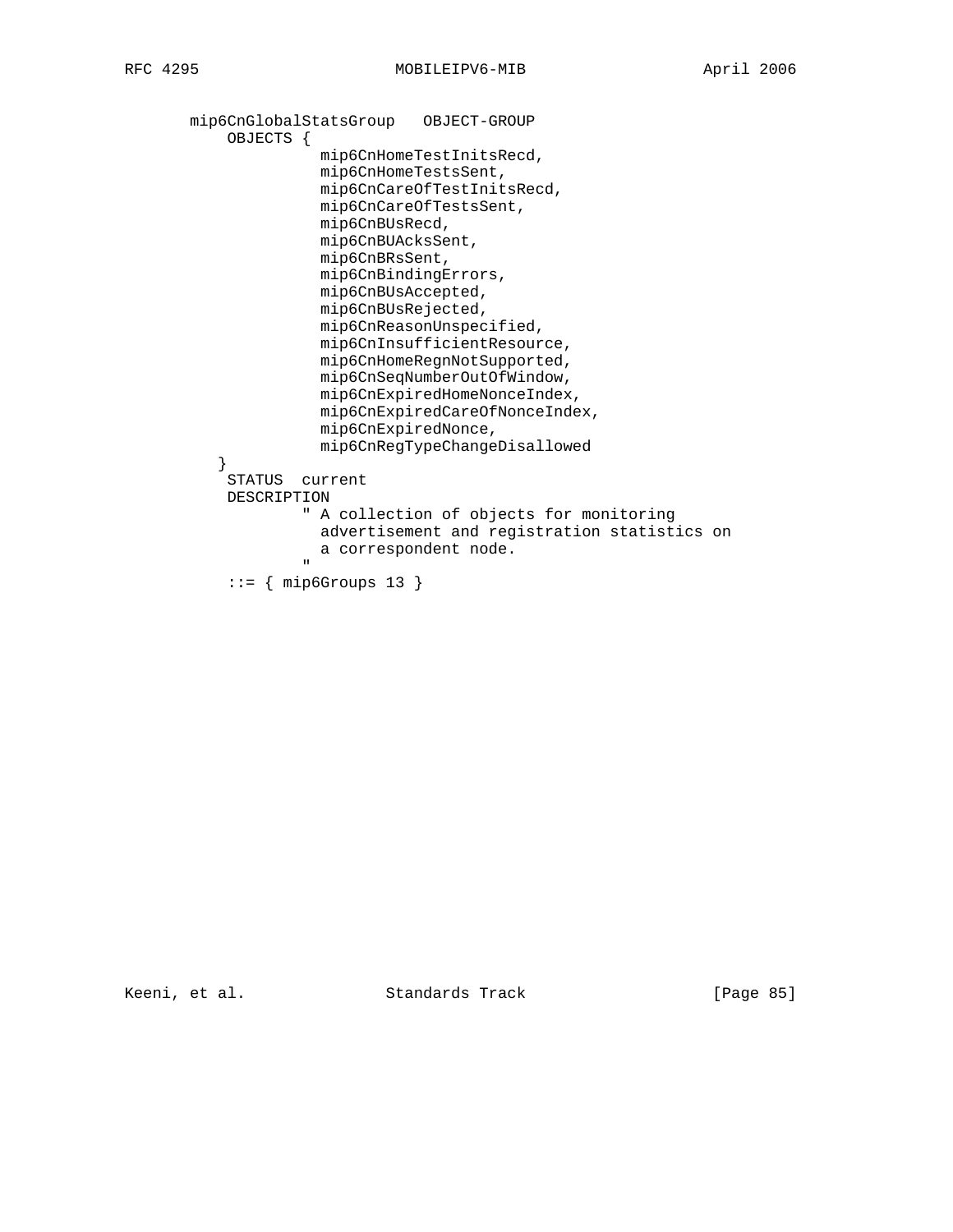```
 mip6HaGlobalStatsGroup OBJECT-GROUP
              OBJECTS {
                          mip6HaHomeTestInitsRecd,
                          mip6HaHomeTestsSent,
                          mip6HaBUsRecd,
                          mip6HaBUAcksSent,
                          mip6HaBRAdviceSent,
                          mip6HaBUsAccepted,
                          mip6HaPrefDiscoverReqd,
                          mip6HaReasonUnspecified,
                          mip6HaAdmProhibited,
                          mip6HaInsufficientResource,
                          mip6HaHomeRegnNotSupported,
                          mip6HaNotHomeSubnet,
                          mip6HaNotHomeAgentForThisMN,
                          mip6HaDupAddrDetectionFailed,
                          mip6HaSeqNumberOutOfWindow,
                          mip6HaExpiredHomeNonceIndex,
                          mip6HaRegTypeChangeDisallowed
 }
              STATUS current
              DESCRIPTION
                        " A collection of objects for monitoring
                          advertisement and registration statistics on
                       a home agent.
 "
             ::= { mip6Groups 14 }
         mip6BindingCacheCtlGroup OBJECT-GROUP
              OBJECTS {
                          mip6BindingAdminStatus
 }
              STATUS current
              DESCRIPTION
                        "A collection of objects for controlling the
                         Binding Cache.
" "The contract of the contract of the contract of the contract of the contract of the contract of the contract of the contract of the contract of the contract of the contract of the contract of the contract of the contrac
             ::= { mip6Groups 15 }
```
Keeni, et al. Standards Track [Page 86]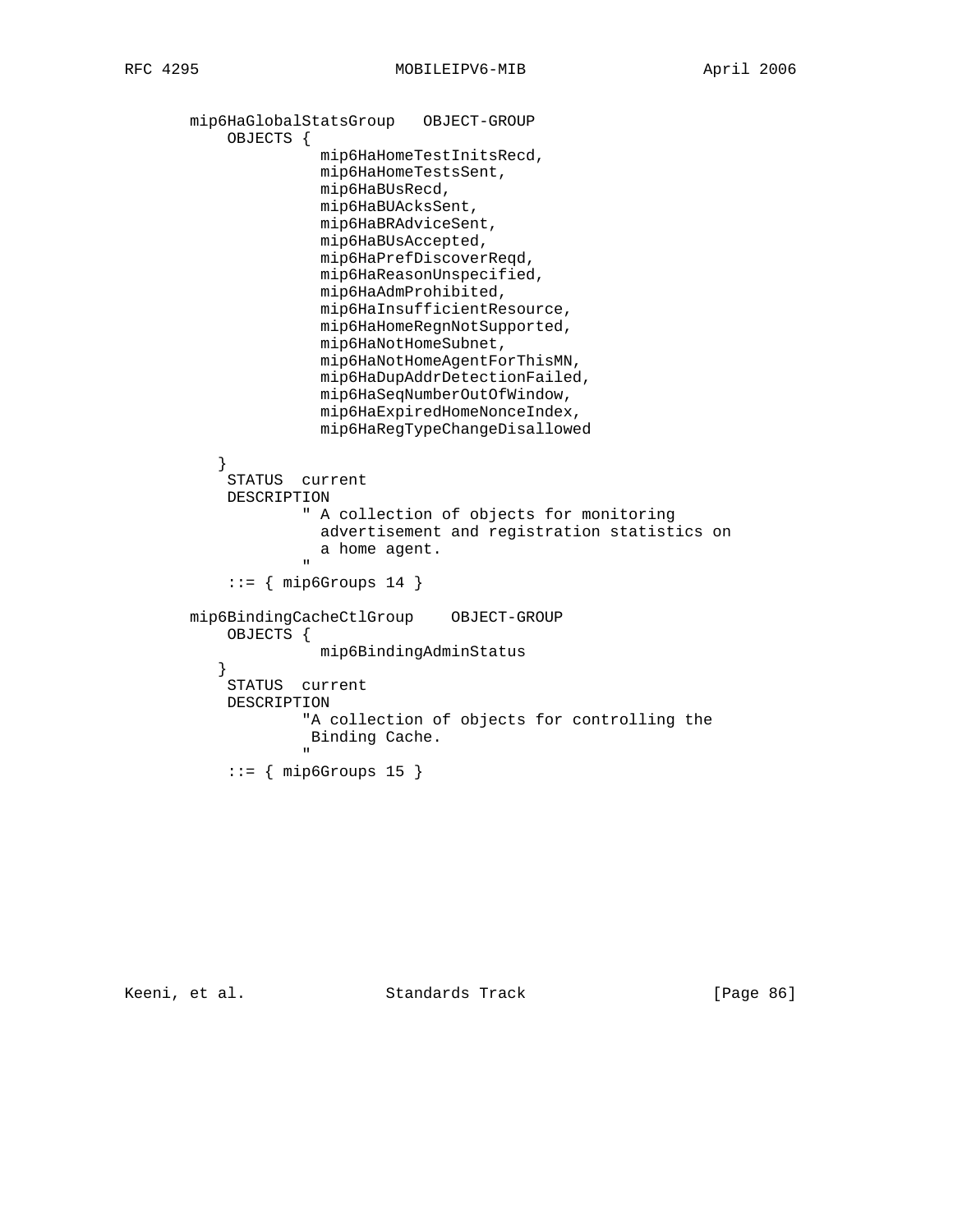```
 mip6NotificationGroup NOTIFICATION-GROUP
                 NOTIFICATIONS {
                               mip6MnRegistered,
                               mip6MnDeRegistered,
                              mip6MnCOAChanged,
                               mip6MnBindingExpiredAtHA,
               mip6MnBindingExpiredAtCN<br>}
 }
                 STATUS current
                 DESCRIPTION
                              "A collection of notifications from a home agent
                              or correspondent node to the Manager about the
                             status of a mobile node.<br>"
" "The contract of the contract of the contract of the contract of the contract of the contract of the contract of the contract of the contract of the contract of the contract of the contract of the contract of the contrac
                ::= { mip6Groups 16 }
```
-- Compliance statements

Keeni, et al. Standards Track [Page 87]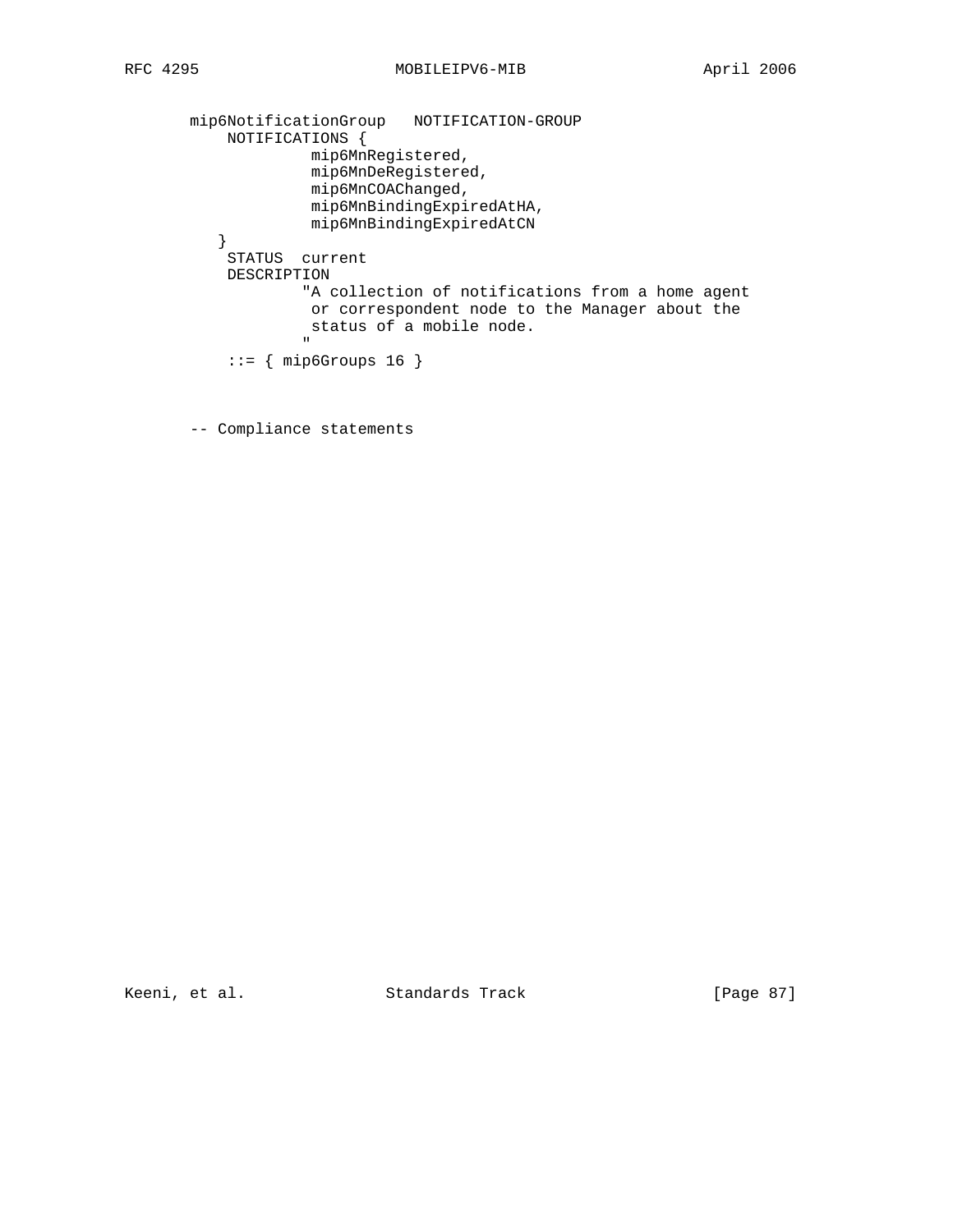```
 mip6CoreCompliance MODULE-COMPLIANCE
             STATUS current
             DESCRIPTION
                      "The compliance statement for SNMP entities
                      that implement the MOBILEIPV6-MIB.
" "The contract of the contract of the contract of the contract of the contract of the contract of the contract of the contract of the contract of the contract of the contract of the contract of the contract of the contrac
             MODULE -- this module
                  MANDATORY-GROUPS { mip6SystemGroup }
              ::= { mip6Compliances 1 }
       mip6Compliance2 MODULE-COMPLIANCE
             STATUS current
             DESCRIPTION
                      "The compliance statement for SNMP entities
                       that implement the MOBILEIPV6-MIB and support
                       monitoring of the Binding Cache and the Total
                       Traffic.
                       There are a number of INDEX objects that cannot be
                       represented in the form of OBJECT clauses in SMIv2,
                       but for which there are compliance requirements,
                       expressed in OBJECT clause form in this description:
-- OBJECT mip6BindingHomeAddressType
 -- SYNTAX InetAddressType { ipv6(2) }
                       -- DESCRIPTION
                       -- This MIB module requires support for global
                       -- ipv6 addresses for the mip6BindingHomeAddress
                       -- object.
 --
-- OBJECT mip6BindingHomeAddress
 -- SYNTAX InetAddress (SIZE(16))
                       -- DESCRIPTION
                       -- This MIB module requires support for global
                       -- ipv6 addresses for the mip6BindingHomeAddress
                       -- object.
 --
" "The contract of the contract of the contract of the contract of the contract of the contract of the contract of the contract of the contract of the contract of the contract of the contract of the contract of the contrac
             MODULE -- this module
                  MANDATORY-GROUPS { mip6SystemGroup,
                                         mip6BindingCacheGroup,
                                         mip6TotalTrafficGroup
 }
             ::= { mip6Compliances 2 }
```
Keeni, et al. Standards Track [Page 88]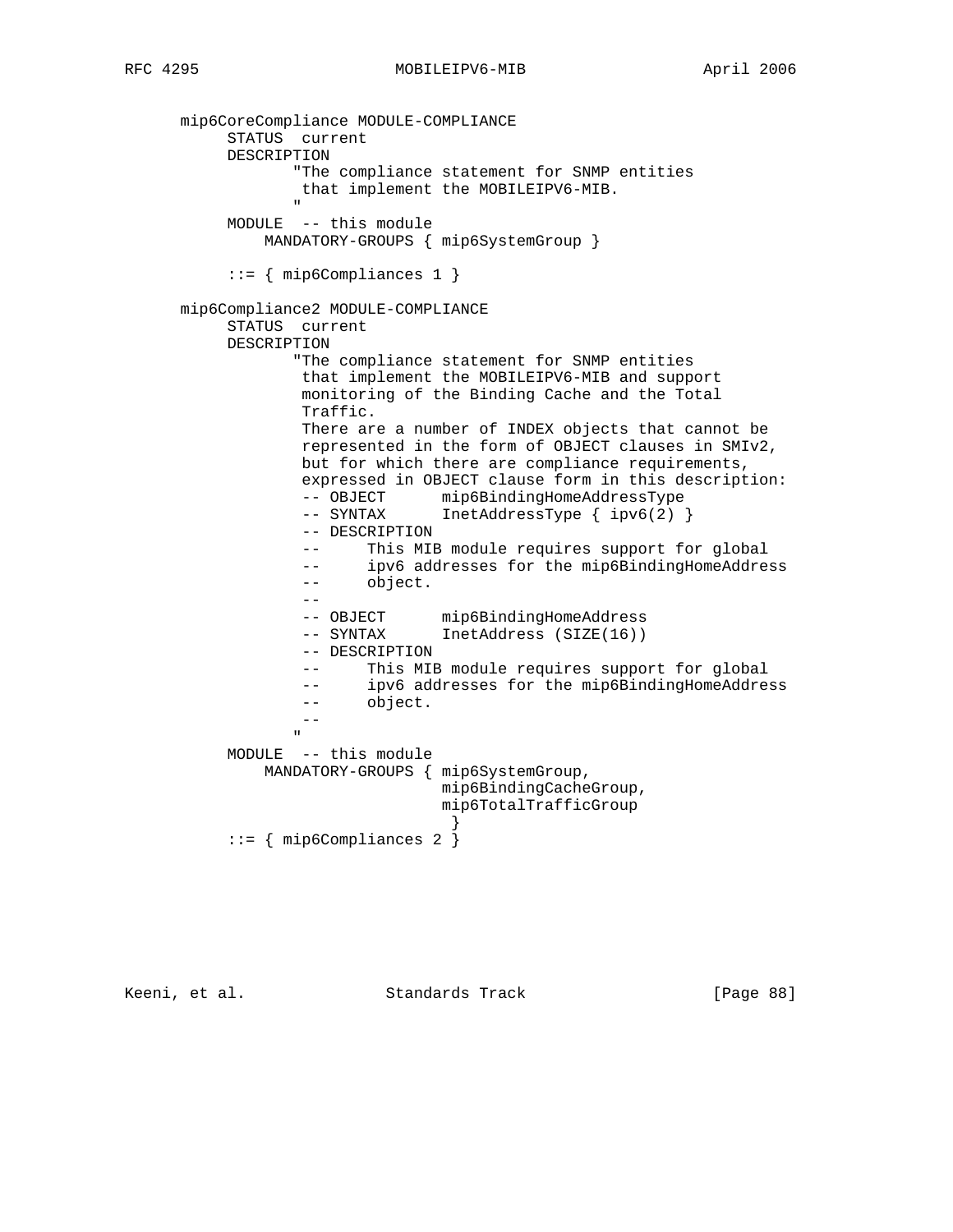mip6Compliance3 MODULE-COMPLIANCE STATUS current DESCRIPTION "The compliance statement for SNMP entities that implement the MOBILEIPV6-MIB and support monitoring of the Binding Cache, the Binding History, the total traffic, and the mobile node-wide traffic. There are a number of INDEX objects that cannot be represented in the form of OBJECT clauses in SMIv2, but for which there are compliance requirements, expressed in OBJECT clause form in this description: -- OBJECT mip6BindingHomeAddressType -- SYNTAX InetAddressType { ipv6(2) } -- DESCRIPTION -- This MIB module requires support for global -- ipv6 addresses for the mip6BindingHomeAddress -- object. -- -- OBJECT mip6BindingHomeAddress -- SYNTAX InetAddress (SIZE(16)) -- DESCRIPTION -- This MIB module requires support for global -- ipv6 addresses for the mip6BindingHomeAddress -- object. -- -- OBJECT mip6BindingHstHomeAddressType -- SYNTAX InetAddressType { ipv6(2) } -- DESCRIPTION -- This MIB module requires support for global -- ipv6 addresses for the -- mip6BindingHstHomeAddress object. -- -- OBJECT mip6BindingHstHomeAddress -- SYNTAX InetAddress (SIZE(16)) -- DESCRIPTION -- This MIB module requires support for global -- ipv6 addresses for the -- mip6BindingHstHomeAddress object.  $\frac{-}{\pi}$ " "The contract of the contract of the contract of the contract of the contract of the contract of the contract of the contract of the contract of the contract of the contract of the contract of the contract of the contrac MODULE -- this module MANDATORY-GROUPS { mip6SystemGroup, mip6BindingCacheGroup, mip6BindingHstGroup, mip6TotalTrafficGroup, mip6NodeTrafficGroup<br>} }

Keeni, et al. Standards Track [Page 89]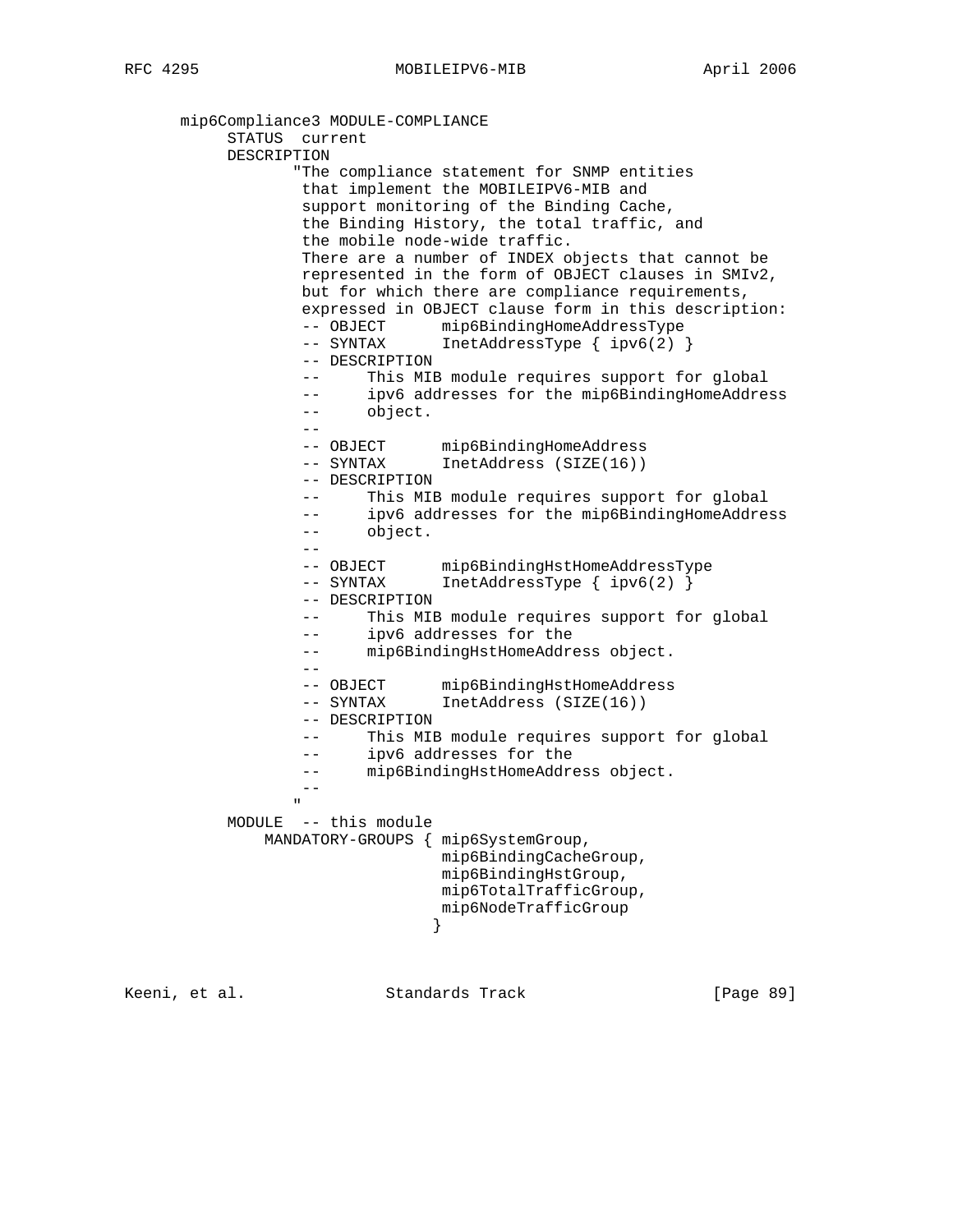::= { mip6Compliances 3 } mip6CoreReadOnlyCompliance MODULE-COMPLIANCE STATUS current DESCRIPTION "The compliance statement for SNMP entities that implement the MOBILEIPV6-MIB without support for read-write (i.e., in read-only mode). " "The contract of the contract of the contract of the contract of the contract of the contract of the contract of the contract of the contract of the contract of the contract of the contract of the contract of the contrac MODULE -- this module MANDATORY-GROUPS { mip6SystemGroup } OBJECT mip6Status MIN-ACCESS read-only DESCRIPTION "Write access is not required." ::= { mip6Compliances 4 } mip6ReadOnlyCompliance2 MODULE-COMPLIANCE STATUS current DESCRIPTION "The compliance statement for SNMP entities that implement the MOBILEIPV6-MIB without support for read-write (i.e., in read-only mode) and support monitoring of the Binding Cache and Total Traffic. There are a number of INDEX objects that cannot be represented in the form of OBJECT clauses in SMIv2, but for which there are compliance requirements, expressed in OBJECT clause form in this description: -- OBJECT mip6BindingHomeAddressType -- SYNTAX InetAddressType { ipv6(2) } -- DESCRIPTION -- This MIB module requires support for global -- ipv6 addresses for the mip6BindingHomeAddress -- object. -- -- OBJECT mip6BindingHomeAddress -- SYNTAX InetAddress (SIZE(16)) -- DESCRIPTION -- This MIB module requires support for global -- ipv6 addresses for the mip6BindingHomeAddress -- object. -- " "The contract of the contract of the contract of the contract of the contract of the contract of the contract of the contract of the contract of the contract of the contract of the contract of the contract of the contrac MODULE -- this module

Keeni, et al. Standards Track [Page 90]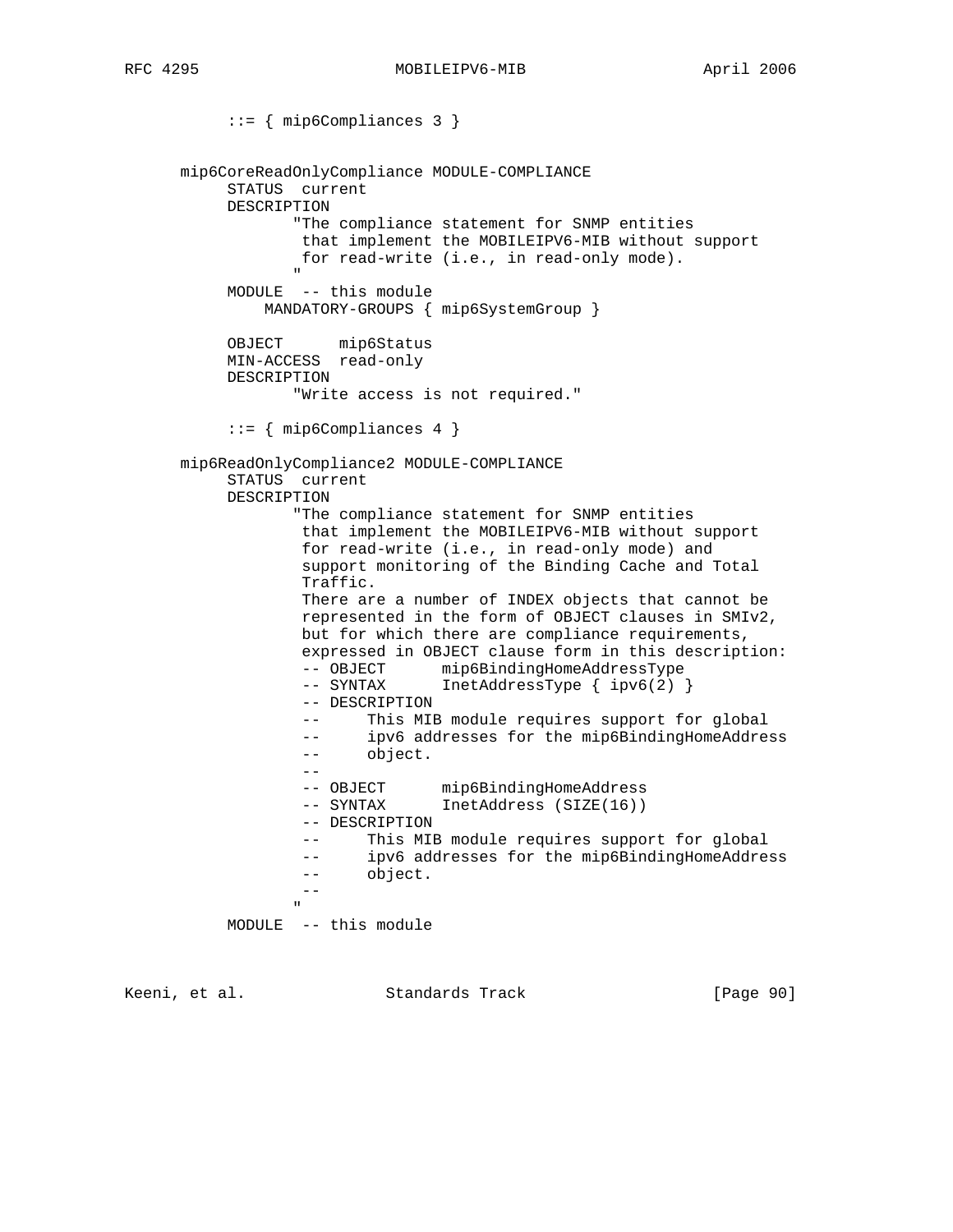MANDATORY-GROUPS { mip6SystemGroup, mip6BindingCacheGroup, mip6TotalTrafficGroup } OBJECT mip6Status MIN-ACCESS read-only DESCRIPTION "Write access is not required." OBJECT mip6BindingAdminStatus MIN-ACCESS read-only DESCRIPTION "Write access is not required."  $::= \{ \text{min6Compliances 5 } \}$  mip6ReadOnlyCompliance3 MODULE-COMPLIANCE STATUS current DESCRIPTION "The compliance statement for SNMP entities that implement the MOBILEIPV6-MIB without support for read-write (i.e., in read-only mode) and support monitoring of the Binding Cache, the Binding History, the total traffic, and the mobile node-wide traffic. There are a number of INDEX objects that cannot be represented in the form of OBJECT clauses in SMIv2, but for which there are compliance requirements, expressed in OBJECT clause form in this description: -- OBJECT mip6BindingHomeAddressType -- SYNTAX InetAddressType { ipv6(2) } -- DESCRIPTION -- This MIB module requires support for global -- ipv6 addresses for the mip6BindingHomeAddress -- object. -- -- OBJECT mip6BindingHomeAddress -- SYNTAX InetAddress (SIZE(16)) -- DESCRIPTION -- This MIB module requires support for global -- ipv6 addresses for the mip6BindingHomeAddress -- object. -- -- OBJECT mip6BindingHstHomeAddressType -- SYNTAX InetAddressType { ipv6(2) } -- DESCRIPTION -- This MIB module requires support for global -- ipv6 addresses for the -- mip6BindingHstHomeAddress object. --

Keeni, et al. Standards Track [Page 91]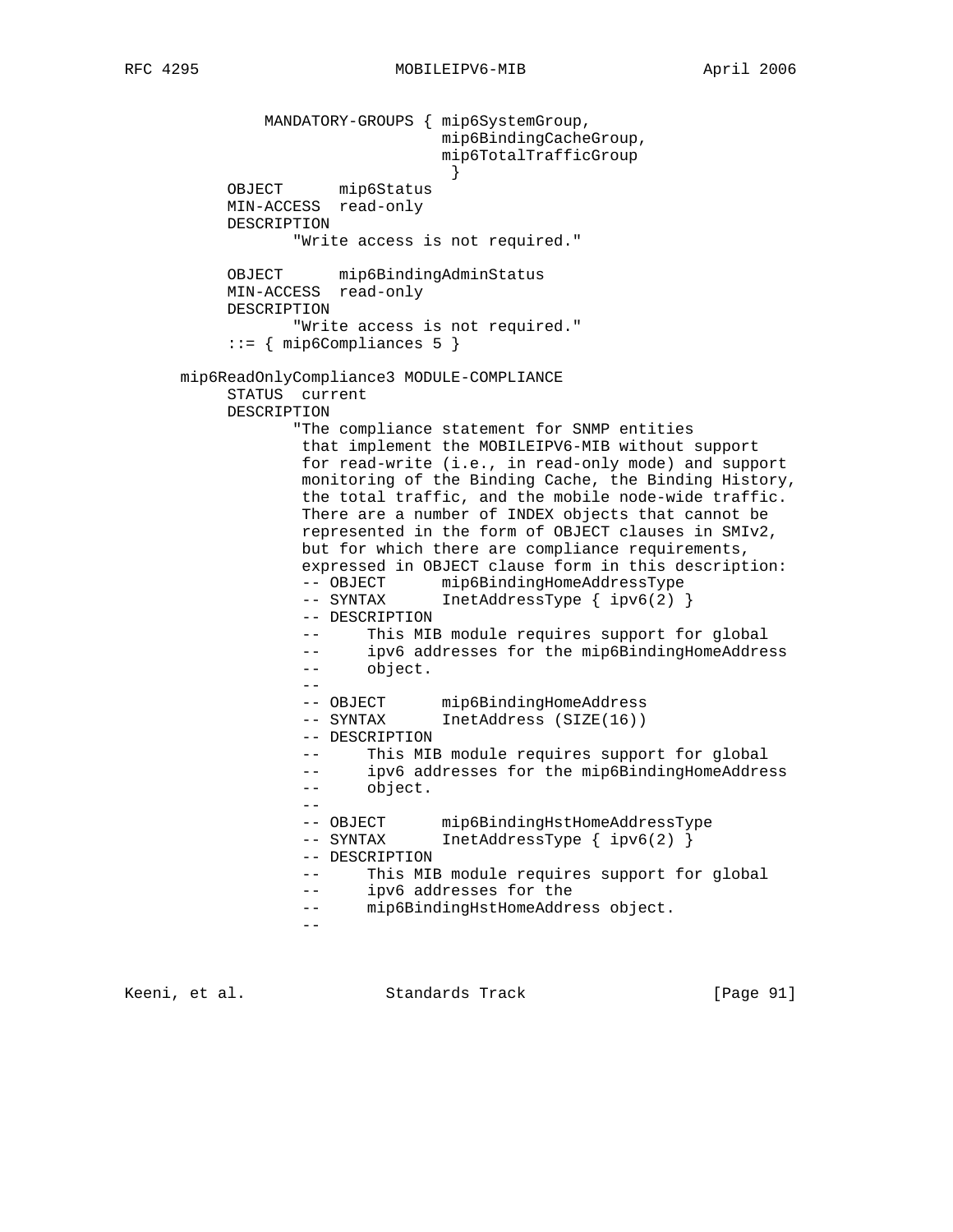-- OBJECT mip6BindingHstHomeAddress<br>-- SYNTAX InetAddress (SIZE(16)) InetAddress (SIZE(16)) -- DESCRIPTION -- This MIB module requires support for global -- ipv6 addresses for the -- mip6BindingHstHomeAddress object. -- " "The contract of the contract of the contract of the contract of the contract of the contract of the contract of the contract of the contract of the contract of the contract of the contract of the contract of the contrac MODULE -- this module MANDATORY-GROUPS { mip6SystemGroup, mip6BindingCacheGroup, mip6BindingHstGroup, mip6TotalTrafficGroup, mip6NodeTrafficGroup } OBJECT mip6Status MIN-ACCESS read-only DESCRIPTION "Write access is not required." OBJECT mip6BindingAdminStatus MIN-ACCESS read-only DESCRIPTION "Write access is not required." ::= { mip6Compliances 6 } mip6MnCoreCompliance MODULE-COMPLIANCE STATUS current DESCRIPTION "The compliance statement for SNMP entities that implement the MOBILEIPV6-MIB and support monitoring of the basic mobile node functionality. There are a number of INDEX objects that cannot be represented in the form of OBJECT clauses in SMIv2, but for which there are compliance requirements, expressed in OBJECT clause form in this description: -- OBJECT mip6MnHomeAddressType -- SYNTAX InetAddressType { ipv6(2) } -- DESCRIPTION -- This MIB module requires support for global -- ipv6 addresses for the mip6MnHomeAddress -- object. -- -- OBJECT mip6MnHomeAddress -- SYNTAX InetAddress (SIZE(16)) -- DESCRIPTION -- This MIB module requires support for global

Keeni, et al. Standards Track [Page 92]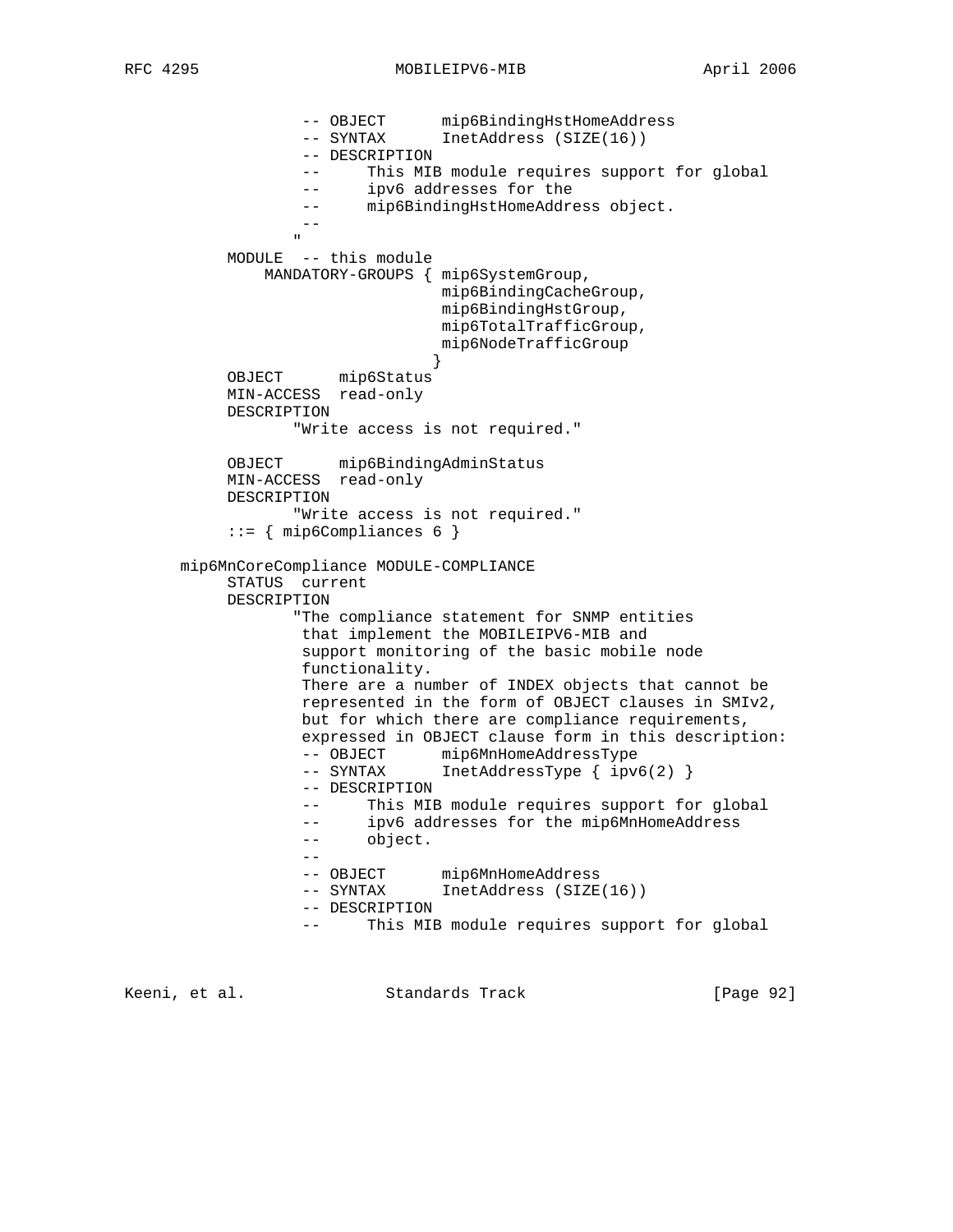-- ipv6 addresses for the mip6MnHomeAddress -- object. -- " "The contract of the contract of the contract of the contract of the contract of the contract of the contract of the contract of the contract of the contract of the contract of the contract of the contract of the contrac MODULE -- this module MANDATORY-GROUPS { mip6MnSystemGroup } ::= { mip6Compliances 7 } mip6MnCompliance2 MODULE-COMPLIANCE STATUS current DESCRIPTION "The compliance statement for SNMP entities that implement the MOBILEIPV6-MIB and support monitoring of the mobile node functionality specifically the Discovery- and Registration-related statistics, There are a number of INDEX objects that cannot be represented in the form of OBJECT clauses in SMIv2, but for which there are compliance requirements, expressed in OBJECT clause form in this description: -- OBJECT mip6MnHomeAddressType -- SYNTAX InetAddressType { ipv6(2) } -- DESCRIPTION -- This MIB module requires support for global -- ipv6 addresses for the mip6MnHomeAddress -- object. -- -- OBJECT mip6MnHomeAddress -- SYNTAX InetAddress (SIZE(16)) -- DESCRIPTION -- This MIB module requires support for global -- ipv6 addresses for the mip6MnHomeAddress -- object. -- -- OBJECT mip6MnBLNodeAddressType<br>-- SYNTAX InetAddressType { ipv6(2  $IntAddressType { ipv6(2) }$  -- DESCRIPTION -- This MIB module requires support for global -- ipv6 addresses for the mip6MnBLNodeAddress -- object. -- -- OBJECT mip6MnBLNodeAddress -- SYNTAX InetAddress (SIZE(16)) -- DESCRIPTION -- This MIB module requires support for global -- ipv6 addresses for the mip6MnBLNodeAddress -- object.

Keeni, et al. Standards Track [Page 93]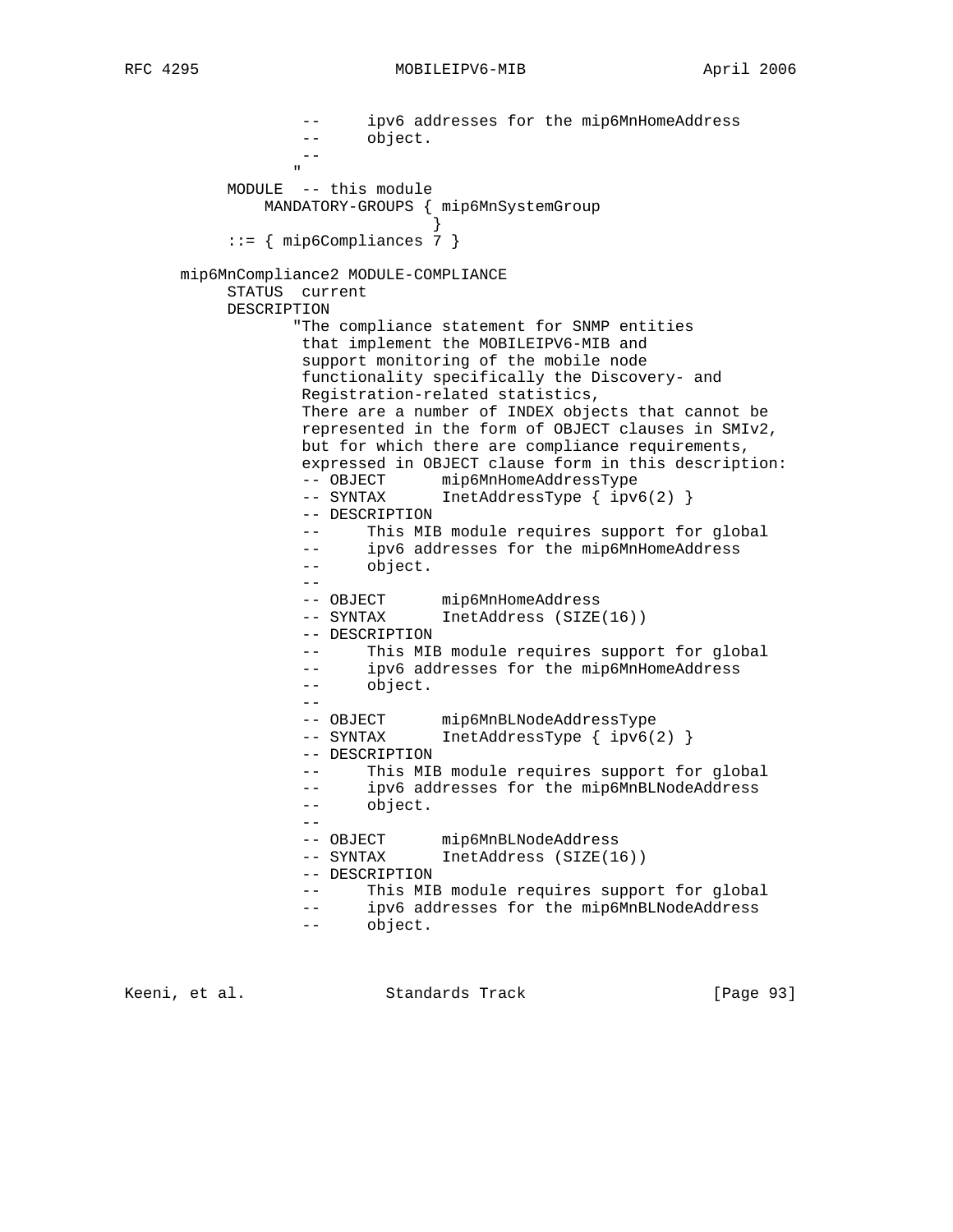```
 --
" "The contract of the contract of the contract of the contract of the contract of the contract of the contract of the contract of the contract of the contract of the contract of the contract of the contract of the contrac
            MODULE -- this module
                 MANDATORY-GROUPS { mip6MnSystemGroup,
                                      mip6MnConfGroup,
                                      mip6MnRegistrationGroup,
                                     mip6TotalTrafficGroup
 }
             ::= { mip6Compliances 8 }
       mip6CnCoreCompliance MODULE-COMPLIANCE
            STATUS current
            DESCRIPTION
                     "The compliance statement for SNMP entities
                      that implement the MOBILEIPV6-MIB and
                      support monitoring of the basic correspondent node
                      functionality.
 "
            MODULE -- this module
                 MANDATORY-GROUPS { mip6CnGlobalStatsGroup,
                                      mip6TotalTrafficGroup
 }
             ::= { mip6Compliances 9 }
       mip6CnCompliance MODULE-COMPLIANCE
            STATUS current
            DESCRIPTION
                    "The compliance statement for SNMP entities
                     that implement the MOBILEIPV6-MIB and
                     support monitoring of the basic correspondent node
                     functionality.
                     There are a number of INDEX objects that cannot be
                     represented in the form of OBJECT clauses in SMIv2,
                     but for which there are compliance requirements,
                     expressed in OBJECT clause form in this description:
                    -- OBJECT mip6BindingHomeAddressType<br>-- SYNTAX InetAddressType { ipv6(2)
                                   IntAddressType { ipv6(2) } -- DESCRIPTION
                     -- This MIB module requires support for global
                     -- ipv6 addresses for the mip6BindingHomeAddress
                     -- object.
 --
                    -<br>-- OBJECT mip6BindingHomeAddress
                     -- SYNTAX InetAddress (SIZE(16))
                     -- DESCRIPTION
                     -- This MIB module requires support for global
                     -- ipv6 addresses for the mip6BindingHomeAddress
                     -- object.
```
Keeni, et al. Standards Track [Page 94]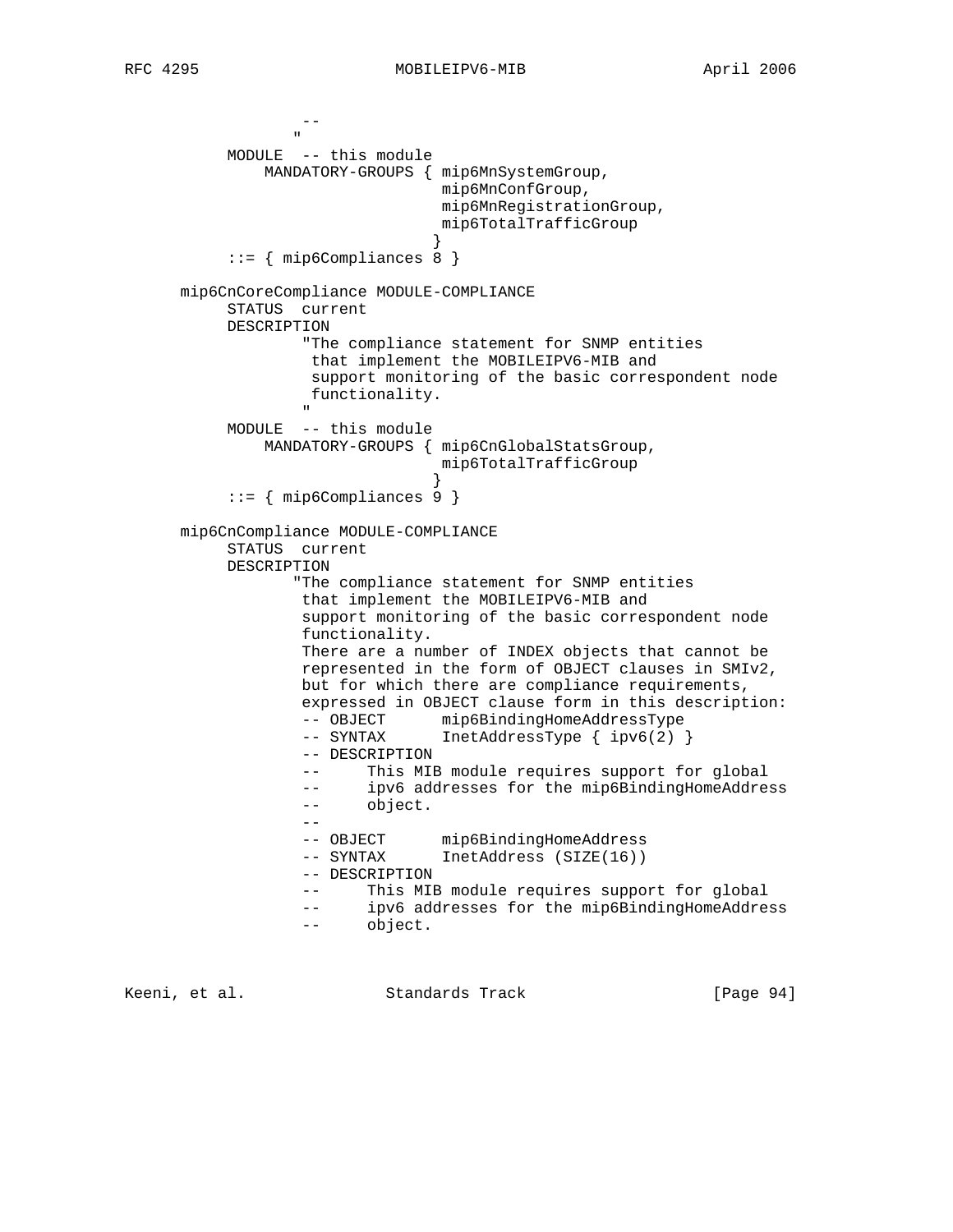```
RFC 4295 MOBILEIPV6-MIB April 2006
```

```
" "The contract of the contract of the contract of the contract of the contract of the contract of the contract of the contract of the contract of the contract of the contract of the contract of the contract of the contrac
             MODULE -- this module
                  MANDATORY-GROUPS { mip6CnGlobalStatsGroup,
                                        mip6CnStatsGroup,
                                        mip6TotalTrafficGroup
 }
              ::= { mip6Compliances 10 }
       mip6HaCoreCompliance MODULE-COMPLIANCE
             STATUS current
             DESCRIPTION
                       "The compliance statement for SNMP entities
                       that implement the MOBILEIPV6-MIB and
                        support monitoring of the basic home agent
                       functionality.
" "The contract of the contract of the contract of the contract of the contract of the contract of the contract of the contract of the contract of the contract of the contract of the contract of the contract of the contrac
             MODULE -- this module
                  MANDATORY-GROUPS { mip6HaSystemGroup
 }
              ::= { mip6Compliances 11 }
       mip6HaCompliance2 MODULE-COMPLIANCE
             STATUS current
             DESCRIPTION
                      "The compliance statement for SNMP entities
                       that implement the MOBILEIPV6-MIB and
                       support monitoring of the home agent
                       functionality specifically the Home Agent List
                       and the home-agent-registration-related statistics,
                       There are a number of INDEX objects that cannot be
                       represented in the form of OBJECT clauses in SMIv2,
                      but for which there are compliance requirements,
                       expressed in OBJECT clause form in this description:
                       -- OBJECT mip6BindingHomeAddressType
                      -- SYNTAX InetAddressType { ipv6(2) }
                       -- DESCRIPTION
                       -- This MIB module requires support for global
 -- ipv6 addresses for the mip6BindingHomeAddress
 -- object.
 --
                      -- OBJECT mip6BindingHomeAddress
                       -- SYNTAX InetAddress (SIZE(16))
                       -- DESCRIPTION
                       -- This MIB module requires support for global
                       -- ipv6 addresses for the mip6BindingHomeAddress
                       -- object.
 --
                       -- OBJECT mip6HaLinkLocalAddressType
```
Keeni, et al. Standards Track [Page 95]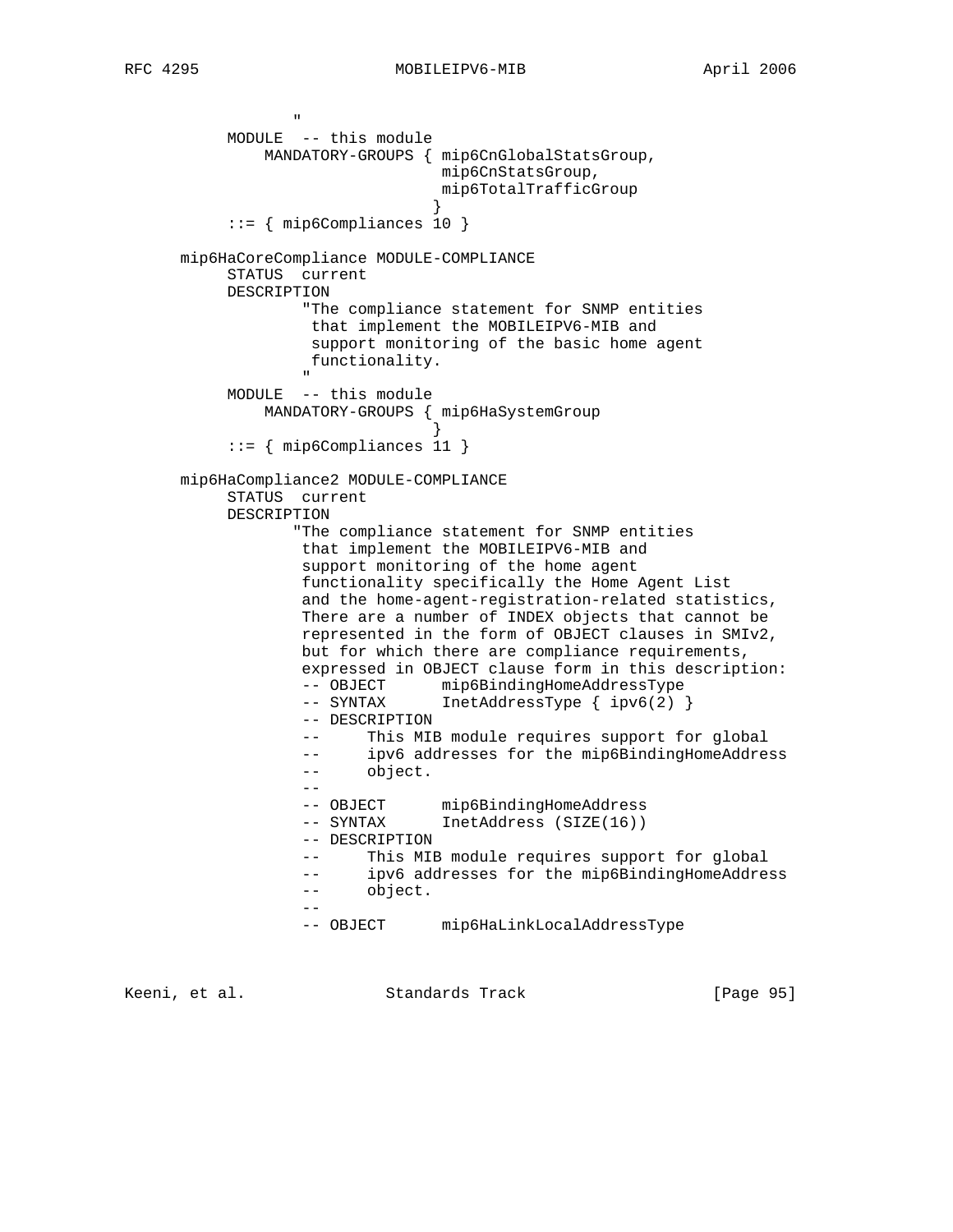RFC 4295 MOBILEIPV6-MIB April 2006

 -- SYNTAX InetAddressType { ipv6z(4) } -- DESCRIPTION -- This MIB module requires support for local -- ipv6 addresses for the mip6HaLinkLocalAddress -- object. -- -- OBJECT mip6HaLinkLocalAddress -- SYNTAX InetAddress (SIZE(20)) -- DESCRIPTION -- This MIB module requires support for local -- ipv6 addresses for the mip6HaLinkLocalAddress -- object. -- " "The contract of the contract of the contract of the contract of the contract of the contract of the contract of the contract of the contract of the contract of the contract of the contract of the contract of the contrac MODULE -- this module MANDATORY-GROUPS { mip6HaSystemGroup, mip6HaListGroup, mip6HaStatsGroup, mip6HaGlobalStatsGroup, mip6TotalTrafficGroup } ::= { mip6Compliances 12 } mip6HaCompliance3 MODULE-COMPLIANCE STATUS current DESCRIPTION "The compliance statement for SNMP entities that implement the MOBILEIPV6-MIB and support monitoring and control of the home agent functionality specifically the Home Agent List and the home-agent-registration-related statistics, There are a number of INDEX objects that cannot be represented in the form of OBJECT clauses in SMIv2, but for which there are compliance requirements, expressed in OBJECT clause form in this description: -- OBJECT mip6BindingHomeAddressType -- SYNTAX InetAddressType { ipv6(2) } -- DESCRIPTION -- This MIB module requires support for global -- ipv6 addresses for the mip6BindingHomeAddress -- object. -- -- OBJECT mip6BindingHomeAddress -- SYNTAX InetAddress (SIZE(16)) -- DESCRIPTION -- This MIB module requires support for global -- ipv6 addresses for the mip6BindingHomeAddress

Keeni, et al. Standards Track [Page 96]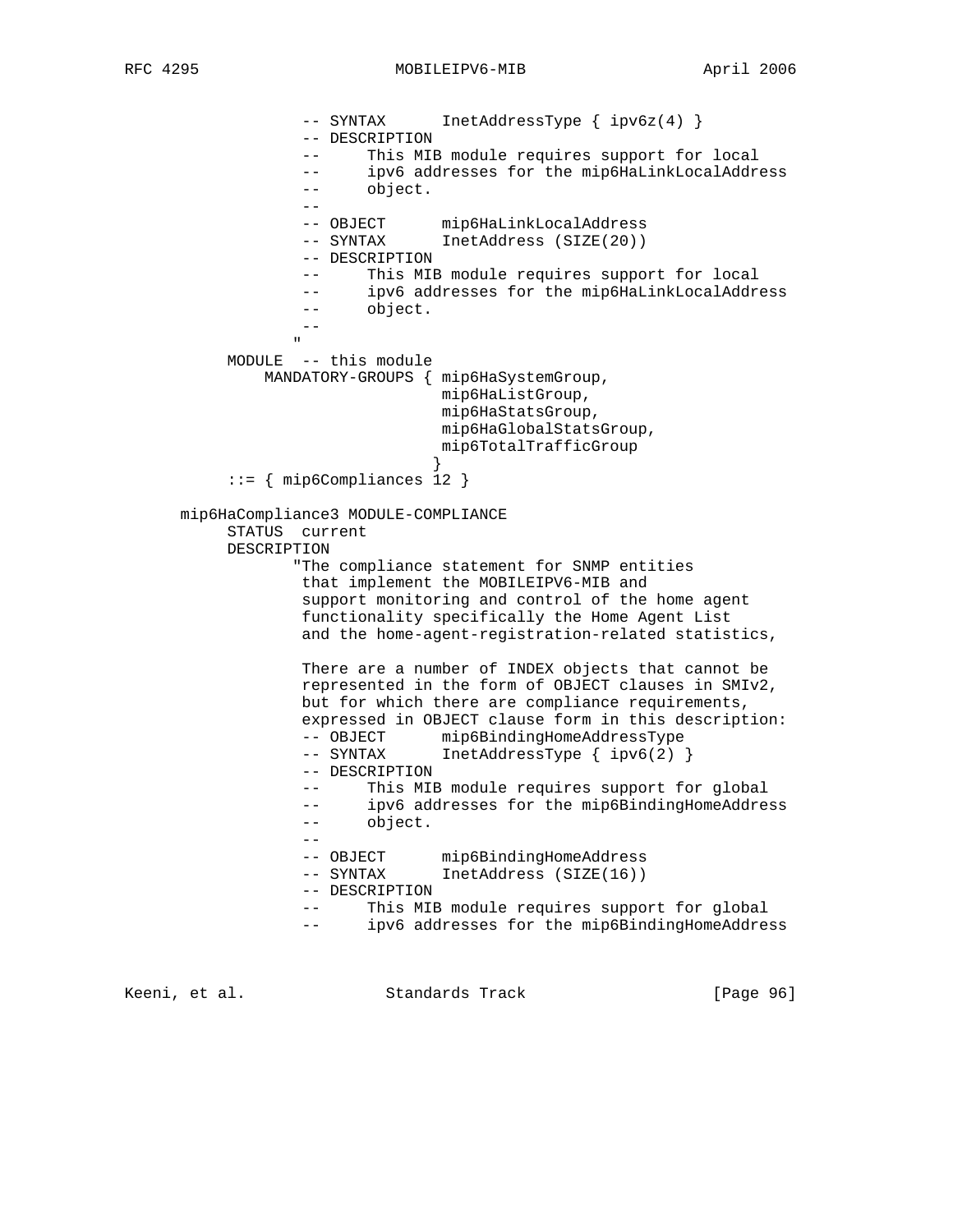-- object. -- -- OBJECT mip6HaLinkLocalAddressType -- SYNTAX InetAddressType { ipv6z(4) } -- DESCRIPTION -- This MIB module requires support for local -- ipv6 addresses for the mip6HaLinkLocalAddress -- object. -- -- OBJECT mip6HaLinkLocalAddress -- SYNTAX InetAddress (SIZE(20)) -- DESCRIPTION -- This MIB module requires support for local -- ipv6 addresses for the mip6HaLinkLocalAddress -- object.  $\overline{a}$ " "The contract of the contract of the contract of the contract of the contract of the contract of the contract of the contract of the contract of the contract of the contract of the contract of the contract of the contrac MODULE -- this module MANDATORY-GROUPS { mip6HaSystemGroup, mip6HaListGroup, mip6HaStatsGroup, mip6HaGlobalStatsGroup, mip6BindingCacheCtlGroup, mip6TotalTrafficGroup<br>} } ::= { mip6Compliances 13 }

Keeni, et al. Standards Track [Page 97]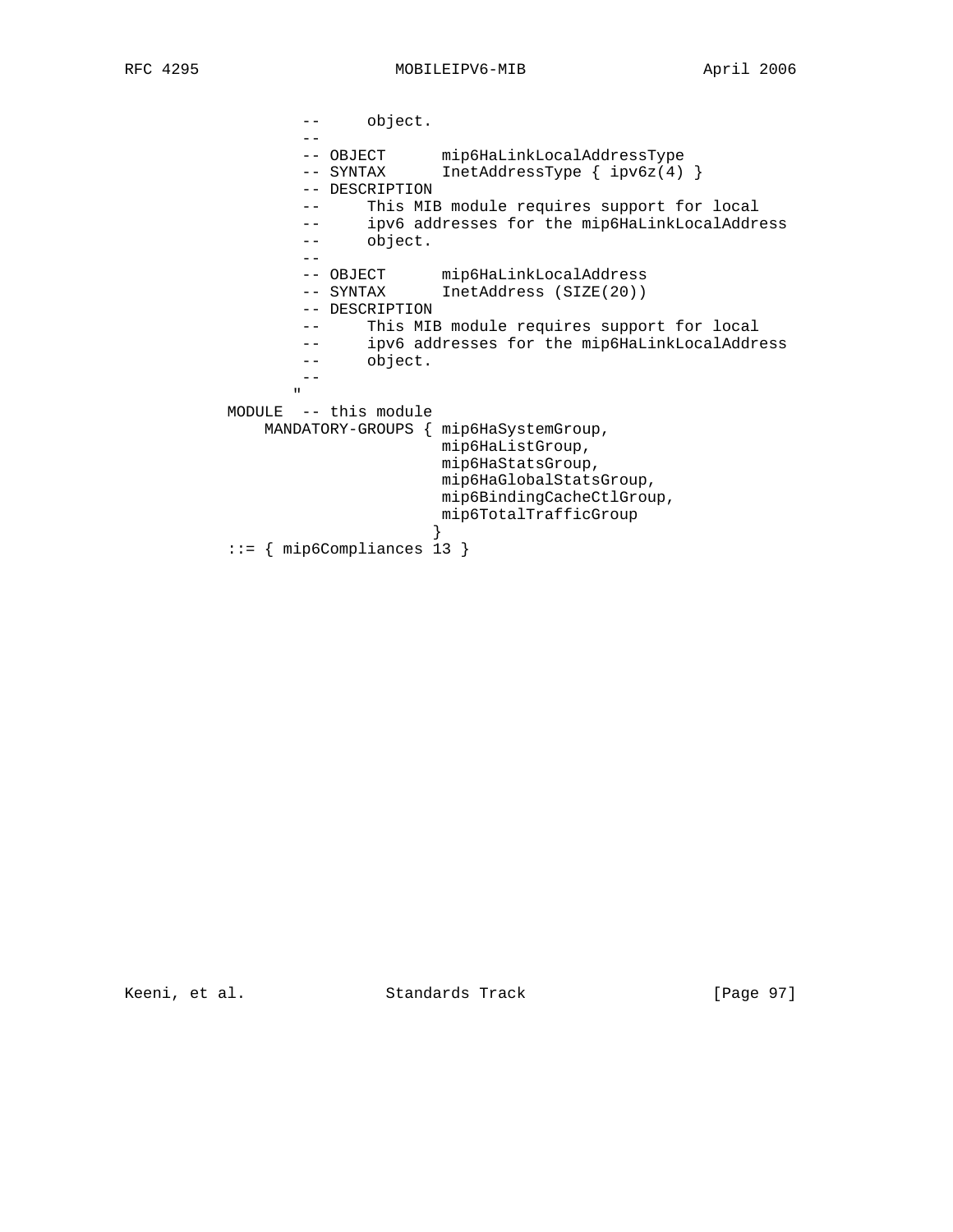mip6HaCoreReadOnlyCompliance MODULE-COMPLIANCE STATUS current DESCRIPTION "The compliance statement for SNMP entities that implement the MOBILEIPV6-MIB without support for read-write (i.e., in read-only mode) and support monitoring of the basic home agent functionality. " "The contract of the contract of the contract of the contract of the contract of the contract of the contract of the contract of the contract of the contract of the contract of the contract of the contract of the contrac MODULE -- this module MANDATORY-GROUPS { mip6HaSystemGroup } OBJECT mip6HaAdvPreference MIN-ACCESS read-only DESCRIPTION "Write access is not required." OBJECT mip6HaAdvLifetime MIN-ACCESS read-only DESCRIPTION "Write access is not required." OBJECT mip6HaPrefixAdv MIN-ACCESS read-only DESCRIPTION "Write access is not required." OBJECT mip6HaPrefixSolicitation MIN-ACCESS read-only DESCRIPTION "Write access is not required." OBJECT mip6HaMCastCtlMsgSupport MIN-ACCESS read-only DESCRIPTION "Write access is not required."  $::=$  { mip6Compliances 14 }

Keeni, et al. Standards Track [Page 98]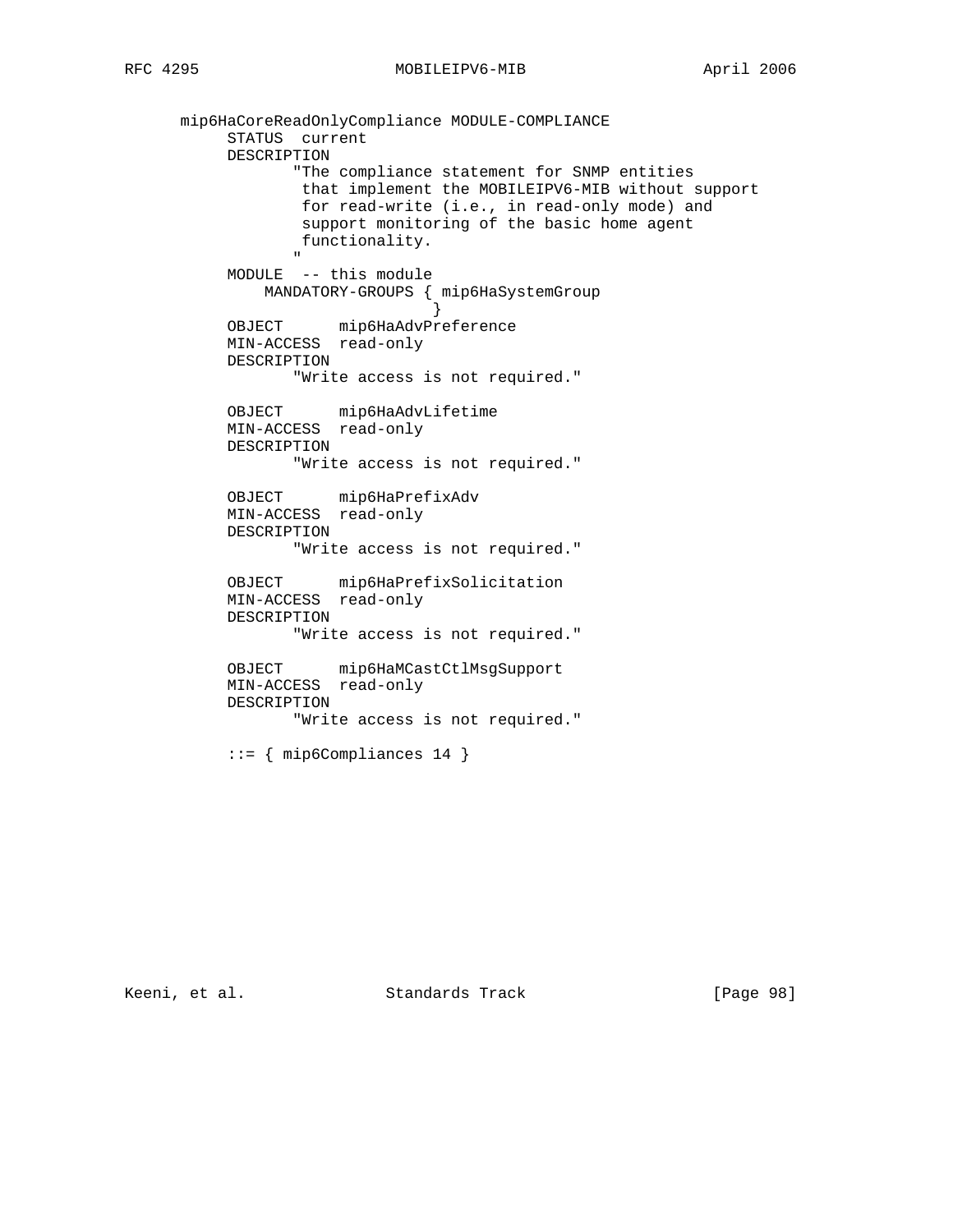mip6HaReadOnlyCompliance2 MODULE-COMPLIANCE STATUS current DESCRIPTION "The compliance statement for SNMP entities that implement the MOBILEIPV6-MIB without support for read-write (i.e., in read-only mode) and support monitoring of the home agent functionality specifically the Home Agent List and the home-agent-registration-related statistics. There are a number of INDEX objects that cannot be represented in the form of OBJECT clauses in SMIv2, but for which there are compliance requirements, expressed in OBJECT clause form in this description: -- OBJECT mip6BindingHomeAddressType -- SYNTAX InetAddressType { ipv6(2) } -- DESCRIPTION -- This MIB module requires support for global -- ipv6 addresses for the mip6BindingHomeAddress -- object. -- -- OBJECT mip6BindingHomeAddress -- SYNTAX InetAddress (SIZE(16)) -- DESCRIPTION -- This MIB module requires support for global -- ipv6 addresses for the mip6BindingHomeAddress -- object. -- -- OBJECT mip6HaLinkLocalAddressType -- SYNTAX InetAddressType { ipv6z(4) } -- DESCRIPTION -- This MIB module requires support for local -- ipv6 addresses for the mip6HaLinkLocalAddress -- object. -- -- OBJECT mip6HaLinkLocalAddress -- SYNTAX InetAddress (SIZE(20)) -- DESCRIPTION This MIB module requires support for local -- ipv6 addresses for the mip6HaLinkLocalAddress -- object. -- " "The contract of the contract of the contract of the contract of the contract of the contract of the contract of the contract of the contract of the contract of the contract of the contract of the contract of the contrac MODULE -- this module MANDATORY-GROUPS { mip6HaSystemGroup, mip6HaListGroup, mip6HaStatsGroup, mip6HaGlobalStatsGroup,

Keeni, et al. Standards Track [Page 99]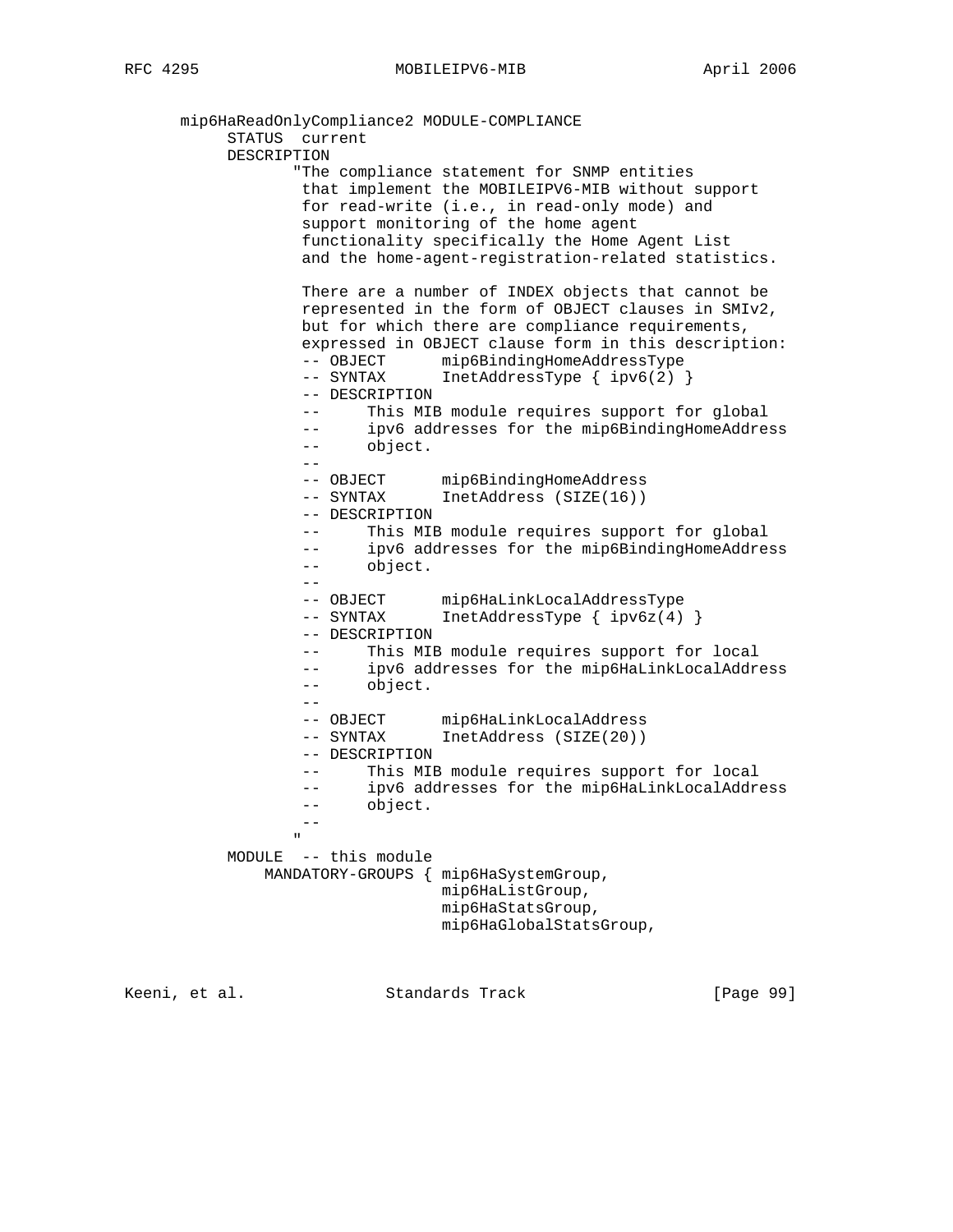mip6TotalTrafficGroup }

 OBJECT mip6HaAdvPreference MIN-ACCESS read-only DESCRIPTION "Write access is not required."

> OBJECT mip6HaAdvLifetime MIN-ACCESS read-only DESCRIPTION "Write access is not required."

 OBJECT mip6HaPrefixAdv MIN-ACCESS read-only DESCRIPTION "Write access is not required."

> OBJECT mip6HaPrefixSolicitation MIN-ACCESS read-only DESCRIPTION "Write access is not required."

> OBJECT mip6HaMCastCtlMsgSupport MIN-ACCESS read-only DESCRIPTION "Write access is not required."

::= { mip6Compliances 15 }

Keeni, et al. Standards Track [Page 100]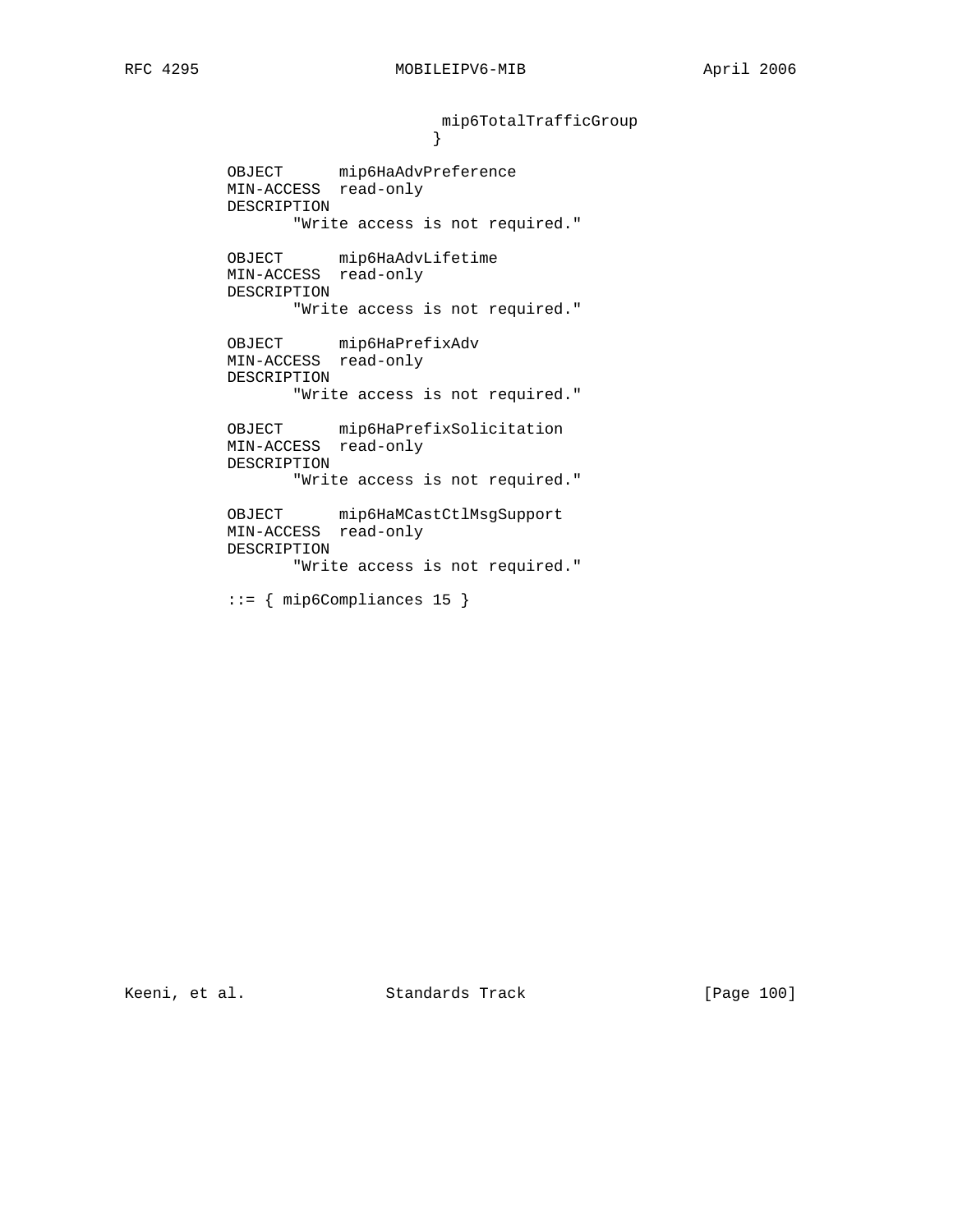mip6HaReadOnlyCompliance3 MODULE-COMPLIANCE STATUS current DESCRIPTION "The compliance statement for SNMP entities that implement the MOBILEIPV6-MIB without support for read-write (i.e., in read-only mode) and support monitoring and control of the home agent functionality specifically the Home Agent List and the home-agent-registration-related statistics, There are a number of INDEX objects that cannot be represented in the form of OBJECT clauses in SMIv2, but for which there are compliance requirements, expressed in OBJECT clause form in this description: -- OBJECT mip6BindingHomeAddressType -- SYNTAX InetAddressType { ipv6(2) } -- DESCRIPTION -- This MIB module requires support for global -- ipv6 addresses for the mip6BindingHomeAddress -- object. -- -- OBJECT mip6BindingHomeAddress -- SYNTAX InetAddress (SIZE(16)) -- DESCRIPTION -- This MIB module requires support for global -- ipv6 addresses for the mip6BindingHomeAddress -- object. -- -- OBJECT mip6HaLinkLocalAddressType -- SYNTAX InetAddressType { ipv6z(4) } -- DESCRIPTION -- This MIB module requires support for local -- ipv6 addresses for the mip6HaLinkLocalAddress -- object. -- -- OBJECT mip6HaLinkLocalAddress -- SYNTAX InetAddress (SIZE(20)) -- DESCRIPTION This MIB module requires support for local -- ipv6 addresses for the mip6HaLinkLocalAddress -- object. -- " "The contract of the contract of the contract of the contract of the contract of the contract of the contract of the contract of the contract of the contract of the contract of the contract of the contract of the contrac MODULE -- this module MANDATORY-GROUPS { mip6HaSystemGroup, mip6HaListGroup, mip6HaStatsGroup, mip6HaGlobalStatsGroup,

Keeni, et al. Standards Track [Page 101]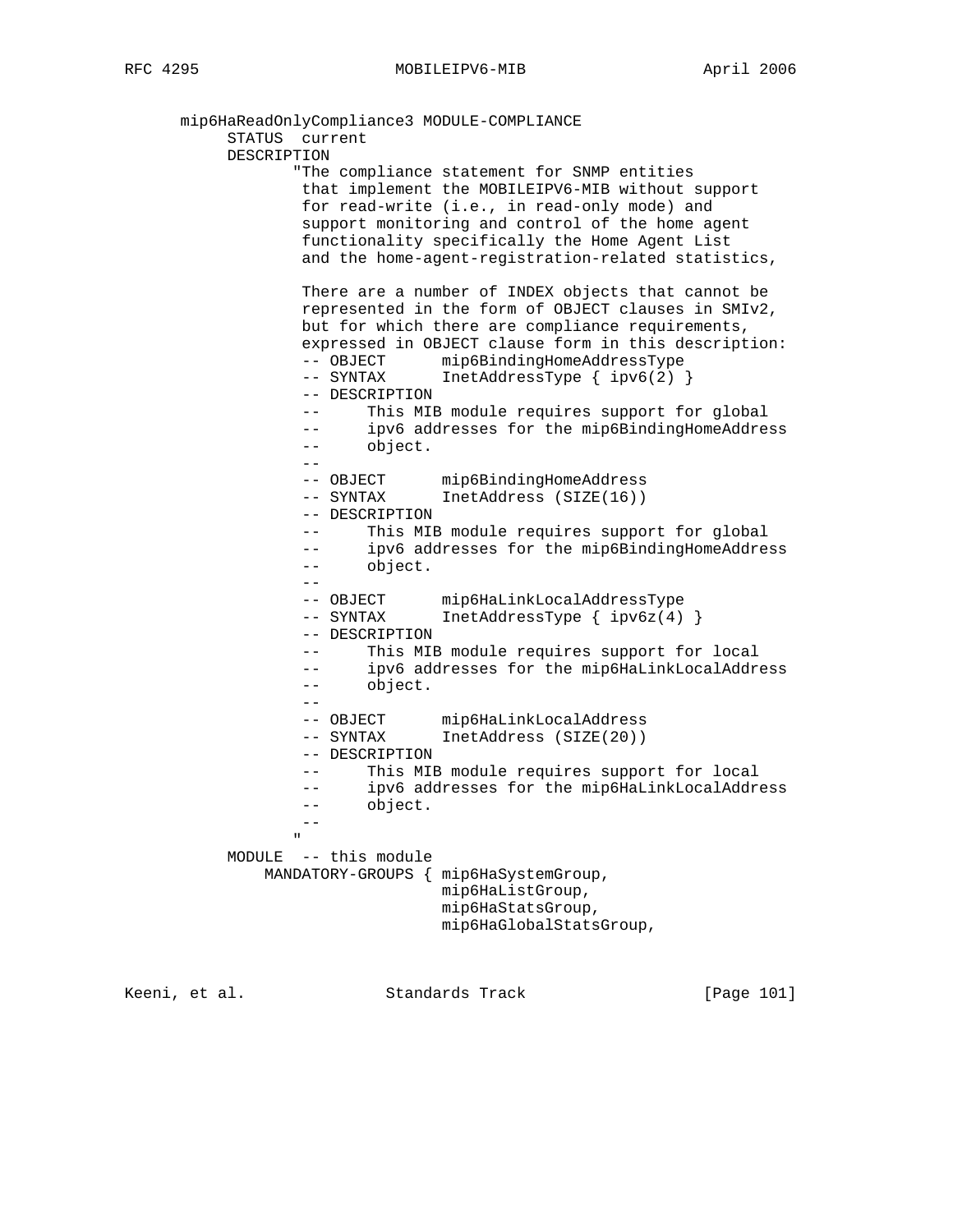mip6BindingCacheCtlGroup, mip6TotalTrafficGroup } OBJECT mip6HaAdvPreference MIN-ACCESS read-only DESCRIPTION "Write access is not required." OBJECT mip6HaAdvLifetime MIN-ACCESS read-only DESCRIPTION "Write access is not required." OBJECT mip6HaPrefixAdv MIN-ACCESS read-only DESCRIPTION "Write access is not required." OBJECT mip6HaPrefixSolicitation MIN-ACCESS read-only DESCRIPTION "Write access is not required." OBJECT mip6HaMCastCtlMsgSupport MIN-ACCESS read-only DESCRIPTION "Write access is not required." OBJECT mip6BindingAdminStatus MIN-ACCESS read-only DESCRIPTION "Write access is not required." ::= { mip6Compliances 16 } mip6NotificationCompliance MODULE-COMPLIANCE STATUS current DESCRIPTION "The compliance statement for SNMP entities that implement the MOBILEIPV6-MIB and support Notification from home agent or correspondent node to management stations about the mobile node status. There are a number of INDEX objects that cannot be represented in the form of OBJECT clauses in SMIv2, but for which there are compliance requirements, expressed in OBJECT clause form in this description:

Keeni, et al. Standards Track [Page 102]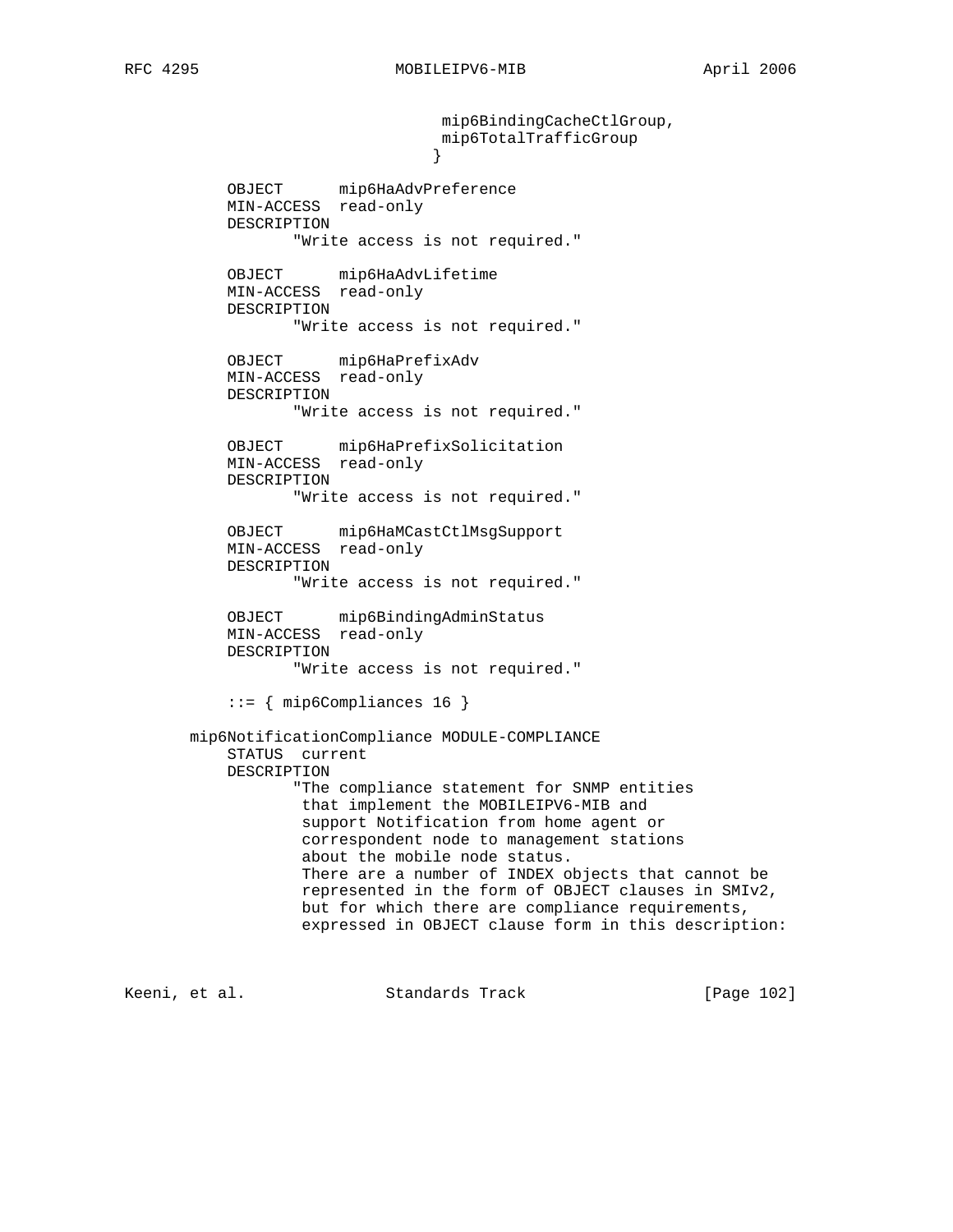-- OBJECT mip6BindingHomeAddressType -- SYNTAX InetAddressType { ipv6(2) } -- DESCRIPTION -- This MIB module requires support for global -- ipv6 addresses for the mip6BindingHomeAddress -- object. -- -- OBJECT mip6BindingHomeAddress -- SYNTAX InetAddress (SIZE(16)) -- DESCRIPTION -- This MIB module requires support for global -- ipv6 addresses for the mip6BindingHomeAddress -- object. " "The contract of the contract of the contract of the contract of the contract of the contract of the contract of the contract of the contract of the contract of the contract of the contract of the contract of the contrac MODULE -- this module MANDATORY-GROUPS { mip6NotificationGroup } ::= { mip6Compliances 17 }

END

Keeni, et al. Standards Track [Page 103]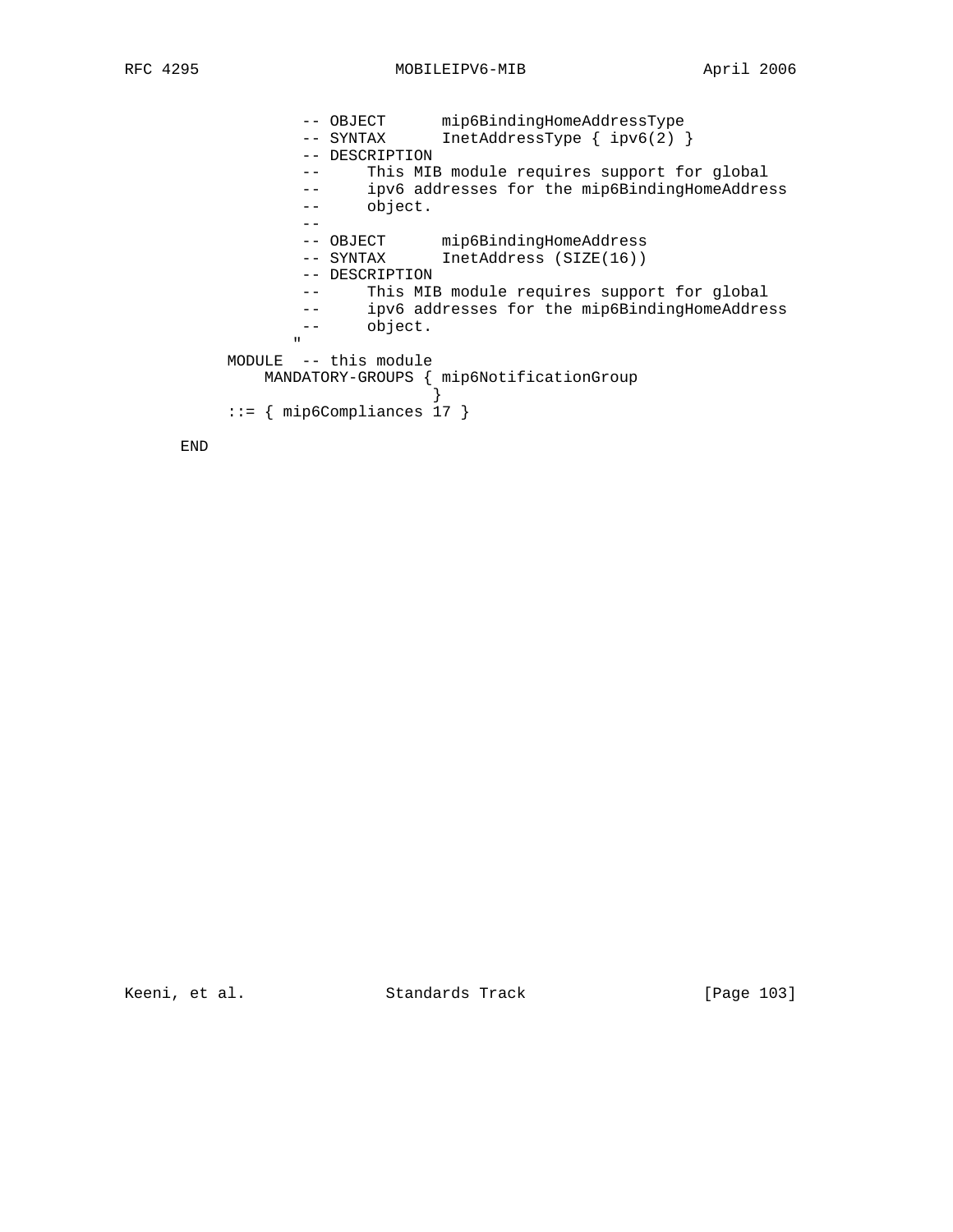## 6. Security Considerations

 There are a number of management objects defined in this MIB module with a MAX-ACCESS clause of read-write. Such objects may be considered sensitive or vulnerable in some network environments. The support for SET operations in a non-secure environment without proper protection can have a negative effect on network operations. These are the tables and objects and the corresponding sensitivity/vulnerability:

 mip6Status: The value of this object is used to enable or disable the MIPv6 functionality on a MIPv6 entity. Access to this MO may be abused to disrupt the MIPv6 communication.

 mip6HaAdvPreference: Access to this object may be abused to force MNs into selecting the wrong HA.

- mip6HaAdvLifetime: Access to this object may be abused to set the advertised lifetime to incorrect values. That will have an adverse impact on the MIPv6 communication.
- mip6BindingAdminStatus: The value of this object is used to control the status of a Binding Cache entry. Access to this object may be abused to deny Mobile IPv6 connectivity to a legitimate user or to grant Mobile IPv6 connectivity to an illegal user.
- mip6HaPrefixAdv: The value of this object indicates whether the home agent will send ICMP Mobile Prefix Advertisements to the mobile node. Access to this object may be abused to send unwanted/wrong prefix information or to deny the mobile node from receiving information about the changes in the home prefixes. This may result in disruption of the Mobile IPv6 connectivity.
- mip6HaPrefixSolicitation: The value of this object indicates whether the home agent should respond to ICMP Mobile Prefix Solicitation messages from a mobile node. Access to this object may be abused to deny the mobile node information about its home prefix. This may result in disruption of the Mobile IPv6 connectivity.
- mip6HaMCastCtlMsgSupport: The value of this object decides whether the home agent should process the multicast group membership control messages it receives from mobile nodes. Access to this object may be used to subvert administrate policy on multicasting or to disrupt the multicast communication with the mobile node.

Keeni, et al. Standards Track [Page 104]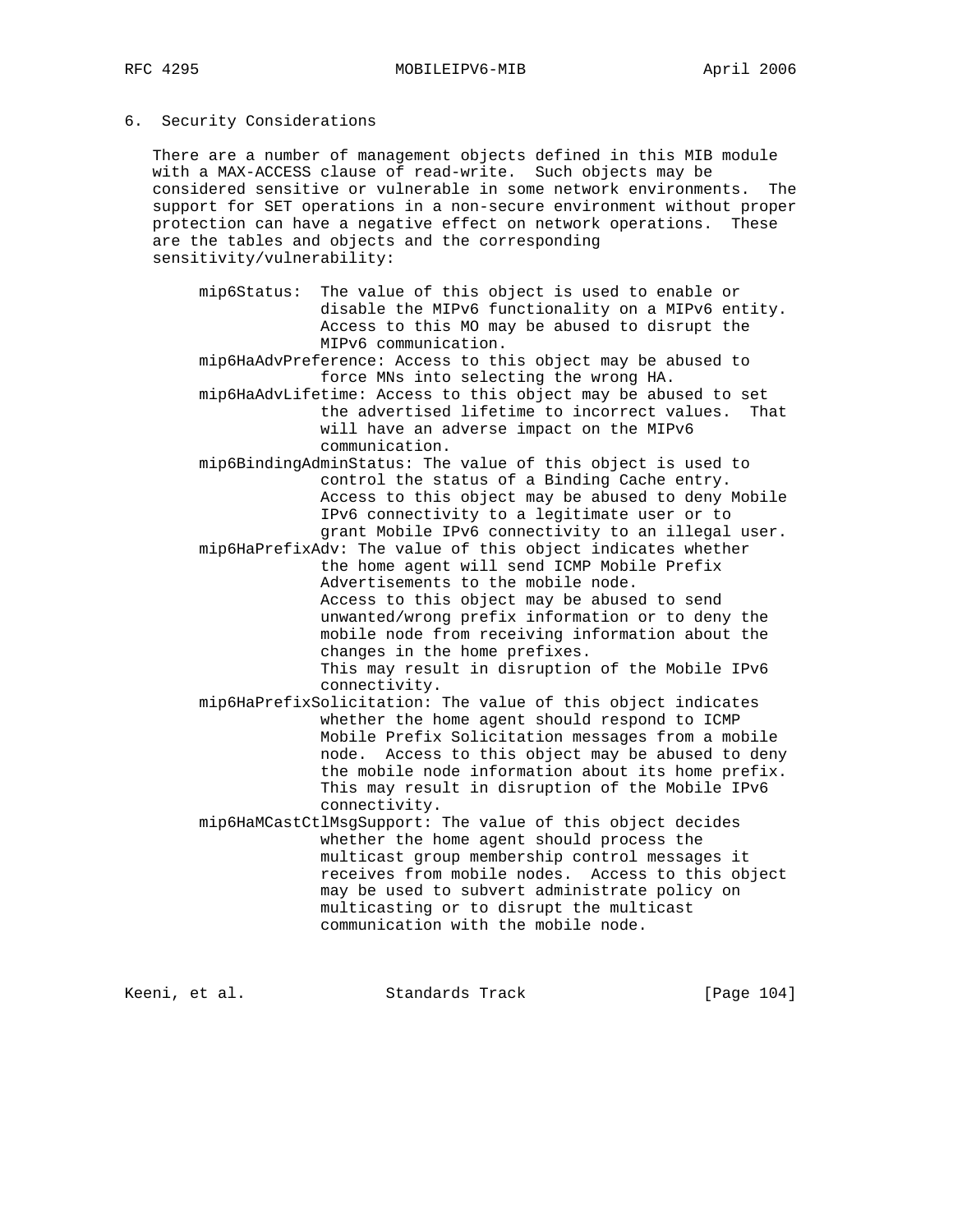Some of the readable objects in this MIB module (i.e., objects with a MAX-ACCESS other than not-accessible) may be considered sensitive or vulnerable in some network environments. It is thus important to control even GET and/or NOTIFY access to these objects and possibly to even encrypt the values of these objects when sending them over the network via SNMP. These are the tables and objects and their sensitivity/vulnerability:

 The address-related objects in this MIB may be considered to be particularly sensitive and/or private. The care-of-address-related objects reveal the location and movement of the mobile node. This information may be considered to be private and sensitive and must be carefully handled.

 mip6BindingHstCOAType mip6BindingHstCOA mip6MnBLCOAType mip6MnBLCOA

 The mobile node's home-address- and home-agent-related information may be considered to be sensitive too as these may provide clues to a malicious party on ways to disrupt the mobile nodes communication channels.

 mip6BindingHstHomeAddressType, mip6BindingHstHomeAddress, mip6MnHomeAddressType, mip6MnHomeAddress

 The correspondent node's address-related MOs will reveal the nodes with whom the mobile node is corresponding. This information may be considered private and sensitive. mip6MnBLNodeAddressType,

mip6MnBLNodeAddress

 SNMP versions prior to SNMPv3 did not include adequate security. Even if the network itself is secure (for example by using IPSec), even then, there is no control as to who on the secure network is allowed to access and GET/SET (read/change/create/delete) the objects in this MIB module.

 It is RECOMMENDED that implementors consider the security features as provided by the SNMPv3 framework (see [RFC3410], section 8), including full support for the SNMPv3 cryptographic mechanisms (for authentication and privacy).

 Further, deployment of SNMP versions prior to SNMPv3 is NOT RECOMMENDED. Instead, it is RECOMMENDED to deploy SNMPv3 and to enable cryptographic security. It is then a customer/operator

Keeni, et al. Standards Track [Page 105]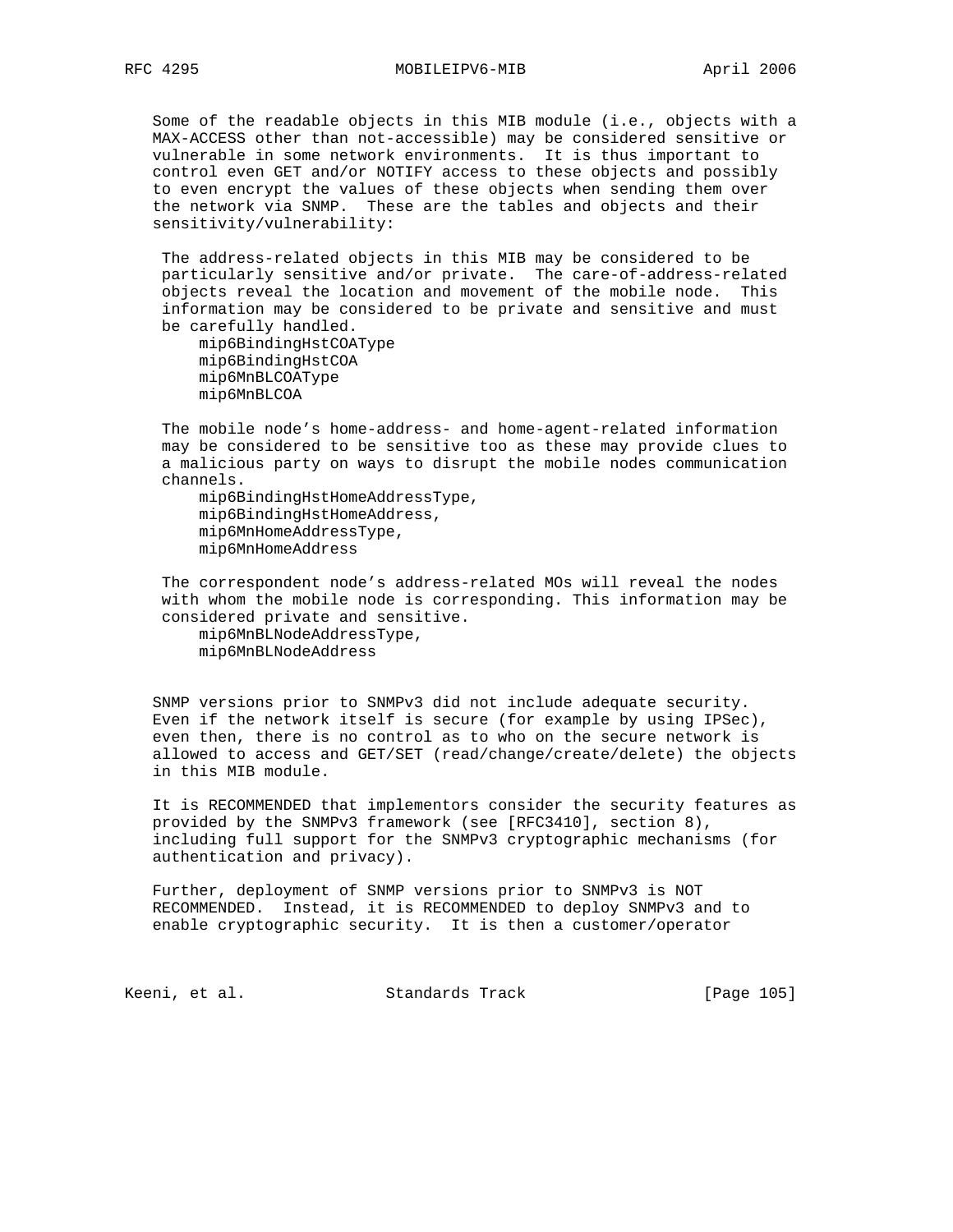RFC 4295 MOBILEIPV6-MIB April 2006

 responsibility to ensure that the SNMP entity giving access to an instance of this MIB module is properly configured to give access to the objects only to those principals (users) that have legitimate rights to indeed GET or SET (change/create/delete) them.

7. IANA Considerations

 IANA has assigned a base arc in the 'mib-2' (standards track) OID tree for the 'mip6MIB' MODULE-IDENTITY defined in the Mobile-IPv6 MIB. The mib-2 number is 133 for mip6MIB.

- 8. References
- 8.1. Normative References
	- [RFC2119] Bradner, S., "Key words for use in RFCs to Indicate Requirements Levels", BCP 14, RFC 2119, March 1997.
	- [RFC2578] McCloghrie, K., Perkins, D., Schoenwaelder, J., Case, J., Rose, M., and S. Waldbusser, "Structure of Management Information Version 2 (SMIv2)", STD 58, RFC 2578, April 1999.
	- [RFC2579] McCloghrie, K., Perkins, D., Schoenwaelder, J., Case, J., Rose, M., and S. Waldbusser, "Textual Conventions for SMIv2", STD 58, RFC 2579, April 1999.
	- [RFC2580] McCloghrie, K., Perkins, D., Schoenwaelder, J., Case, J., Rose, M., and S. Waldbusser, "Conformance Statements for SMIv2", STD 58, RFC 2580, April 1999.
	- [RFC3775] Johnson, D., Perkins, C., and Arkko J., Mobility Support in IPv6" RFC 3775, June 2004.
	- [RFC4293] Routhier, S., Ed., "Management Information Base for the Internet Protocol (IP)", RFC 4293, April 2006.
	- [RFC4001] Daniele, M., Haberman, B., Routhier, S., and J. Schoenwaelder, "Textual Conventions for Internet Network Addresses", RFC 4001, February 2005.

Keeni, et al. Standards Track [Page 106]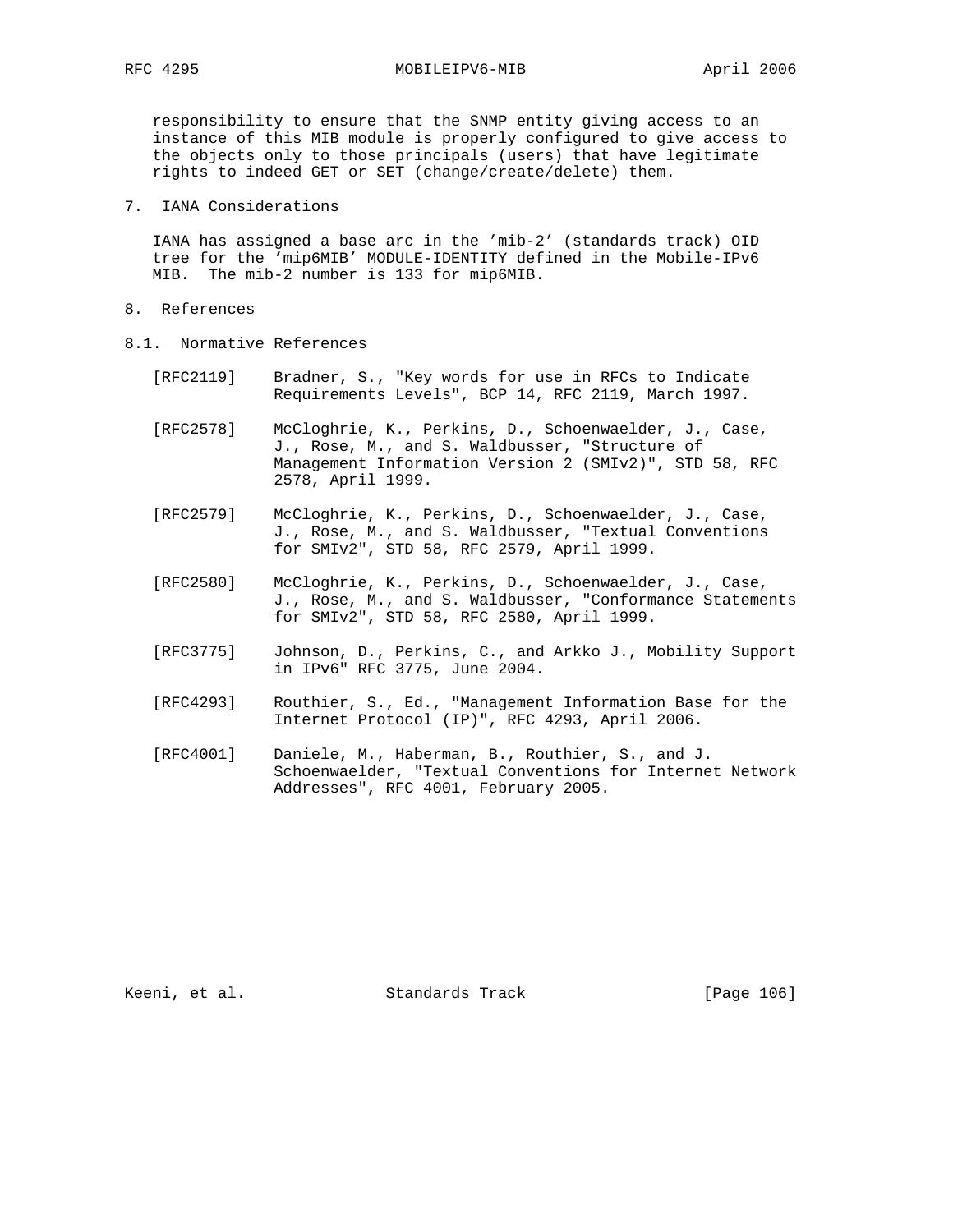## 8.2. Informative References

- [RFC3410] Case, J., Mundy, R., Partain, D., and B. Stewart, "Introduction and Applicability Statements for Internet-Standard Management Framework", RFC 3410, December 2002.
- [RFC4087] Thaler, D., "IP Tunnel MIB", RFC 4087, June 2005.
- 9. Acknowledgements

 The following groups and individuals have contributed to this document with discussions and comments:

 WIDE-netman group C.M. Heard

Keeni, et al. Standards Track [Page 107]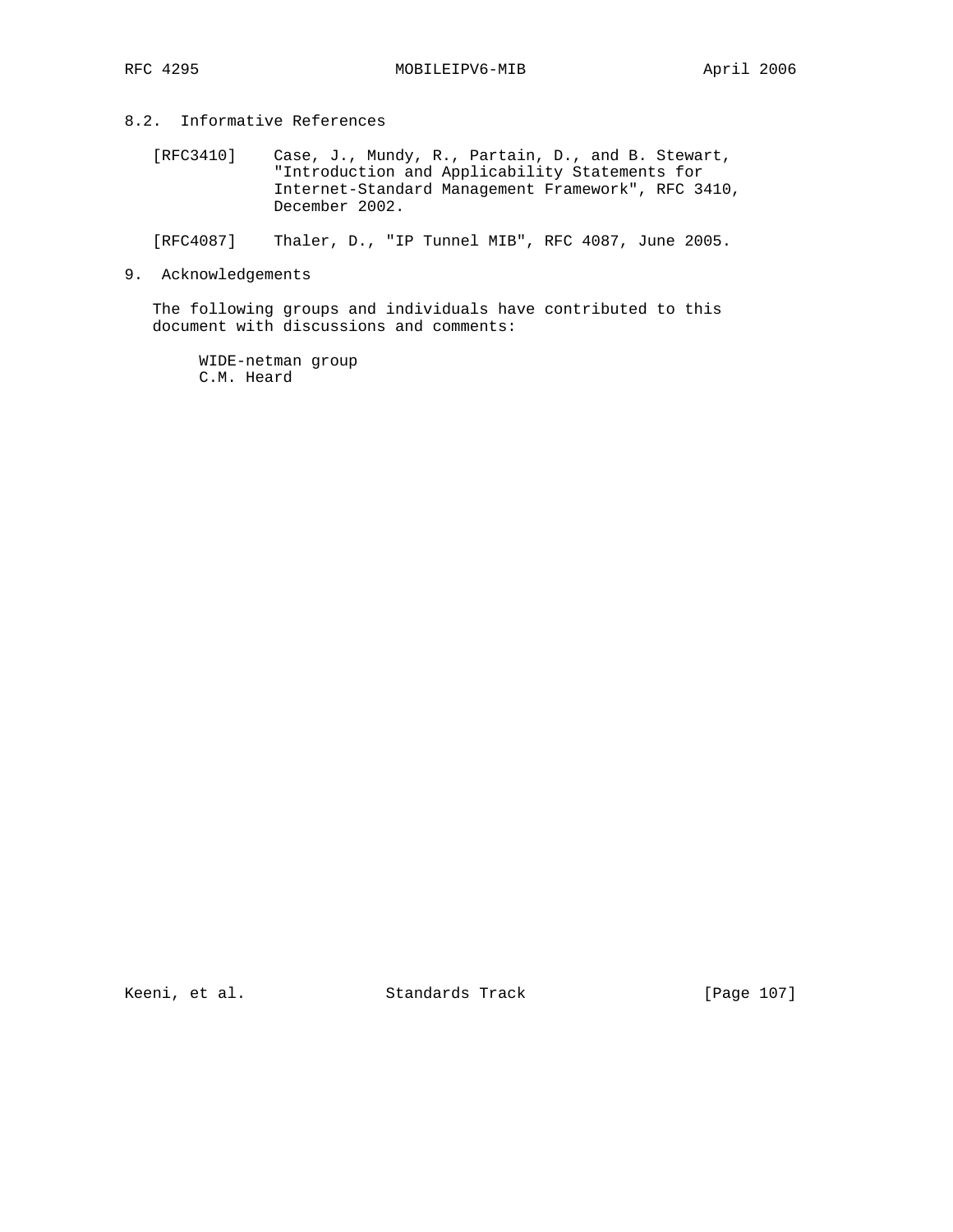Authors' Addresses Glenn Mansfield Keeni Cyber Solutions Inc. 6-6-3 Minami Yoshinari Aoba-ku, Sendai 989-3204 Japan Phone: +81-22-303-4012 EMail: glenn@cysols.com Kenichi Nagami INTEC NetCore Inc. 1-3-3, Shin-suna Koto-ku, Tokyo, 135-0075 Japan Phone: +81-3-5665-5069 EMail: nagami@inetcore.com Kazuhide Koide Tohoku University 2-1-1, Katahira Aoba-ku, Sendai, 980-8577 Japan Phone: +81-22-217-5454 EMail: koide@shiratori.riec.tohoku.ac.jp Sri Gundavelli Cisco Systems 170 W.Tasman Drive, San Jose, CA 95134 USA Phone: +1-408-527-6109 EMail: sgundave@cisco.com

Keeni, et al. Standards Track [Page 108]